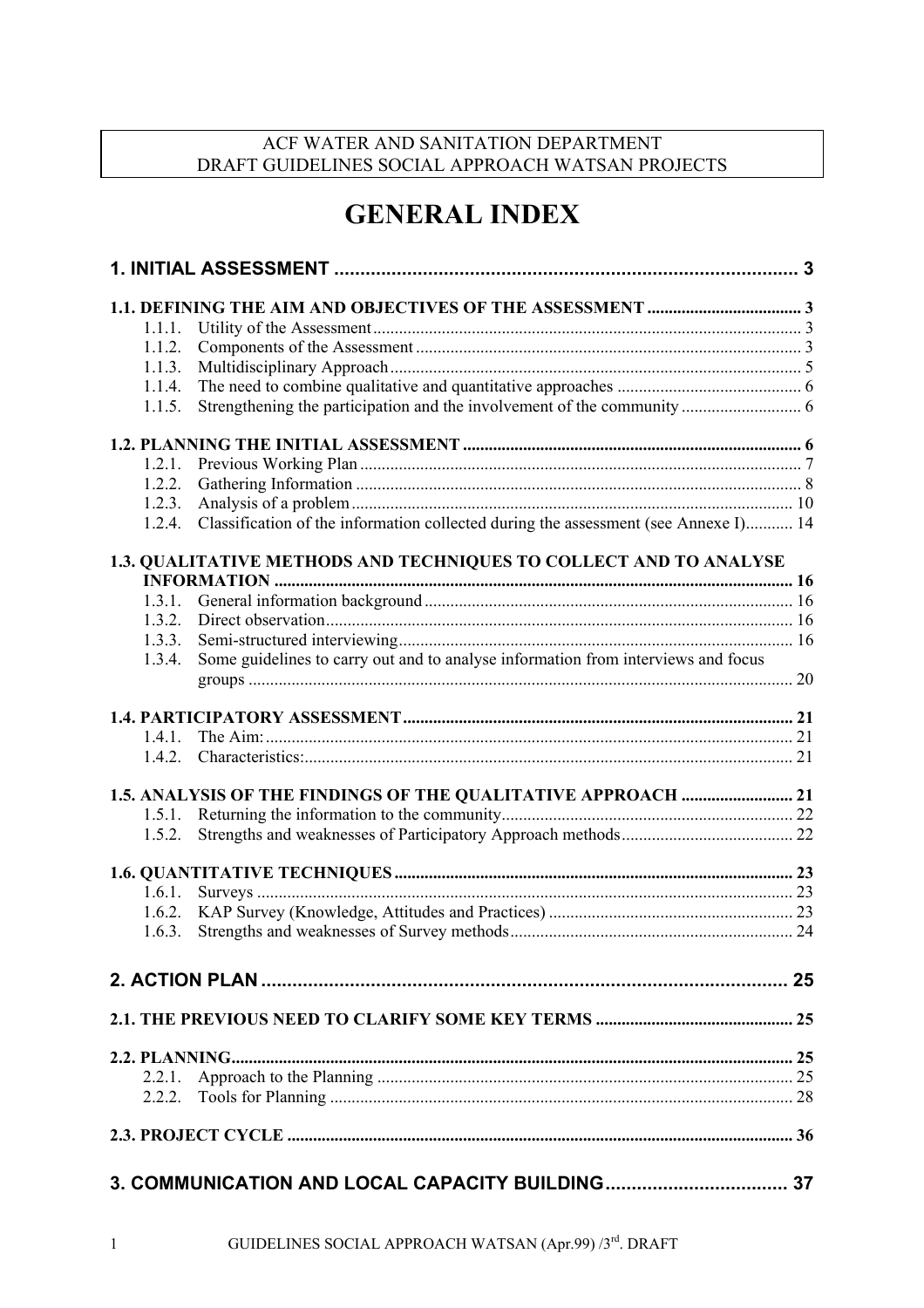|                  | 3.1. SOME CONSIDERATIONS ABOUT EDUCATION AND COMMUNITY                                   |  |
|------------------|------------------------------------------------------------------------------------------|--|
|                  |                                                                                          |  |
|                  |                                                                                          |  |
| 3.3.1.           |                                                                                          |  |
| 3.3.2            |                                                                                          |  |
| 3.3.3.           |                                                                                          |  |
| 3.3.4.           |                                                                                          |  |
|                  |                                                                                          |  |
|                  | 3.5. SOME PREVIOUS REFERENCES TO ORGANISE TRAINING AND LCB ACTIVITIES                    |  |
|                  |                                                                                          |  |
|                  | 3.5.2. Methods to carry out Training and Local Capacity Building Activities 47           |  |
|                  |                                                                                          |  |
|                  |                                                                                          |  |
|                  | 4.1. DEFINING THE AIM AND OBJECTIVES OF THE MONITORING AND EVALUATION                    |  |
|                  | 4.1.1. Monitoring and evaluation as a way to improve the effectiveness of the project 49 |  |
|                  |                                                                                          |  |
| 4.2.1            |                                                                                          |  |
| 4.2.2.           |                                                                                          |  |
|                  |                                                                                          |  |
| 4.3.1.<br>4.3.2. | Participatory Appraisal (PRA) techniques for Participatory Evaluation  52                |  |
|                  | <b>ANNEXES.</b>                                                                          |  |
|                  |                                                                                          |  |
|                  |                                                                                          |  |
|                  |                                                                                          |  |
|                  |                                                                                          |  |
|                  | ANNEX IV - MODEL KAP SURVEY. ACF IVORY COAST 1997 (Translation from French.)             |  |
|                  |                                                                                          |  |
|                  | ANNEX VI - PARTICIPATORY EVALUATION FOR GROUP PROCESS  69                                |  |
|                  | ANNEX VII - WATER USE EDUCATION: CONTENTS AND COMMUNICATION TOOLS,                       |  |
|                  | ANNEX VIII - HYGIENE EDUCATION: CONTENTS AND COMMUNICATION TOOLS,                        |  |
|                  | DOCUMENTS USED AS REFERENCE FOR THE GUIDELINES  79                                       |  |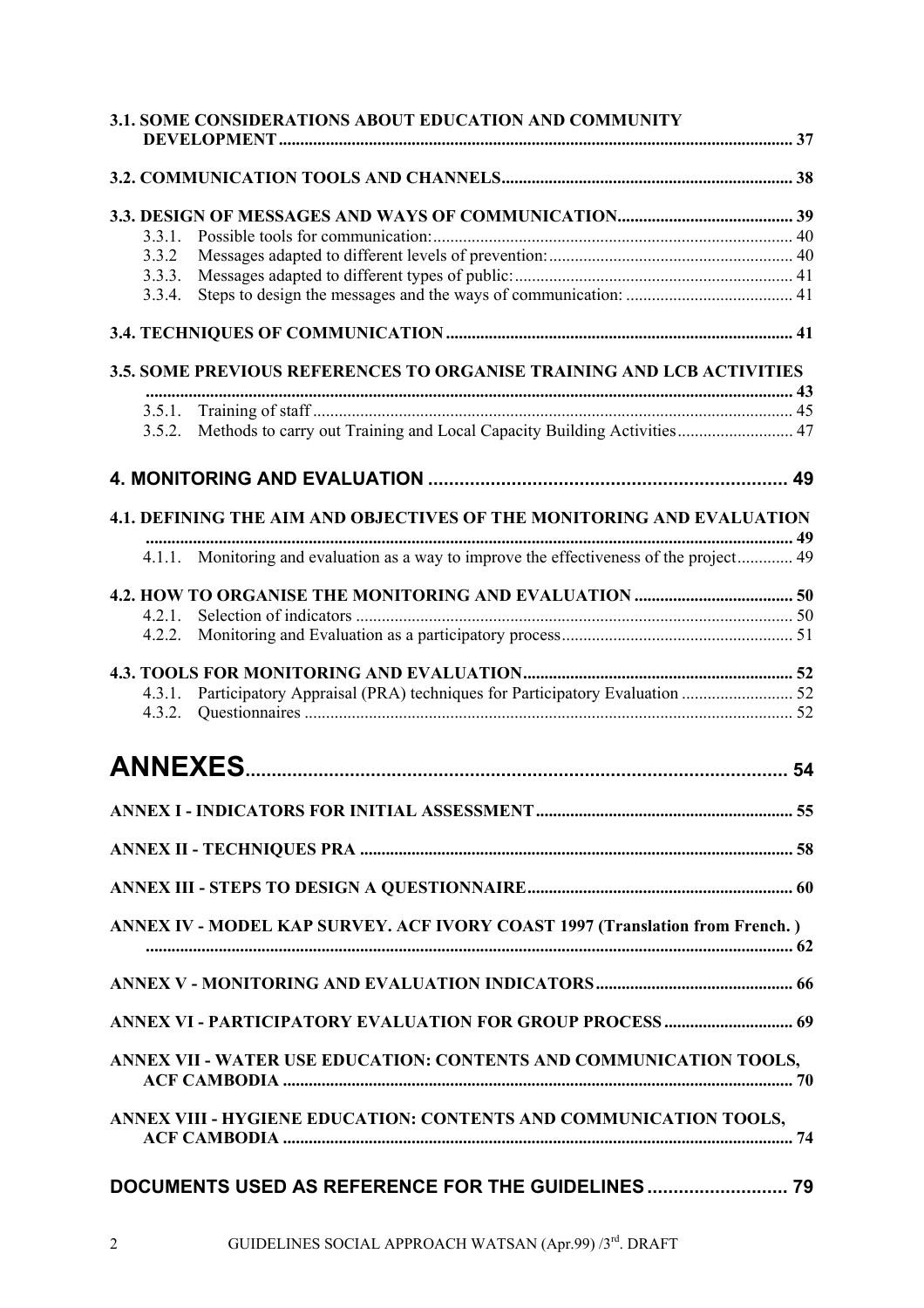# <span id="page-2-0"></span>1. INITIAL ASSESSMENT

### 1.1. DEFINING THE AIM AND OBJECTIVES OF THE ASSESSMENT

The main objective of the assessment is to provide the understanding about the reality we want to interact with in order to define the actions better adapted to get a desired change of some of its present conditions (objectives of the project).

*E.g. In a Wat-san project if we want that the people drink a safe water or improve some hygiene practices first we must understand why they have not adopted these practices before (obstacles) and what possibilities there are so that they can adopt these improved practices in the future (strategy to facilitate and to strengthen the adoption of the new practices).* 

### **1.1.1. Utility of the Assessment**

The assessment should provide the means to:

1. Collect and to analyse information about: **causes** that are producing a problem **people affected** by this problem **coping strategies** (how people face the problem) **decision making process** (how are formed the decisions –based on values and attitudes- to face the problem)

2. Provide **baseline information** that allows to consider if the planned activities are relevant (addressing needs and people's demands) and feasible (according to constrains and possibilities present in any specific context), and considering which of them are the best according the philosophy and principles that move the project

3. **Help to set aims and objectives** for the project

4. Support the **design of action plans**:

**actions** to achieve the objectives

**priorities** according to objectives, resources and target population

**target groups** to work with and to focus our work on

**resources** in terms of people to involve, skills, time, budget, technical tools...

**communication channels** to use **and messages** to be sent

**indicators** that will be used to monitor the progress of the project and to evaluate its results and impact

**means of verification** to collect the information related the chosen indicators

### **1.1.2. Components of the Assessment**

Identification of constraints and possibilities

The assessment should provide a clear idea about what are the constraints that the project will have to face and about the feasibility to carry out the actions more appropriated to obtain its objectives (for more information about see the list of possible indicators that appears in annexe I):

Causes that produce the problem: what are the relevancy of different causes that could be involved:

- Physical environment: water sources available, geophysical conditions, ground water availability and quality, rainfall, accessibility to water sources...
- **Socio-economic conditions**: poverty level and income structure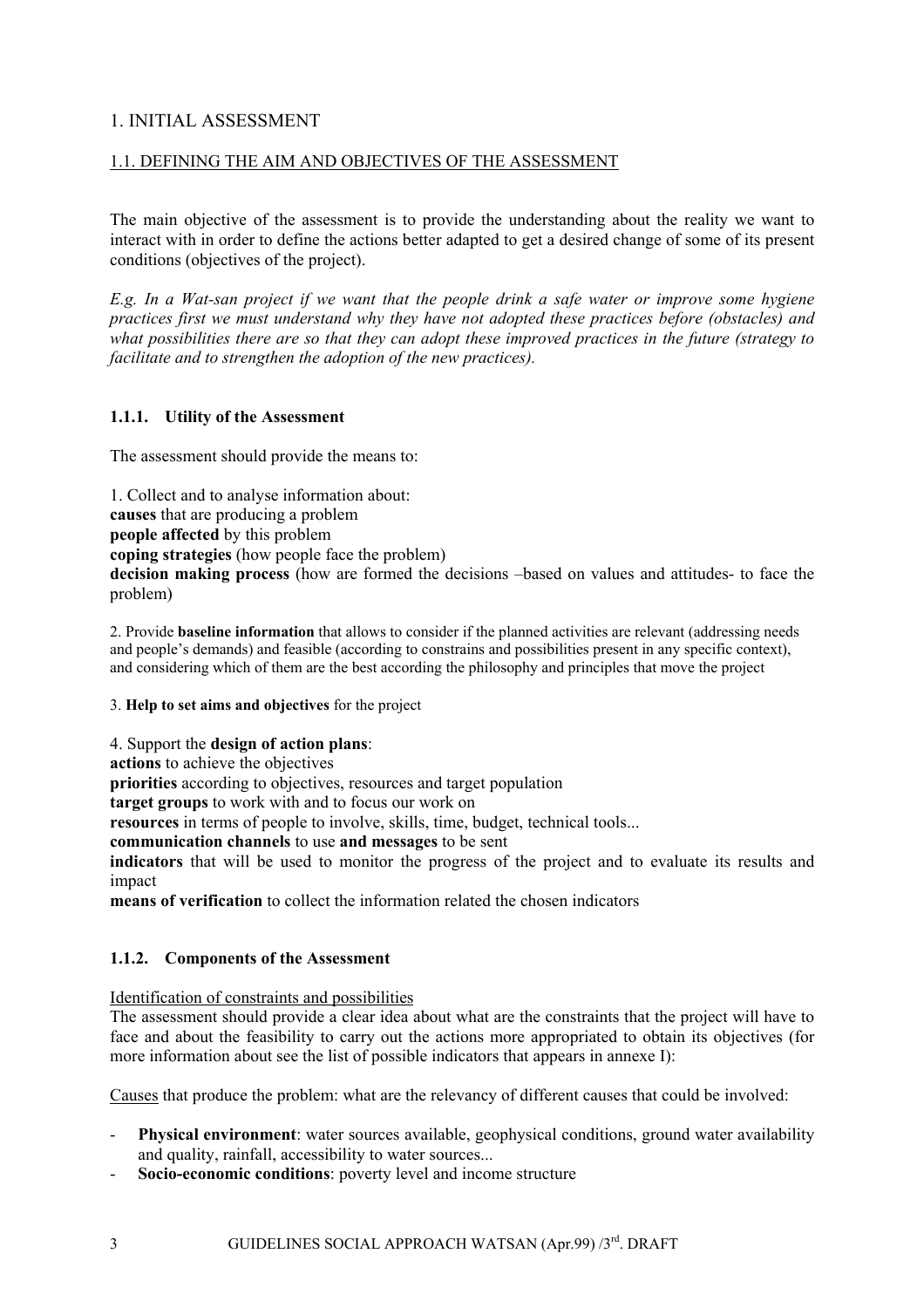- **Cultural background**: believes and attitudes connected to subjects such as the health, the environment, the water and the food, community relationships and structures...
- Political conditions: power structure, formal and non-formal leaders, influential people/groups inside the community, oppressed groups...

People affected by the problem: people **could be affected in a positive or in a negative way** depending on their relative position in front of that situation. Also people could be affected at different levels (more or less affected).

Water availability is not neutral from a social and political context: it reflects the differences on wealth and power inside any social group and, as an essential element to assure the human life and wellbeing, it could be used as a mean of pressure (water can be as well a weapon) by some groups or individuals to strengthen their position or to obtain further benefits.

As a simple example we could think on a drinking water supply project to a village:

| People affected by the problem: | -Negative affected (the community that has no access to         |
|---------------------------------|-----------------------------------------------------------------|
|                                 | drinking water)                                                 |
|                                 | -Positive affected (the owners of private hand pumps in         |
|                                 | nearby villages -or inside the village- who sell their water to |
|                                 | the families with no access to drinking water)                  |
| People affected by the project: | -Negative affected (the people that were positive affected by   |
|                                 | the situation problem)                                          |
|                                 | -Positive affected (the people that were negative affected by   |
|                                 | the problem)                                                    |

Coping strategies and Decision making process: those relationships, mechanism and actions set by the people affected by a specific situation to adapt themselves to it or to try to change it. The different positions and interests of different groups inside a community, force to us to look very carefully how is the process in which the decisions are taken: is there any group that impose the decision? Have all the people living in the community (especially the less organised and the less powerful groups) any possibility to express openly their points of view?

On one hand the assessment identifies what are the coping strategies that people is already using (and have used in the past) to face the problem.

Very often we could find out that these are right strategies adapted to the local constrains and to the possibilities that are present**: remember that people living inside a specific context always will know much better than anyone coming from outside what are the conditions they have to face daily and what are the actions that best fit to their living conditions.** 

Under this point of view the objective of the project should be to support to the community (focusing especially on the most vulnerable people inside a community) on the aim to reduce the constrains and to increase the possibilities to improve some main components of their life, but paying attention to **do not substitute to the community in the process of analysing their needs and taking the decisions they think are the most appropriated**.

For a Health Education programme the assessment should be a way to define what is the strategy (communication channels, target groups, messages, tools, training...) more effective to make that people improve some practices (practices of risk) and to maintain the new practices in the future. This definition is not neutral regarding the physical and social environment where people are living:

The definition of the strategy only can be reached if we can achieve a clear and depth understanding of all the different kind of conditions (social, environmental, economic, cultural...) that are influencing the people's habits regarding a problem that we have identified. **Attention to the fact that even if we have identified a problem (Need) that doesn't mean that people consider it as well as a problem (Demand)**

A clarification about what are the concepts that people use to define their wellbeing and the means to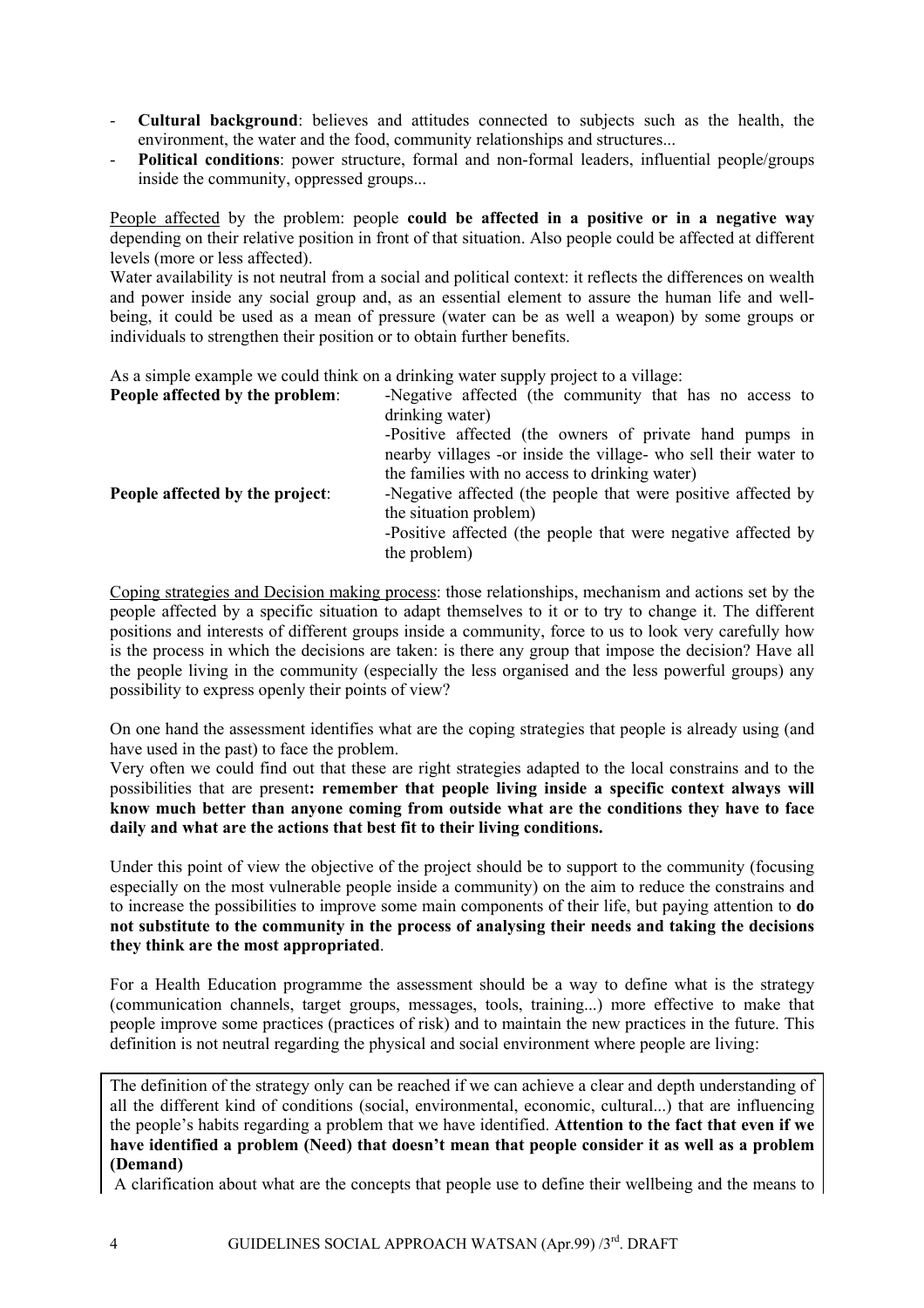#### <span id="page-4-0"></span>Identification of resources

The assessment will help to identify what key resources (human, material, administrative and technical) could be put into action and how they could be integrated in order to reach the project objectives.

This identification will include as well to those institutions, agencies, groups or individuals that could be mobilised and integrated in the project.

### **1.1.3. Multidisciplinary Approach**

The first matter to solve is to clarify which responsibilities and activities each part (when different groups or institutions are collaborating in this work) will take in charge and to elaborate an integrated working plan to carry out the assessment:

- Distribution of responsibilities: who will do what and when.
- If a technical feasibility assessment needs to be carried out (hydro-geological survey , water yield and water quality test, geophysical studies,...) how it will be co-ordinated with the social assessment regarding distribution of budget and logistic, time-scale of the activities, analysis and reporting procedures.
- Calculate the planned time to be spent carrying out every step of the assessment in order to do not hamper later the phase of project implementation.

#### Co-ordination between social and technical staff and other groups involved in the project

To integrate both components of the project (social and technical) since the beginning it's important to discuss the objectives of the assessment with the technical staff that we are going to collaborate with all along the project. By this way they will have a more clear idea about the objectives and contents that will form the social side of the project and they will have the opportunity to give their opinions and suggestions.

This is a form to increase the perception that both social (animators and educators) and technical staff (drilling team, well and latrine constructors, water quality technicians) they are forming part of the same project even if they will be working in different teams with different methods, planning and specific objectives of work at the moment to carry out the project.

The team who will carry out the assessment should be formed by people with different backgrounds: beside people with a social background (community animators and educators) can be very productive to include as well people with more technical oriented backgrounds (the people who will be working later to carry out technical achievements). What it's important is to provide appropriate training and support to the team(s) that will carry out this first and essential phase of the project, that could be lead by some more skilled and experienced members.

The same can be said regarding other groups that could be involved in the project (community groups, government or non-government counterparts): **it's essential to make them feel that they form part of the project since its very beginning,** that is**,** since the assessment plan starts to be elaborated and to include them as well in the teams that are going to carry it out.

The objective should be to give the idea that we are working in an **integrated project and to get as much as possible the consensus of every part involved** regarding: objectives to reach, the design of activities and the distribution of responsibilities, the working calendar..., setting since the beginning the structure for negotiation and co-ordination.

Once the assessment will be finished and it will start the elaboration of strategies for implementation, monitoring and evaluation, this collaboration and internal co-ordination needs to be even more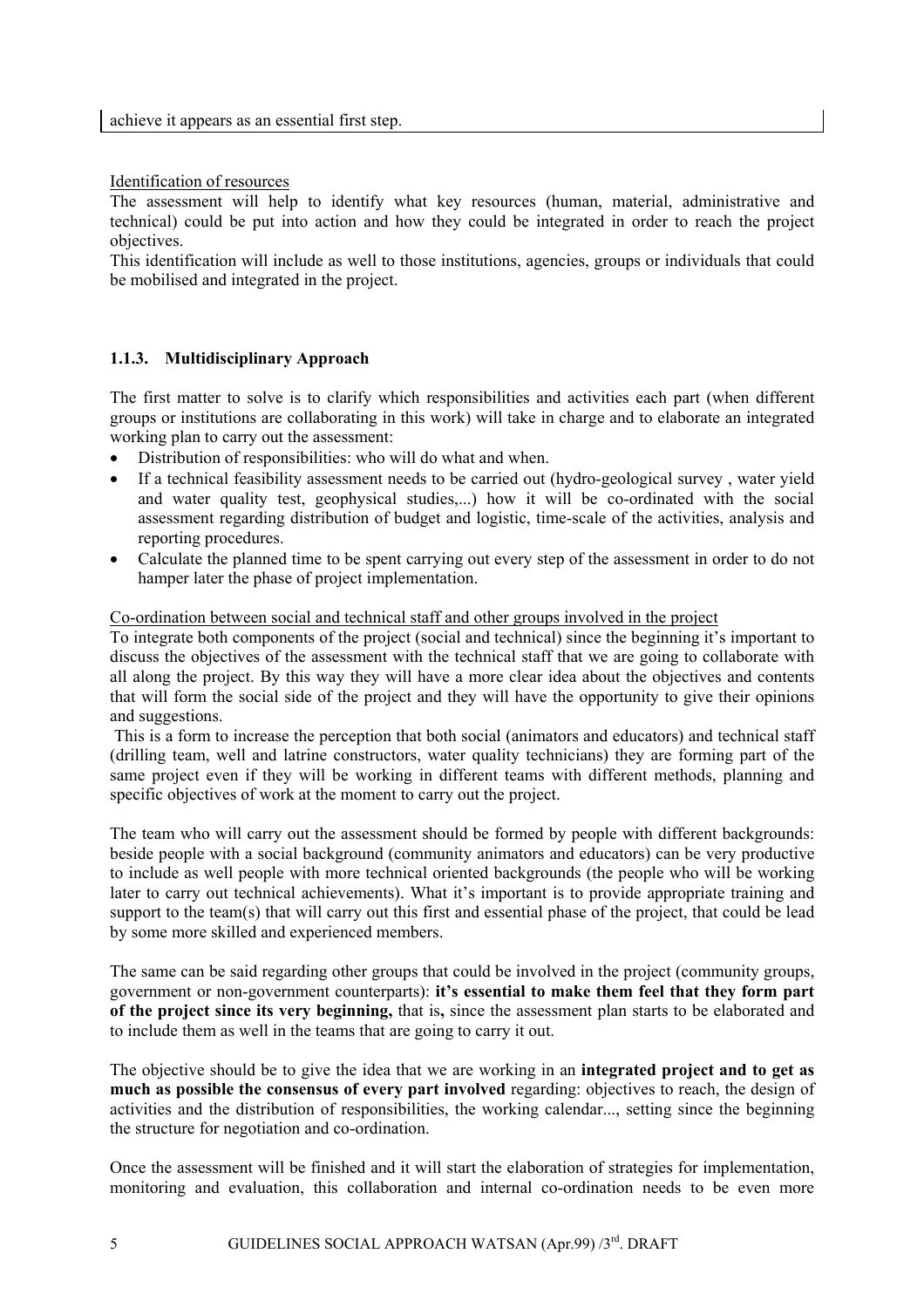<span id="page-5-0"></span>stressed.

# **1.1.4. The need to combine qualitative and quantitative approaches**

### Regarding comprehension of a problem:

**Only a qualitative approach will facilitate the understanding of psychological and cultural factors** that have influence over the people's behaviour (believes, motivations, attitudes).

By the other hand **only a qualitative approach can discover those ideas and points of view that normally are not expressed** directly because social and political constraints (the expression of oppressed and least powerful members inside a community).

### Regarding design of surveys:

**Normally always it's necessary to carry out a qualitative study previously** to identify the topics we want to get more precise information about if we plan to carry out a survey (what kind of quantitative data should we collect). Furthermore this qualitative assessment will facilitate the identification of the different variables implied and the way to design and to ask the questions that form the questionnaire.

**Only qualitative findings can highlight the meaning of the data collected** and to provide a deeper sense to the statistical results obtained at the moment to analyse any survey scores.

### **1.1.5. Strengthening the participation and the involvement of the community**

It's essential to involve to the communities that will be affected by the project in the analysis of their own situation for several reasons:

1. It will **facilitate the understanding and awareness** raising about the situation they live (both for the own community members and for the external team carrying out the research), what will facilitate their involvement on the decision-making and implementation process as well as in the future maintenance of the benefits obtained through the project.

2. To present the findings of the assessment to key informants and other community members allows **to check what it's their perception** of the events and if they see themselves reflected on the picture that has been extracted from the assessment, allowing the expression of other points of view and the possibility to readapt the initial conclusions after this common analysis.

3. The above conditions allow to **start a community based decision-making process** empowering the community to manage and to control more effectively the project design and the objectives to be reached (participation in the design of the Action Plan). Once the information has been presented and analysed with the community several issues can be discussed with their members:

- What is the amount of benefit that the project will imply to the community
- Degree of community participation needed
- Sustainability of the project
- Equitableness of distribution of benefits among all the community members
- Technical feasibility

The above discussion will lead to the identification of what actions will benefit of a greater engagement of the community members.

### 1.2. PLANNING THE INITIAL ASSESSMENT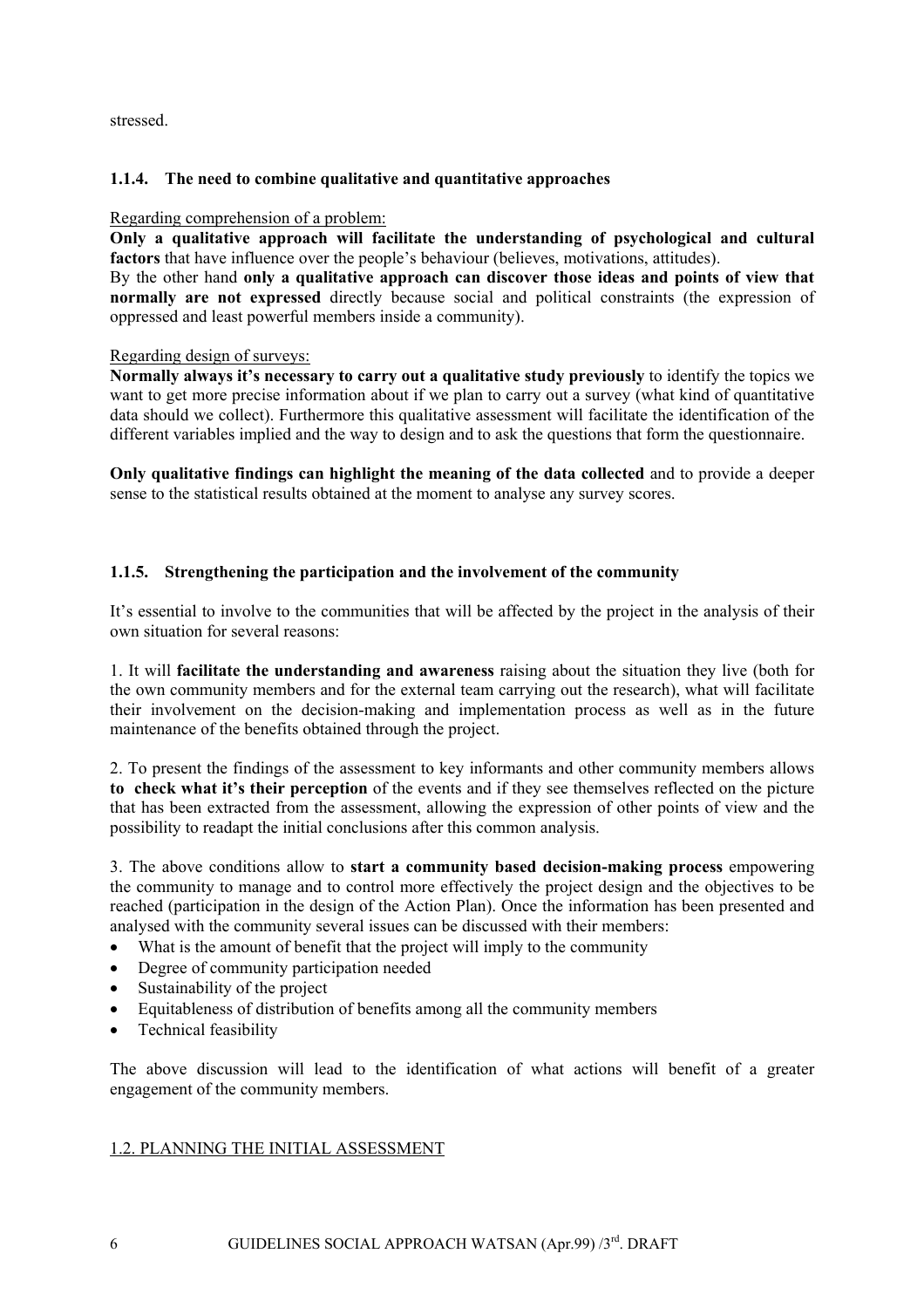# <span id="page-6-0"></span>**1.2.1. Previous Working Plan**

In order to design and to organise the assessment it's important to elaborate a previous working plan before the assessment starts (later we should design as well this working plan to carry out the evaluation of the project). This plan should be done having in mind:

**1. Geographical area and population** that will be involved in the assessment. It's important to limit clearly since the beginning the area and population of reference in order to concentrate efforts and to obtain more effective results.

# **2. Objectives of the assessment and key questions we need information about:**

A) What do we want to know:

- a) What is the problem: the needs to solve and the demands from the people (that, as we saw before, could coincide or could be different depending on people's perceptions and priorities)
- b) What are the local strategies that people use to solve the problem
- c) What is the way that lead to the formation and adoption of people's strategies (communication channels, influential people, decision making process...)

B) What is the use we want to give to the information collected:

- a) Awareness raising of the communities we are working with about their situation and the constrains and possibilities that configure it in order to empower their capacity to decide over their own development process
- b) Or just to design a project that doesn't involve to the community on the discussion and decision taking procedure and it's only made by people coming from outside the community (being national or foreign agencies and institutions)?

**3. Methods and Techniques** that are we going to use to collect and to analyse the information: normally we'll use a combination of qualitative and quantitative methods to obtain a more reliable and deeper vision of the reality. These methods are based on :

- General information or background about the problem situation (reports, statistics, interviews with key informants...)
- **Observation**
- Semi-structured interviews (with individual and groups) and focus groups
- Surveys

**4. People in charge to collect and to analyse the information**: as we saw before, it's important to involve to:

- A) **People with different backgrounds** in order to integrate different perspectives (multidisciplinary team) that will help to reach a deeper and more integrated vision of the problem.
- B) **People coming from the communities** we will work with it's an essential point, and not only as the people who will provide the information, instead we should **involve the community since the beginning** of the assessment following several steps:
- ¾ **Explaining clearly the objectives and reasons** to carry out the study and asking for their collaboration
- ¾ **Involving some key members** of the community: pay attention if they represent to the different groups that could form the community, and if they are agreed by the people living in the community. They could collaborate on the different tasks related to the assessment, such as collection of information, meetings for presentation of results, process of analysis of the information gathered...
- ¾ **Involving all the community** (or at least to people coming from those groups –target groups- that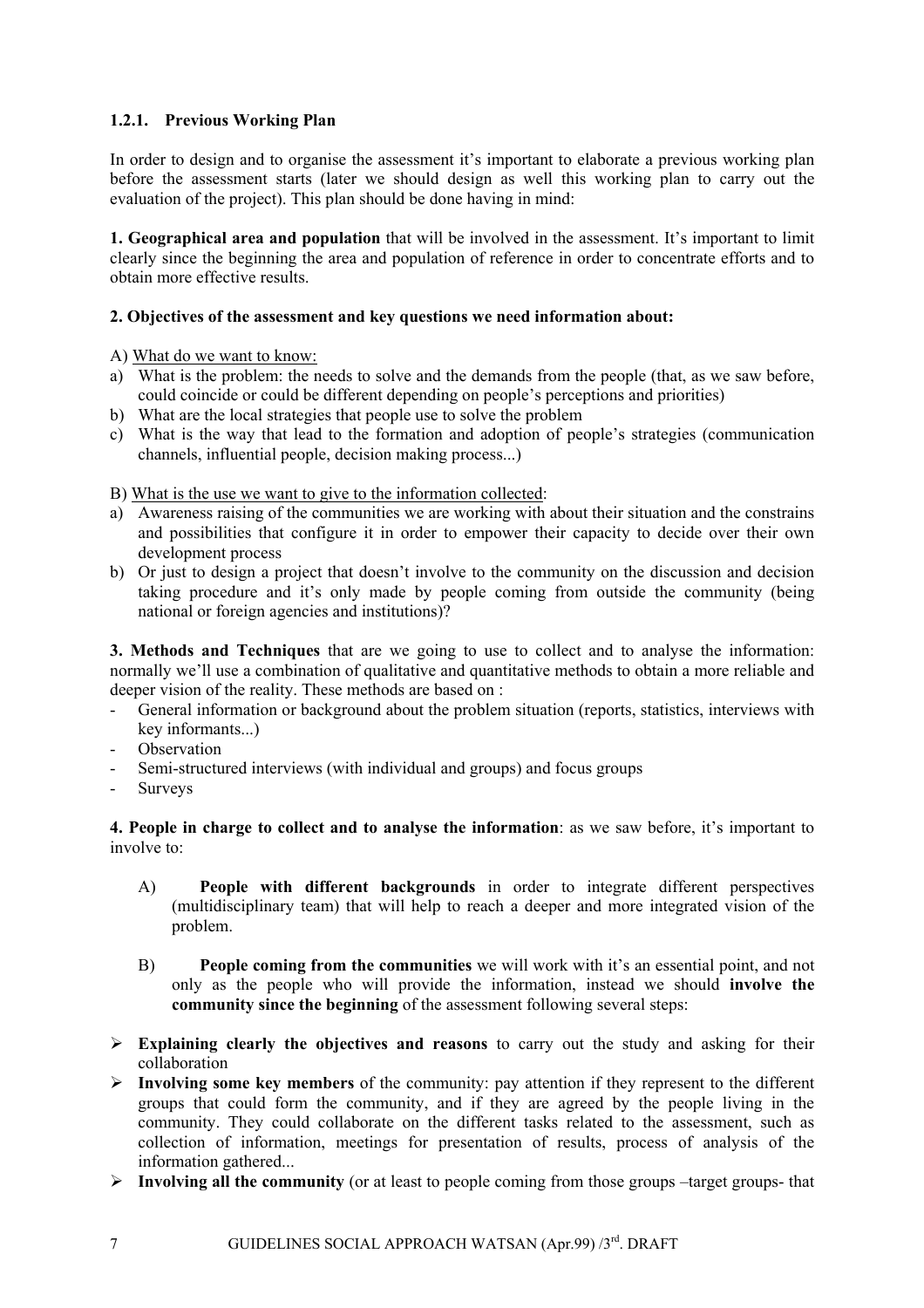<span id="page-7-0"></span>we think could mobilise to the rest of community members) **in the reflection and analysis of their own situation and further in the process for Action Plan design and decisions taking** regarding the priorities, activities and conditions to carry out the project

¾ **Allowing to the community** (through periodical meetings) **to control the progress and impact of the project** organising a process of common (by the community and the agency(ies) involved in the project) monitoring and evaluation of the actions the project undertakes and adopting the possible adjustments that could be necessary only if a common agreement with the community members has been reached.

**5. Distribution of tasks and responsibilities** among all the parts involved, defining clear terms of reference agreed by all the people taking part in the assessment process.

**6. Time-schedule** for the different phases of the assessment: according to the activities and number of villages where it will be carried out:

- 1. Preparation of the study
- 2. First contact with the communities that could be the target for the assessment: presentation of the reasons to carry it out, seeking for their support and collaboration
- 3. Training of the team that will carry out the assessment
- 4. Gathering information

5. Analysis, extracting conclusions: identification of problems (needs and demands), causes of these problems, people affected, coping strategies already in place and possible strategies to support to the community to improve the situation problem

6. Reporting conclusions and elaboration of project's guidelines (action plan, activities, responsibilities distribution, inputs/outputs, indicators to measure progress and objectives achievement)

A good reference to have in mind could be the rule of 50/50 that means:

- Half of the total time assigned for this phase to prepare the study, to provide training and to collect the information
- The other half for analysing, extracting conclusions and orientations and presenting the report (not forgetting to present and to discuss these results as much as possible to the communities we want to work with doing re-adaptations if necessary!)

7. All the previous criteria are limited to the **Budget and Logistic** available to do the assessment. It´s very important to know since the beginning what are the **resources** available to do this study in order to be able to complete it and to obtain the planned results.

# **1.2.2. Gathering Information**

The first question that appears when we think to carry out the diagnosis of any given situation is:

WHAT DO WE NEED TO KNOW?

Question that only will be possible to answer if we have answered previously:

# WHAT IS THE USE WE WANT TO GIVE TO THE INFORMATION COLLECTED?

Once we have answered these questions will be easier to organise the type of survey we need to carry out.

If the objective is to assess which are the PRACTICES OF THE PEOPLE REGARDING WATER AND HYGIENE a logical trend to follow is to try to know:

What do the people do: How, when and where do the people do these practices related water and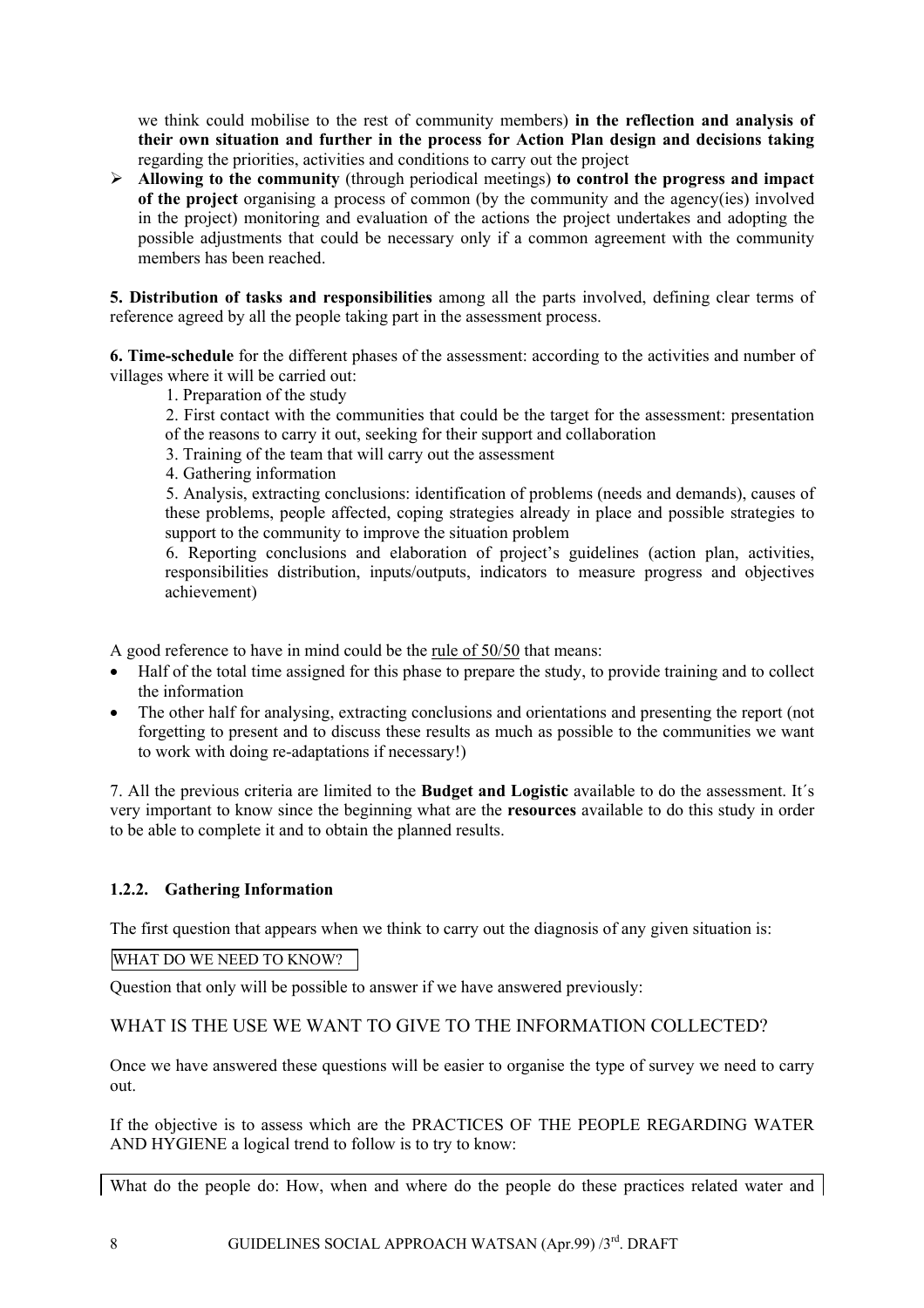| hygiene?                                            |                                                                                                     |  |
|-----------------------------------------------------|-----------------------------------------------------------------------------------------------------|--|
|                                                     |                                                                                                     |  |
| What is what people don't do?                       |                                                                                                     |  |
|                                                     |                                                                                                     |  |
|                                                     |                                                                                                     |  |
| Since when do the people do these practices?        |                                                                                                     |  |
|                                                     |                                                                                                     |  |
|                                                     | What effects do these practices have (Environment, Health, Use of time/territory, Use of resources, |  |
| Incomes and Expenditures, Socio-economic status?    |                                                                                                     |  |
|                                                     |                                                                                                     |  |
| Why do the people do these practices and not other? |                                                                                                     |  |
|                                                     |                                                                                                     |  |

#### PHASES TO ORGANISE A EDUCATIONAL INTERVENTION (from L. Green, 1980)

What possibilities/constraints do exist to support to the people to adopt improved practices

#### **Phase 1**

To define the problem:

- Place
- Relevance
- Consequences on the quality of life
- Importance given to the problem and its consequences
- Possible solutions
- Objective of the intervention

### **Phase 2**

To identify:

- The causes not related to the behaviours
- The behaviours causing the problem
- The priority behaviours target of the intervention

### **Phase 3**

Educational diagnosis to determine:

- The factors that provoke the behaviour
- The factors that facilitate the adoption of the behaviour
- The factors that strengthen the adoption of the behaviour

#### **Phase 4**

To choose the education strategy:

• That could influence over the factors that provoke, facilitate and strengthen the adoption of the behaviour

### **Phase 5**

To evaluate the organisational factors:

- The availability and skills of human resources
- The availability of financial and technical resources
- The collaboration of institutions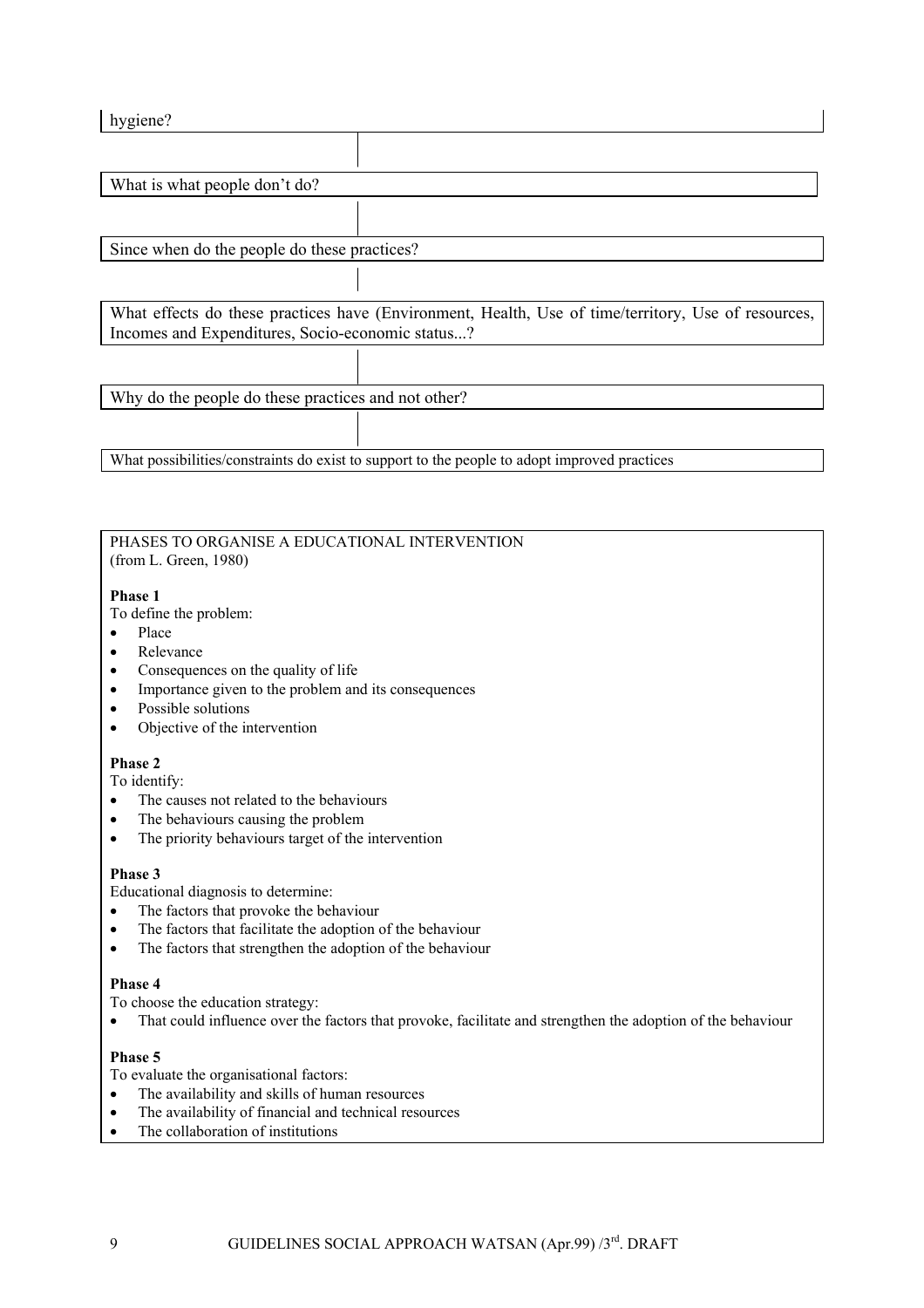### <span id="page-9-0"></span>**1.2.3. Analysis of a problem**

Considering the above needs in order to plan a project strategy it appears clear that the assessment should be organised around 4 main axes of information. Each axe can imply different topics and different methods to obtain the relevant information. **The specific items we should look for and the different methods we could use to gather the information only will be defined by the local conditions we are involved in and by the purpose we want to give to the assessment**:

#### Axes of information

They are structured around a double vision: a external vision (elements that constitute the physical and social environment and what are the people's behaviours) and a internal vision (the values, thoughts, feelings of the people that are involved and that should be integrated to the environmental conditions to explain the behaviours we can observe)

- 1. **What are the practices of the population** regarding a defined problem we want to address (Question regarding the IDENTIFICATION OF A PROBLEM)
- 2. **What are the social, physical and cultural constrains that are causing the behaviours**  observed and **what are the reasons that people express to adopt these behaviours** (Questions about the use of resources, the internal community relations and values that lead to the adoption and strengthening of their practices: ANALYSIS OF THE CAUSES OF THE BEHAVIOURS)
- 3. **What are the consequences** of those practices over the people **and what is the people's perceptions** about the consequences of their practices (EXTERNAL IMPACT OF THE BEHAVIOURS AND INTERNAL PERCEPTION BY THE COMMUNITY MEMBERS)
- 4. **What are the social, physical and cultural elements already present in the community that could be put into motion in order to facilitate the adoption of new practices** (Question about the information, values, communication channels, people and resources that should be necessary to integrate in the action plan in order to reach some objectives - STRATEGY OF ACTION AND PLANNING)

Only it's possible to get an appropriated vision of the reality if we understand its main characteristics and dynamics and the elements both external (physical and social environment) and internal (people's values and perceptions) that are causing it. This is the only way that can facilitate to have an effective incidence in order to get the transformations that the project is looking for.

### Getting to know the problem and the context

### **The need to know the problem and the context where it's produced it's essential to define a coherent Action Plan**

The information gathered should be useful to assess what is the problem, how do people perceive the problem and what are the possibilities to give any solution (if the people's perceptions of the problem are similar to ours and if the solutions proposed are able to engage the community)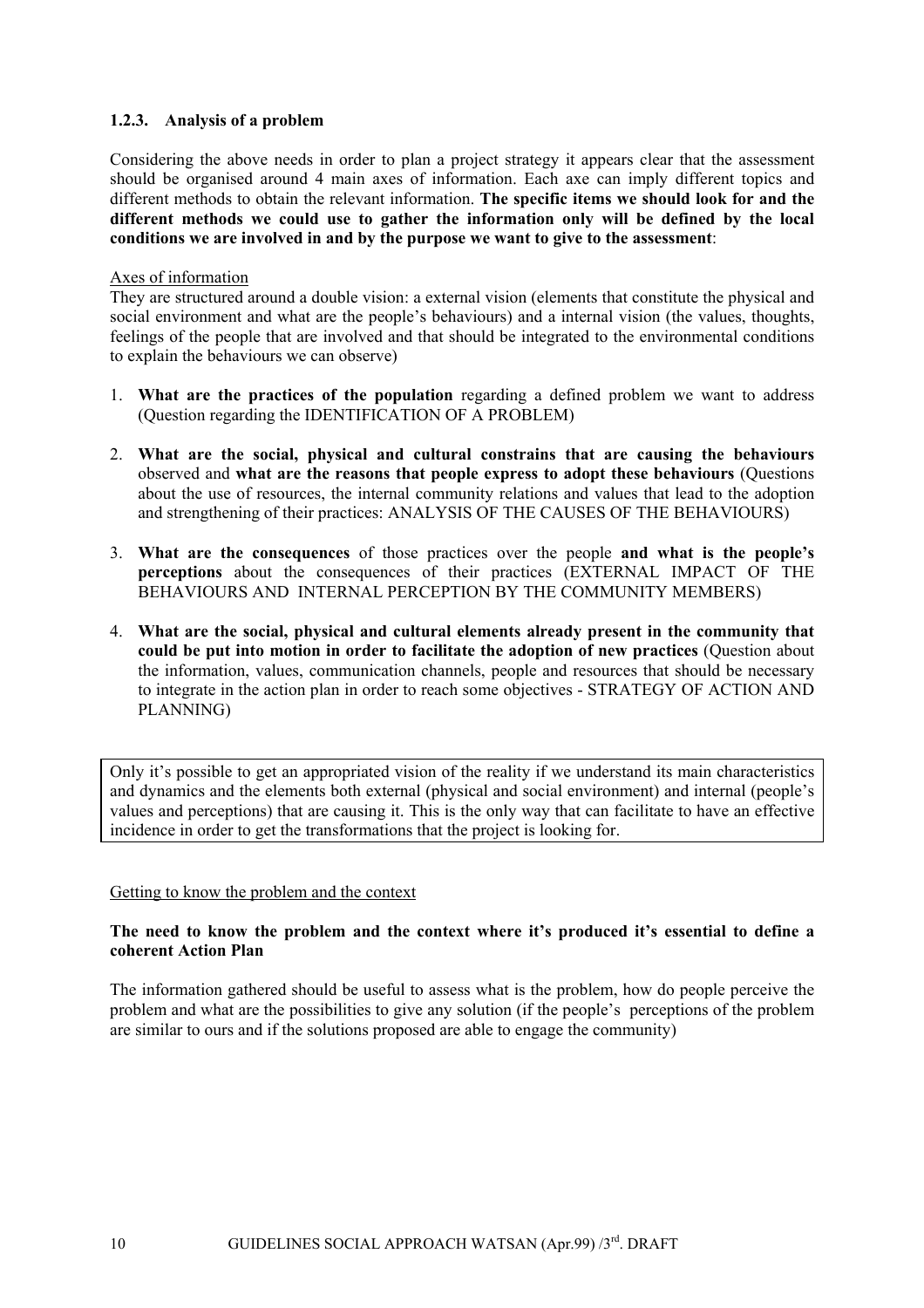### **PROBLEM WE CAN OBSERVE:**

Lack of water / Unsafe water

Unsafe water and hygiene practices



engagement of the community)

To get this clarification information is needed about:

- **The local context** (social, economic, political, cultural, physical**) and how it is affected by a more global context (**national, regional levels)
- **The problem the programme aims to address**: its relative importance, how different people perceive it, its causes and how it is being tackled already
- **The people who is more affected by the problem and the people who will be affected by the project**, according to the social and cultural differences that are present inside the community: economic activities and relationships; the roles of women, men, children; the roles of different social and ethnic groups; cultural attitudes; power structures and interests of different groups; level of education and training ...
- **The services that already exist and other agencies working in the area:** what are the strengths and weaknesses of current programmes and what have been tried previously? What are the reasons for the success or failure of previous initiatives? What are the institutional strengths and weaknesses of the organisations concerned?
- **Existing resources locally available and through other organisations and donors** (people, training, infrastructure, materials and money)

# DYNAMIC APPROACH *(or the story of the photographer who wanted to become film director)*

The Film (Process) is a succession of Photographs (Moments) : *we can look only to the photo* **(a specific context in a static moment)** *or we can try to look to the film* **(a diffused context in a dynamic process)** even recognising that never will be possible to see the beginning or the end of the film because they do not exist.

*Both steps are necessary, and even if we can never see the beginning and the end of the story, at least we could aim to see together the photograph that we have on the hands at this moment (it will be more or less clear depending how well focused it was the camera and the time we took to do the photo), beside the photos that were made before in the film (not too much time before). After that it will be easier to imagine how could the story continue... or what could be necessary to do to try to change its trend (even if finally never will be the same as we though previously)*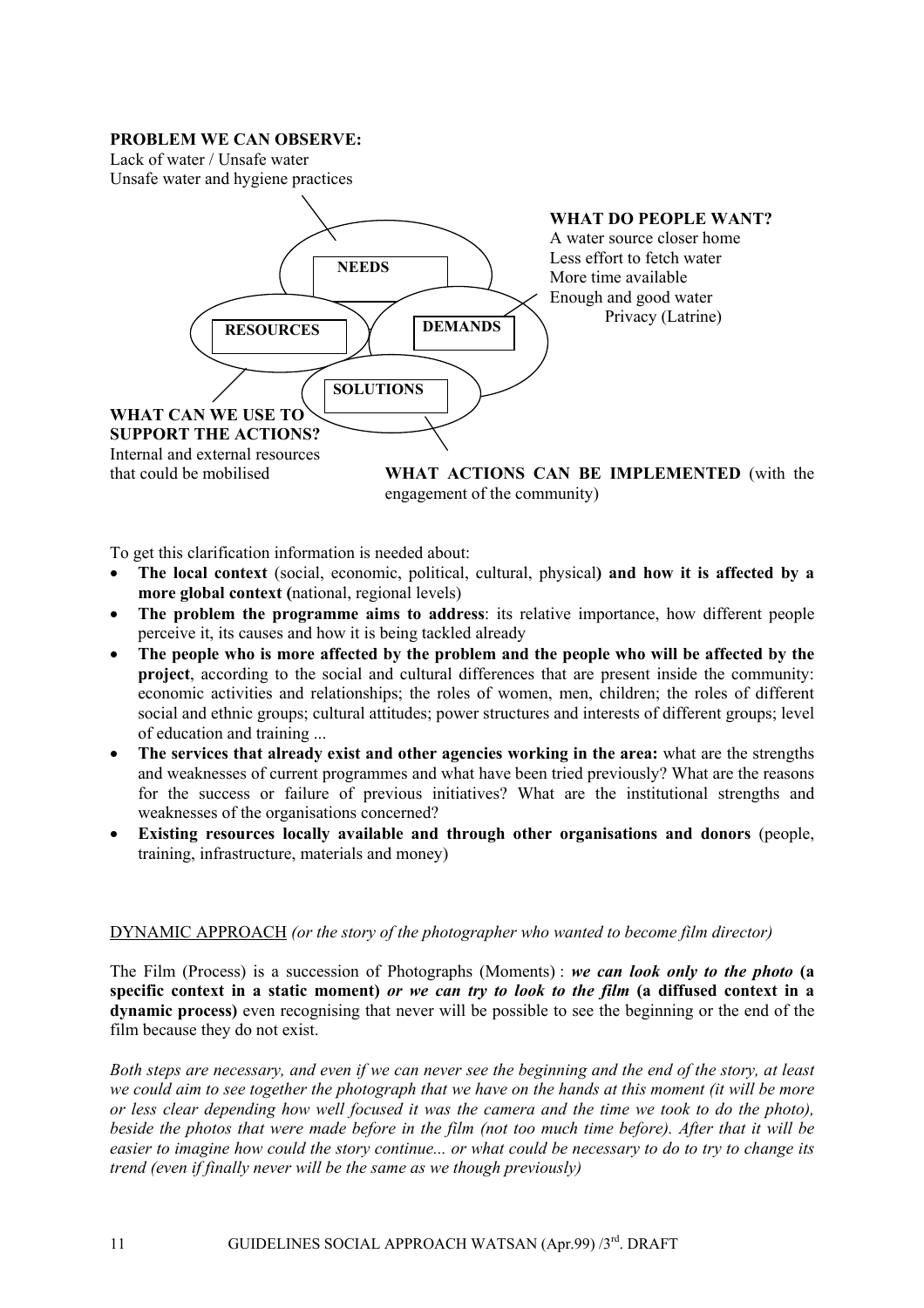This introduce a **dynamic perspective** : that is to identify a process or trend resulting from the combination of the elements and relationships present inside a specific context (structure) within a time dimension that focuses on the changes produced along a defined time period.

*For example, we can have all the elements that constitute the present situation problem regarding the water in any community (number and type of water sources, distribution of families around these sources –identifying if do they share similar social and cultural characteristics-, people that use these sources and type of use, water source protection and maintenance practices...) but that doesn't mean that we understand the reasons underlying this situation.* 

*To get this understanding will be essential to get to know all the different values and attitudes that the members of the community have regarding the water, the way in which they have been formed and their possible variation along the time and what have been the different strategies that the community have been adopting along the time to find solutions to the problem of the lack of water.* 

The PERSPECTIVE OF PROCESS is the only way to understand what kind of relations (dynamic and adapted to the context) are set between the different actors that take part in the play.

The analysis of attitudes and behaviours always imply a static moment (analysis of a specific context at the moment we carry out the study) and a dynamic (time) perspective (what trend has been followed to reach to the present context). *We can look to the photo and to the film.* 

Clearly it's always more difficult to identify a PROCESS (*we need more time bounded pictures to interpret a trend: in some way we try to become a film director trying to understand the trends inside a story and its future derivations*) than a static CONTEXT (*a single photograph, even recognising that it's necessary to be a good photographer to obtain a well contrasted and clear photo where it could be possible to see in detail all its elements*).

*If we keep our eyes only on one photo we will loose the modifications that are happening in the elements that constitute the photo along the time, and therefore we won't be able to understand why this photo has that configuration and not other.* 

*If we look several photographs too fast without pay attention to the details that constitute each one we will loose understanding about the complexity derived from the different characteristics of each element, actors and relations that appear together at every moment.* 

Context and relations between the different elements that form a specific situation are in permanent adaptation in an open-ended relationship which main components are:

**STRUCTURE** (Physical/Social Environment + Actors + Internal Relationships) **+ EXTERNAL INFLUENCES** (Inputs: New Information and Values, Technology, Resources) + **TIME**

The structure it's formed by:

-the different people (individuals and groups) living in a community

-their way of living (production activities, use of the land, consumption patterns...)

-the physical and social environment that is determining their life (accessibility to water sources, to fertile lands, rainfall levels, communication infrastructure, accessibility to markets and other communities, to credits and services...)

-and the social, cultural and political relationships that are structuring to the community (relations of authority and control, classes and status, leaders, believes, values, way to take decisions, hierarchy and subordination patterns...)

This structure is something interactive and dynamic: the modifications on any of its elements have repercussions on the rest of elements.

External influences can accelerate this process of changing (new people –individuals and groups- that arrive to the community as consequence of migration patterns, government politics, humanitarian agencies' programmes), changes that only could be understood adopting a time perspective.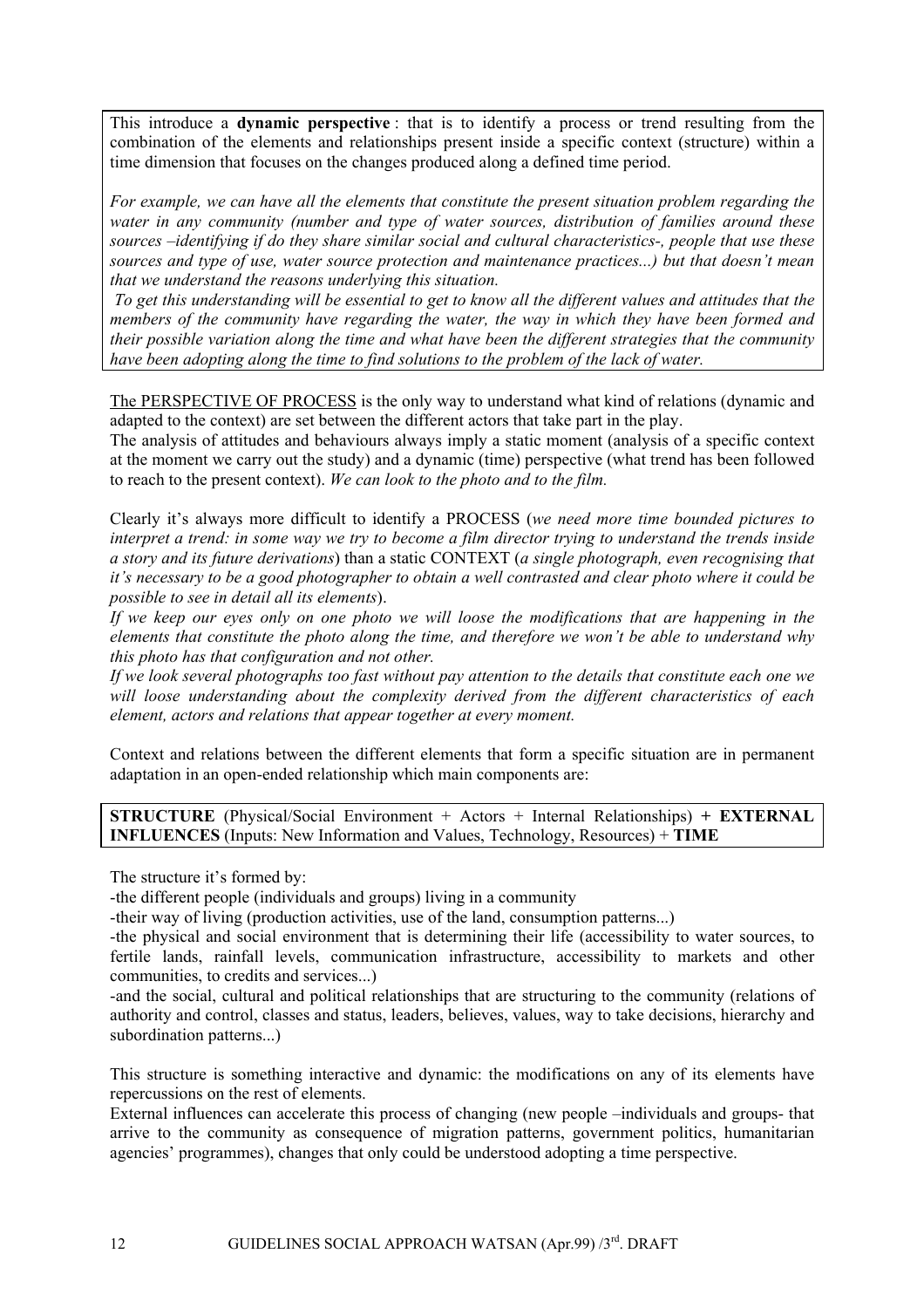

# DYNAMIC CHANGING PROCESS OF A SITUATION PROBLEM:



# APPROACH BASED ON THE WORD

There are 3 main elements that help to understand a specific social situation:

### ENVIRONMENTAL CONDITIONS (Physical/Social Context) – PEOPLE'S PERCEPTIONS AND ATTITUDES – ACTIONS DERIVED

Meanwhile the physical and social environment and the people's actions and behaviours could be externally observed (someone external to the community could inform about them after observing, gathering data and analysing), the people's perceptions and attitudes cannot be externally observed and only can be approached analysing the words and expressions used by the own community members to speak about the subjects related to them and their life (focusing on those matters we are interested to get information about).

As the language is the way to express thoughts, values and feelings, only **a qualitative approach based on the word through the dialogue** with groups and individuals living in the community can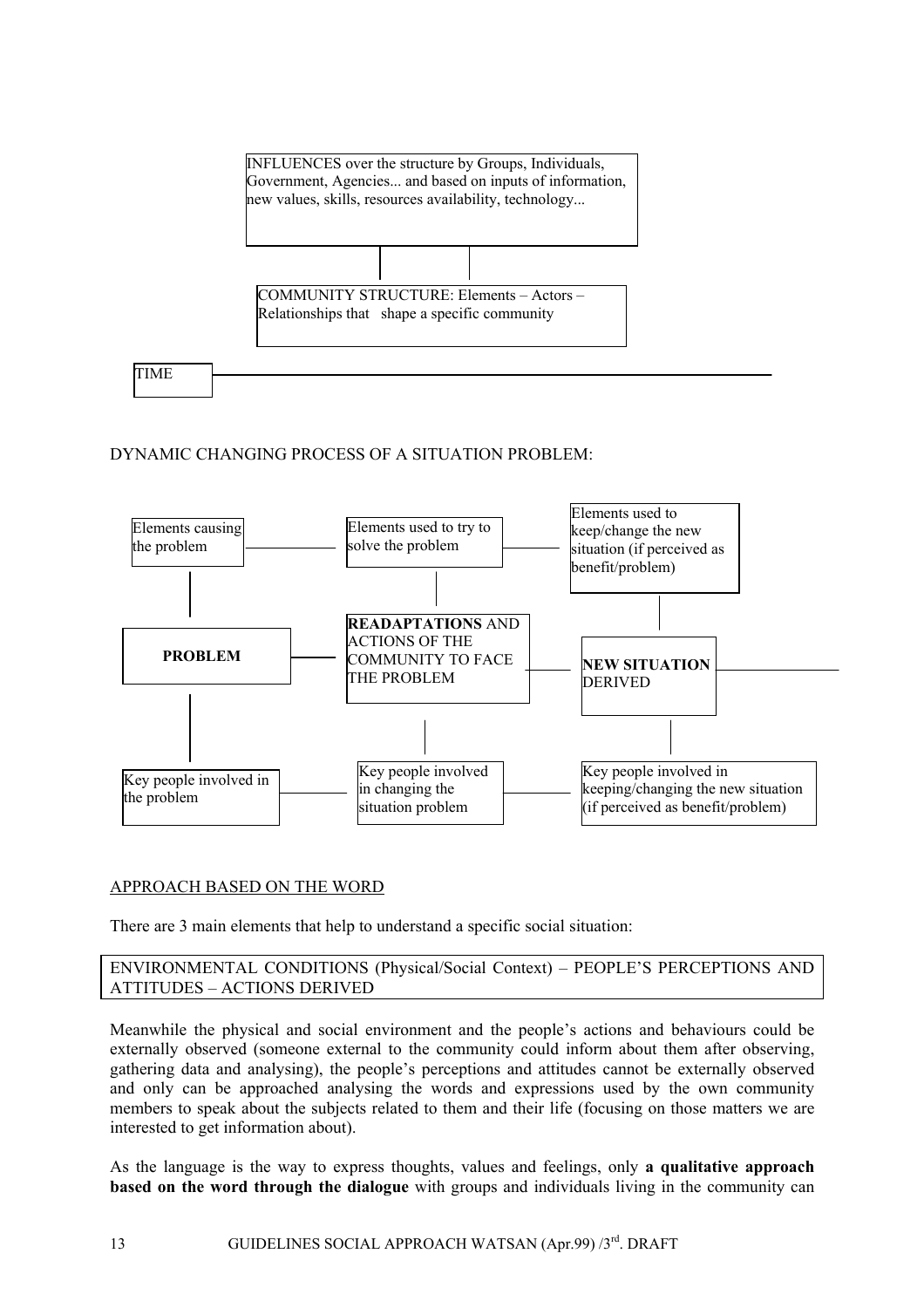<span id="page-13-0"></span>provide this kind of information (informal conversations, group discussions and focus groups, semistructured interviews). The obstacles to solve when we try to apply this kind of methodology are:

- the representation of the different values and points of view that could be present in the community through a correct selection of the informants

- to find the circumstances where people could express themselves free and openly, especially the people coming from oppressed and less powerful groups

- the correct understanding and translation of the interviewer questions and words and people's expressions and words (obstacle that even can be produced when interviewer and people speak the same language).

This kind of approach (based on the word as vehicle to express thoughts and feelings) complement the approach more centred on the analysis of facts and behaviours (externally observed) allowing to get a deep understanding of people's practices and relationships inside a community.

That perspective makes of the **communication** a key element in every project: as a social intervention it's essential to set clear and effective communication channels with the community in order to exchange the different ideas and perceptions that both the people living in the community and the external people involved in the project could have about the problem that is analysed, its causes and the expectations that the project could produce.

To get an effective communication, it should integrate the values system and communication codes of that community, beside the channels and patterns of communication normally used and the participation of key people inside the community that could act as communicators.

Especial consideration should be paid as well to the **attitudes and behaviours from the team** carrying out the study: they must be very careful to don't reproduce attitudes of discrimination to any member of the community and to be aware of the existing discrimination practices inside the community to try to avoid them. Their skills and experience on group dynamics and techniques of communication will be essential to succeed on the application of participatory assessment methods.

# **1.2.4. Classification of the information collected during the assessment (see Annexe I)**

Following the structure of the project, the assessment should look for the information that will help to plan the different phases that constitute the project :

Identification of needs and demands

- What are the characteristics of the people and their social and physical environment?
- What are the structures and services locally available?
- What are the causes that produce the problem and what are its consequences over the people living in this territory (on health, incomes, poverty, relationships...)?
- What are the people more affected by the problem (inside any area / inside any specific community)?
- What are the demands and priorities of the people. How do they see the problem?
- What strategies and actions people have adopted to cope with the problem?

Information that will allow to set:

### **Objectives**

What are the objectives (general, specific and operative) that the project should help to reach in order to improve that situation? Are they relevant and feasible? What is their priority order?

Indicators for Monitoring-Evaluation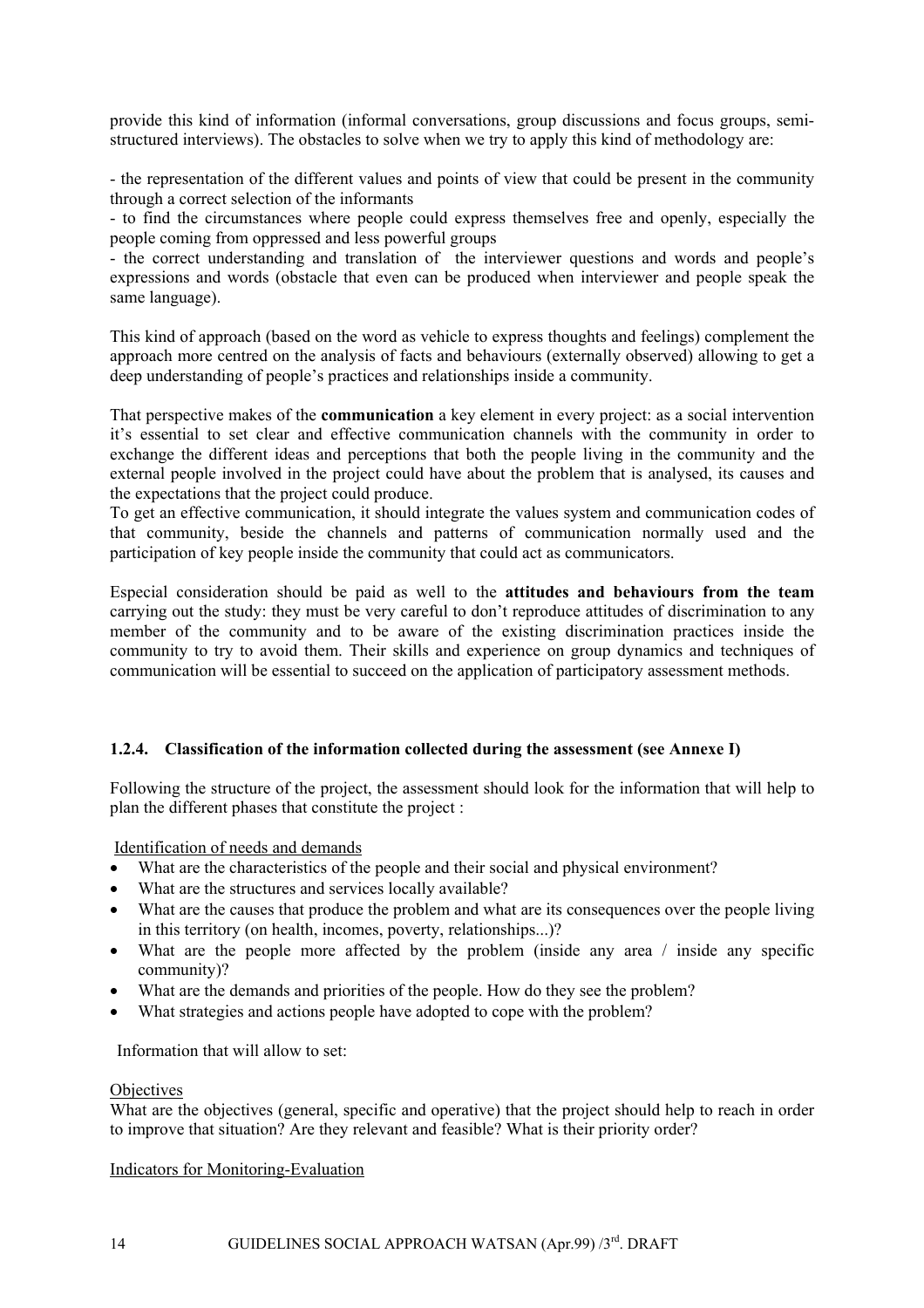What criteria will allow to assess the level of performance, achievement and impact of the project (efficiency, effectiveness and derived global impact -positive or negative-)?

### Action Plan

- How the different actions will be deployed and integrated along the time fixed to complete the project?
- What resources (skills, staff, money, technical equipment, material) will be needed?
- What organisations, institutions, groups and individuals should be necessary to involve?
- What will be the responsibilities of every part involved?
- How will be the internal co-ordination of the different parts involved in terms of sharing information, decision-taking process, resources provision...
- What are the training needs required according with the skills and the people who will take part in the project (local staff, counterparts, community members)?
- What type of administrative and logistic structure will be necessary to set in order to carry out the project, to provide support and to assure the sustainability –and to promote further actions if possible- of the achievements provided by the project?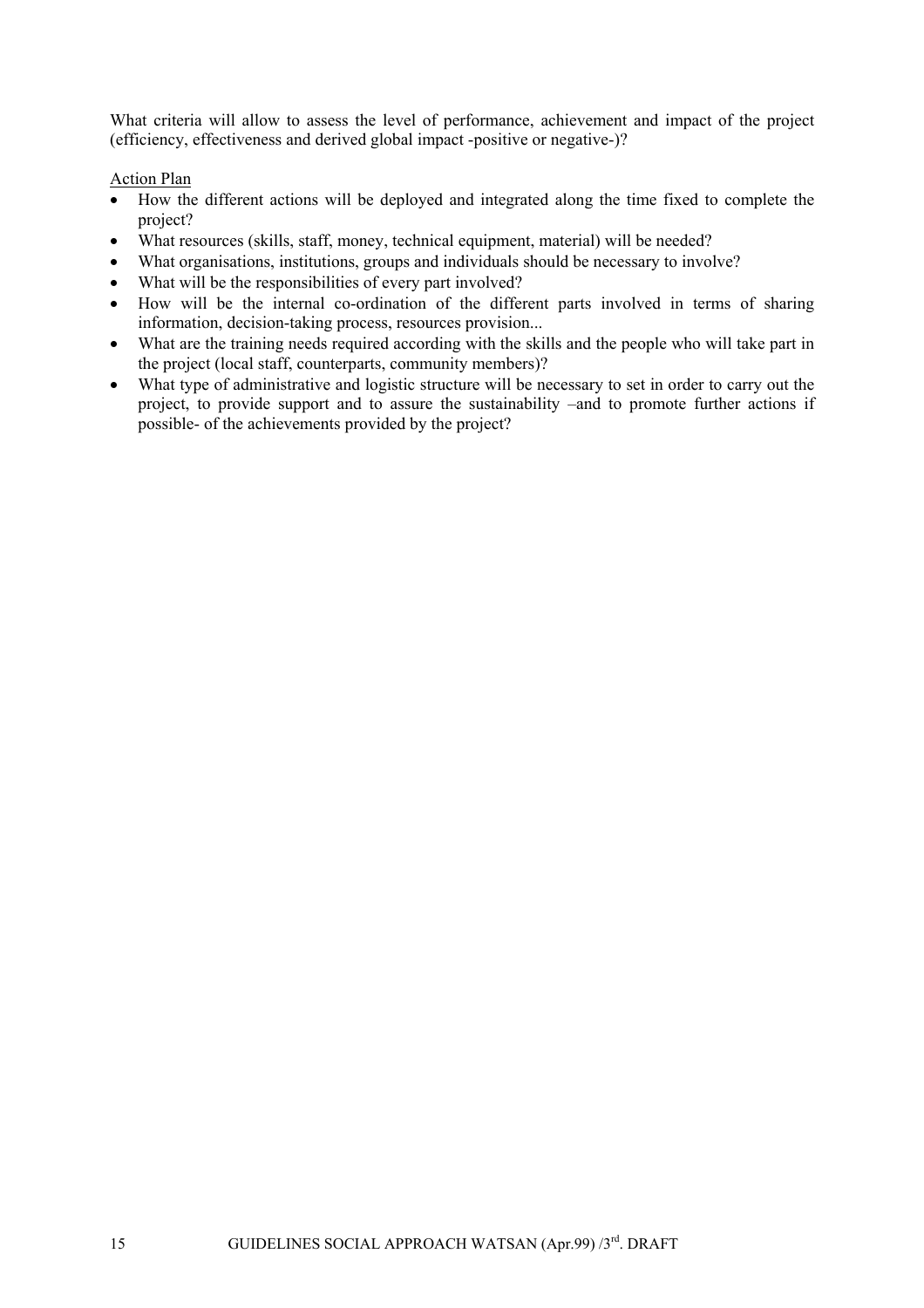# <span id="page-15-0"></span>1.3. QUALITATIVE METHODS AND TECHNIQUES TO COLLECT AND TO ANALYSE INFORMATION

### **1.3.1. General information background**

Projects reports, statistics, baseline data and any other documentation (press articles, books...) about the place, people or problems we want to address. This type of documents frequently are elaborated by universities, international agencies, NGOs and governmental departments, fact that will facilitate to make a first contact with them in order to present the project, to get more detailed information or to assess possibilities for a common collaboration.

During these visits could be possible to get a more specific and deeper knowledge if we can interview to key informants, that means, these people with relevant knowledge and information about the matters and/or the area we would like to get more information about. These key informants that we could interview previously to the field assessment could be:

-Specialists on social and health fields: sociologists, anthropologists, educators, community health workers...

-Representatives from local and international organisations

-Representatives from government departments that could have developed programmes related to the specific contents of our project: Rural Development, Health, Education...

This step will help to formulate questions and to identify subtopics and indicators to look for during the field research.

### **1.3.2. Direct observation**

Observing objects, events, processes, relationships or people's behaviour systematically and recording our observations. We can design previously a check-list with those indicators we think can be assessed through direct observation (for example: what kind of utensils people use for fetching and storing water, which are the household members in charge to collect water, how women handle and prepare the food, what is the practice regarding boiling water to drink, etc.)

People normally will feel more confidence to speak and to show their real perceptions and interests when they are in their "natural environments" with other people that they consider as equals (women washing at the river side, men after work chatting in informal groups, elders sitting under a fresh shadow during the day...), but the presence of any stranger to the group it will cause a logical inhibition on the normal communication atmosphere of that group. This effect only can be reduced when the person who is present to observe what are the common discussion matters of the group and its points of view and attitudes is considered as "an equal" (another community member from the same group) or there's a solid relation of mutual respect and confidence between the observer and the group, fact that makes not possible for a foreigner to the community to try to carry out successfully this technique (at least one becomes an ethnologist who spent several years living in the same community).

If we decide finally to involve to some community members (instead to become ourselves ethnologists) on recording their own observations it's essential to pay attention which members are appointed to carry out this task because their position inside the community will determine their point of view. To avoid having only one point of view it's better to collaborate with members coming from different sex, age and social status.

### **1.3.3. Semi-structured interviewing**

It's necessary to elaborate previously a check-list of topics and subtopics to ask about during the interview (but not a formal questionnaire) about the matters we want to get information about. Questions can be added or omitted along the interview as appropriate, depending how it is developed, but it's important to don't make it too long (no more than 2 hours for group interviews and between 1 and 2 hours for individual interviews).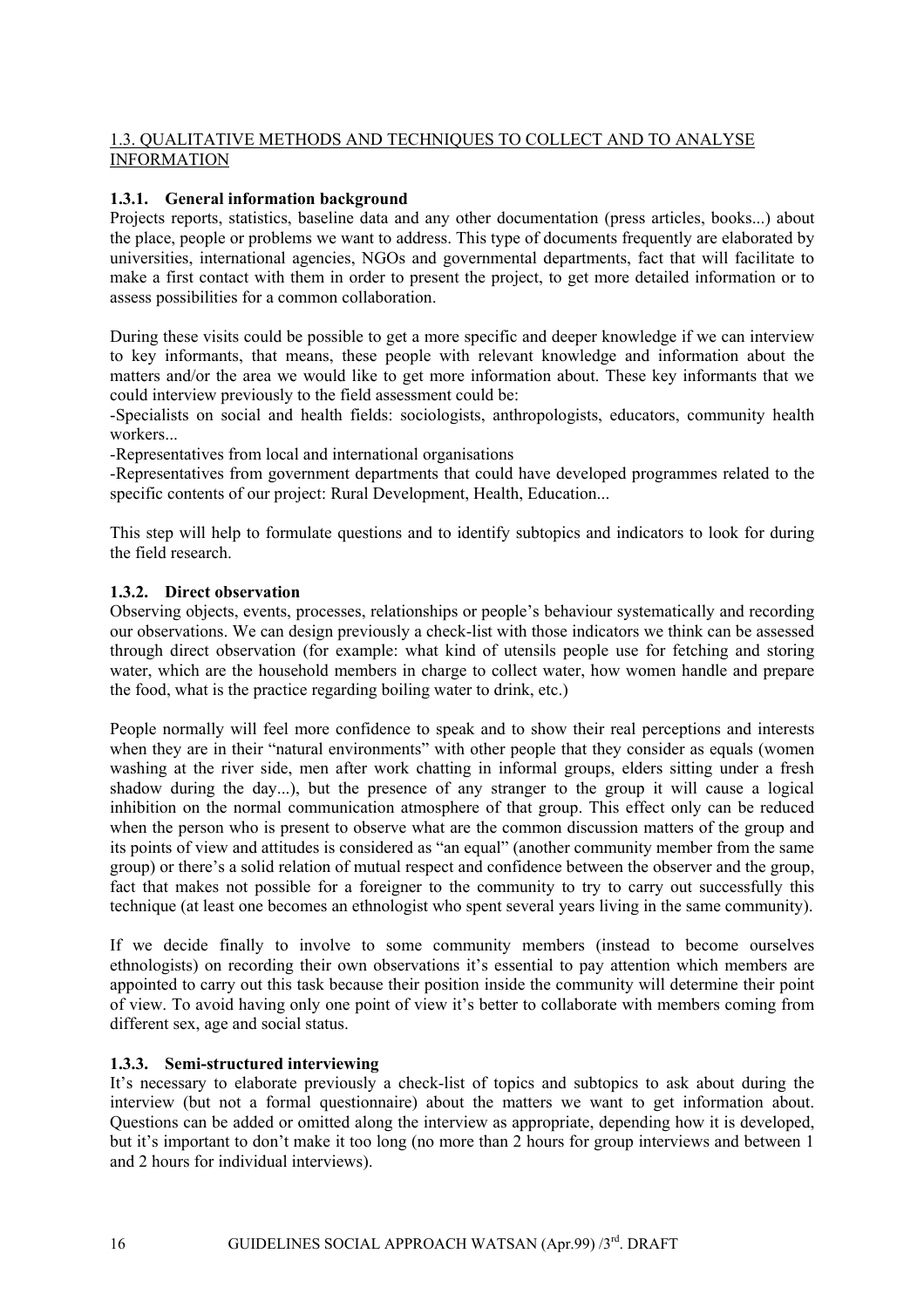Previous considerations to prepare the interviews:

- The subjects we want to get information about will determine the type of people we will have to interview, the type of interviewer and the style needed to carry out the interview, as well as the time and place that the interview demands.
- The number of subjects to speak about and the depth level we want to reach will determine if the interview needs one or more sessions to be held with a single person
- Test the previous script of the interview before to apply it to more people in order to make possible corrections
- Selection of people to interview: it's important to know the different groups and individuals inside the community that could have specific and relevant points of view regarding the topic to get information about, in order to select that people with the social profiles that have been identified (key informants and people coming from specific social groups)
- Selection of the interviewer(s): several aspects should be considered to facilitate an effective communication interviewer-interviewee:
- external characteristics: sex, age, physical and social aspect
- personality and attitudes
- knowledge about the topic and previous experience on qualitative interviewing
- social status (class, ethnic, religion...) and the condition of member/stranger to the group that it's necessary to get information about

As the people to interview normally will have a wide range of social characteristics (sex, age, status,...) it's better to select a group of interviewers that represent as well these characteristics.

• Place and time to carry out the interview: both aspects should be previously agreed with the person to interview, but it's advisable to find a quite place where the individual interview could be held without people around, that always could mean a distraction, or that could inhibit or condition the expression of the interviewee.

The person interviewed should have enough free time to answer to our questions (1-2 hours), this aspect make advisable to carry out the interview when people have finished their daily chores.

• Contact with the people to be interviewed: it could be facilitated if we use the link of community leaders, respected people in the community or social groups (women groups, youth groups, cooperatives...), taking care that this way of contact really represents a way to reduce the initial suspicious or rejection that the interviewer could represent and not an added inhibition or condition over the interviewee's expression.

We should be aware about all the social and cultural rules in the community and group the interviewee belongs to, regarding interpersonal interaction and restrictions or subjects considered as "taboo", especially when the interviewer is someone foreigner to the community.

The person to be interviewed shouldn't feel threaten by the interview. We should always assure the privacy and anonymity of their answers

Interviewing techniques:

- Prepare a previous plan to structure the interview (topic, subtopics, type of questions...). It's also important to prepare communication tactics to develop the interview, such as: open questions for the beginning and arguments or questions that could be used to change of topic or to motivate to the interviewee to speak.
- The different techniques that the interviewer uses to develop the interview are based on verbal and non verbal signs with the aim to encourage to the interviewee to give more information, to go deeper, to clarify or to speak about a different topic.
- It's important to show interest and that the interviewer follows the ideas expressed by the interviewee. Sometimes the interviewer can repeat some of the expressions that the interviewee has said in order to make him/her continue speaking about that subject and to show that the interviewer is following his/her words.
- Don't be afraid of silence moments, they can move to the interviewee to speak deeper or to provide further information and could be necessary for her/him to reflect, to remember and to elaborate her/his answers. What should be necessary to avoid are those silences that provoke anxiety on the interviewee and that are produced by a lack of support and orientations from the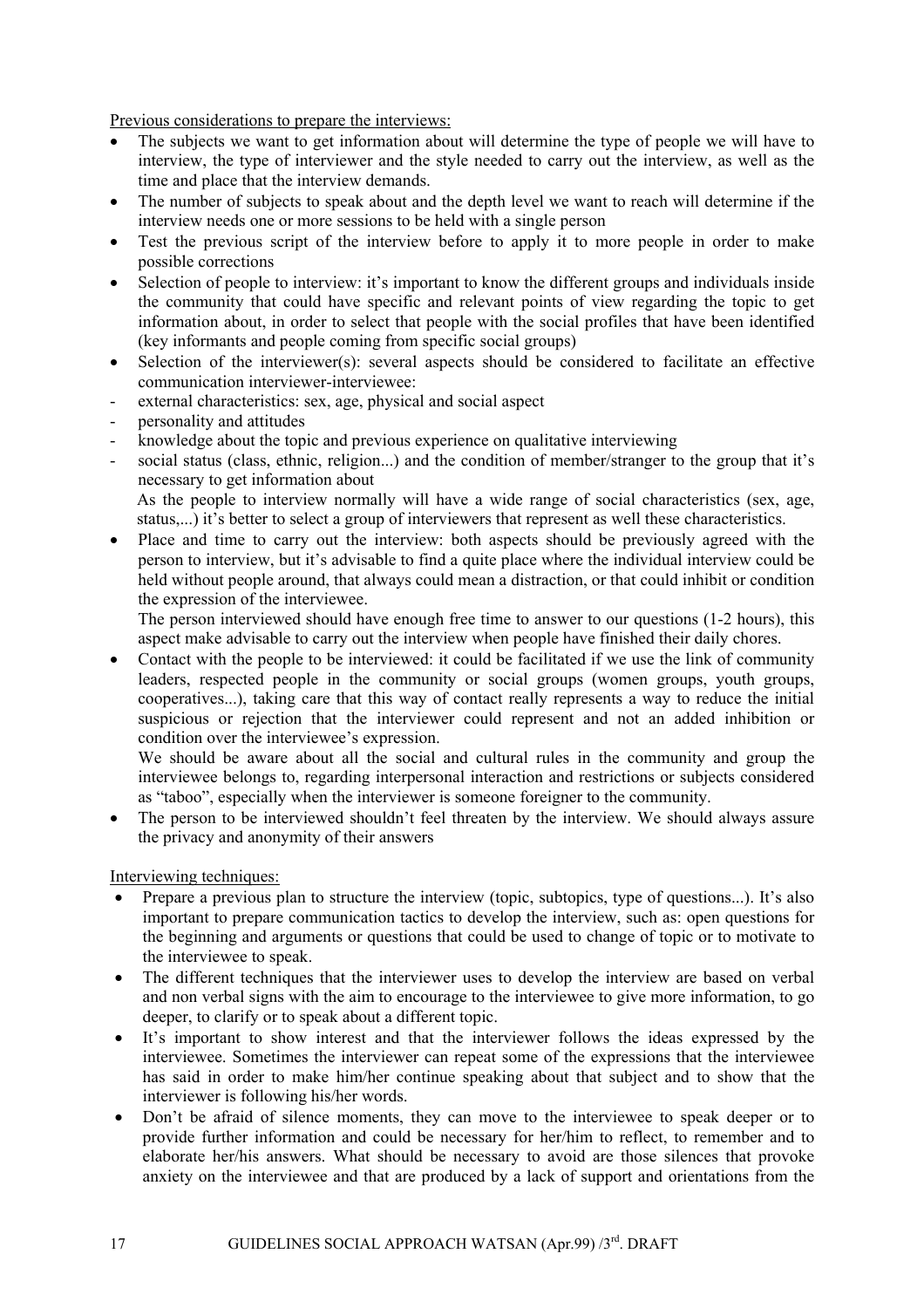part of the interviewer to the interviewee during the interview.

- Ask to the interviewed person to talk about aspects related to her/his life and about moments and circumstances that she/he remembers about her/his past, in order to get a historic perspective about the subjects considered relevant to the community and to the group she/he belongs.
- Use the ideas and arguments expressed by the interviewee to request for clarifications or more specific information, following the order they appear along the interview.
- The post-interview period (once we turn off the tape recorder), could be a moment when the interviewee feels more relaxed and could provide significant information that didn't express during the interview

### Analysis of the interviews findings:

- 1- Read the transcriptions from every interview made, underlying and marking those fragments on the text that relate to each of the topics and subtopics that were spoken. Note down (codification) beside each fragment the topic or subtopic it corresponds to.
- 2- Once carried out the codification of all the transcriptions, join all the fragments extracted from the different interviews that are related to the same topic. At this point it's important to don't loose the identification of the interview that every fragment it's coming from.
- 3- The material gathered for each topic it's reclassified according with the main ideas provided and interpreted. This phase it is called "Local Integration" because the analysis and interpretation of the material is limited to a defined topic (according descriptive and conceptual categories)
- 4- Once carried out the local integration for the different topics that were spoken about during the interviews, we can pass to the inclusive integration: the organisation of all the topics (sections that will form the report) coherently, following a narrative and explicative trend.

#### Application of Qualitative Interviews (focused, semi-structured or depth interviews):

The objective of this qualitative technique is to reach to that place in the communication process where the word becomes vehicle of the personal experience, biographic and socially marked.

The application of this technique (supported with other qualitative techniques) provide a mean to:

- A) The reconstruction of past actions: biographic approaches and personal life trends (life histories) and oral archives of the community.
- B) The assessment of social representations perceived by different people: values and rules assumed, images and believes, prejudices, stereotypes...
- C) The assessment of the interaction between psycho-social perceptions and specific behaviours
- D) The analysis of semantic fields, vocabulary and group speeches in order to adapt a questionnaire that in a further moment could complement the findings provided by the qualitative approach

### Types of interview:

### 1. Individual interviews

A cross-section of people can be interviewed on the same topic to reveal a range of attitudes, opinions and behaviours inside the community. Avoid the bias to interview only to the most educated and articulated segments.

The advantage of this kind of interview is that answers may be more personal than in groups interviews and more likely to reveal conflicts when different interviews are compared.

#### 2. Key informant interviews

Key informant people should be able to answer questions about the knowledge and behaviour of others as well as about the main facts and elements that define the way of living in a community. Their view should be objective, realistic, and based on their experience.

Typically key informants are: elders, teachers, health workers and traditional healers, traditional midwives, monks and religious leaders, other community leaders or outside agents as development workers and sector specialists (health, education, watsan or agricultural staff).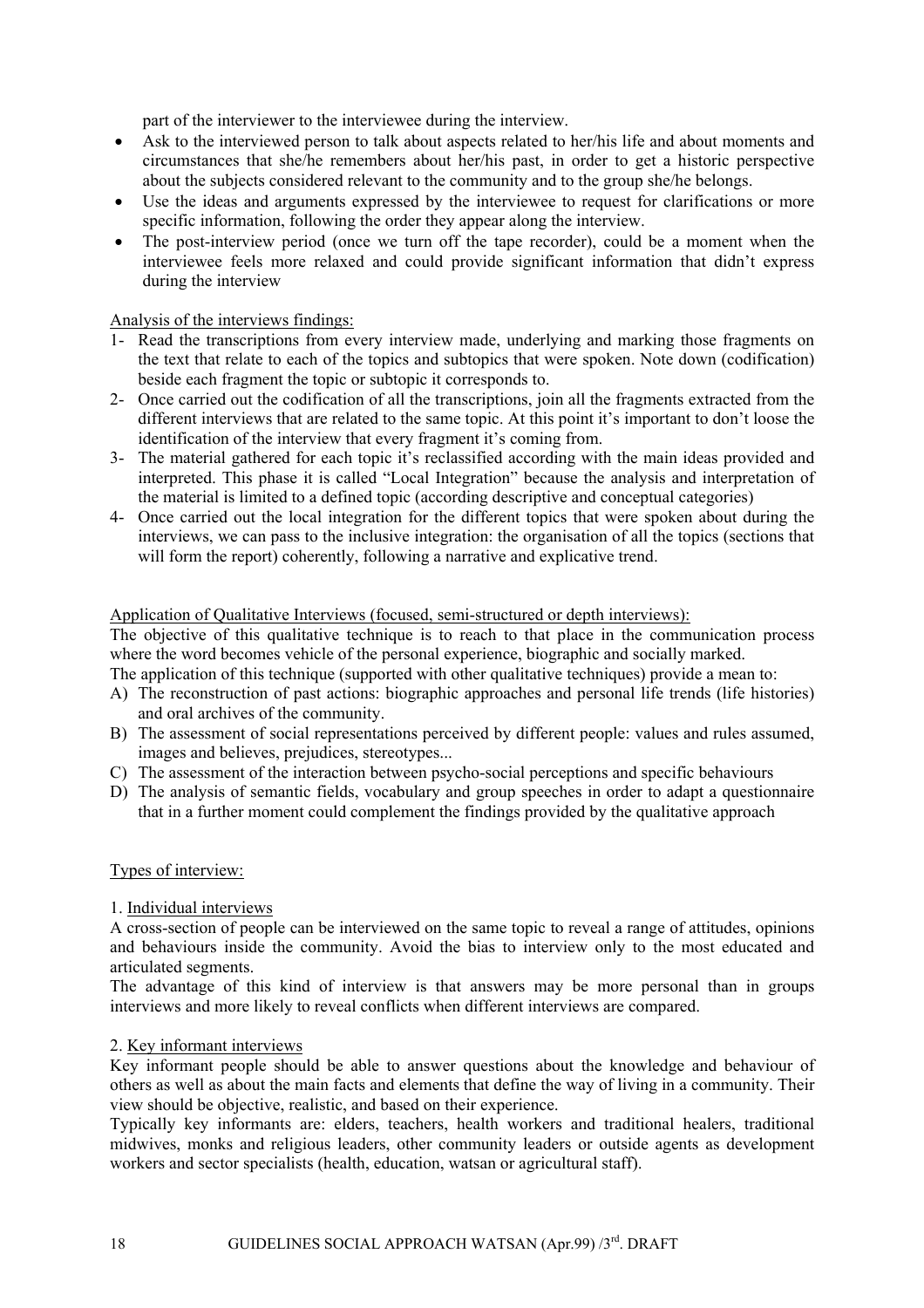### 3. Group interviews and Group discussions

The group should not be larger than 20 to 25 people. The group interview offers the advantage to cross-check different information from the group members, providing the knowledge of several people at once and going deeper in social perceptions through the process of group interaction.

The problem we will find is that normally it's very difficult to arrange a situation where all the group members have the possibility to express themselves freely (presence of political leaders, hierarchy relationships, domination structures inside a community, etc.).

To facilitate people's expressions in a more natural environment there's the possibility to held informal interviews in places where different groups of people use to meet as part of their daily routine. The conditions for this kind of activity have been already mentioned when we spoke about the participatory observation approach.

In order to reduce the obstacles to discuss openly about sensitive topics can be used as well the technique of focus group discussion.

### 4. Focus group discussion

The difference with the large group discussion is that focus group discussion it´s made with a small group of people (6-12) with a special knowledge or interest on a particular topic, or with people who share particular problems, who cannot speak up at large meetings (as women or minority groups) or those who are marginal or peripherally involved in a community (as nomadic herders).

• It's important to constitute a homogeneous group to avoid dominant relationships and to provide the conditions so that all its members can express themselves as much openly as possible. In order to constitute homogeneous groups think about all the social, economic and cultural differences that are present in the community in order to avoid them inside the group.

Differences that could be present and that can make difficult an open discussion are based on criteria such as gender, age, ethnic group, religion, educational level, occupation (herders/peasants/craftsmen), economic status (rich/medium/poor), political influence groups and individuals... (*e.g. If we form a group of women but they are from different ages, probably the younger will be afraid to express themselves openly in front of the elders and they will let that the elder ones lead the discussion, the same could happen regarding any other factor of hierarchy present in the group*)

- The groups should represent all the range of points of view and interests present inside a community regarding the subject we want to get information about, that is, the groups should be heterogeneous between them, in this way the different "social speeches" that are formed inside the community can be heard.
- The facilitator invite to the group to discuss specific topics in detail, keeping the discussion around the original topic proposed and avoiding that any member dominates the discussion. He/She must be careful to do not influence the answer of the group members, just gives the voice to the people and stimulates the discussion, avoiding the formal position interviewer/interviewee (questionanswer) and trying to reach the interaction of the group members (to liberate the word of the group).
- Group discussions need a well-trained facilitator who can encourage each person to speak, keep the discussion to the point, bring out important issues and summarise the information gathered.
- The place where is carried out the meeting should be neutral to all the people who will participate in the group and should be neutral as well regarding the subject of discussion. It's better to avoid homes of any of the group members or homes of influential people (chiefs, religious leader...) because that normally will limit the confidence and freedom of the people to speak. Be sure about all the social and cultural connotations of the place where to carry out the meeting to avoid this kind of inhibitions.

The distribution of people should be in circle to facilitate the communication between all the group members.

• The analysis of the different group speeches needs as well people trained on this kind of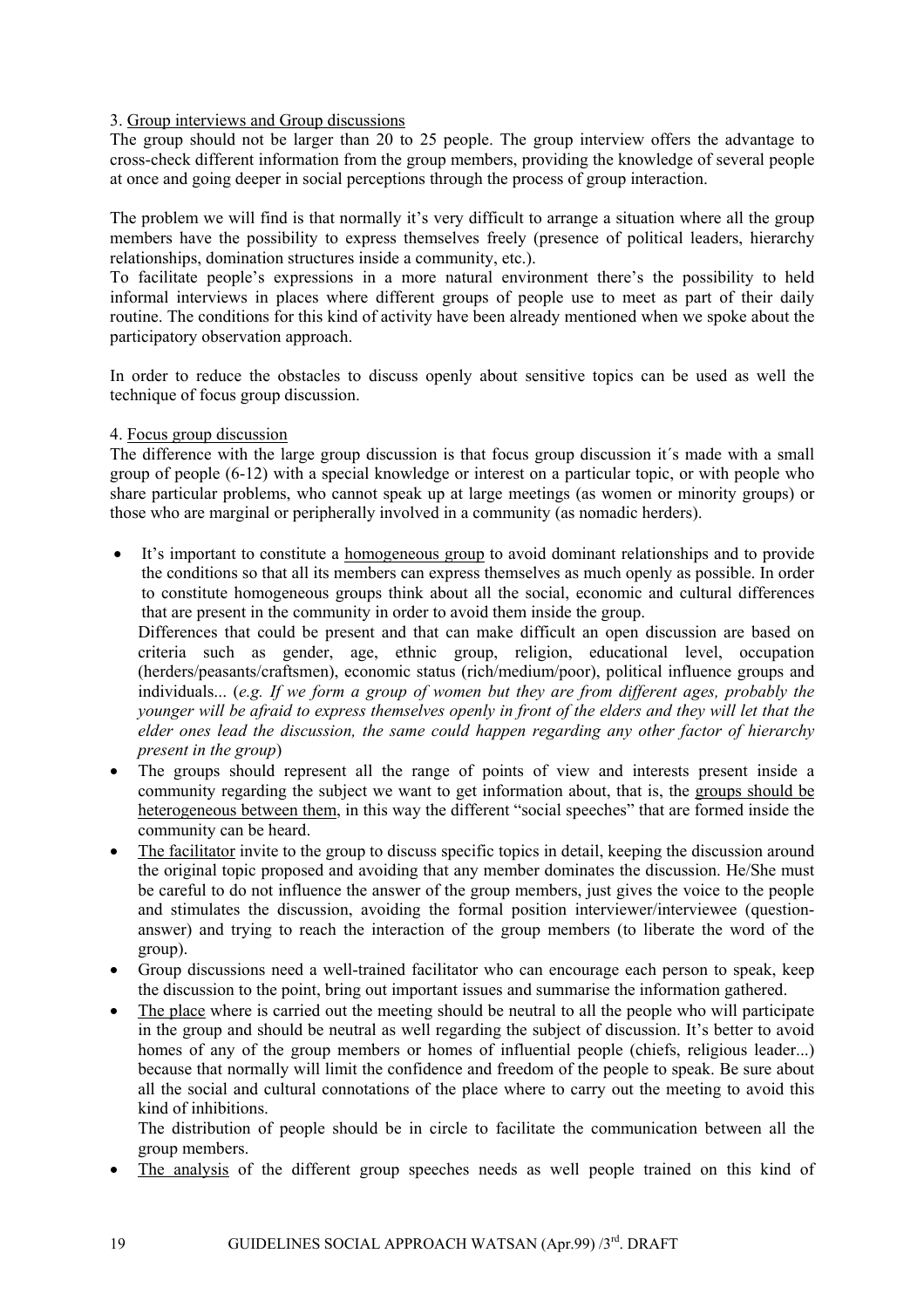technique:

- <span id="page-19-0"></span>first could be made a preliminary analysis just after the group discussion has ended. It's advisable that at least 2 people from the assessment team were present during the group meeting in order to exchange their observations and notes, summarise the findings and to discuss if any modification regarding questions, facilitator role or place to carry out the meeting should be introduce for the next focus group to be held.
- a deeper analysis should be done between all the team members that participated on the groups as facilitators and observers once all the different focus groups planned have been held. This analysis takes as reference the preliminary analysis and summarises that were done at the end of each focus group and it should have present as well the complete transcriptions of the groups speeches.
- During the analysis phase the information should be classified on different subjects and to provide a sense through its interpretation based on theoretic schemas, connecting a level "micro" (the expressions coming from the people present in the groups) with a level "macro" (the social and historic context where these expressions are produced)

The finding outs of a focus group discussion can be very useful to clarify specific topics to discuss later by larger groups or to help to define the questions and the way we are going to carry out a survey. As well the focus groups can be held to evaluate the impact of the project and how do the people receive the actions undertaken.

### **1.3.4. Some guidelines to carry out and to analyse information from interviews and focus groups**

Collecting information from individuals and groups:

- The interviewing team should consist of people coming from different disciplines and with different backgrounds (multidisciplinary). In this way it will be possible to get a deeper and complementary vision of the reality.
- The interviewing team should introduce the interview explaining its purpose and stressing the idea that they arrive there to learn from the people
- Start the questioning referring to something visible or well known. Particularly in groups can be useful to stimulate the discussion showing a picture or photograph related the subject we want to discuss about
- Conduct the interview informally and mix the questions with the open discussion
- Be open-minded and objective, avoid to judge answers or to ignore anything that does not fit our ideas and preconceptions
- Do not rely too much on the information from the well-off people (the powerful, the educated and the men)
- Listen closely but avoid helping the interviewee to give an answer
- Avoid questions that can be answered with "yes" or "no" but as well to ask vague or non-relevant questions
- Carefully lead up to sensitive questions according how the interview is being carried out, the situation and the atmosphere in which the meeting it´s developed
- Be aware of non-verbal signals, take record of them as well
- Do not stop the interview or the discussion of the group to take notes, if possible it´s better to record the interview on a tape (particularly during group discussions) and later to transcript it on paper. This will allow as well to don't forget any important answer and to report any important point of view word by word, but if the tape recorder means a strange element that disrupt the normal expression of the people better don't use it.
- Cross-check a topic with different opinions

Analysing the information:

- The same group that collected the information should carry out as well the analysis
- Summarise each interview into the main points that were raised. By this doing it's possible to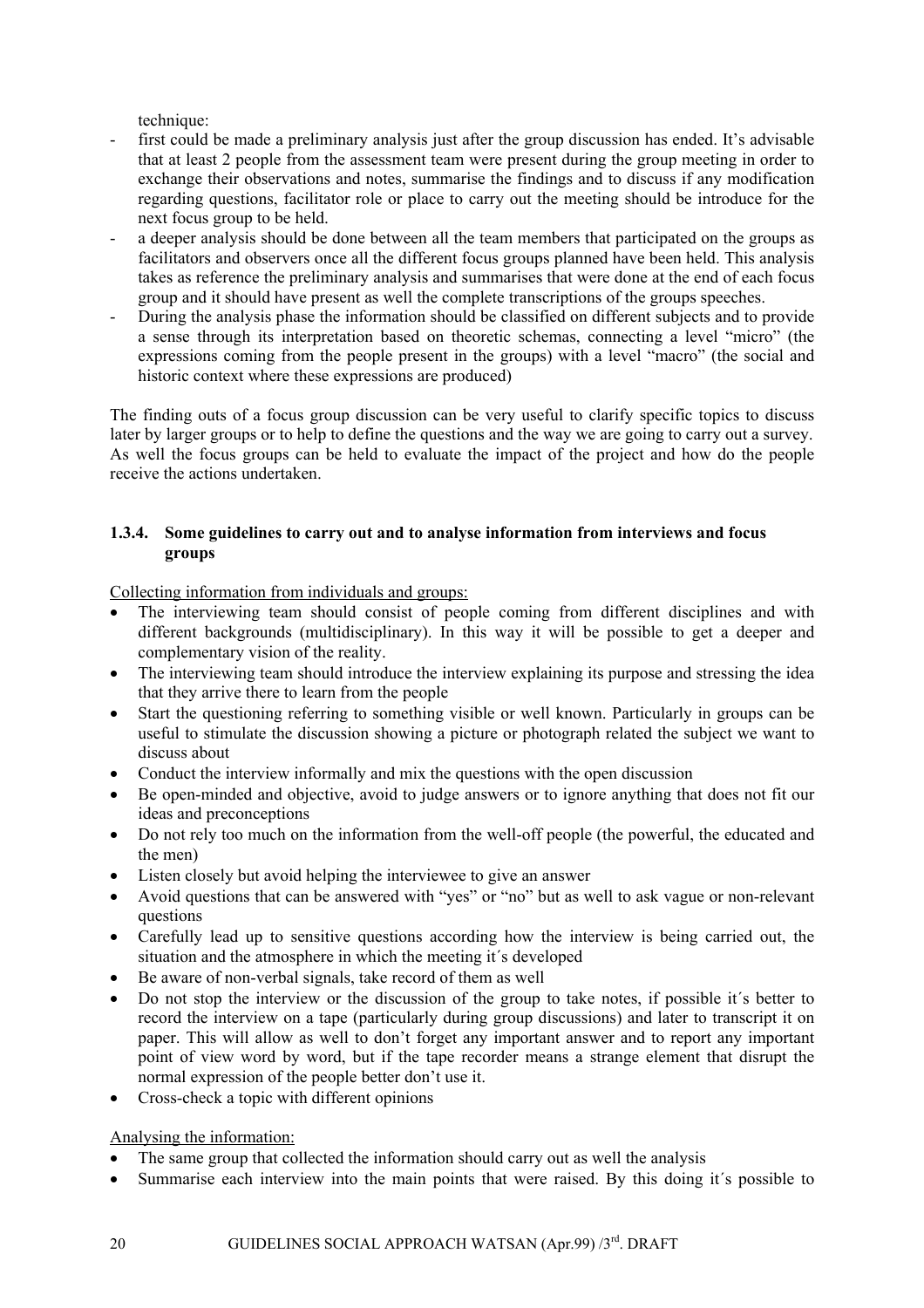<span id="page-20-0"></span>create a limited number of categories of response which will help to see how many people agree or disagree with different views

• Do not give too much weight to answers that contain quantitative data and balance them with the qualitative information collected

### 1.4. PARTICIPATORY ASSESSMENT

### **1.4.1. The Aim:**

The aim is to empower the people to analyse their own situation, rather than to have it analysed by outsiders. The information, analysis and conclusions should be owned by the community members, that means COMMUNITIES ANALYSE THEIR OWN SITUATION AND MAKE DECISIONS THEMSELVES about the best options to manage their problems. The objective is that ANY DEVELOPMENT PROGRAMME SHOULD BE DESIGNED AND CONTROLLED BY THE COMMUNITIES THAT WILL BE AFFECTED BY THE WORK.

### **1.4.2. Characteristics:**

• Multi-disciplinary team made up with people with different skills to allow the finding out and expression of different points of view and aspects, should be included women and community members.

The team members should be actively implied in all the phases of the assessment:

- 1. Research design
- 2. Data collection
- 3. Analysis
- Mixing techniques to obtain a more clear and deeper impression of the reality, mainly by:
- 1. Direct observation
- 2. Interviews and focus groups
- 3. Drawing maps and diagrams (See Techniques in annexe II)
- Flexibility and informality of the research methods to be adapted as the field work proceeds
- Community involvement and participation, trying to seek out the expression of the more vulnerable people in the community: the poorest, people with disabilities, women, children, ethnic minorities, illiterate people and those living in the most remote areas. **Don't rely entirely on information from the most educated and influential members of the community (usually male and with economic and political power).**

# 1.5. ANALYSIS OF THE FINDINGS OF THE QUALITATIVE APPROACH

A basic framework to analyse how different aspects of a problem can influence each other could be based on the following points:

- 1. **Setting** or context where we carried out the assessment
- 2. **Events**: practices of the people and repercussions on the environment, their health and their life
- 3. **Processes**: relationships, decision taking procedures, cause-effect analysis, factors that influence changes...
- 4. **Actors**: groups, institutions, individuals involved. How and why are they involved

The analysis should be a common work to be made by the same team that collected the information. To facilitate the analysis and presentation of the findings some elements can help:

- Prepare a list of key issues and arrange the findings according to this list
- Look for patterns, differences, variations and contradictions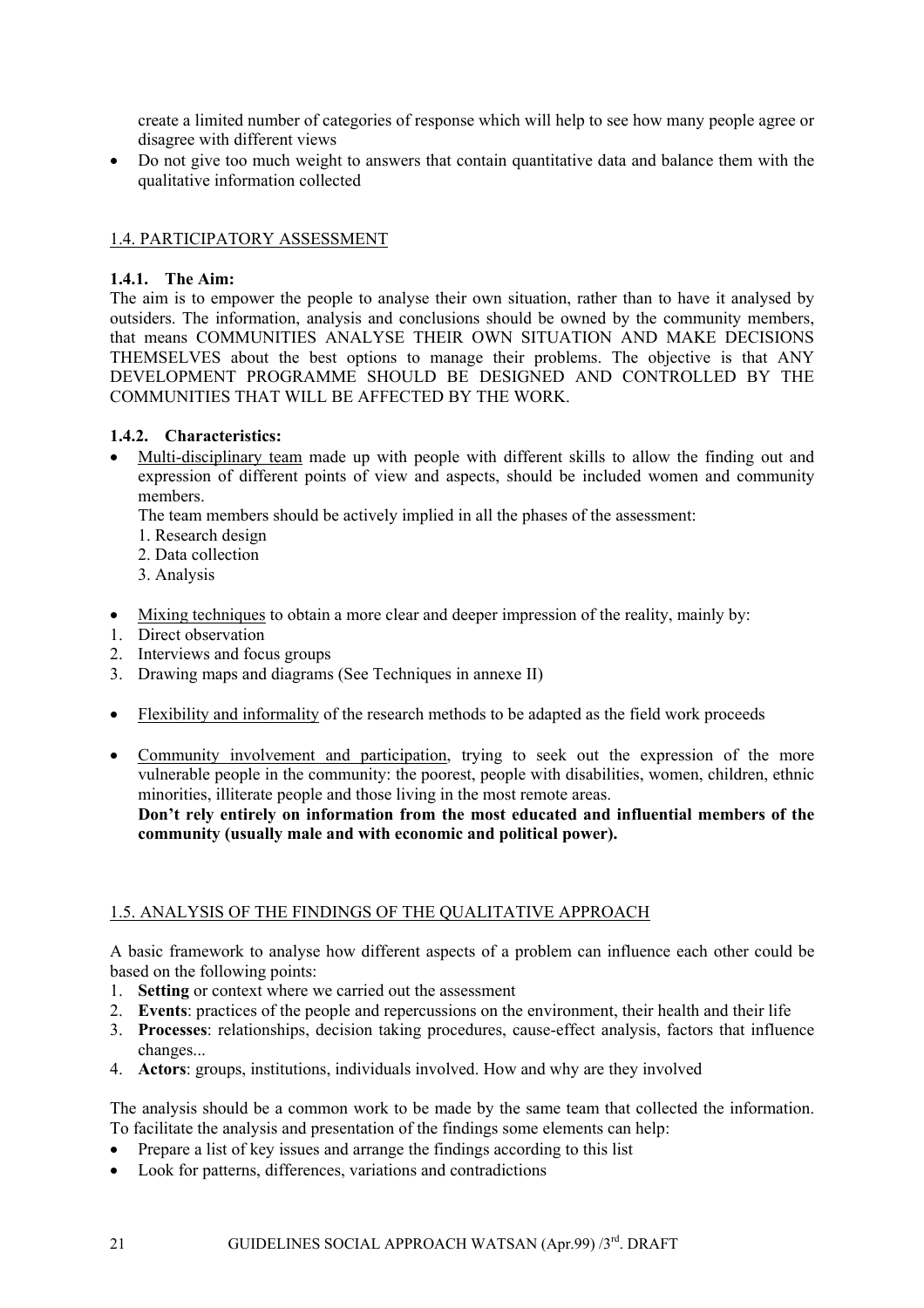- <span id="page-21-0"></span>• Try to answer the questions based on the assessment topics with the help of the information collected
- Discuss each subtopic in turn, summarise the results and draw conclusions based on the information gathered
- Use diagrams, matrices, ranking methods and other analytical tools to synthesise the information (as Problems and Objectives Trees, Social Maps, Time trends to show historic variations...)
- Compare differences between individual interviews, group interviews and observations
- If the findings contradict any source of information try to find the reason why

### **1.5.1. Returning the information to the community**

After a preliminary analysis has been carried out by the team who do the assessment, a common presentation and discussion of the findings with the community should be held. This common analysis could be carried out following the method of group discussion and can be facilitated if we have in mind some points:

- To find out some **key members in the community that will act as link** between the team and the community itself
- These members should be **trusted and considered as representative** by the community (we will be able to check this point only after a first assessment of the community has been carried out)
- They will **help to facilitate the constitution of groups and the presentation of information** to the groups
- This first involvement will facilitate a more **active and motivated participation** of these key people later during the discussion of the action plan and its implementation in the community
- The presentation of findings and its analysis must be clear and understandable even for illiterate people, so that the use of **visual aids** (maps, diagrams, drawings, photographs...) **and the dialogue**  should be emphasised.

| <b>STRENGTHS</b>                                   | WEAKNESSES AND DIFFICULTIES                        |
|----------------------------------------------------|----------------------------------------------------|
| It gives a good understanding of the community     | The results only apply to the communities visited  |
| and its capacities and problems to all the people  | and do not allow to make generalisations about a   |
| involved in the assessment                         | whole population in the same way that a large      |
|                                                    | survey may do                                      |
| It provides the opportunity to find out what local | If not appropriated applied it could produce bias  |
| people think. It ensures local priorities and      | in the results and so give a false picture of the  |
| perceptions are taken into account                 | situation.                                         |
|                                                    | There's the risk that the results obtained will be |
|                                                    | too impressionistic, specially when it's made too  |
|                                                    | quickly                                            |
| It gives community members more influence          | It's difficult to find a team with enough skills   |
| over development work that affect them,            | and to provide training in a short time to make    |
| participating on the definition of objectives and  | the team able to avoid the above problem. It       |
| activities that the project needs to carry out     | takes time to learn how to look, listen and        |
|                                                    | encourage others to speak                          |
| People's participation since the beginning lead to | Can be difficult and a long time cost to involve   |
| an increased feeling of community ownership        | community members properly and<br>fully,           |
| over the project and therefore to an increased     | specially when there are structural obstacles and  |
| involvement and responsibility                     | political constraints for the participation of the |
|                                                    | least powerful groups                              |
| PRA methods often produce unexpected results       | Unconsciously imposing ideas, categories and       |

### **1.5.2. Strengths and weaknesses of Participatory Approach methods**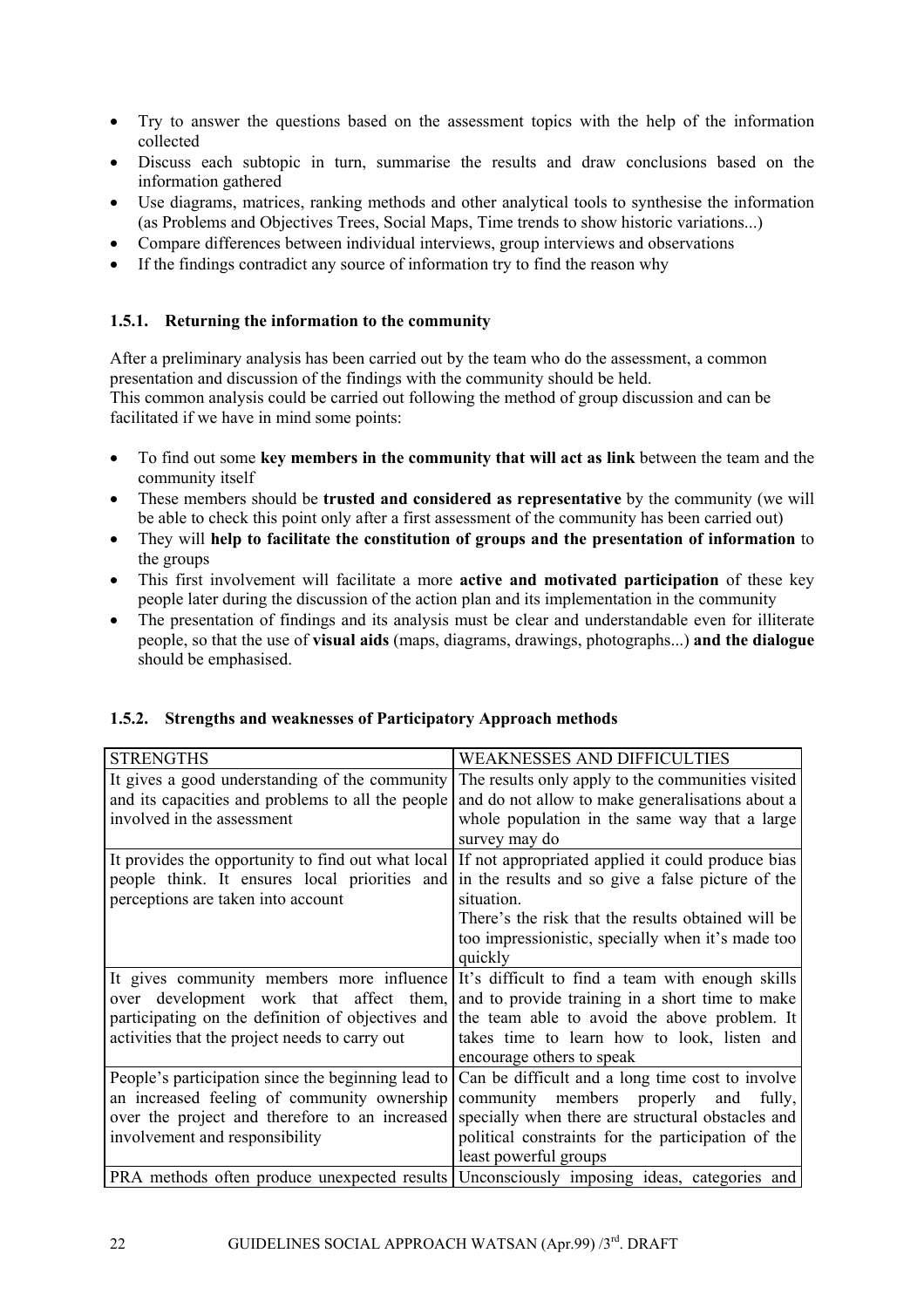<span id="page-22-0"></span>

| that can strengthen the design of a programme,   | values from the research team to the people in                                          |
|--------------------------------------------------|-----------------------------------------------------------------------------------------|
| contributing to avoid pre-conceived visions      | the communities where it's carried out, specially                                       |
|                                                  | when research team fail to listen or apply pre-                                         |
|                                                  | conceived categories when collecting<br>and                                             |
|                                                  | analysing information                                                                   |
|                                                  | It facilitate an inter-active process where Problems of language and sense: what people |
| communities and agencies can learn mutually      | say and the way they say it can be lost in                                              |
| from a situation that it's analysed commonly     | translating from one language to another                                                |
| PRA methods are less intrusive than formal       |                                                                                         |
| interviews using questionnaires and lead to a    |                                                                                         |
| more openly exposure of different points of view |                                                                                         |
| It is useful for identifying indicators for      |                                                                                         |
| qualitative change which are locally relevant    |                                                                                         |

# 1.6. QUANTITATIVE TECHNIQUES

### **1.6.1. Surveys**

Can be used to have a more precise information from a wider population but to get this objective it's necessary that the sample selected be representative of the whole population object of the survey. That could arise some problems regarding the sample size and the way chosen to select its units to assure the accuracy of the results (see steps to design a questionnaire on annexe III).

Can exist so many types of survey as topics they are about, but normally if we want that they help to assess the feasibility of any project always should be structured around 3 main elements:

- 1. **Social survey**: distribution of the population according biological (sex and age) and social criteria (ethnic, religious, cultural or economic groups), incomes structure, consumption and expenses patterns, literate/illiterate rates...
- 2. **Physical environmental conditions**: infrastructures, water sources, public and private services, disease prevalence...
- 3. **Knowledge, Attitude and Practices** of the people regarding any topic (KAP survey). For a Watsan project, they are those related to water use and hygiene practices of the population.

# **1.6.2. KAP Survey (Knowledge, Attitudes and Practices)**

It's one type of survey that allows to measure the knowledge, attitudes and practices of any population regarding a defined topic. In a Wat-san project it will allow to confirm or reject some of the findings that were discovered during the qualitative study and to measure what are their level of presence inside the population.

The KAP survey can be used as well as tool to measure the impact of the actions undertaken regarding use of new water sources built or the practices regarding water use and hygiene. This objective can be reached only if:

- The indicators have been previously well identified
- These indicators are well defined in the questions that form the survey
- It's possible an objective measurement of the indicators
- The results obtained can be representative for the whole population
- It will be necessary to pass the survey at least 2 times (before the implementation of the project and after it has finished) using the same statistical criteria regarding sample size and type of units in both cases to make possible their contrast
- The period of time passed after the project has been implemented (technical achievements already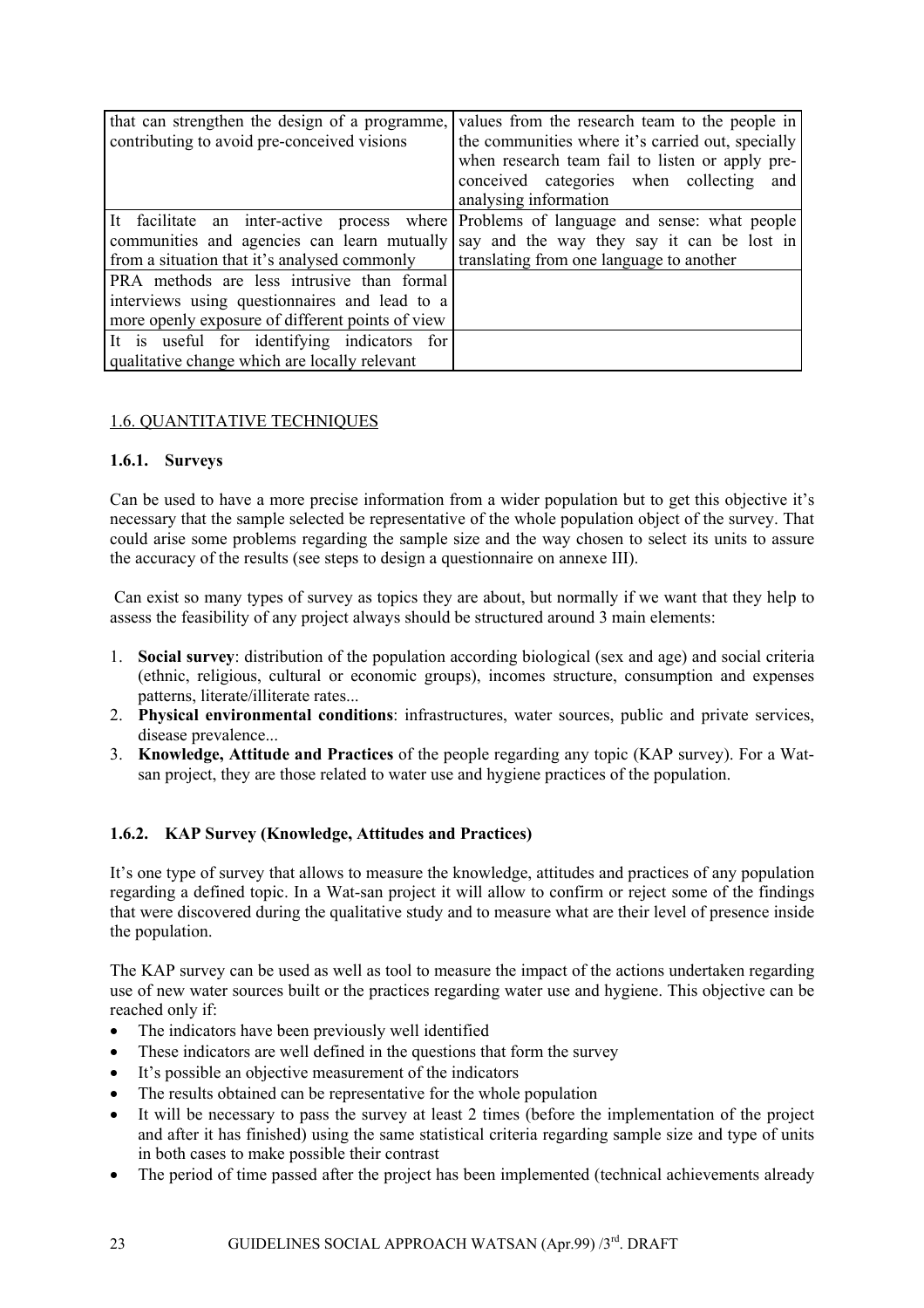<span id="page-23-0"></span>in place and education-training carried out) to start the second survey has to be well defined previously. A third survey could be necessary to assess how the improvements are kept along the time (for example a second survey just after project implementation and a third survey one or two years after)

An example of KAP survey can be found in the annexe IV (Ivory Coast, 1997)

# **1.6.3. Strengths and weaknesses of Survey methods**

| <b>STRENGTHS</b>                                                                             | <b>WEAKNESSES</b>                                                                         |
|----------------------------------------------------------------------------------------------|-------------------------------------------------------------------------------------------|
| They can provide precise, statistical answers to                                             | Surveys are often planned and analysed far from                                           |
| carefully defined questions                                                                  | the survey sites and with little or<br>non                                                |
|                                                                                              | involvement of people from the community                                                  |
| A sample usually includes people from several                                                | Working with an inflexible question aire hinders                                          |
| different locations, facilitating to generalise the                                          | a relaxed discussion with the person being                                                |
| findings                                                                                     | interviewed                                                                               |
| The findings can give support to an argument by                                              | Surveys only look a certain pre-defined variables                                         |
| demonstrating the size and severity of a problem                                             | and the possible answer to questions on a                                                 |
|                                                                                              | questionnaire are very limited. Important details                                         |
|                                                                                              | or variations may be missed                                                               |
|                                                                                              | Surveys allow comparisons between different When data collection and analysis methods are |
| groups in the survey or with other surveys which used incorrectly the results may be invalid |                                                                                           |
| used similar methods                                                                         |                                                                                           |
| They can produce clear baseline information that                                             |                                                                                           |
| can be used for evaluating impact later on                                                   |                                                                                           |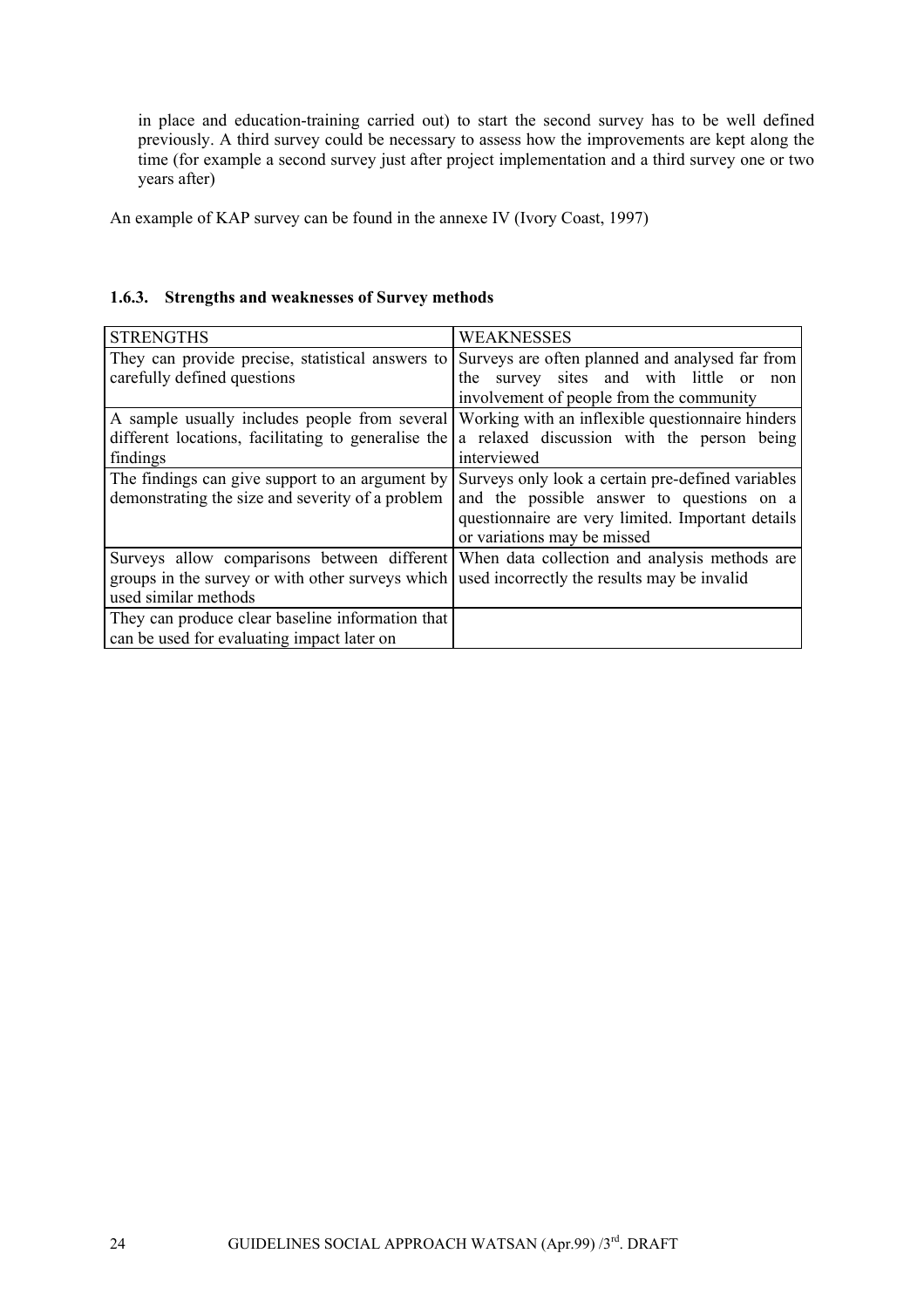# <span id="page-24-0"></span>2. ACTION PLAN

# 2.1. THE PREVIOUS NEED TO CLARIFY SOME KEY TERMS

When we are speaking about the importance to get objectives such as the *Community Participation*, the *Integration* of the project in a *local structure*, the *People Awareness*, the *Sustainability...*it becomes imperative first to clarify what each one of these terms means for every actor that it's involved in the project and what everyone is expecting to reach as results under each of these labels.

All of them are concepts that involve many different meanings, most of them determined by the specific position and interests that each actor has inside the structure of the projects, or more broadly inside a specific social and political context.

*E.g: "Participation" for some people could mean just the involvement of the community as provider of information and resources to carry out actions planned for people external to the community and for other people could mean that the community members decide by themselves (with the assistance of external people) what actions do they want to carry out and how.* 

We realise the essential point that this previous clarification has in order to facilitate and effective integration for all the people (communities, government departments, donors, local institutions, local or international aid agencies…) that could take part in the project and the possibility to work together sharing some key references to lead the work.

The feasibility to carry out the project and what institutions or groups to involve finally will come defined by the policy and standards of work that we try to follow as humanitarian aid agency.

# 2.2. PLANNING

Planning should follow an internal logic trend which key components are:

- 1. **Identification of needs** and demands that a specific problem is generating.
- 2. Definition of realistic and feasible **aims and objectives.**
- 3. Identification of measurable and objective **indicators** that will allow to assess what is the level of progress of the project and the achievement of the **objectives.**
- **4. Priority** order to undertake the **actions** that will allow to achieve the objectives and planned **time schedule.**
- 5. What are the necessary **resources** (and the needs regarding co-ordination with other agencies and community groups) to carry out the actions.
- **6. Skills and Training needs.**
- 7. Set out the **administrative/logistic structure** to support the actions

# **2.2.1. Approach to the Planning**

Some objectives and questions related that should be answered to organise the Action Plan:

# **PARTICIPATORY ASSESSMENT THAT INCREASES THE PEOPLE'S CONSCIOUSNESS ABOUT THEIR PROBLEMS**

**Objective: To facilitate people get a clear consciousness about the situation where they are living and what are the causes that produce it.** 

### • **Why we cannot drink water in quantity and quality according our needs?**

Type and yield of water sources, seasonal availability, quality according people's criteria, maintenance of water sources existing...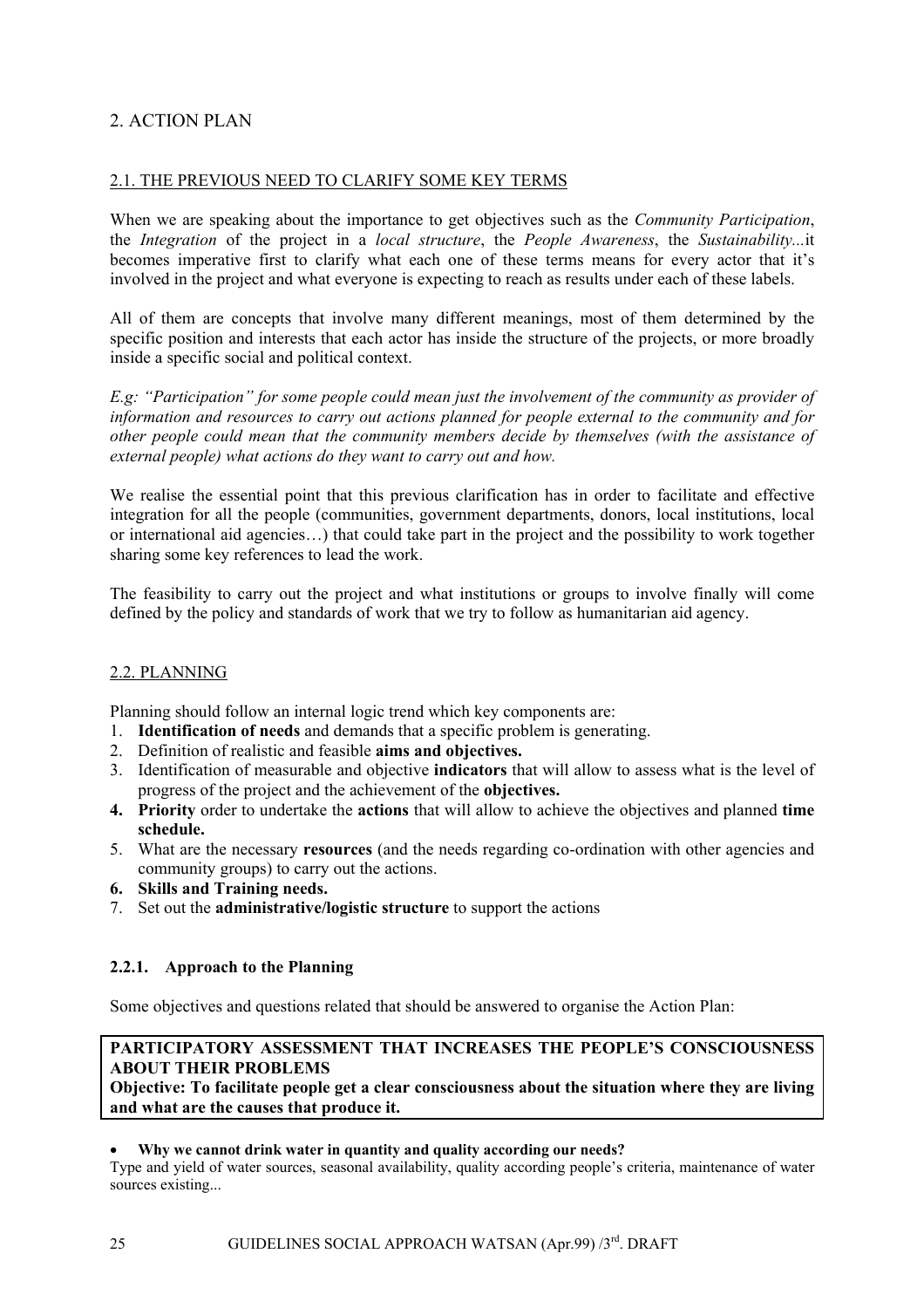• **Why we, as people that are suffering this problem, were not able to find appropriate solutions before?**  Organisational level and decision taking process, groups of interest, socio-economic factors, cultural values...

• **Is it really a problem for us? What is its relative priority regarding other problems we face?** 

Are well understood the effects of the lack of water (in quantity/quality) over the well-being of the people? Are all its dimensions (health-incomes-relationships) clear to the people?

• **Who are the people more affected by the problem of lack of (quantity/quality) water? Why?**

Does it affect to all/part of the people living in the community? What are the causes that are producing this problem: social, economic, cultural, physical environment...?

### **PARTICIPATORY PLANNING THAT INCREASES THE OWNERSHIP AND ENGAGEMENT OF THE PEOPLE IN THE PROJECT.**

**Objective: Once returned and jointly analysed the information gathered during the assessment with the community, people should be able to analyse and to decide over which are the actions and resources needed to change their situation. To do that it's necessary that they define previously what objectives do they want to reach.** 

#### • **What actions could we take to try to solve our problem?**

At the different levels involved: communication, community mobilisation and self-organisation, links with external agencies, training and support, provision of human, financial, material, technical resources...

• **How many new or rehabilitated water points should be necessary to install in the village?** 

Do really people want a pump? Or do they prefer more traditional water sources? What are their priorities regarding use of water and water quality criteria?

### • **Where? How many families will benefit?**

What is it the distance accepted as "reasonable" from the water point to the house? Who are the people whose houses are closer to the water point? Why?

• **What type of families will benefit? Will the water point benefit the most vulnerable and least powerful members of the community?** 

Does the distribution of the water points strengthen social differences or does it reflect internal conflicts inside the community? How can we manage this conflict?

### **INVOLVING ALL THE COMMUNITY IN THEIR OWN DEVELOPMENT PROCESS. WE, AS AN EXTERNAL GROUP, NEVER CAN REPLACE TO THE COMMUNITY in defining and implementing actions for their development**

**Objective: To give specific answers to the demands and objectives defined by the people (especially to the demands and objectives defined by the most vulnerable and least powerful).** 

• **What are the community members that we contact to get information and to discuss the objectives of the project?** 

We just follow the formal authority structure or we try to involve as well to groups and people that are marginal regarding that formal structure?

• **Are they representative of the whole community? Do they represent the most vulnerable and least powerful members as well?** 

Do they come from every group that could have a particular point of view and specific interests? Are they coming/representing to the groups that are least powerful and that use to be discriminated in the decision taking structure: regarding gender (women), age (children/young people), socio-economic status (poorest families, landless), believes and culture (religious and ethnic minorities) and other vulnerabilities (refugees/displaced people, handicapped, nomads...)

• **If yes, how can we check that? If not, why do they not represent the interest of some groups/members inside the community?** 

Have we cross-checked different points of view inside the community before to implement the project? Did they feel free to speak openly when they expressed their opinions? What powers and threats are used to let that people outside? By whom?

• **How can we strengthen the participation of the different groups that could be present in any community?** 

In which way can we facilitate that all the points of view and interests (especially from the least powerful) will be represented avoiding a direct arguing or open conflict with the powerful people, that could produce the project failure and even worse, to worsen the living conditions of the least powerful?

• **How could we avoid that the interests of the most powerful will be imposed to the least powerful?**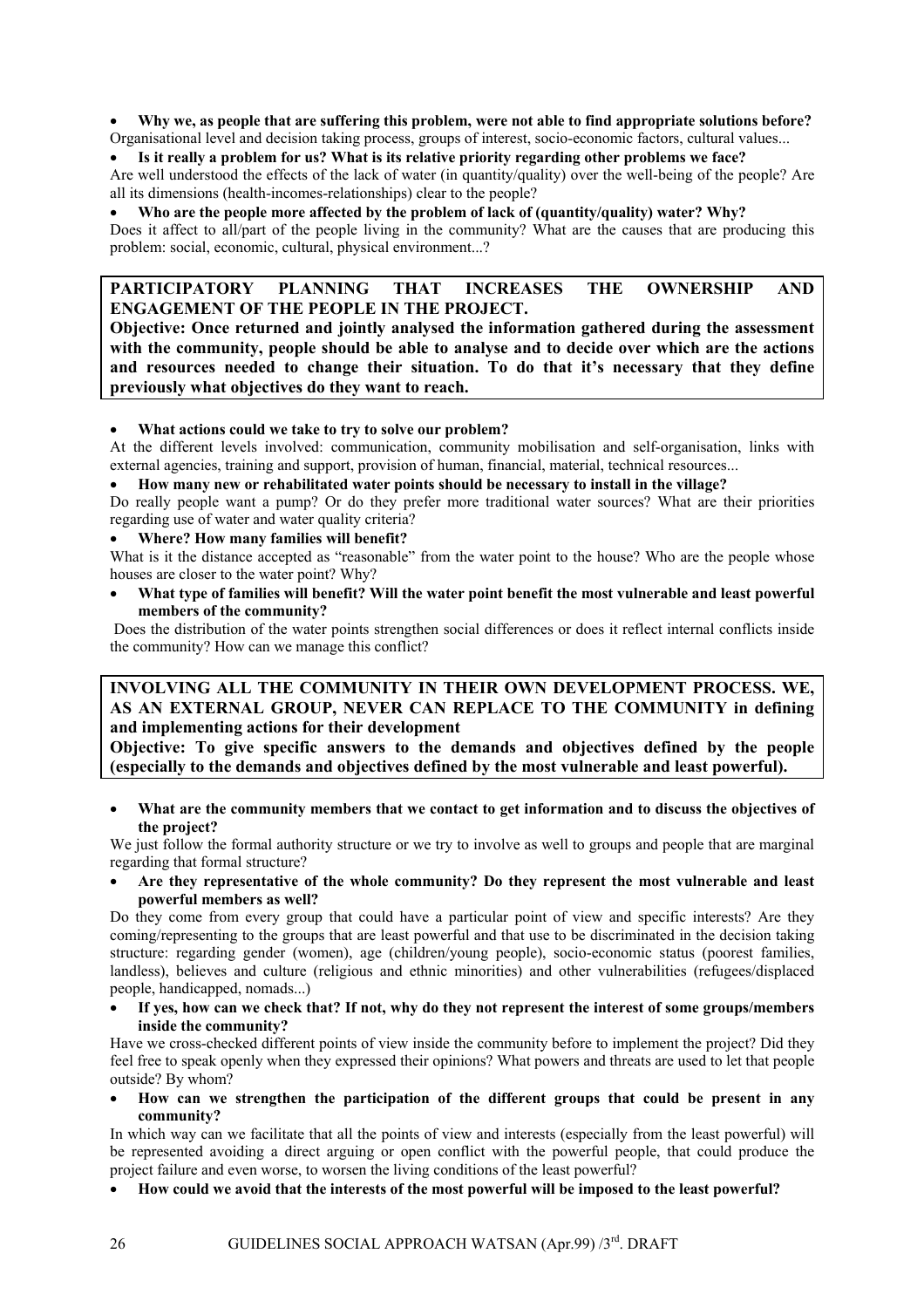What is our position in case that a balanced representation of opinions and interests can not be achieved? What is our answer in case that were not possible to address the problems of the least powerful?

### **ACTION PLAN AGREED BY ALL THE PEOPLE WHO ARE GOING TO TAKE PART IN THE PROJECT.**

**Objective: Once we are sure about the equal representation/participation of the different people present in the community, should be necessary to analyse jointly what are the possibilities and constraints that we must take into consideration to plan objectives, what kind of resources are available (human, material, financial and technical). How could them be combined to reach the objectives. What will be the participation of the different people concerned by the project.** 

• **What people are going to be involved?** 

Inside/outside the communities: local partners, community groups/members, government departments...

• **What actions/activities are necessary to carry out?** 

To mobilise the community; to increase their awareness and consciousness; to facilitate the technical achievements...

• **How these activities will be done? What resources will be needed?** 

Adapted communication tools, education material for training and support, construction material, technical tools, labour, logistic...

• **What will be the responsibilities of each part involved?** 

Clear identification of whom will be responsible to carry out each action, when and how.

• **What level of contributions (materials, skills, money, labour, food, lodging...) it will be provided by each part that could be involved?** 

What are the resources that will be provided by the beneficiaries and by the external agencies implementing the project (ACF, government agencies, local NGOs, international agencies...)? Having in mind that always we will try to mobilise the possibilities and internal resources already existing in every community to strengthen their ownership over the project and their self-reliance.

### **DEFINE AN ACCURATE MONITORING AND EVALUATION SYSTEM.**

**Objective: To define in which way it will be controlled the level that objectives are reached; what are their impact on the causes that were identified as generating the problem; to check if new needs and objectives that were not previously assessed appear according it's carried out the implementation of the actions and if the objectives initially identified were relevant; what is the distribution of benefits among the different groups/members that form the community?** 

• **What indicators will let us know if the objectives and the aims of the project are reached as they were planned?** 

They should be selected according with the objectives that we suppose to reach previously to start to implement the actions

#### • **How they will be measured/analysed?**

Selection of methods and tools according with the skills of the team and groups that will participate in this work and the time/resources available to this aim

• **Who and when will collect/analyse the information to measure the progress and the impact of the work?**

Are we going to involve to community members and/or local counterparts in this work? At what moment and in which way?

### **CONDITIONS AND ACTIONS NECESSARY TO ASSURE THE SUSTAINABILITY OF THE BENEFITS.**

**Objective: To be possible to assure the continuity of the benefits reached by the project encouraging and supporting to the community to take in charge the maintenance of the results and the promotion of further actions that could consolidate/spread its benefits.**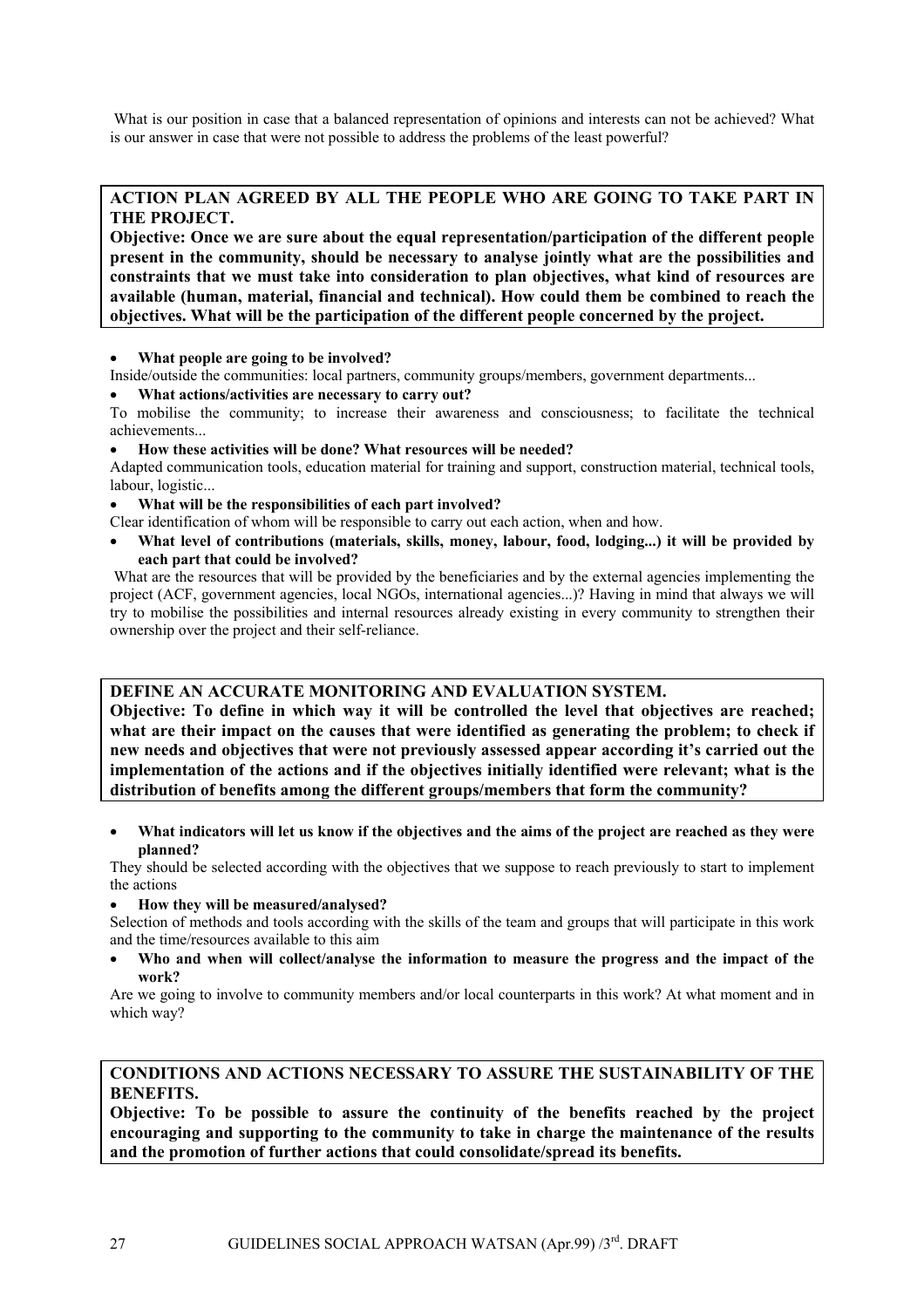#### <span id="page-27-0"></span>• **What kind of local network should be necessary set to succeed on these objectives?**

How to integrate in a global structure to different components as: suppliers of construction material and pump spare-parts; local pump mechanics and water technicians; systems to keep and to control the appropriate use of the amounts of money provided by the beneficiaries (banks or local saving systems); water-hygiene promoters; committees at village level; political and administrative structures...?

#### • **What are the conditions that are needed (assumptions)?**

In terms of self-organisation, co-ordination and management capacity of the different entities involved: Pump User Groups and Water Committees at village level; Government Departments involved –Rural Development, Health...- and administrative structures at local-regional-national levels; Private initiative (producers and suppliers of pumps and spares, local mechanics for maintenance...).

In terms of infrastructures and communication channels, political stability, socio-economic conditions...

#### • **What are the inputs that every part could provide to get these objectives?**

Training and technical advising; provision of administrative structures for an integrated planning and coordination; human resources; funding; logistic (transport, education material, technical tools, spare-parts...)

#### **2.2.2. Tools for Planning**

#### Participatory Planning: Using ZOPP as a method

The method ZOPP, also called OOIP (Objective Oriented Intervention Planning) is a participatory planning tool designed by the German Co-operation. It can be combined with LFA (Logic Framework Analysis), increasing the emphasis on a participatory and team approach (PRA).

It completes LFA recognising the need of a pre-planning assessment and analysis work to identify properly the main problems related to a specific situation and which are its consequences and causes. Involving people from the community in this analysis it will allow to see **how do people perceive their own problems and what are their real needs and priorities (their demands),** that later will be translated into the objectives of the project.

The method to facilitate the villagers' participation has the following essential components:

- Simple and direct questions to facilitate an open discussion
- Make homogeneous sub-groups (no bigger than 15 members each) to facilitate the expression from different people
- Every sub-group has a speaker that will inform to the rest of the assembly about the ideas coming from the group
- The external facilitator will act just as moderator, allowing the expression of every sub-group and later a common discussion about the main ideas reached
- Visual aids are used to facilitate the understanding and the discussions (especially during general group discussion to reach to common points and decisions)

It's based on 2 main steps:

- 1. Analysis of problems: Problems tree
- 2. Analysis of solutions: Objectives tree

### **Analysis of problems: designing a Problem Tree**

Once identified a central or core problem (e.g. lack of enough quantity and quality of water in the village) are discussed what are the consequences that is producing this problem (what will motivate to the people to look for solutions) and what are the causes that make the problem appear (what will allow to identify actions to change their situation). Every cause could have sub-causes and every effect more derived effects (see figure).

It's important to discuss first what are the consequences (more easy to identify by the people) that will form the branches of the tree and later to discuss what are the causes (roots of the tree)

**Only allowing an open discussion we will be able to know how do they see the problems and**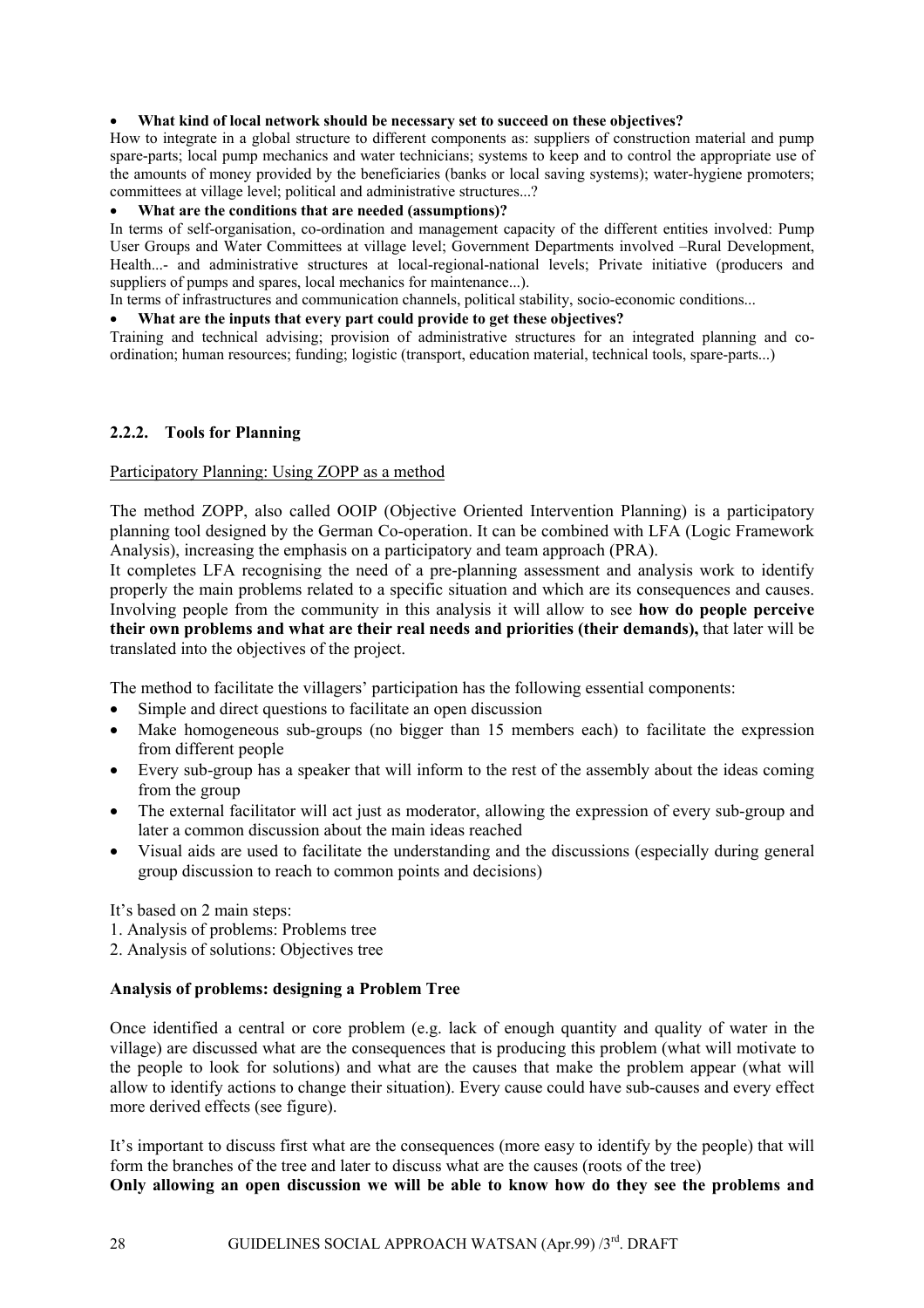#### **what is their relative importance in the community.**

### **Looking for solutions: Objectives Tree**

The second step try to identify the objectives (the transformation of the negative consequences of the problem into positive impacts) and the actions (the transformation of the causes of the problem into actions that can prevent these causes and to facilitate the consecution of the objectives).

A) ANALYSING THE PROBLEM B) PLANNING THE STRATEGY

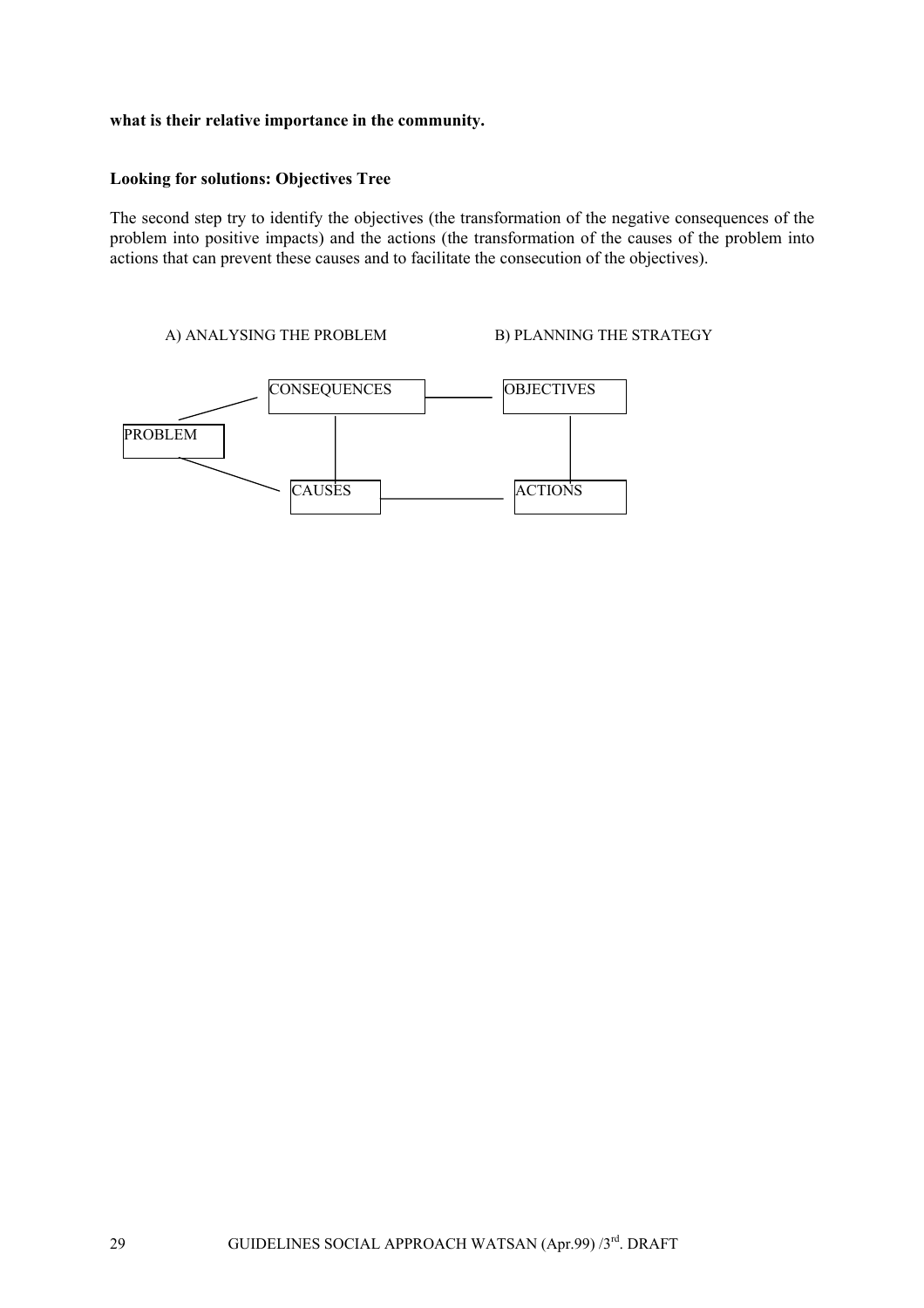#### **EXAMPLE PROBLEM TREE RELATED WATER**

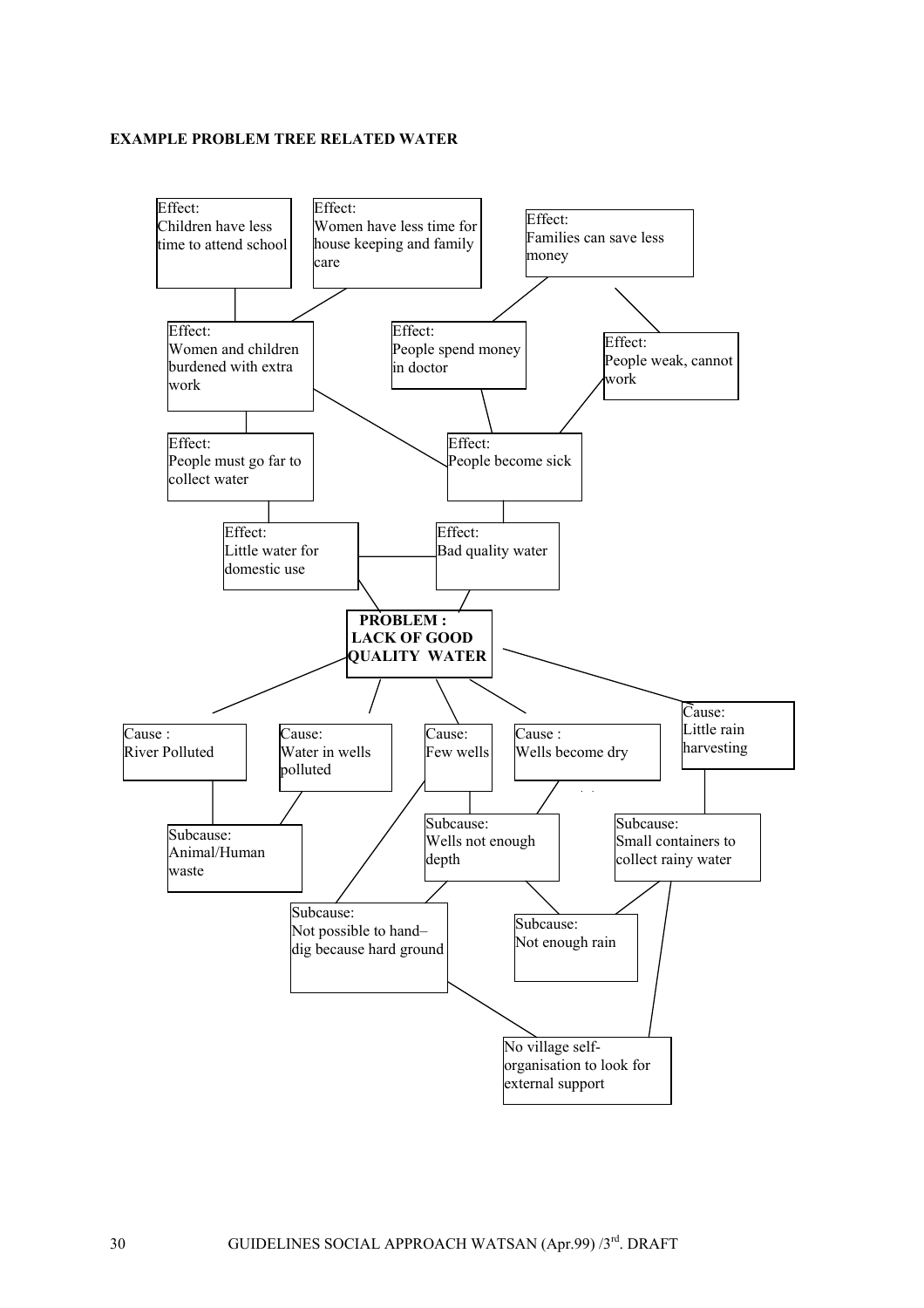#### **EXAMPLE OBJECTIVES TREE**

We transform the causes of the problem into actions that should be promoted to achieve the objectives of the project and the negative effects of the problem into positive objectives and impacts in the community:

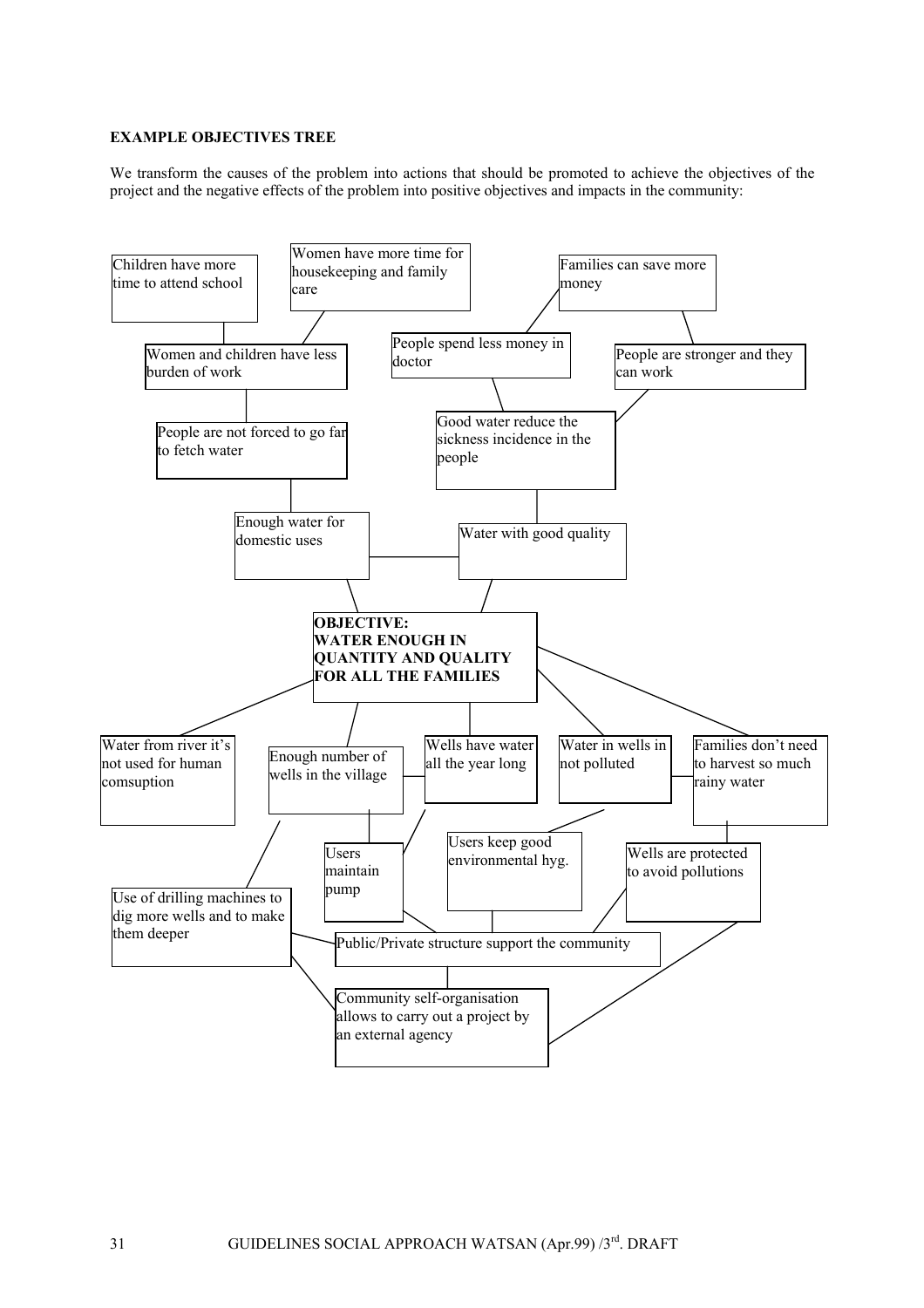### Logical Framework Analysis (LFA)

It provides an integrated and systematic vision of the elements that form any project and their internal linkage:

- Connection between Resources (Inputs), Strategy (Actions) and Project Objectives (Results)
- Indicators and sources of verification that will let to assess the progress of the work and its impact at every stage,
- External factors not directly controlled by the project (assumptions) and the previous conditions that should be present to carry out the actions and to reach the objectives.

These elements and their internal cohesion are presented in the form of a framework:

|                      | <b>DESCRIPTION</b> | <b>INDICATORS</b> | <b>MEANS</b><br>OF<br><b>VERIFICATION</b> | <b>ASSUMPTIONS/</b><br><b>CRITICAL</b><br><b>FACTORS</b> |
|----------------------|--------------------|-------------------|-------------------------------------------|----------------------------------------------------------|
| <b>WIDER</b>         |                    |                   |                                           |                                                          |
| <b>OBJECTIVE/AIM</b> |                    |                   |                                           |                                                          |
| <b>SPECIFIC</b>      |                    |                   |                                           |                                                          |
| <b>OBJECTIVES</b>    |                    |                   |                                           |                                                          |
| <b>OUTPUTS</b>       |                    |                   |                                           |                                                          |
|                      |                    |                   |                                           |                                                          |
| <b>INPUTS</b>        |                    |                   |                                           |                                                          |
| (ACTIVITIES AND      |                    |                   |                                           |                                                          |
| <b>RESOURCES</b> )   |                    |                   |                                           |                                                          |

### Elements:

- **Wider Objective(s) or Aim(s) of the Project:** the purpose that the project wants to contribute to reach. E.g.:
	- Increased and sustainable availability of safe water and use of this water among the target population
	- Local management and maintenance by the own beneficiary communities of the improved water sources that were built / rehabilitated by the project.
	- The achievement of these objectives is hoped to have the impact to contribute to the reduction of diseases caused by bad water quality and therefore to support the livelihood strategies of the target population avoiding the negative effects that this kind of diseases means in the life of the community.
- **Specific Objective(s):** the results that the project is thinking to achieve and that will contribute to get the general objective or aim. E.g.:

- Target population awareness about the connection bad water quality-disease and the ways to prevent water contamination

- Self-organisation of the beneficiaries to participate in all the phases of the project and to assure the management and maintenance of the water points once they have been built

- Involvement of local partners in the construction and maintenance system of the water points - Local Capacity Building on management, water-hygiene education and technical skills

related water point construction and maintenance in order to keep the benefits reached and to promote further improvements on this field

- **Outputs:** results from the activities that the project will carry out and that will facilitate the achievement of the specific objective(s). E.g.:
	- A Water Point Committee elected by the beneficiary families manages every water point
	- Construction and rehabilitation of a total of 50 drilled wells equipped with hand-pump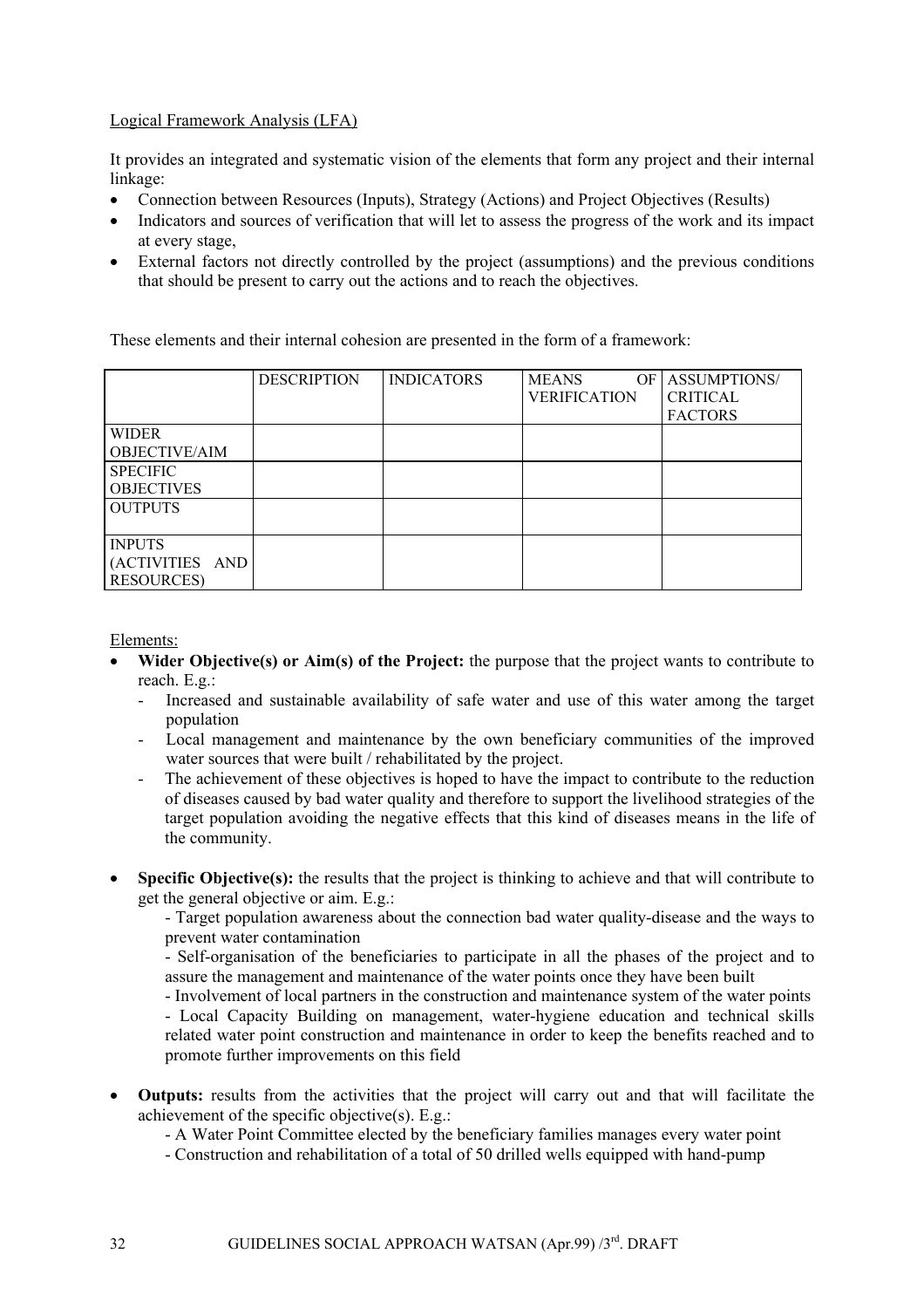- **Inputs:** the planned activities and the resources (human, material, financial, training...) needed in order to produce the expected results (outputs)
- Training seminars and workshops provided to local staff and local partners (private enterprises, government departments and local organisations) in order to constitute a local structure able to carry out the project and that could continue developing this kind of project autonomously in the future (on water-hygiene education methods and techniques, communication and group dynamics, water point construction and maintenance, geophysics, project management...)
- Water-hygiene awareness meetings held with target groups
- Meetings held with key people and villagers in order to involve to the communities in the project
- Training seminars and workshops on water point management and safe water-hygiene promotion practices provided to WPC members
- Resources (people-skills needed, budget, technical tools, materials, logistic equipment...) to carry out the activities planned
- **Indicators:** way to measure the achievement of the planned aims, objectives, activities and resources. They must be objective and verifiable.

ACF has set a list of key indicators **(**GRIETTE, Gaël: Mémo sur les indicateurs et liste des indicateurs repris par départements techniques: Water and Sanitation. Document interne ACF, 1999) to be followed in all the Water Supply and Sanitation projects to be carried out by ACF teams, these indicators are:

| Impact Indicators:  | Contribution to crude mortality reduction<br>Contribution to morbidity reduction                               |  |  |
|---------------------|----------------------------------------------------------------------------------------------------------------|--|--|
|                     |                                                                                                                |  |  |
|                     | Contribution to basic water and sanitation situation                                                           |  |  |
|                     | Contribution to livelihood strategies improvement                                                              |  |  |
| Process Indicators: | Respect of ACF charter, standards and protocols                                                                |  |  |
|                     | Respect of organisational best practices                                                                       |  |  |
|                     | Level of strategy and co-ordination with national/local authorities and international<br>and national agencies |  |  |
|                     | Level of delegation of responsibility and authority from head office to field level                            |  |  |
|                     | Level of information sharing with the various technical departments at various levels                          |  |  |
|                     | Level of delegation of responsibility and authority to national staff                                          |  |  |
|                     | Level of information sharing between national and international staff                                          |  |  |

Specific Objectives and Outputs Indicators:

#### **Objective 1: Understanding of the basic water and sanitation situation**

Information on basic reasons, underlying causes and outcomes of lack of water for human and non human consumption Recommendations

Activities re-orientation

#### **Objective 2: Monitor evolution of water and sanitation situation among vulnerable population**  Information on the evolution of water and sanitation situation

Recommendations Activities re-orientation

#### **Objective 3: Improve access to water for human and non human consumption among target population**

Number and type of beneficiaries Number of tanks/wells/boreholes/ponds/dams dug/built/rehabilitated/disinfected Km irrigation channels dug/rehabilitated Capital equipment used/delivered Area of land provided water Increase in irrigated land Capital structures (dykes, bunds, dams,etc) built/rehabilitated (number, km, height) Total number of water and sanitation tools distributed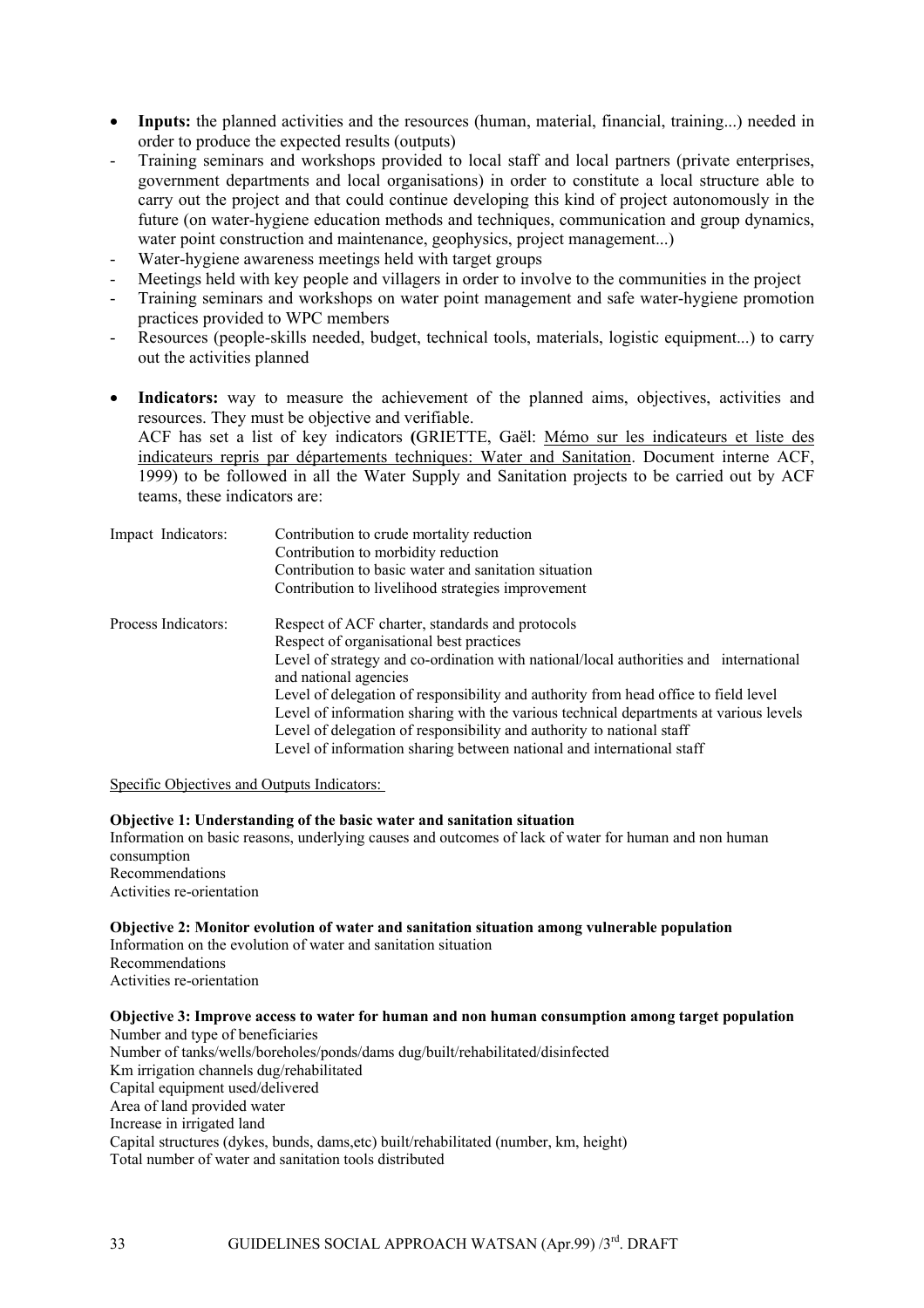#### **Objective 4: Keep a healthy environment for target population**

Number and type of beneficiaries Number of tanks/wells/boreholes/ponds/dams dug/built/rehabilitated/disinfected Number of latrines/showers/cleaning areas/drainage/garbage pits/incinerators dug/built/rehabilitated/disinfected Total number of hygiene products distributed Total number of water and sanitation tools distributed Number of shelters/dwellings equipped with insect control

#### **Objective 5: Improve water and sanitation practices among target population**

Number of people reached by the hygiene promotion programme Number of people trained in water/sanitation management

#### **Objective 6: Capacity Building**

Number of people trained in water/sanitation management Number of local structures staff training Number of water committees created/revived Degree of local structures capacity development

Activities and Process (time, cost and quality) indicators

#### **Activity 1: Assessment**

| Time Indicators:    | Activity/Programme duration<br>Quick response (time elapsed between decision and implementation)<br>Time taken for programme to be fully operational                                                                                                                                                                                |  |  |
|---------------------|-------------------------------------------------------------------------------------------------------------------------------------------------------------------------------------------------------------------------------------------------------------------------------------------------------------------------------------|--|--|
| Quality Indicators: | Timeliness and quality of reporting<br>Total and sample population<br>Job descriptions follow-up and national staff evaluation<br>Water Committee management skills<br>Criteria for programme closure<br>Multisectoral approach (co-ordination / integration with nutrition, food security and<br>health)                           |  |  |
| Time Indicators     | <b>Activity 2: Water and sanitation surveillance programme</b><br>(same as before)                                                                                                                                                                                                                                                  |  |  |
| Cost Indicators:    | Number of beneficiaries per international water/sanitation staff (qt)<br>Number of beneficiaries per direct water/sanitation programme national staff (qt)<br>Total programme cost per beneficiary/target population (qt)                                                                                                           |  |  |
| Quality Indicators: | Timeliness and quality of reporting<br>Total and sample population<br>Programme integration<br>Job descriptions follow-up and national staff evaluation<br>Water Committee management skills<br>Criteria for programme closure<br>Multi-sectoral approach (co-ordination / integration with nutrition, food security and<br>health) |  |  |

#### **Activity 3: Human and Non Human consumption water supply programmes (wells, boreholes, tanks, water disinfecting, etc)**

| same as before                                                         |
|------------------------------------------------------------------------|
| same as before                                                         |
| Timeliness and quality of reporting                                    |
| Programme integration                                                  |
| Context: urban, rural, displacement camp                               |
| Coverage in $%$                                                        |
| Number of litres per person per day produced for human consumption     |
| Number of litres per person per day produced for non human consumption |
| Flow at water collection point                                         |
| Number of persons/households per water point                           |
|                                                                        |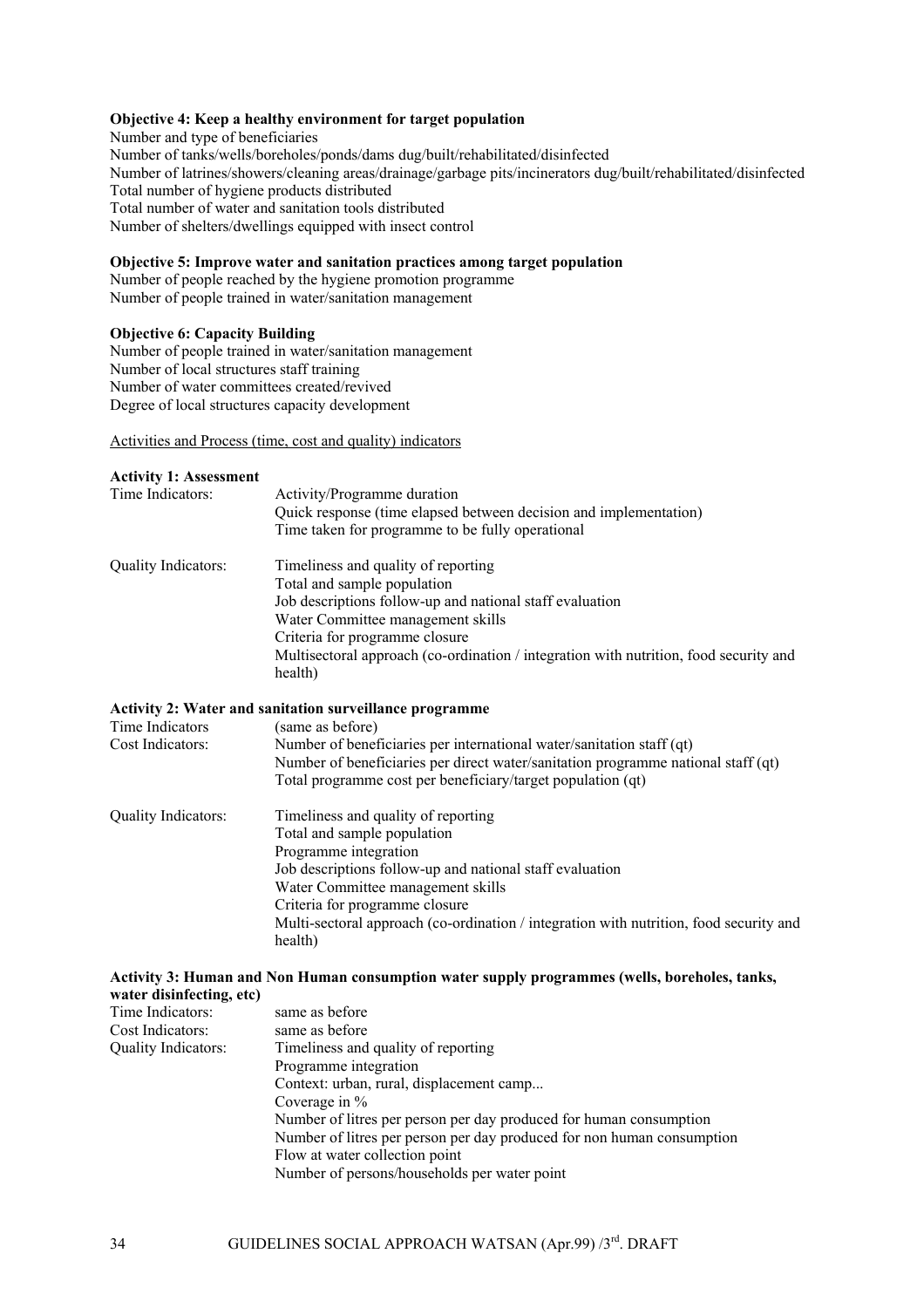Distance/time walk from shelter/dwellings to water points Water source Water quality Water cost Works lifespan Number of local staff training sessions Local staff involvement both at basic and supervision level Job descriptions follow-up and national staff evaluation Experienced/trained personnel Materials available on time Degree of beneficiaries satisfaction Local bodies involvement in water and materials supplying system % of water points handled by local structures Water committees management skills Local community involvement Criteria for programme closure Multisectoral approach (co-ordination / integration with nutrition, food security and health) Respect of ACF water and sanitation standards

- **Means of verification:** sources that we are going to use to collect information regarding the indicators selected to assess the level of progress of the work and the achievement of the objectives (qualitative and quantitative assessment techniques already seen).
- **Assumptions/Critical factors:** those factors that are essential for the success of the project and that need to be taken into account, normally they are out of the control of the project. Should be identified for each of the levels that appear in the diagram (inputs, outputs, specific and general objectives) in order to evaluate how they could affect to the evolution of the project. E.g.:
- Project it's perceived as relevant by the people and can be connected to people's demands
- Willingness of the people to participate in the project
- Social and Political stability in the area where is carried out the project
- Agreement and collaboration of local authorities and community leaders
- Existence of a Public Administration structure and private services that could be integrated in the project

The logic trend that follows the planning is:

| <b>INCOMES</b> | CTIONS | IRESULTS  | <b>OBJECTIVES</b> | IMPACT |
|----------------|--------|-----------|-------------------|--------|
| (Resource)     |        | (Outputs) |                   |        |
|                |        |           |                   |        |

The frame provided by the LFA could be made more operative if we include the different elements that are necessary to take into account to carry out every action planned:

| Type<br>Action | of People that could be Activities<br>affected (benefited)<br>or damaged) by the<br>action | Institution<br><sub>or</sub><br>involved to carry out the schedule<br>activities | Group   Time | Resources<br>(Human,<br>financial<br>and<br>material) |
|----------------|--------------------------------------------------------------------------------------------|----------------------------------------------------------------------------------|--------------|-------------------------------------------------------|
|                |                                                                                            |                                                                                  |              |                                                       |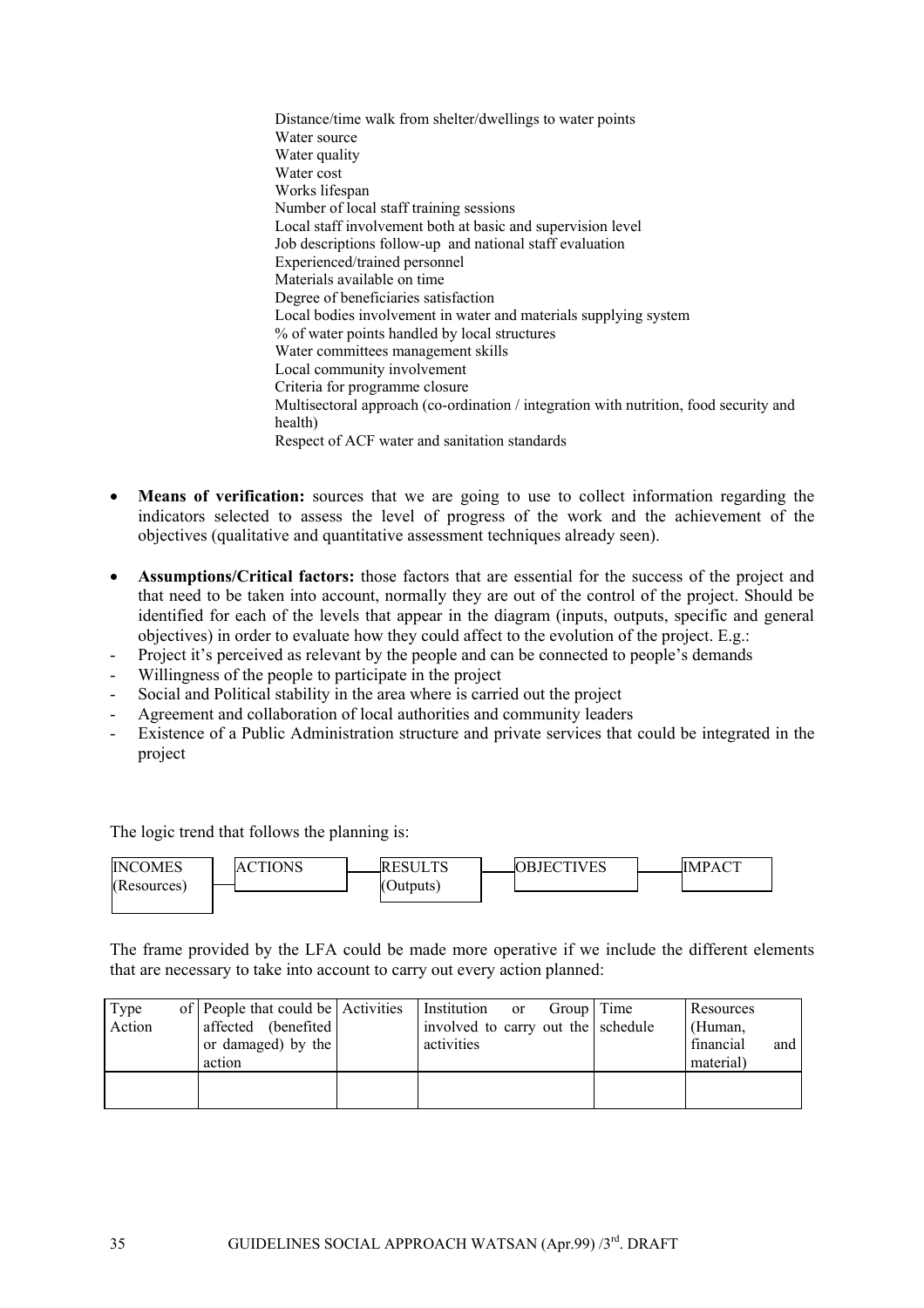### <span id="page-35-0"></span>2.3. PROJECT CYCLE

Every project has a circle structure:

- It starts with the Assessment to identify a problem: the causes that produce it and its consequences, providing base information to define the best strategy to try to solve it
- to the assessment follows the designing of an Action Plan that set the objectives to achieve in order to solve the problem and the best adapted actions to the local context and the resources available
- the Monitoring and Evaluation measure the level of objectives achievement and the process how are combined resources and activities to reach to these objectives. At 2 moments: during the phase of Project Implementation and at the end of the project period
- from the evaluation we can extract the conclusions that will allow to start a new cycle, adapting the previous action plan or defining a new one that could address more effectively the situationproblem.

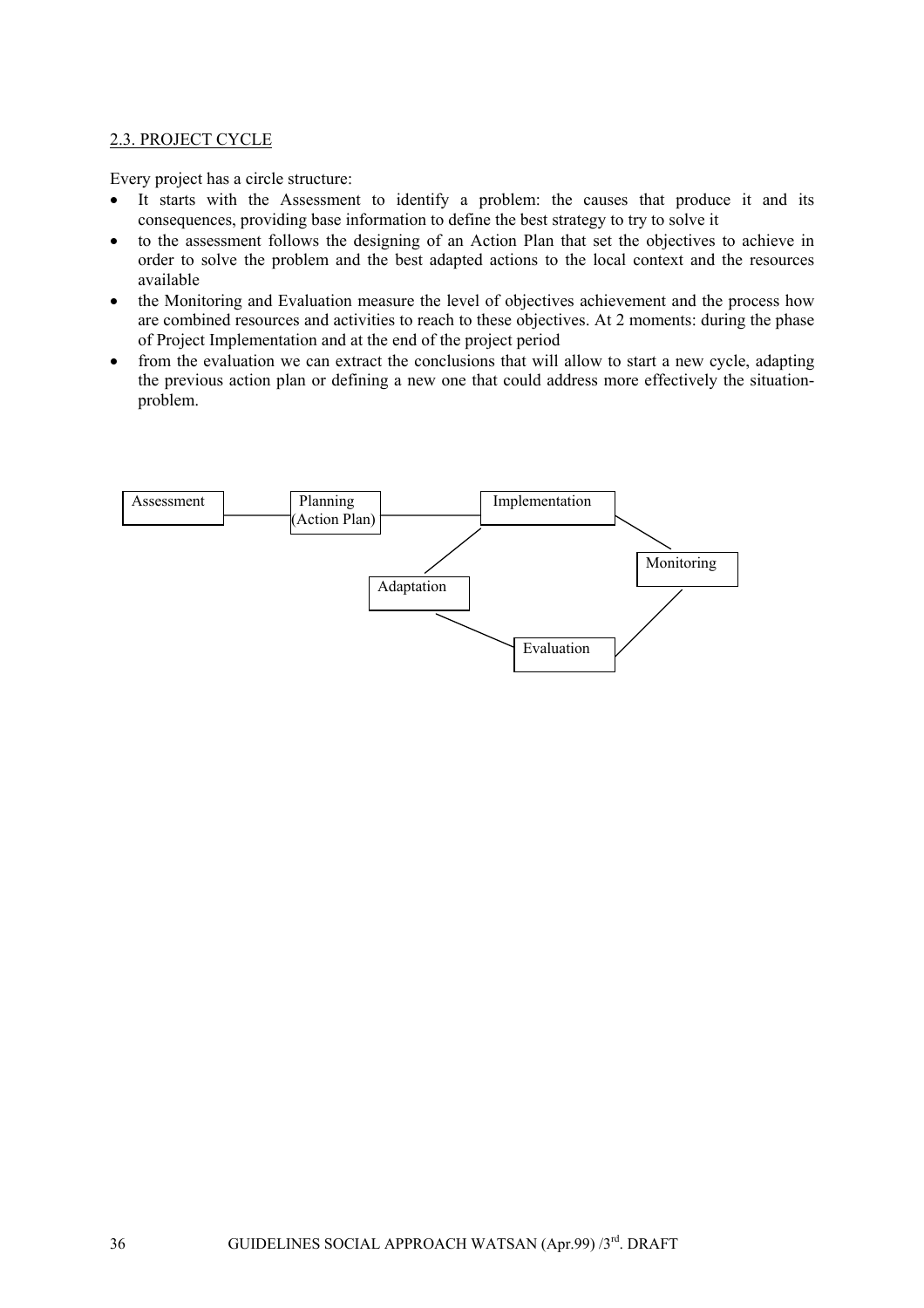## 3. COMMUNICATION AND LOCAL CAPACITY BUILDING

## 3.1. SOME CONSIDERATIONS ABOUT EDUCATION AND COMMUNITY DEVELOPMENT

Before start designing any strategy of education it's necessary to reflect about some important previous points to have into account. Every education method aimed to support to the people in transforming their living conditions should look for:

- **COMPLEMENTARY methods**: each method can be best adapted to some specific learning objectives, therefore a combination of them allows to reach a wider range of objectives (according to type of people, situation of communication and contents).
- To facilitate the adoption of specific behaviours by **EXPERIMENTING LEARNING SITUATIONS** that should integrate
	- **cognitive aspects** (knowledge)
	- **affective aspects** (values and attitudes)
	- **know-how and psycho-motor aspects** (capabilities)
- Education should be understood more like a **DYNAMIC PROCESS where people learn when interact with their environment and with other people** (horizontal, multidirectional and twoways communication): people are sending and receiving information, experiences, ideas, feelings... continously and they select those messages that are relevant to them according with their experiences and interests;

and not like a static moment where some messages are transmitted by some " experts " coming from outside (vertical -from top to the bottom- and in only one direction and one-way communication): educators send the message and the people passively receive it).

- **The function of the educator is to facilitate the VOLUNTARY ADOPTION of a specific behaviour**, that it comes determined by the local culture, the physical and social environment and the personal development. For this reason it's necessary to understand the **health education as a process** that approaches a situation following some main principles:
- ∗ **assessing the feasibility and the convenience of changing any specific behaviour**: to be sure that the new behaviour that it's aimed to be installed will contribute to get a positive impact, or at least, that it will have less negative effects than the previous one.
- ∗ **not placing the responsibility on the individuals about their health condition**, instead it's stressed the influence of the social and physical environment
- ∗ **not providing so much value to the symptoms (pathologies) as to the causes** that produce them
- ∗ **not trying to impose new ideas and values by threatening or manipulating** to the people, instead deriving the constitution of new ideas and practices from the common reflection of the people about their own experiences and respecting their own knowledge and values.
- Do not forget that the change of any behaviour only could be facilitated if the environmental factors (physical and social structure) that are determining some unhealthy practices can be modified in order they can provide opportunities to carry out healthier practices. This consideration discovers a **SOCIAL AND POLITICAL PERSPECTIVE that cannot be hidden in any community development project.**
- Following the **CONSCIOUSNESS RAISING pedagogy of Paulo Freire** only could be possible a education process that lead to the improvement of the living conditions of a specific community if:
- 1. **People can REFLECT about their living conditions** to realise what are the objective problems they are facing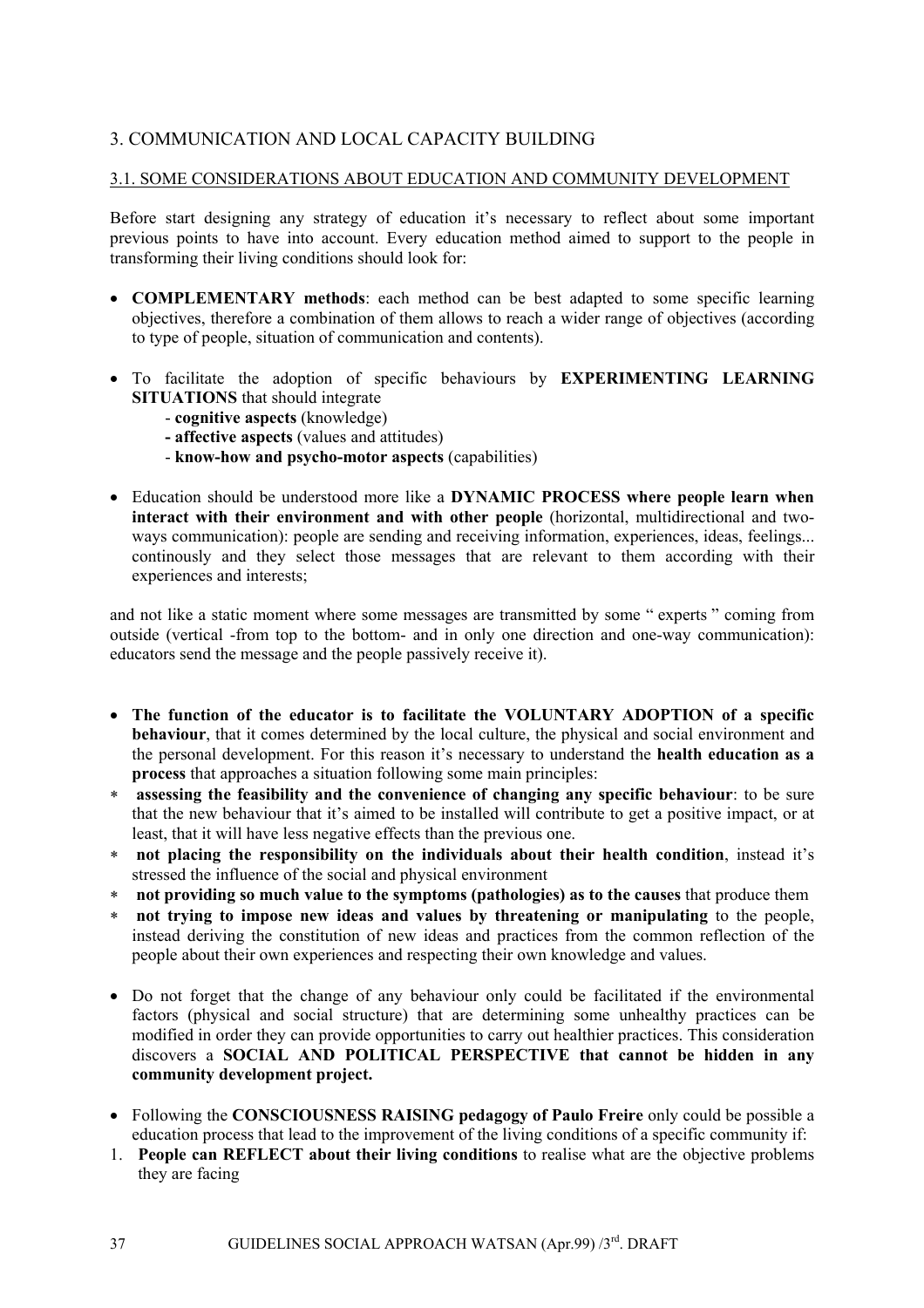- 2. This process allows them **to DISCOVER what are the CAUSES** that produce these problems
- 3. After understanding the causes of the problems the people are more able **to IDENTIFY what SOLUTIONS** should be necessary to implement **to TRANSFORM that CAUSES** and they feel more engaged to carry out actions with this aim.

*" Education is a practice, a reflection and an action of the person over the world with the aim to transform it "*  (Paulo Freire)

#### 3.2. COMMUNICATION TOOLS AND CHANNELS

Only will be effective if they are adapted to:

- ∗ the objectives that the message aims to reach
- ∗ the contents of the message
- ∗ the characteristics of the people who are going to receive them
- ∗ the resources available
- ∗ the communication channels that are used inside the community. They could be:
	- Radio and Tv.
	- Village meetings

Relations inside the family and inside the community (mothers-children / husbands-wives / elders-younger / women-women / men-men / men-women / children-children)

We could assess the effectiveness of different channels of communication if we try to identify what is their structure according some main axes:

## **IN/OUT:**

The communication could be set from outside to inside the community (both by large scale use of media such as radio and tv. campaigns, and by smaller scope campaigns, as health workers providing information to beneficiaries in a health centre). But it could be set as well between different members (individual or groups) inside the community (conversations between women, men, children...) and even from inside the community to outside (songs, dances, rituals belonging to the community).

The messages coming from outside (government policies, humanitarian aid programmes) could be seen from our point of view as INPUTS that aim to model to the community; meanwhile the messages that the community send to outside could be understood as OUTPUTS that provide information regarding the specific shaping of the community itself and what adaptations does it develop according the inputs it receives.

The messages IN-IN inside the community are both inputs (power relations between different groups or individuals that are modelling the structure of the community) and outputs.

#### **VERTICAL/HORIZONTAL and ONE/TWO WAYS COMMUNICATION**

Vertical: From positions of power and authority outside/inside the community (Top) to subordinated positions inside the community (Bottom). Normally they are as well one way communication:

*The emitter sends but doesn't receives feed back (or receives it deformed) and the receptor receives (the information that has been selected and manipulated according with the interests of the emitter) but cannot send (or it sends only what the emitter would like to receive). COMMUNICATION IS A STRATEGY THAT CANNOT BE SEEN INDEPENDENTLY FROM THE POWER STRUCTURES PRESENT IN THE COMMUNITY. When this structure it's marked by antagonist interests the contents and the way of the communication always will come marked by the specific position that the emitter is filling.* 

Horizontal: from positions at the same level of power/authority (men-men / women-women / elderelder / children-children. When no other factors of domination -economic, political, cultural- are involved). Normally they are 2 ways communication: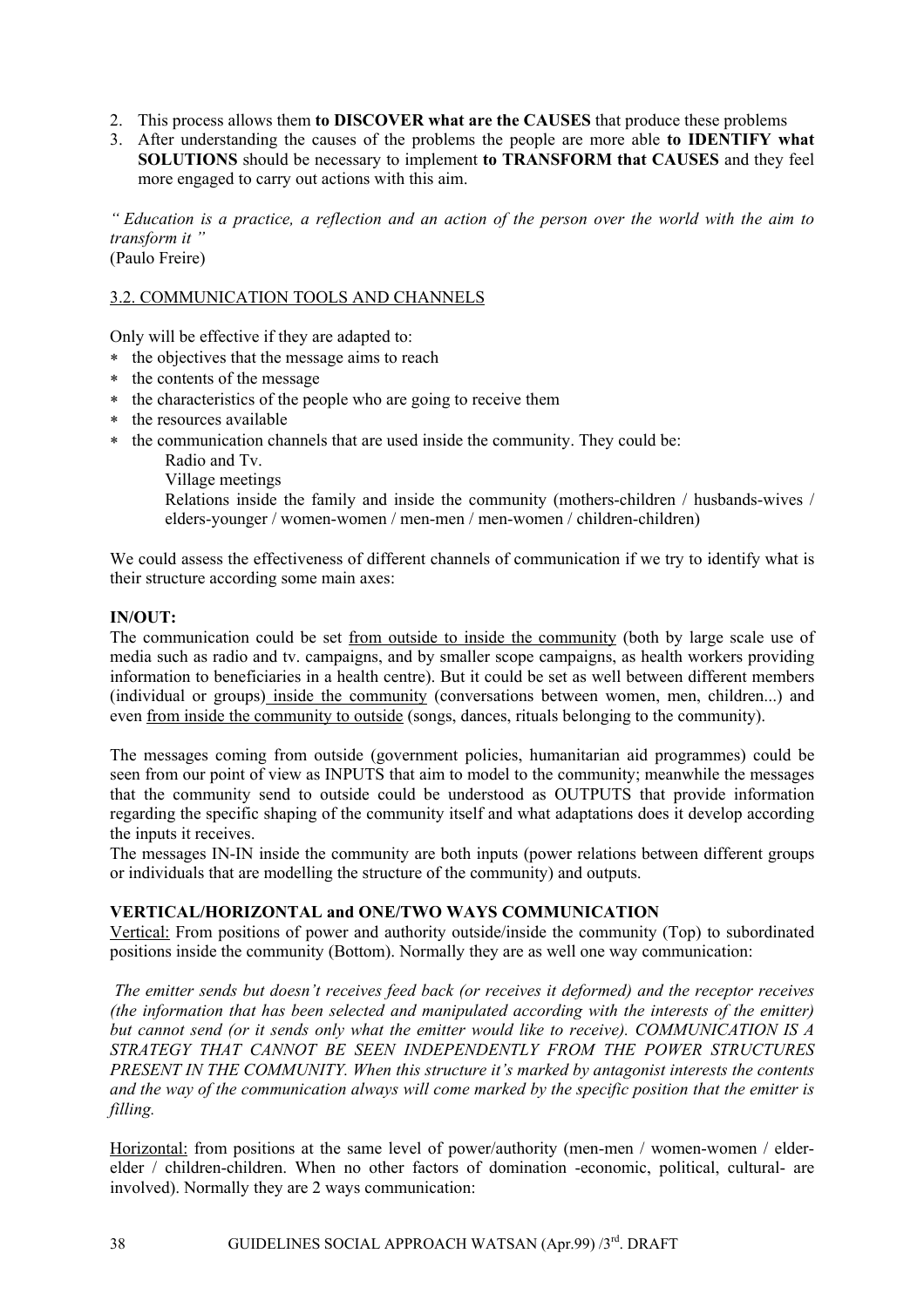*Emitter is at the same time receptor and it's possible to set a fluid communication between 2 or more elements inside a process that it's moved by the PERCEPTION OF A SPECIFIC INTEREST THAT IT'S SEEN AS COMMON TO EVERY PART INVOLVED IN THE COMMUNICATION PROCESS* 

| <b>OUTSIDE ELEMENTS TO THE COMMUNITY</b>               |
|--------------------------------------------------------|
| (Local or National Governments, Aid Agencies, Tourism, |
| Enterprises)                                           |

CHANNELS: Radio and Tv. Campaigns, Informative boards



## 3.3. DESIGN OF MESSAGES AND WAYS OF COMMUNICATION

The analysis of the findings coming from the initial assessment allows identifying which factors are causing a specific behaviour (facilitating and strengthening it) and therefore should facilitate:

- 1. The definition of objectives to be reached by the activities
- 2. The type of messages to be sent
- 3. The most appropriated ways of communication
- 4. The design of adapted tools to transmit the messages.

Both, the content (message) and the form (tool of communication) should be:

a) **understandable:** adapted to the local culture and to the specific references of the receptors according their sex, age, social position and educational level

b) **attractive:** based on preciated values and attitudes (always they could contribute to improve practices), local aesthetic considerations...

c) **trusted**: showing clearly the relation cause-effect and possible solutions

d) **relevant and pertinent**: connected to something considered by the community as important and priority according their needs.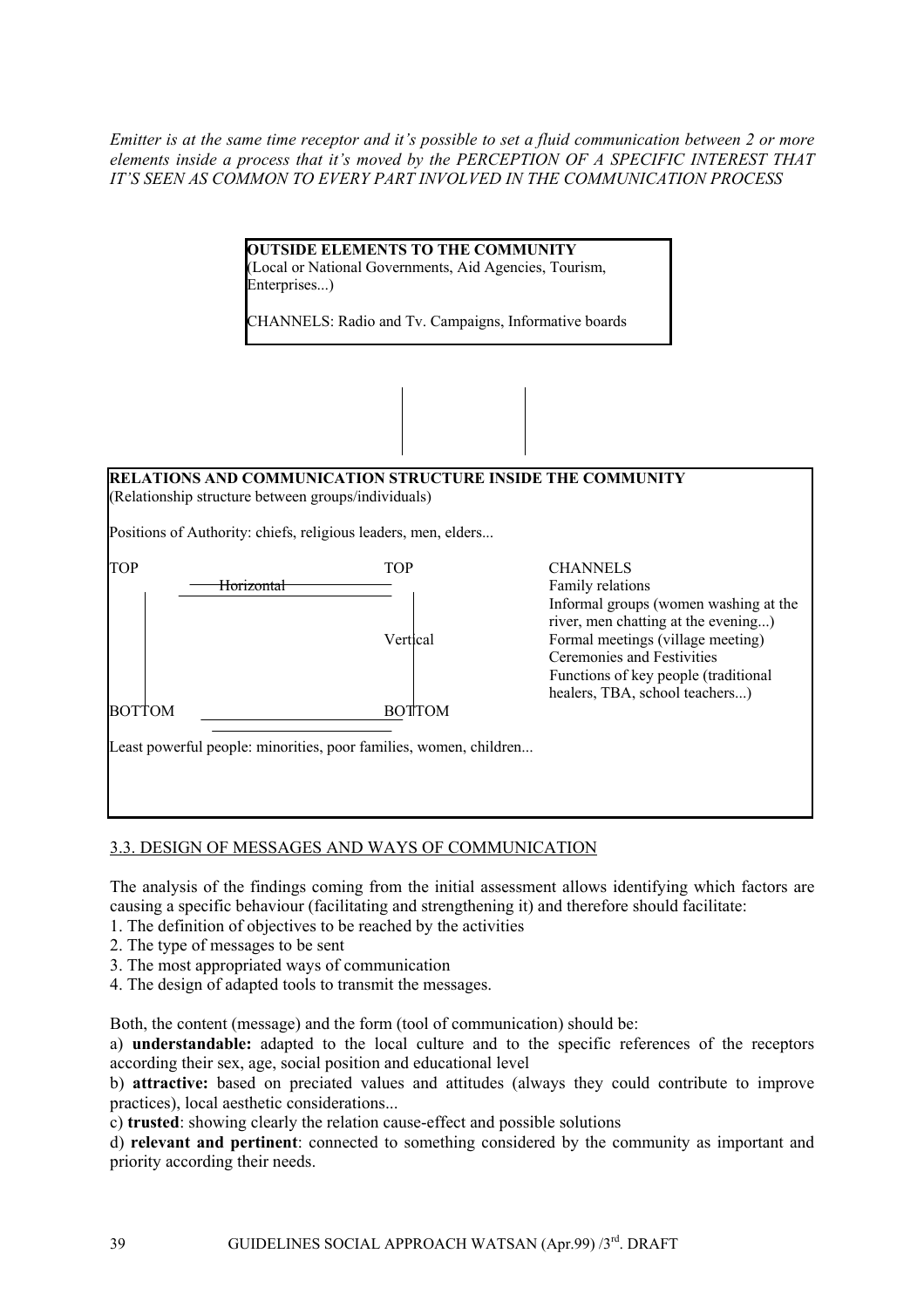The above considerations make us understand the importance to take elements from the daily life of the people living in the community so that could be facilitated their identification with the situationproblem that it's showed and therefore their reflection about the causes of the problem and what are the solutions to apply.

## **3.3.1. Possible tools for communication:**

**Oral**: radio, tales, songs, theatre... **Demonstration**: how to make ORS, domestic water chloration... **Audio-visual supports**: boards, posters, flannel-board, video, photographs... **Role-playing and games for participatory education**: drama, puzzles, lotto game... **Printed material**: leaflets, booklets and manuals.

## **3.3.2 Messages adapted to different levels of prevention:**

The objective of health education is to **prevent illnesses connected with unhealthy practices** (as are unsafe practices regarding water use and hygiene). The messages should **provide advise at the 3 levels of prevention**. Taking as example the diarrhoea:

**1. Primary Prevention**: to avoid the causes that produce the illness

*Safe water sources combined with hygiene water use practices regarding water point environment, transport and water storage it's expected to contribute to reduce diarrhoea and other water borne diseases.* 

**2. Secondary Prevention**: when the causes of the illness are present, to try to prevent the apparition of the illness.

*Even if water sources and water use practices are not safe we can prevent diarrhoea and other water borne diseases boiling the drinking water.* 

**3. Third Prevention**: when the illness it's present, to try to limit its consequences.

*When a child has diarrhoea mothers can avoid dehydration preparing ORS and giving it to drink to her child and/or continuing breast-feeding her baby. If a mother is able to identify if her child has a severe dehydration it will be more possible that she will look for immediate medical treatment for her child .* 

## **KEY MESSAGES**

(Possible messages that could structure a strategy for health education inside a watsan project). See Annexe to see a practical example about how some of these messages were transmitted during a watsan project in Cambodia.

Water Relation water-health Use of improved water resources How to avoid water contamination: water point, transport and storage

Hygiene Personal hygiene: washing hands (after latrine / before touch-eat food)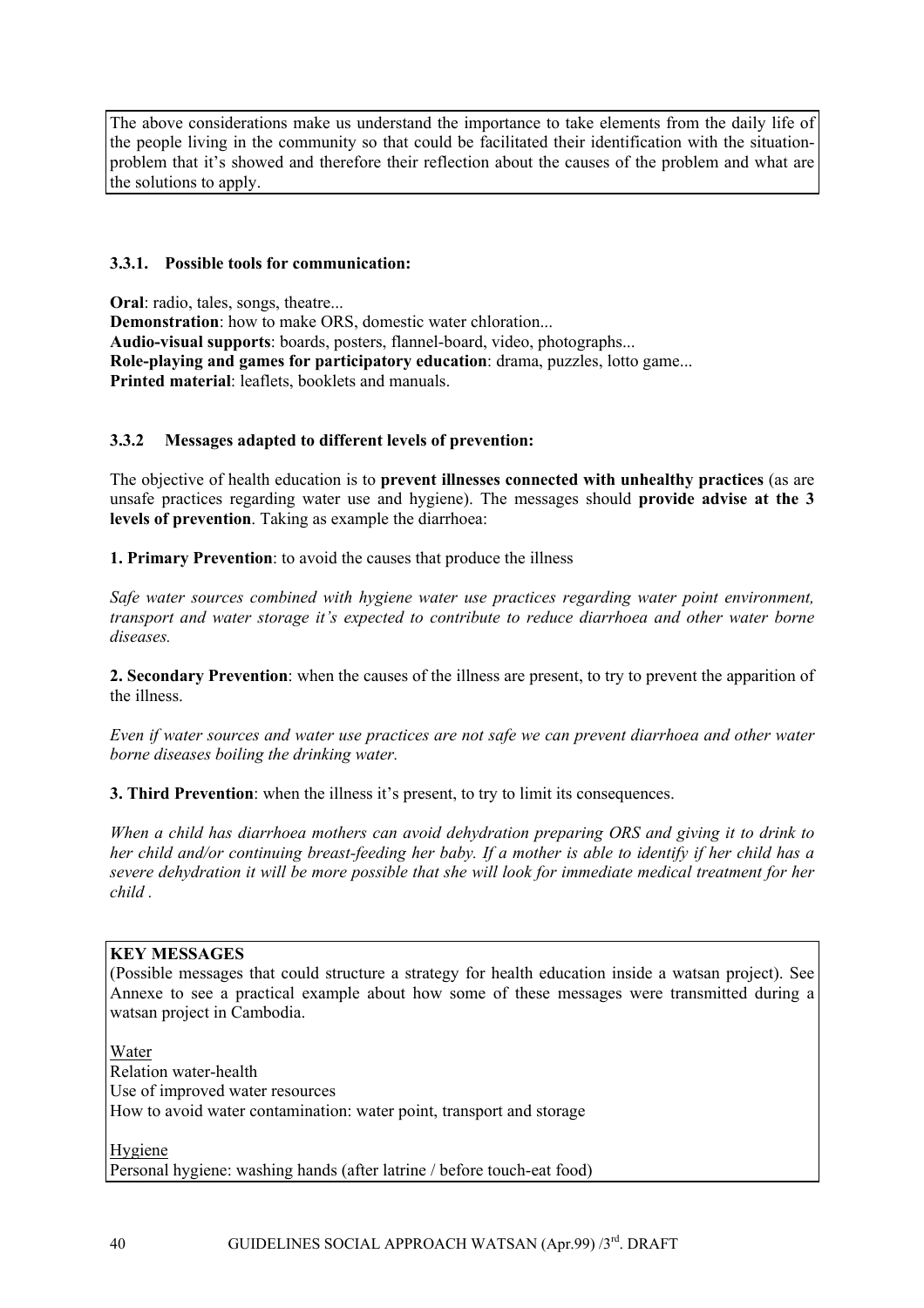Food hygiene: cover food to protect from flies and cockroaches Domestic hygiene: wash dishes with soap/wood ashes Environmental hygiene:avoid stagnant water burn rubbish use latrines and keep them clean if no latrines, dig stools

## **3.3.3. Messages adapted to different types of public:**

As we did regarding the prevention, we can difference as well 3 types of target public our message could be send to:

**First level**: the people which practices we are aiming to change.

Second level: key community people that could act as communicators in order to spread those messages inside any community (as could be traditional healers, TBA, school teachers, women...)

**Third level**: local authorities and government departments responsible or other agencies staff that could be integrated in the project to strengthen its implementation.

#### **3.3.4. Steps to design the messages and the ways of communication:**

They should integrate the following conditions:

1. The objectives that they should contribute to reach have been previously defined and clarified

2. Have been identified the target population(s) that the message will be addressed to

3. Have been identified what will be the situation(s) of communication (meeting in a village with a group of women, education of children in a school, advise provided to the mothers that go to a health centre, education session for the people who go to a religious centre...)

4. It's already known what should be said (contents of the message)

5. Messages should include answers to a specific problem

6. An inventory of resources available has been made: what are the most effective channels of communication, key people to transmit the messages, skills and materials locally available to design communication tools...

7. Assess what will be the impact of the communication tool used: piloting how people understand it and how the message is received. A pre-test should be done before any communication aid starts to be used.

#### 3.4. TECHNIQUES OF COMMUNICATION

• Try always to understand the points of view and attitudes of the people to whom we are going to send the messages: take into account that they have been following some kind of habits about water and hygiene for generations and it is difficult to encourage a behaviour change.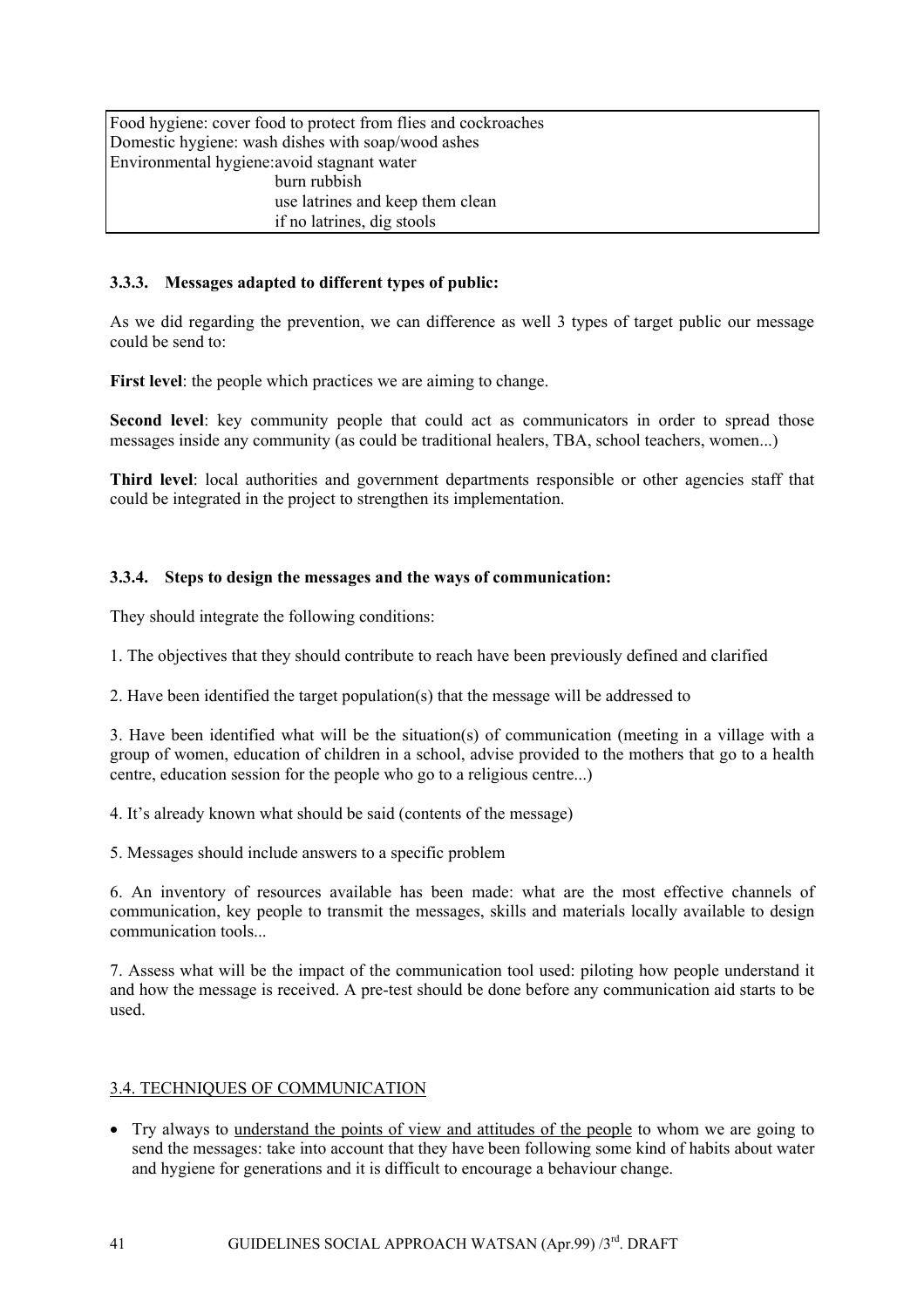- Generate trust and value in the messages we send: it's very important to **connect with the people's point of view and how do they feel the problems that we are addressing.**
- It is very important that the messages are articulated around a central point that we want to transmit and always in a way adapted to the receivers: use of **words and concepts** easy to understand by the community.
- For the **pictures** and materials that we use, we also have to be sure that they understand them. For this reason it is important to make a previous test to see how do the people react to these materials (sometimes a picture that for us is very clear is not so clear or is understood completely different for people with different cultural references).
- Give strength to the messages with **examples, facts, stories, ... and a bit dose of humour**. We must try to get the attention of the people and to connect with their emotions and values. All the communities have **tales, proverbs, legends, ... that should be known because they could be a very useful tool to give support to** the messages that we send and to make them more easy to understand. The presentation of these stories (**theatre, role playing**) and **situations (related to the common life** of the people) helps to connect with the people coming to our meetings and facilitates their identification with the situation.
- Have an affirmative attitude with people: the way we must talk is not " do not do this and that..." or to scold them for their actions; instead, we must encourage them to understand the negative effects of their behaviour through an **affirmative tone. Provide emotional support** to the people and try **to improve their self confidence**.
- Do not send a lot of messages at the same time, reduce them to the **main ideas** (2 or 3 at maximum). Remember that the more messages we transmit the more difficult it will be for people to keep them in their mind. The messages should make reference to the following basic ideas (see education contents in annexe): **importance of good water, ways to get good water, ways to avoid water becoming bad (contamination)**  For hygiene and sanitation: **basic measures of hygiene (mainly washing hands with soap after toilet and before cooking/eating), keeping good village sanitation (mainly protecting water points -well, hand pump- from rubbish and stools and avoid stagnant water). Finally how to prevent and to treat diarrhoea: Oral Re-hydration Solution (ORS).**
- When we send a message we need to put it in relation to the specific problems of the people and with reference to their own situation: problems related to a lack of water during part of the year or related to bad water quality for most of the times. **How do they feel about this problem? Can do they see the effect of poor quality water on health? What solutions people can see?**
- Repeat the messages in different ways: help of stories, posters, songs, role playing, demonstrations, video. If we combine different methods we'll have more possibilities to make understand the messages.
- Try to get a participatory communication: **group dialogue and discussion**, exchange of experiences between people, get them to give ideas and proposals,... Avoid the hierarchic position of the " formal educator ". In this way, we must **send questions to the people to let them to participate in the meeting, encouraging them to express their opinions and experiences** and introducing our messages during our discussion. **The best education is achieved by allowing the people to discover themselves** the content that we want to teach.
- Combine the group discussions with individual meetings (influential people in the village) and small group meetings (e.g. a group of young mothers), to strengthen the communication and to get better results. Also this is a way to encourage people to express themselves.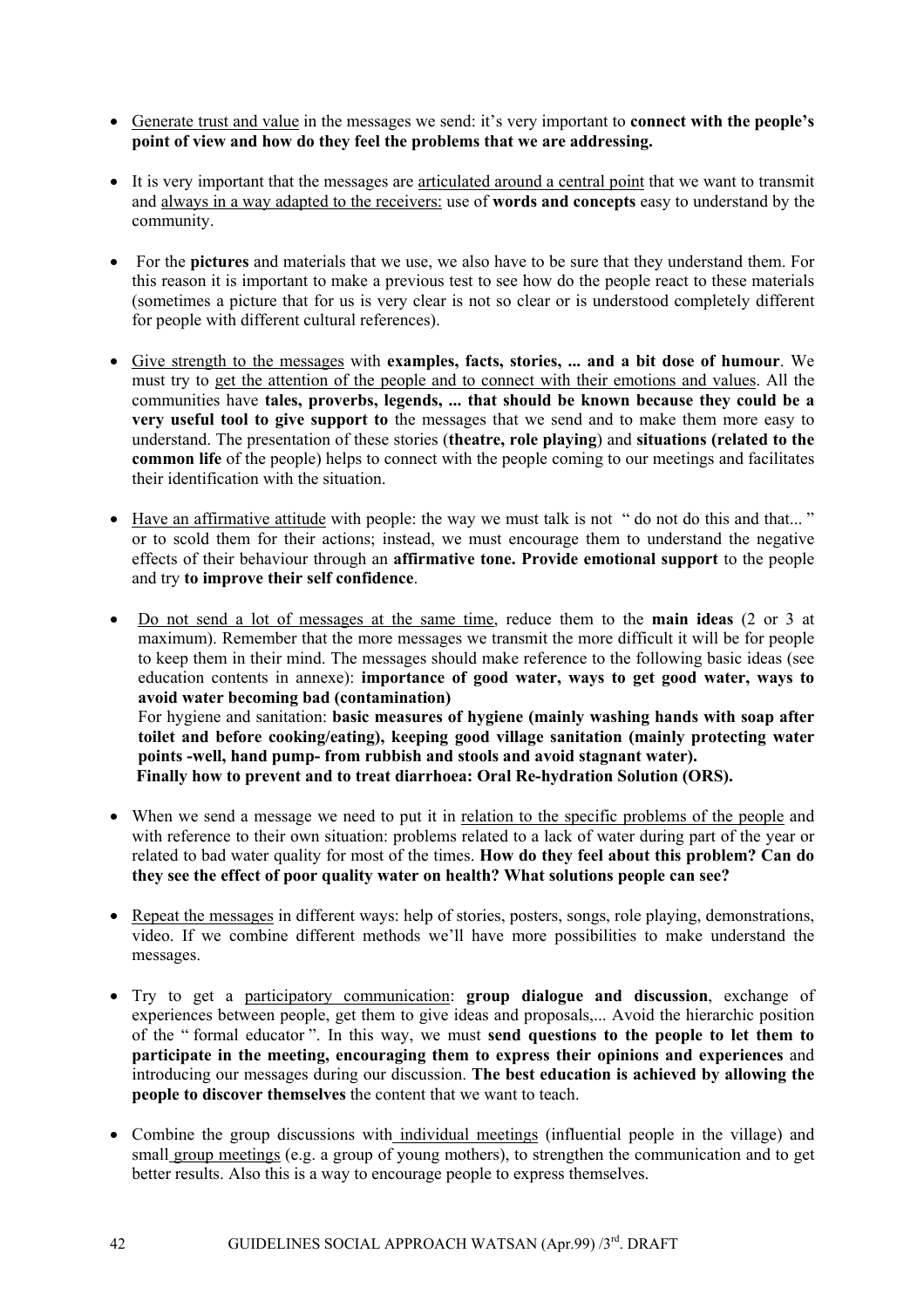A good method is to divide a large group into **small groups to discuss** one or more questions and then, through a spokesperson selected by each group, to put together the ideas and points of view of the different groups.

## Group Meetings

- Begin the meeting with a small introduction in which we **introduce ourselves**, the reason why the meeting is held, its **objectives** and **contents** and its organisation: time distribution and group discussion procedure (if are to be held in the meeting).
- Make a summary from time to time during the meeting about what has already been discussed and conclusions reached. **Have always in mind the objectives of the meeting and the messages to be sent** in order to channel the discussion in a productive direction.
- Evaluate the meeting once it has finished in order to **find how the villagers received** the messages that we transmit, the education tools used and how to strengthen the ways of communication.

## 3.5. SOME PREVIOUS REFERENCES TO ORGANISE TRAINING AND LCB ACTIVITIES

Training should be based on the project action plan and the skills needed to carry out its different activities. During the assessment have to be well identified what human resources the project could mobilise and to organise a training plan to adapt the different actions to undertake to the people that will have to develop them.

It's essential to identify:

WHY is the training necessary: its aims and objectives must be clear (and these should be relevant, feasible and measurable to be possible to evaluate its degree of achievements)

**WHO** is going to receive the training and who is going to provide it: a previous identification of the participants it's necessary in order to match their skills, knowledge and experiences to the contents and objectives of the training and the project, and to define the methodology that the training will follow. In the other hand it's very important also to identify which person(s) will be more capable to organise and to develop the training according to the objectives and contents that have been set.

A good **assessment of the needs, expectations and interests of the different people** that will be involved it's capital to avoid frustrations or lack of engagement during the training and later all along the implementation of the project. In this way, a clear identification of needs and perspectives always should have into account:

- the **institution, organisation or group** that the different participants are coming from
- a **gender perspective**: needs and interests of women and men
- a perspective that take into account how the points of view and needs of the different participants may be affected by **age, class, race or cultural identity**
- the **skills, experience, knowledge and capabilities** of the different participants in order to build on them: people have already skills and knowledge that we must integrate to provide a solid base to built on or to strengthen old and new capabilities. That will facilitate as well the disposition of the participants to integrate new ideas: PEOPLE ALWAYS LEARN MORE EFFECTIVELY IF THEIR EXISTING KNOWLEDGE AND EXPERIENCE IS RECOGNISED AND VALUED.

Regarding the selection of the people to be trained, it's important to **remember that usually when the selection is let on the hands of chiefs (communities) and government officials (institutions) often they discriminate against the less powerful, the illiterate and women**. For this reason it's always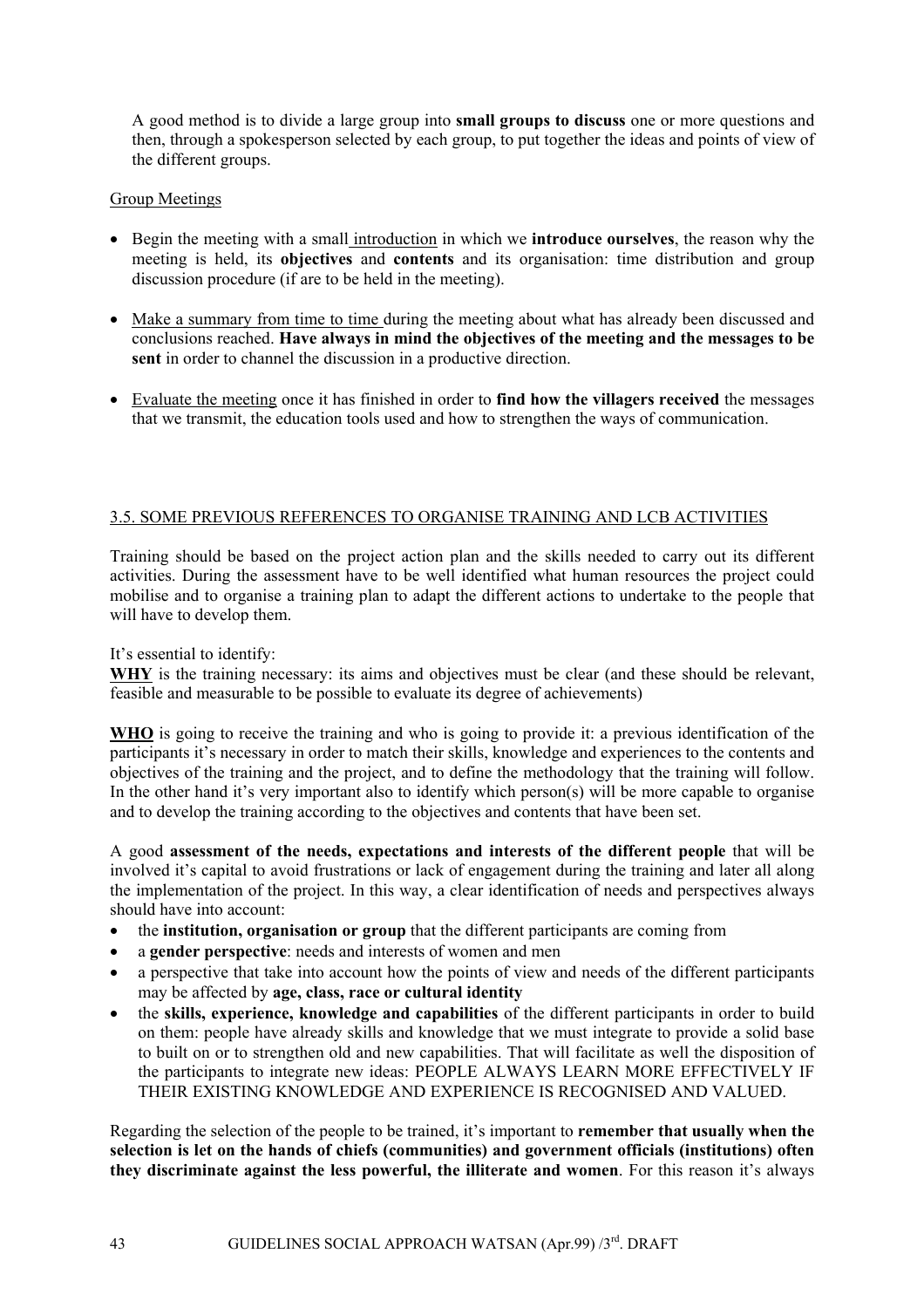advisable to AGREE PREVIOUSLY ON EXPLICIT CRITERIA for selection that avoid this kind of discrimination (as the presence of a determined number of women and people coming from oppressed groups).

**When large gender, social and political, or cultural differences are present it's often better to organise the training in separate groups** to avoid that those people that could find themselves in condition of inferiority (because lower literacy levels, because gender or cultural prejudices, because social inequity or political oppression) could have EQUAL OPPORTUNITIES TO EXPRESS THEIR POINTS OF VIEW AND TO PARTICIPATE in the project.

**The Trainer(s):** There are always 3 conditions that the trainer or facilitator should fill:

- 1. She/he needs the appropriate knowledge regarding the subject(s) the training aims to cover
- 2. She/he needs the relevant facilitation skills to perform the training effectively
- 3. She/he needs a congruent attitude and behaviour with the aims and principles of participatory education

That means that beside water, sanitation, hygiene and health related knowledge, it's capital the ability to communicate well and to establish a good learning environment. Therefore knowledge and skills connected to group dynamics, as well as sensitivity to gender and other forms of discrimination in order to encourage mutual respect and understanding, are essential criteria to take into consideration when we proceed to trainer(s) selection and supporting.

If it is not possible to find experienced or skilled trainers on these fields, enough time and resources should be planned to include a previous Training of Trainers as part of the project. At this time all the necessary abilities regarding design and use of adapted communication aids must be included.

WHEN AND WHERE will take place the training(s): when we are speaking of training to provide to people living in their own communities and that will collaborate in the project as volunteers (as could be Water Committee Members or Health Volunteers) the dates and time schedules always should **take into account their seasonal and daily routines** in order to be adapted to these time constraints.

Once more, gender perspective will be essential to do not hamper to women to attend the training. Specially the assigned role for women of family care providers will have the effect to allow them less time available than the time men could have. As well cultural constraints against women (as to have less freedom than men to go out of their homes, or to go out at evening/night) will contribute to make more difficult for women to participate.

To reduce all these kind of constraints that could reduce participants' engagement, it's recommended that as much as possible training be **connected to the places where people are carrying out their normal activities**. Therefore, several short sessions spaced along several weeks in the place where people are living and/or working could be better than intensive sessions in a distant place.

**WHAT** are the contents of the training: they should be designed according to the objectives of the training and to the interests and expectations of the people that are taking part in it.

The contents may be structured in order to facilitate:

**Awareness** of the participants regarding specific topics: such as health condition connected to practices on water and sanitation or possible social and physical constraints that should be faced to improve the water and sanitation situation of a specific community.

**Knowledge** regarding those topics: how to avoid water contamination during collection, transport and home storage; how to prevent diarrhoea and dehydration; how to prepare home made ORS...

**Skills** that allow the participants to carry out their responsibilities and functions to reach the project objectives: use and maintenance of a hand pump; public awareness about water and hygiene related diseases; water point management...

**Attitudes and Behaviour** that facilitate and strengthen the assimilation of the contents and the effectiveness of the acquired skills and knowledge : ability to listen, no discrimination, respect to people's ideas and practices, sensitivity to less powerful groups, self-criticism, self-valorisation and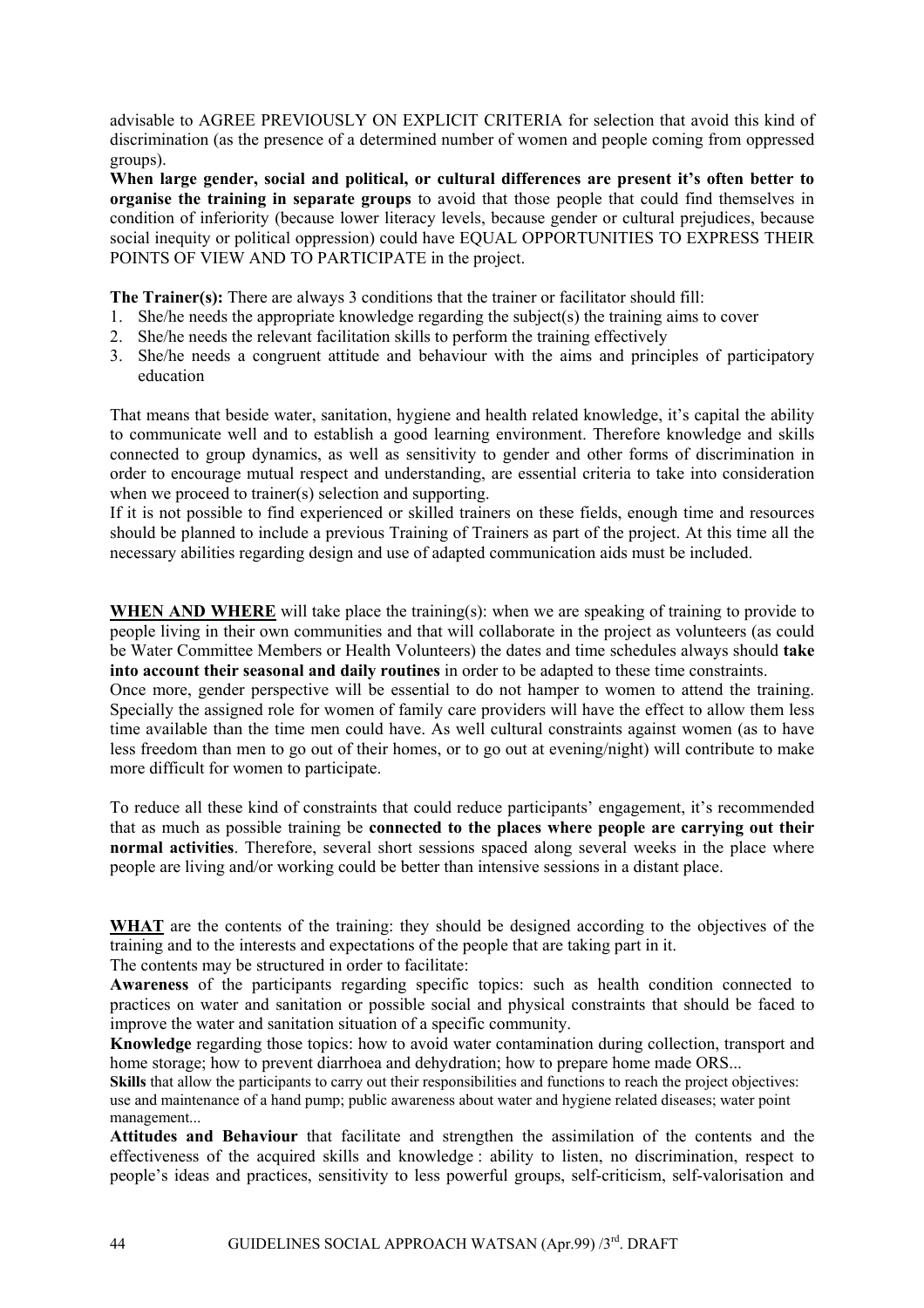self-confidence.

It's very advisable always that the aim of the training is to help to build up and to strengthen different type of groups (as in the case of Village Health Promoters, Water Committees, Interdepartmental staff...) time and activities be included for introductions and group-building.

The planning should be flexible enough to **allow to the participants to take part in the design** of the contents:

-what points they could be more interested to go trough

-to express their interest for connected subjects that were not included previously in the planning

-the level of detail and depth of the discussions

-the practical issues related to the knowledge and skills that the training provides

## **And in the evaluation of the training**:

-its level of objectives achievement

-its length and procedure

-the methodology employed

-the effectiveness of the communication aids

-the behaviour and attitudes of trainers and trainees

-the self-confidence and self-reliance of the people that took part in the training to act as agents of a community development process

**HOW** the training should be carried out: what methodology to use and the communication aids that could be more appropriated according with this methodology.

Methods and tools for training should meet the needs and characteristics of the learner group: -literacy and numeracy level

-cultural considerations (but paying attention to do not contribute to strengthen negative stereotypes, as those based on the discrimination of women and the prejudices against other social and cultural groups!!)

-educational background

If the aim is to empower to community or institutional groups to take increased levels on responsibility and decision making it's clear that the methodology that best fits with this objective is a **participatory methodology grounded on the culture, skills and knowledge of the people who attend the training session**.

## **3.5.1. Training of staff**

Staff is the people that whether directly recruited by our organisation or coming from governmental departments and other possible counterparts (International agencies or Local organisations) are going to take an active part in the project (normally as an exclusive activity as they can receive a salary from their work in the project).

We'll find two possible ways to adapt skills and actions demanded by the project to the people we are going to work with:

- 1. recruitment of new staff and/or participation of staff coming from institutions and organisations that have the needed skills to carry out the project
- 2. if not enough skilled or experienced staff, way to up-grade their competencies.

Always should be planned 2 different steps to organise the training:

- a) Initial training: provides basic skills in terms of methodology and use of tools to people who are going to carry out different activities
- b) On going training: once the activities have started, it has the objective to strengthen the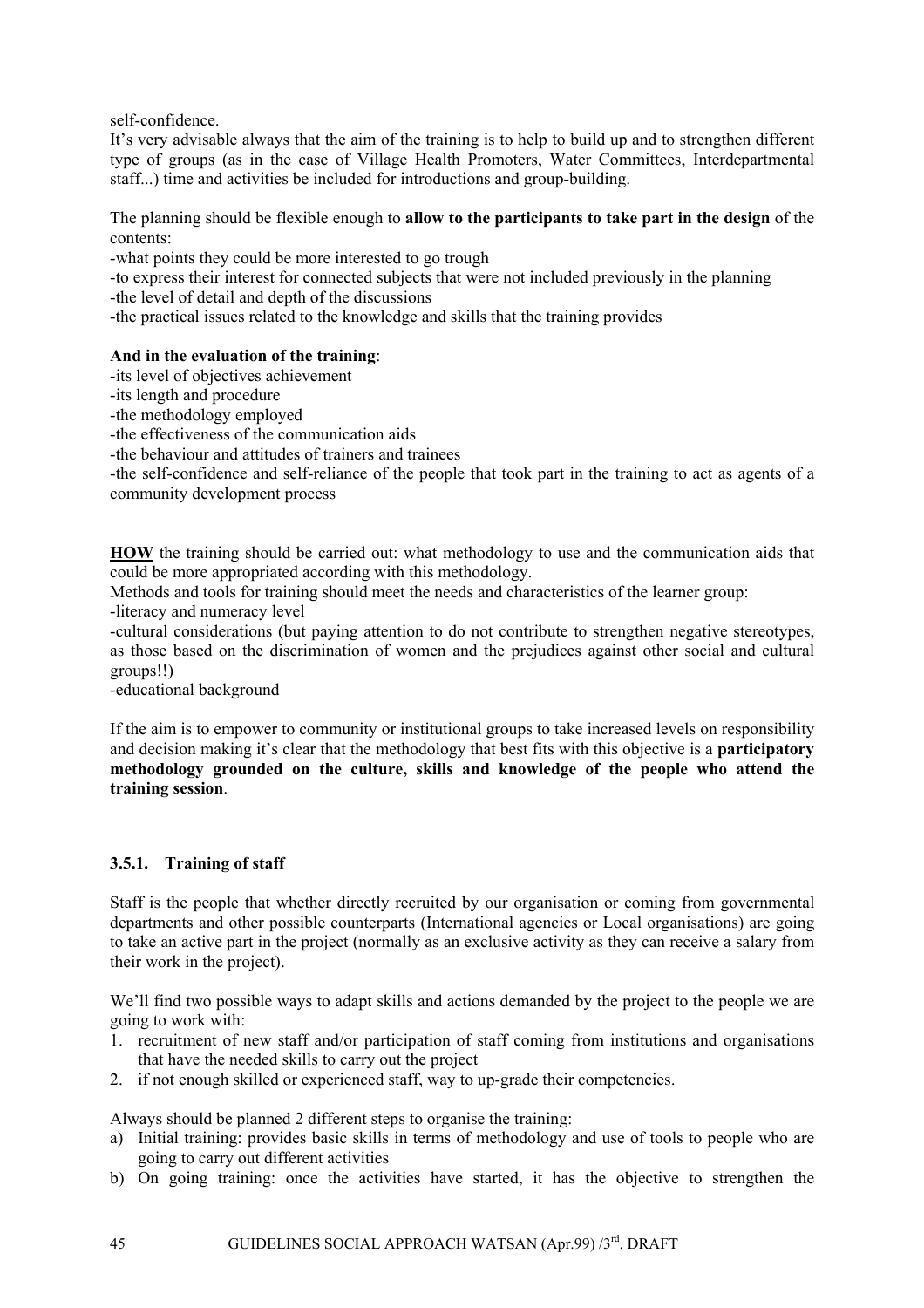performance of the people working in the project providing additional knowledge and capabilities if it's necessary. It could be only possible when a proper supervision and support system has been organised.

Possible contents to organise the training

- 1. CONTEXT OF INTERVENTION
- ACF policy of intervention. Standards and criteria to follow
- National, Regional and Local contest. Main factors to take into account to develop the project (Deeper briefing after the initial assessment has been carried out)

2. SPECIFIC SKILLS AND KNOWLEDGE RELATED TO THE TYPE OF PROJECT. For a water and sanitation project:

## **To develop Health Education activities:**

- Illnesses related water, hygiene and sanitation
- -Water borne diseases

-Diseases connected with poor environmental hygiene and sanitation

-Diseases connected with poor personal and domestic hygiene

-Conditions and practices that facilitate their transmission. Vectors of transmission

• Basic measures to prevent those illnesses

• Diarrhoea and Dehydration (what is, causes, prevention and treatment). ORS

• Communication techniques

-Use of communication aids: oral and audio-visual supports, demonstrations, theatre and role-playing

## **To develop Community Participation and Involvement in the project:**

• How to carry out a social assessment:

-Objectives and Planning

-PRA techniques: observation, mapping, diagramming, semi-structured interviews and focus groups -Use of PRA techniques for diagnosis and evaluation

-Design of questionnaires: selection of indicators, sample size and selection of units from the sample (randomly), way to carry out the questionnaire... KAP survey.

-Qualitative and quantitative analysis. Use of the information.

-Reporting

• Communication techniques:

-Individual interviews, meetings with small and big groups

-Adapted communication for specific publics (women, children, ethnic groups...)

-Attitudes and Behaviours of the animator in front of the people: respect, self-criticism, empathy, receptivity...

• Gender approach:

-The need to get to know women's opinion and attitudes (participation of women during assessment and evaluation)

-How to involve women in local decision making and project management structures (water committees)

-Women as main vehicle for behaviour change

• Local Capacity Building

-User's Groups and Group Management: Ownership and responsibility sharing

-Selection of Water Committees: members profile, representatively, gender balance...

-Water committees' management skills: Basic Book-keeping, Water Point Maintenance (technical and environmental hygiene), Family Advising, Water point rules of use...

-Support to local structures: organisational skills, conflict resolution, communication, records keeping,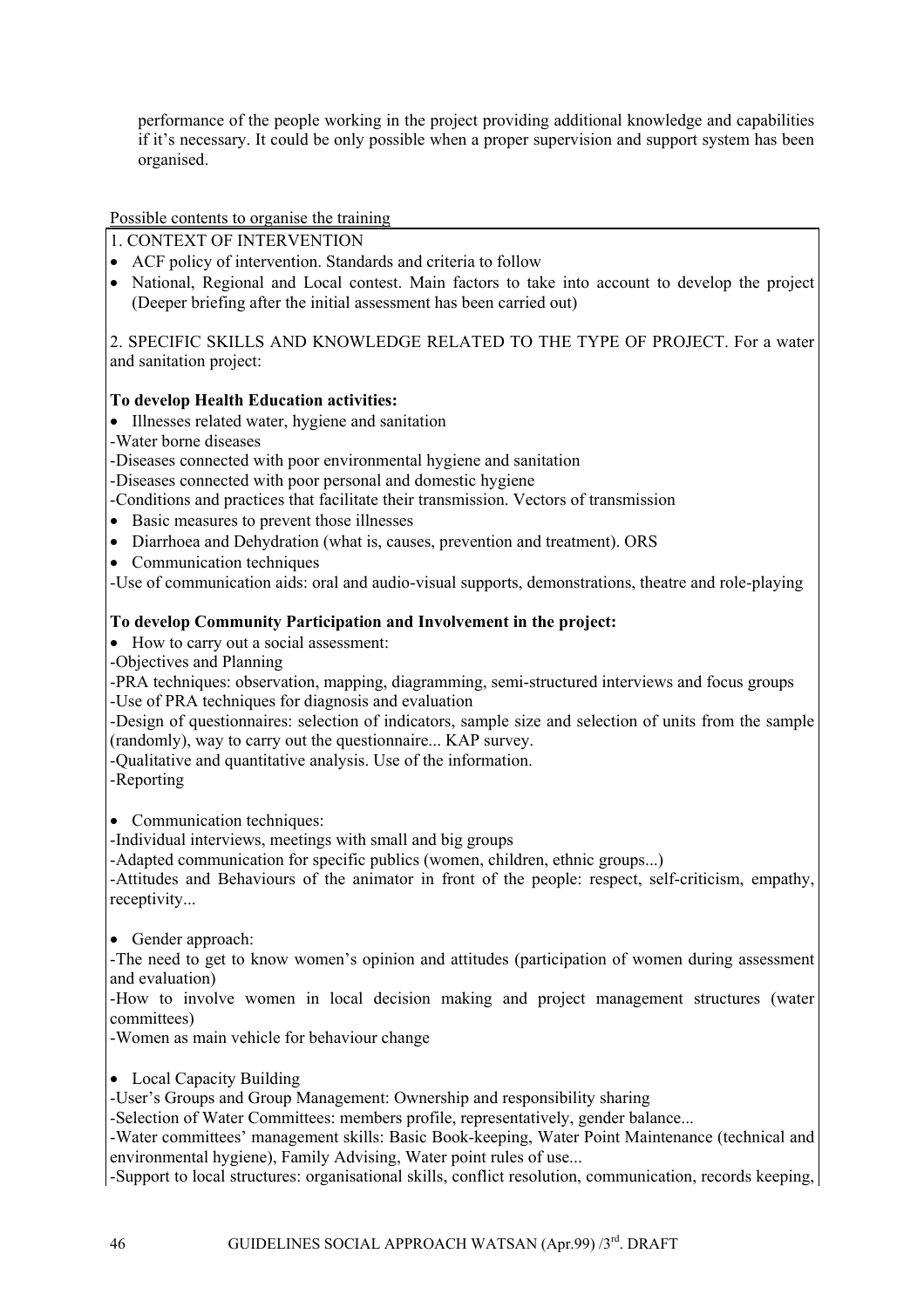accountability, networks at local and regional level, negotiation with official bodies and with aid agencies...

-Strengthening local institutions (whenever they represent the interest of most of the people -especially the poorest and least powerful groups- and are committed to take part in social progress)

## **To develop Technical Work: drilling, superstructure, water quality...**

(see ACF Handbook related to Watsan technical work)

## 3. PROJECT MANAGEMENT

## • Planning

-Setting objectives: Short, Medium and Long Term objectives -How to elaborate an Action Plan: steps, use of indicators... -Resources available and integration of the different resources

• Follow up and Supervision

-Checklist and Forms to facilitate monitoring: Progress and Objectives achievement -Main indicators to follow

-Distribution of responsibilities and co-ordination between all the parts involved

-Supervision and support to people carrying out the activities

• Evaluation

-Progress (quantity and quality of the activities undertaken)

-Outputs (results of the activities)

-Level of achievement: comparison between objectives set in the Action Plan and objectives reached -Assessment about the overall impact of the project: impact on health, incomes generation, strengthening of local structures, empowering of most marginalised groups, gender balance...

## **3.5.2. Methods to carry out Training and Local Capacity Building Activities**

The following methods and aids could be apply both for Local Capacity Building at community level (Water Committees, Volunteer Health Promoters) and for LCB at institutional or local agencies level. If there are local staff directly recruited by our organisation, they should be included as well in the training.

#### **1. Workshops and participation in seminars** (organised by ACF or by other Agencies and Government Departments):

Have to be well defined previously the time schedule, contents and procedure that the workshop is going to follow. In the case that the workshop is to be held far from the place where people is living, the necessary arrangements in terms of transport, lodging and per diem must be provided.

It's a very effective way to facilitate a common exchange of information and experiences among the people that take part in the workshop, although always should be necessary to organise a defined structure to discuss the different topics with the aim to promote as much as possible equal possibilities for the expression of every participant.

In case that any kind of decision-making procedure is going to be set, have to be clearly identified the level of representatively and legitimisation of the people that is taking part in the workshop and the possibility to carry out the decisions that will be taken.

## **2. Contact with other agencies or groups working on watsan activities**

That provides a wider vision of the watsan activities that are carried out at local or national level and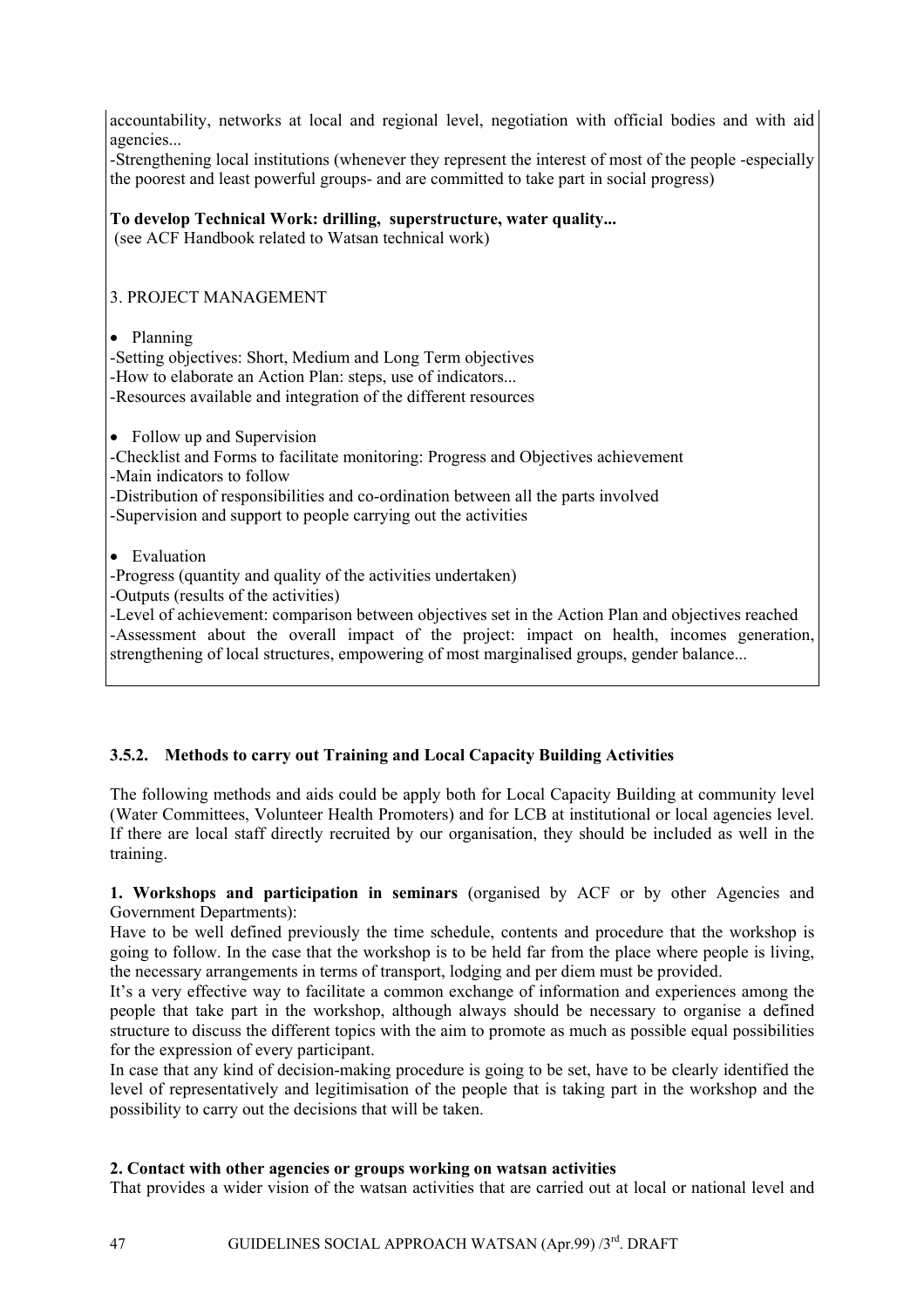how they are adapted to the local constraints that the project will have to face as well. The previous experience on this field is a very good opportunity to understand related issues (as what could be the geo-physical and social conditions that the project will have to address, the effectiveness of previous solutions adopted, or the different strategies from the various actors involved in the country water and sanitation policy).

On the other hand this kind of contacts could establish the first steps for a future co-ordination with the agencies already working on this field.

#### **3. Field visits**

The visits to the field to see how other people is implementing watsan projects provides a practical complement to the workshops and meetings with other agencies. Can be very useful to understand the different components that form any project and how they are integrated and adapted to the conditions that the project has to address when it's implemented on the field.

#### **4. Practices**

They are an essential part of the learning process: always that it is possible, practices should be included to facilitate the consolidation and strengthening of new knowledge and abilities (usually staff start to put into practice their new acquired knowledge and abilities only when the work starts to be implemented on the field, what could lead to mistakes and weak work procedures unless a effective system of supervision and support can be implemented).

To get an effective "Learning by Doing" process will be very important that people could learn from their experience integrating it inside a continuos process of REFLECTION-ACTION-REFLECTION, allowing participants to exchange their experiences periodically and providing the necessary time and procedures that lead to a common analysis and reflection involving all the people that take part in the project. The best way to integrate this process inside the project is to fix periodical meetings to analyse the information coming from the monitoring forms and allowing to the staff members to express openly their concerns and problems in carrying out the project.

#### **5. Elaboration and distribution of documents: Guidelines and Manuals, Extracts form books**

Hand outs in the form of booklets, leaflets or copies can be a good way to support the training contents, providing more detailed or complementary information regarding those matters that were not possible to go through deeper or more extensively or subjects that participants were more interested about.

They will be as well an useful reminder of some main contents that participants will be able to consult once the training will have finished.

To be really something useful should be paid special attention to the language (translating the contents to the local language(s) of the participants if necessary and checking if the translation was rigth done), to the expressions and concepts (adapted to the cultural and educational background of the participants) and to the presentation (use of diagrams and illustrations that can facilitate the understanding of the text; clear lay out; summaries; different sizes of letter...)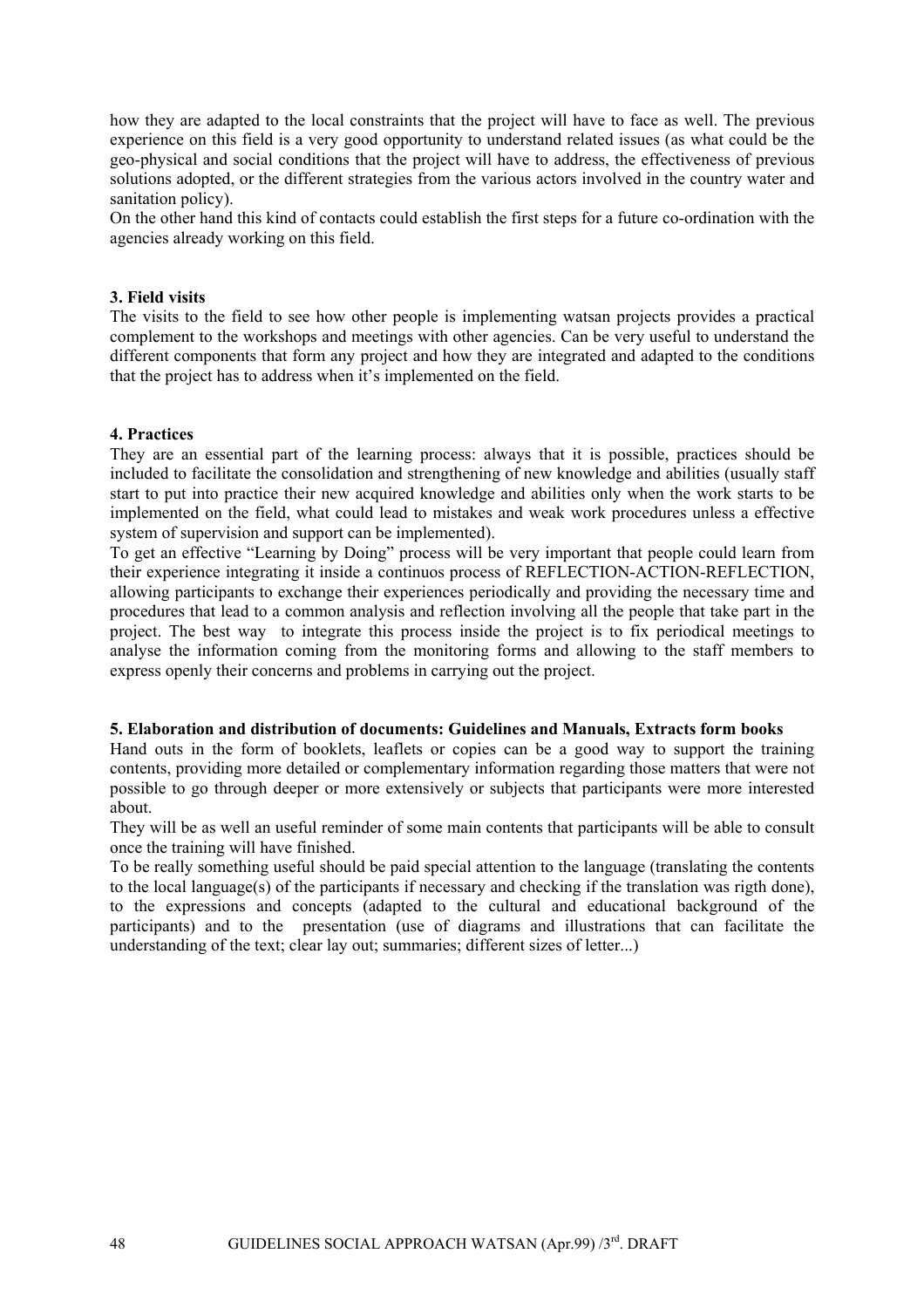## 4. MONITORING AND EVALUATION

## 4.1. DEFINING THE AIM AND OBJECTIVES OF THE MONITORING AND EVALUATION

#### **4.1.1. Monitoring and evaluation as a way to improve the effectiveness of the project**

As happened with the initial diagnosis of any problem, to measure the progress and the results of the work it's essential to define a limited number of key indicators that will facilitate the collection and analysis of information.

The selection of the most appropriated methods and techniques to gather and to analyse the information will correspond to those chosen for the initial assessment in order to make possible to compare the findings of both phases. Another important consideration to have into account are the skills of the people who will gather and analyse the information, the resources and time available for monitoring/evaluation activities.

Once more it's important to have very present the objectives we want to give to the monitoring and to the evaluation before to define what kind of indicators we need to select.

There are 5 main criteria that we could evaluate in every project: **Relevance:** significance of the project respecting specific needs and demands **Effectiveness**: performance in relation to targets set in the original plan **Efficiency:** rate and cost at which inputs result in outputs **Impact:** broader economic, social, political and ecological consequences

**Sustainability:** potential continuation of project activities and local structures following the withdrawal of external support.

To facilitate the election of key indicators there are 2 questions that we should answer first:

- 1. What things would make us feel we were making progress?
- 2. How could we find out if these things are happening?

The information provided by the indicators should be useful for:

- assessing whether activities are carried out as planned
- identifying and dealing with problems as they come
- building on strengths and taking advantage of opportunities as they arise
- assessing whether the style of work and management is the best way to achieve the objectives
- monitoring changes in a target population and in the external environment that are relevant to the project

With the aim to:

- relate the work to its overall purpose in a continuous basis
- modify the work in response to changing circumstances without losing its overall direction
- identify the need to change objectives
- identify what matters we need further information or research
- verified that the actions planned will help achieve the stated objectives

All these points make the evaluation a mean for:

**Improving the performance**: in terms of quantity/quality, effectiveness, use of resources and involvement of different actors in the project.

**Communication and capacity building**: through a shared exchange of information and a common follow-up of the activities between all the parts involved (paying special attention on the involvement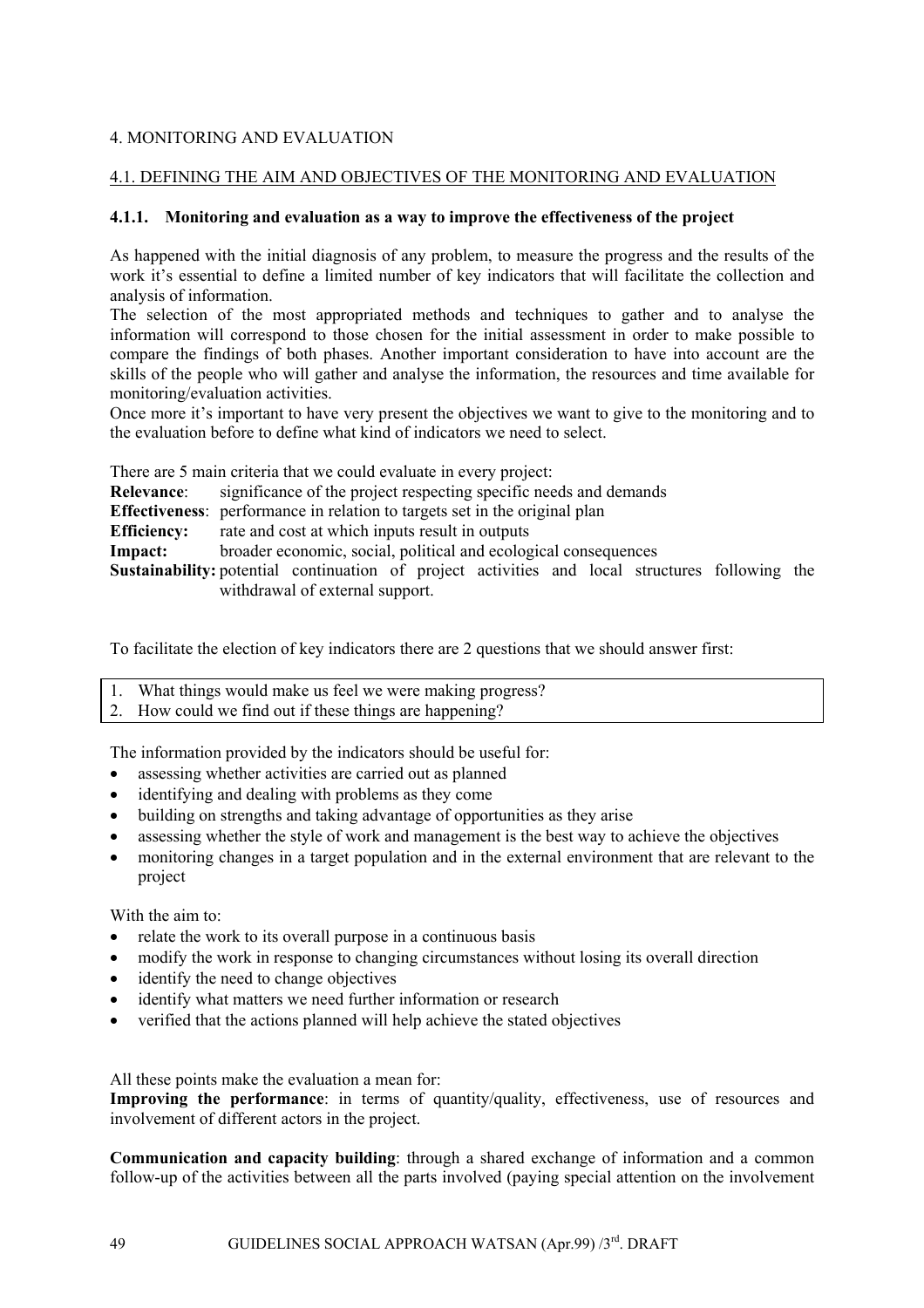of the beneficiaries). It will assure increased levels of ownership and responsibility among local counterparts and communities.

**Accountability of the project**: what is the use of the resources and the results obtained and what are its overall impacts (positive or negative)

#### 4.2. HOW TO ORGANISE THE MONITORING AND EVALUATION

## **4.2.1. Selection of indicators**

The selection of which indicators will be employed to carry out monitoring and evaluation should be decided during the initial phase of assessment, specially if we want to use them to measure the results of the activities we are thinking to carry out. To get this evaluation it's necessary a previous measurement of key aspects related to the problem that the project wants to address in order to assess what effect have the actions undertaken over those aspects.

## Type of indicators

According their objective, it's possible to difference 2 kind of indicators (see list of reference in annexe):

**Process indicators:** to monitor the progress in carrying out the activities (volume, efficiency and quality of work). Normally they are continuously measured along all the implementation of the project and they allow to:

- Control if the development of the activities are according the projected plan
- If has been set an effective communication/co-ordination between all the groups involved
- Level of competence and performance in the implementation of the different actions
- How do the people perceive the project and the way the information is being spread
- The cost-effectiveness of the resources employed

**Impact indicators:** to assess the result of the activities in terms of achieving the aims and objectives of the project. Normally measured at one stage (the end of the project), although could be measured as well at one point along the project implementation (review or middle-term evaluation).

| <b>TYPE</b>               | <b>PERIODICITY</b> | <b>OBJECTIVE</b>    | UTILITY               |
|---------------------------|--------------------|---------------------|-----------------------|
| <b>Process Indicators</b> | Continuously       | Activities progress | Management            |
| <b>Impact Indicators</b>  | At specific moment | Activities impact   | Revision and Planning |

Both types of indicators should be defined following some main conditions (the same conditions that should have as well the objectives that they try to assess):

1. They should be objectively verifiable

2. The information they provide should be qualitative and quantitative

3. They should be relevant to the different people involved in the work

4. They should be practical and reliable, that is, easy to comprehend, measure, interpret and communicate

5. They should be cost-effective: collection and analysis of data can be done at reasonable cost regarding resources and time

A word that could be useful to help to remember the characteristics that objectives and indicators should have is: SMART, that is,

? Specific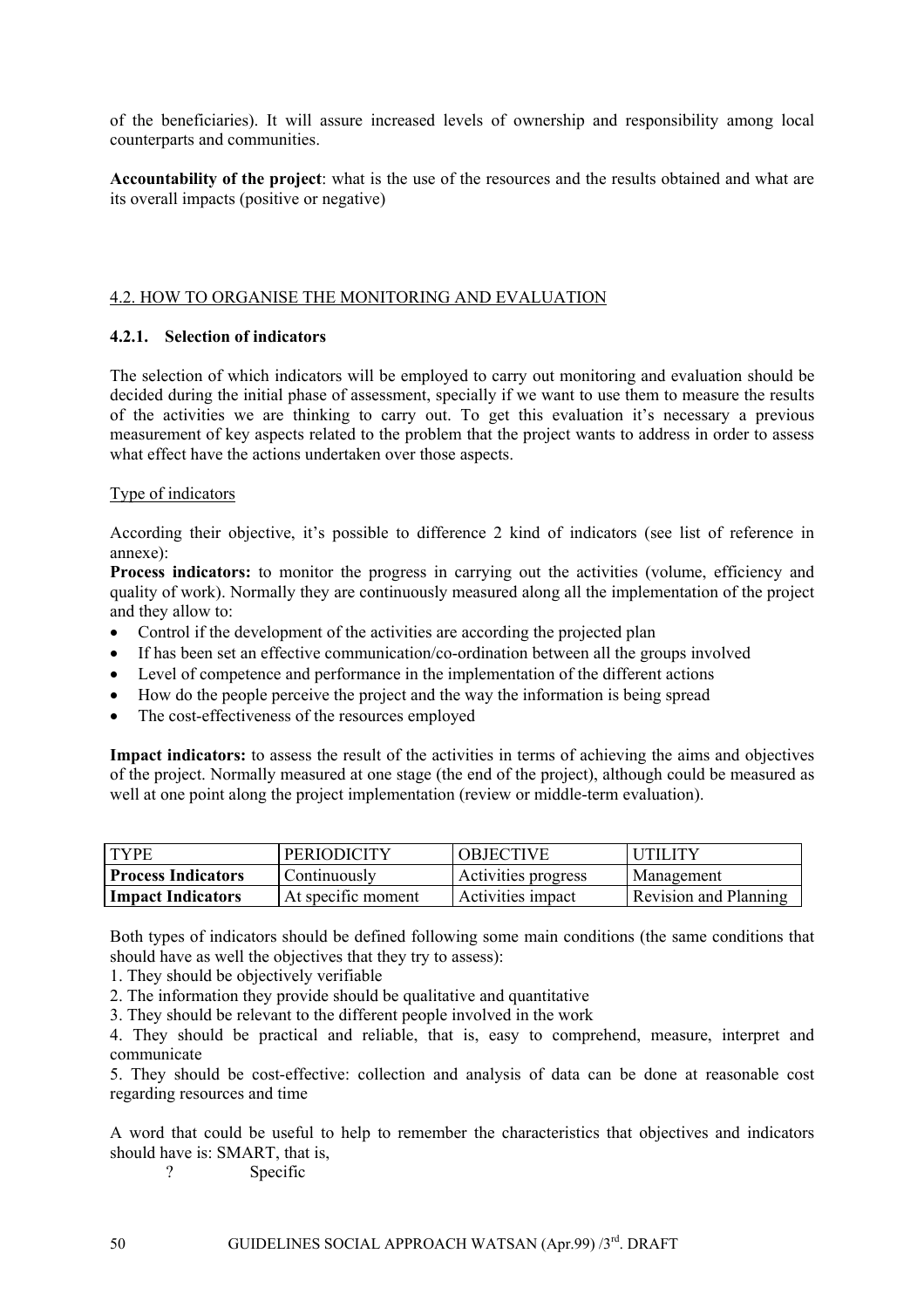- ? Measurable<br>? Achievable
- Achievable
- ? Relevant
- ? Time-bound

## **4.2.2. Monitoring and Evaluation as a participatory process**

Only if we are able to involve to the different groups that are taking part in the project we will be able to:

- Have a more objective and complete view about progress and impact of the activities
- Increase the feeling of ownership among the different people involved in the project and to strengthen their motivation to carry it out and to maintain its benefits later
- Identify the different interests and objectives from the groups and individuals involved and the way to address them avoiding conflict
- Understand what impact the project has for different community groups, paying special consideration to those least powerful (remember that to get to know this point should have been necessary to involve these people since the beginning in the identification of objectives and priorities and to have selected those indicators that could be relevant for them and that could reflect their specific situation)

Even the most institutional donor agencies recognise the need for a Participatory Evaluation: *"It is based on the philosophical belief that reality is not a "given" to be discovered by a detached scientist; rather reality is "constructed" by actors and inquirers who are actively involved in the object of the inquiry. These actors and inquirers each have a unique perspective, and their various perspectives must be taken together in order to obtain a full and unbiased understanding of the situation at hand"(...) An important goal of this type of evaluation is to work toward resolution of the issue. This involves getting people to share their points of view about the issue and try to reach consensus on what to do about".* (Randal Thompson, USAID)

The involvement of people from the community could be organised at different stages during planning, collecting and analysing of information. If the project is short or was not able to involve people during the steps of planning and collection of information, **it's essential at least to involve the community in analysing the findings.** 

That can be facilitated reporting the findings from the review or evaluation to the community affected by the work through meetings specifically organised with this aim and discussing what is their perception about the activities carried out and the achievements that were reached. In this way we will be able to check how each group involved values the results of the activities and what criteria are taken at the moment to evaluate the concept of well-being and success in achieving the objectives.

## **Remember that the perceptions of people who are affected by the work are often more useful than a large amount of quantitative data.**

If we are evaluating the project strategy and how are we carrying out its management it's **very important to involve the local staff** and to allow them to express which are their points of view and feelings, specially on those matters that could arise any problem or difficulty to achieve the objectives of their work (organisation and supervision, load of work and task to carry out, staff management procedures and salaries...)

As well local staff should be involved in analysing and reporting conclusions from the evaluation of the impact of the activities that they were implementing.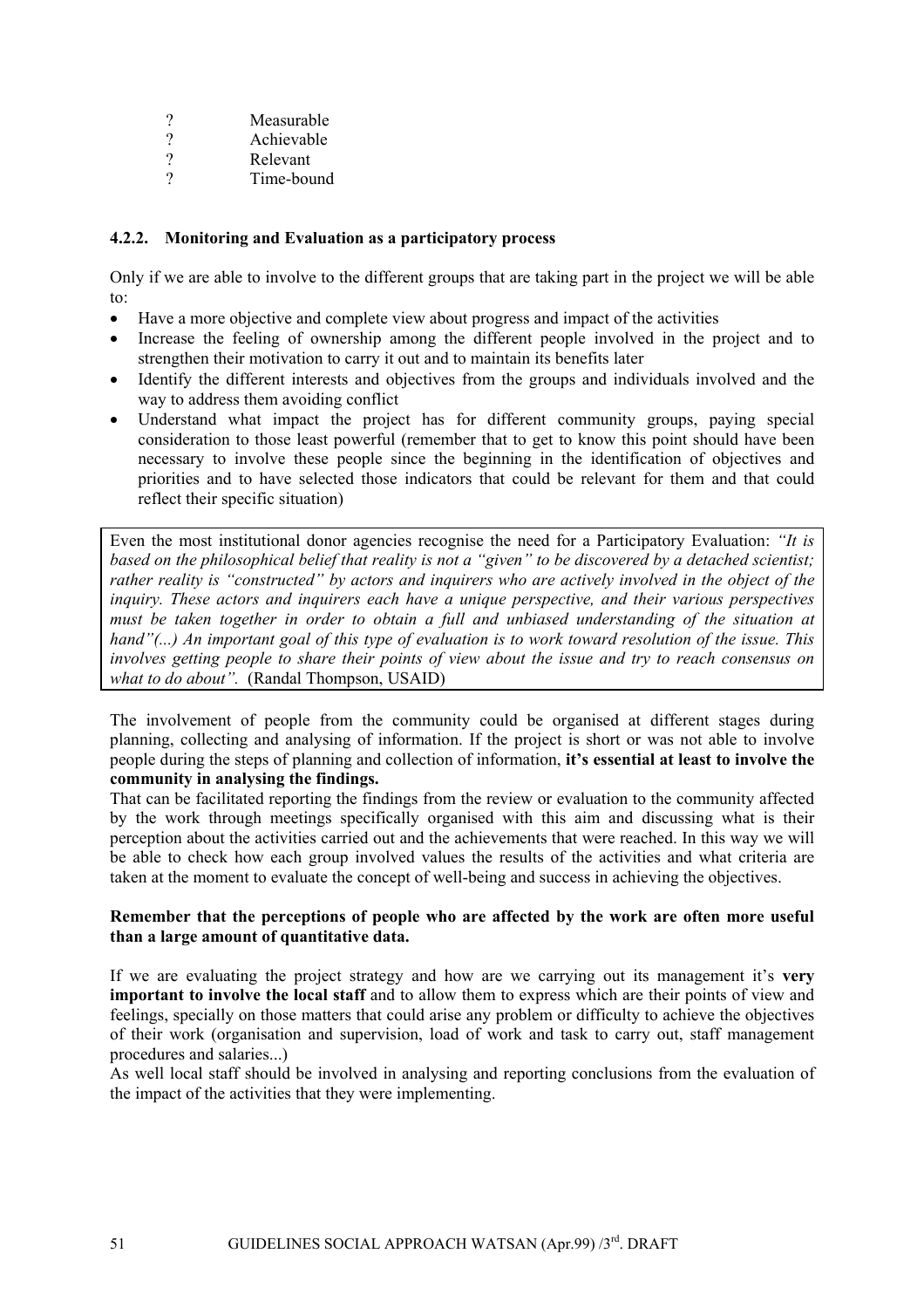## 4.3. TOOLS FOR MONITORING AND EVALUATION

#### **4.3.1. Participatory Appraisal (PRA) techniques for Participatory Evaluation**

Participatory techniques can be very useful to involve community members and key groups at the time to evaluate the progress and achievements of any project, what will facilitate a further comprehension of its possibilities and constraints and the feeling of ownership of the community over the project.

Some of the techniques and tools that could be useful (based on semi-structured group interviews and focus groups) as **Diagrams, Social Maps and Resource Maps**, were already explained when we spoke about the initial assessment (see Annexe 2)

Beside them other tools can be very useful to analyse the process and results of any project jointly with groups and communities, such as:

#### • **Time lines**

They are flow charts showing the sequence of different events. Can be useful to understand the different steps of a project for example and how they have been integrated. They can be combined as well with:

#### • **Flow diagrams and Casualty diagrams**

They show the causes, effects and relationships between key variables. For a water and hygiene education programme they can be very useful to help to understand the link between unsafe water or unsafe hygiene practices, different kind of diseases affecting the community and the effects on the well-being of the people (poverty, expenses on medicines,) and what kind of consequences the activities undertaken by the project could have over this situation.

All these tools can be employed during presentation of the findings of any evaluation to the community as a way to involve them in analysing and giving their points of view. The main resources for the presentation should be visual, avoiding as much as possible written texts or too abstract diagrams.

Pictures, diagrams and maps to be effective should:

- Simplify complex information
- Condense large amount of information into a small space
- Facilitate the process of analysing information by the people
- Facilitate to people not used to public speaking to present their views more easily, especially if they can use diagrams made by themselves.

## **4.3.2. Questionnaires**

Other tools that can be used are those based on more formal questionnaires designed for monitoring and evaluation. Normally they are:

#### • **Standardised Monitoring and Evaluation Forms:**

Based on the selection of some key indicators regarding process and impact of the project and presenting them as a standard form that will be used to collect the information needed. They can record quantitative and qualitative data but are necessary clear instructions about how to use the forms to avoid mistakes.

• **Surveys (especially KAP survey to evaluate the impact on knowledge and practices of the people)** 

This survey (see annexe IV) can be carried out at the time that has been planned to make the review (in the middle of the project) or the evaluation (at the end of the project) and completes the initial survey made before the project starts. Comparing both we can obtain a measurement about the impact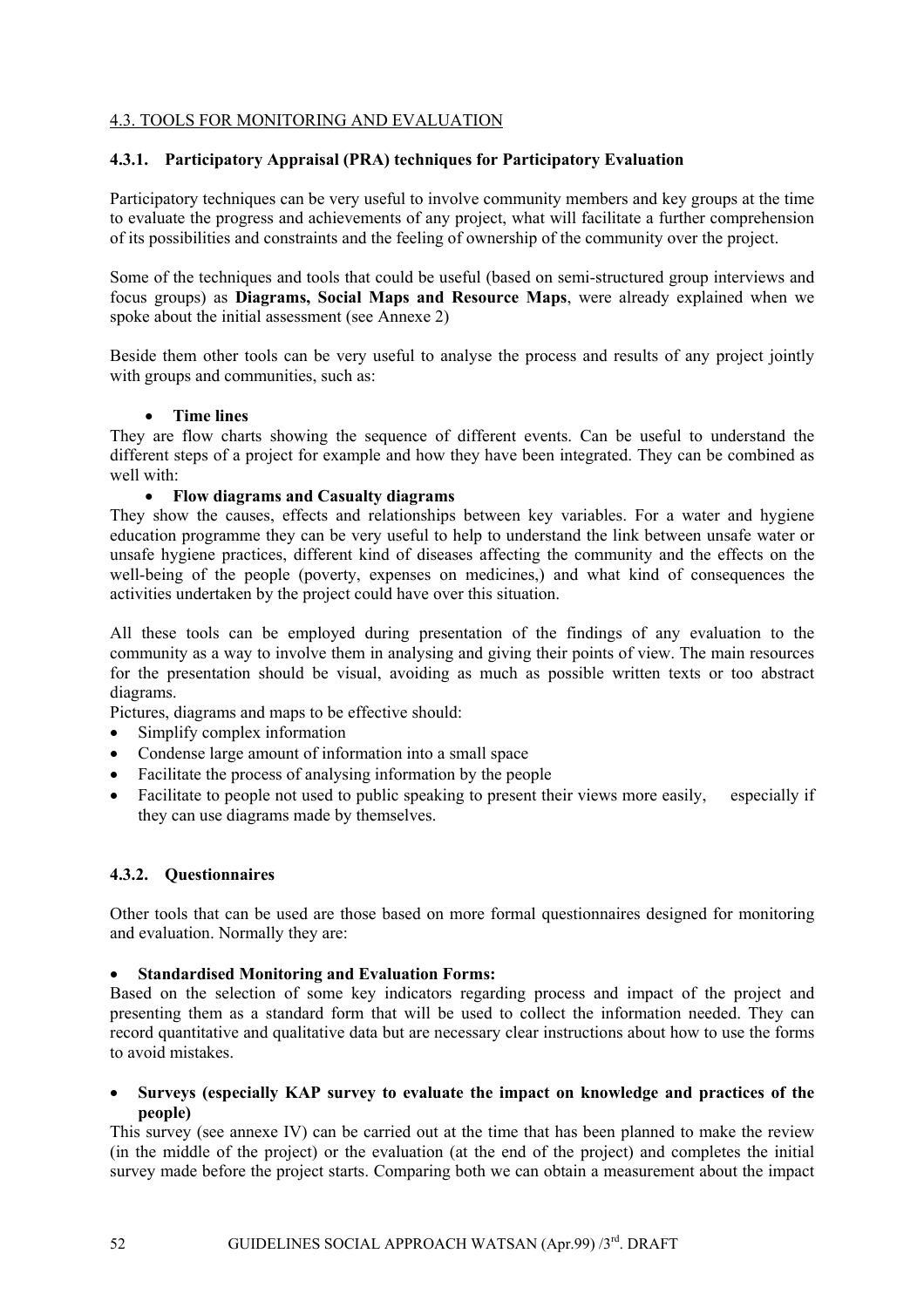that the project produced on the people affected by the work.

#### • **Supervision Checklist**

Principally used to carry out visits to the field and to monitor different aspects of the project process. Less formal than a questionnaire and based mainly on observations taken from different spots and activities, its results are less feasible to be generalised, providing just a vision at a determined point of time of the way that activities are being carried out and the impact they are generating.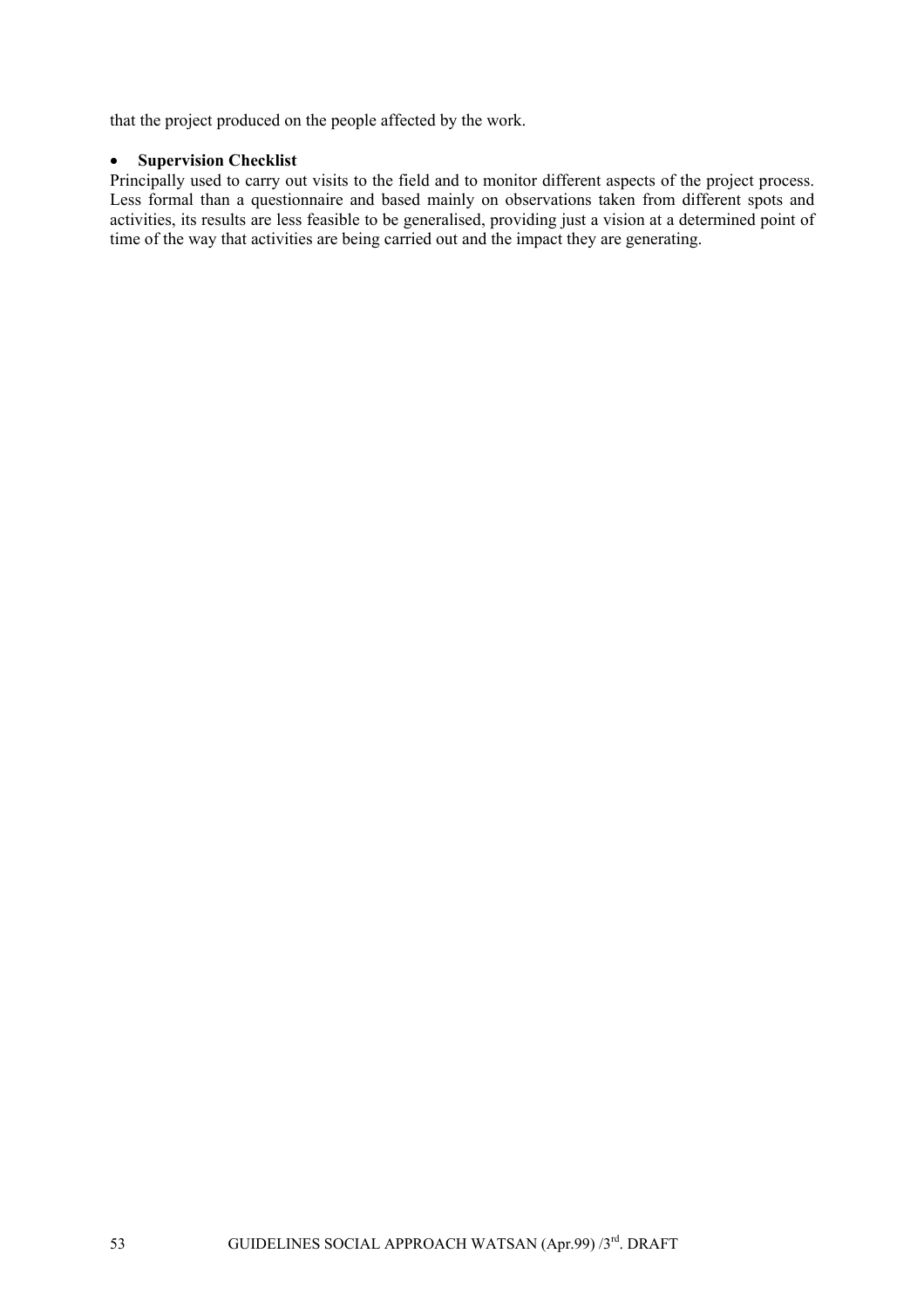# **ANNEXES**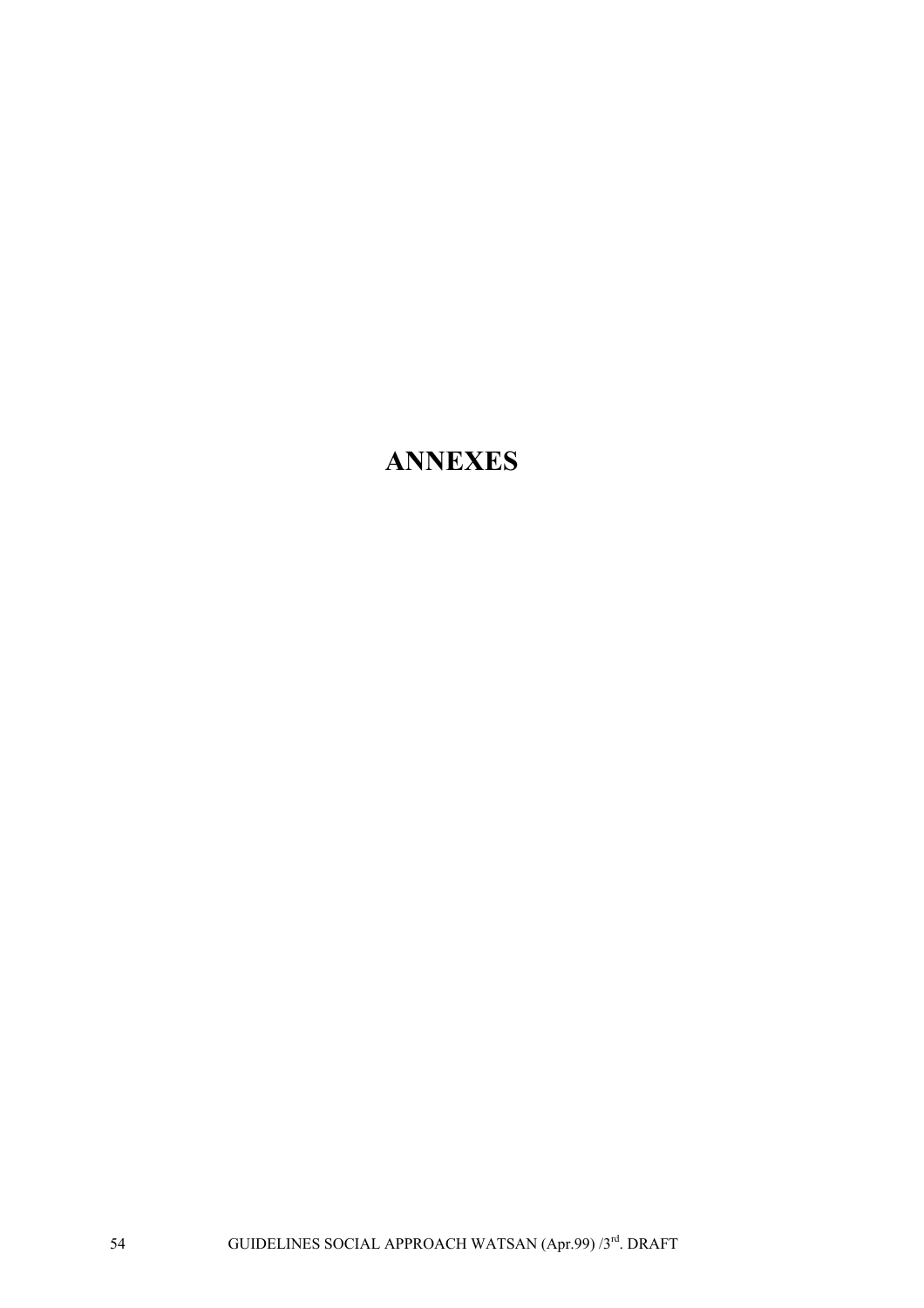## **ANNEX I - INDICATORS FOR INITIAL ASSESSMENT**

#### **List of possible indicators to structure the collection of information for the assessment**

Just as an example here you can find a list of items that could be necessary to get information about, BUT REMEMBER THAT IS JUST AN ORIENTATION, FROM THIS LIST PROBABLY YOU WILL HAVE TO SELECT SOME ITEMS THAT ARE ESSENTIAL TO KNOW THE LOCAL CONDITIONS WHERE YOU ARE ACTING OR EVEN TO ADD OTHER ITEMS THAT HAVE NOT BEEN INCLUDED.

Nevertheless only there is an essential rule to follow**: It's better to have a short list which information we can collect and to analyse properly in order to extract some essential conclusions than a list too long which information won't be possible to be collected and analysed properly**.

#### **Institutional Framework assessment:**

1.Government agencies and persons in charge Rural Development, Water and Sanitation and Health Programmes (national, regional and local levels). Sector plans, activities and competencies.

2. International agencies and NGOs working in the country on watsan programmes and health education, training and capacity building: Programmes, areas of work, persons of reference,...

3. Health Education programmes at school level: contents, manuals, education tools,...

4. Political and administrative structure (national-regional-local). Structure for decision making

5. Administrative procedure to constitute associations and rules of action. Conditions for the constitution of village committees and village participation structures.

6. Availability to constitute bank accounts for village committees. Procedures

7. Hand pump and spareparts suppliers (national, regional and local levels). Distribution network, availability of material and prices.

#### **Field assessment (Area where it's carried out the assessment):**

#### **1. Demographic information:**

- Population number and density. Distribution on the territory.
- Composition: ethnic groups, migrant groups, distribution of the population according sex, age, ethnicity, cultural and religious groups,...
- Literacy rate: distribution among the different population groups.
- Level of children attending school
- Mobility: population growth index, migrant groups (migration areas and calendar)

#### **2. Environmental conditions and Community Health:**

- Type of habitat (housing, organisation and use of the space –domestic and public-)
- Seasonal conditions (rain and temperature variations)
- Environmental dangers for the health: chemical-bacteriological pollution of water sources, use of pesticides, mined areas,...
- Water sources (during dry-rainy season): number of sources, type, accessibility, water yield, water quality,...
- Sanitation: excreta and waste disposal system
- Prevalence of sickness (specially those related to water, hygiene and sanitation): type of illnesses, seasonal fluctuations, more affected groups (sex, age, socio-economic distribution)

## **3. Infrastructure and Services at local level:**

• Accessibility along the year: roads condition, bridges, accessibility by water, public transports system,...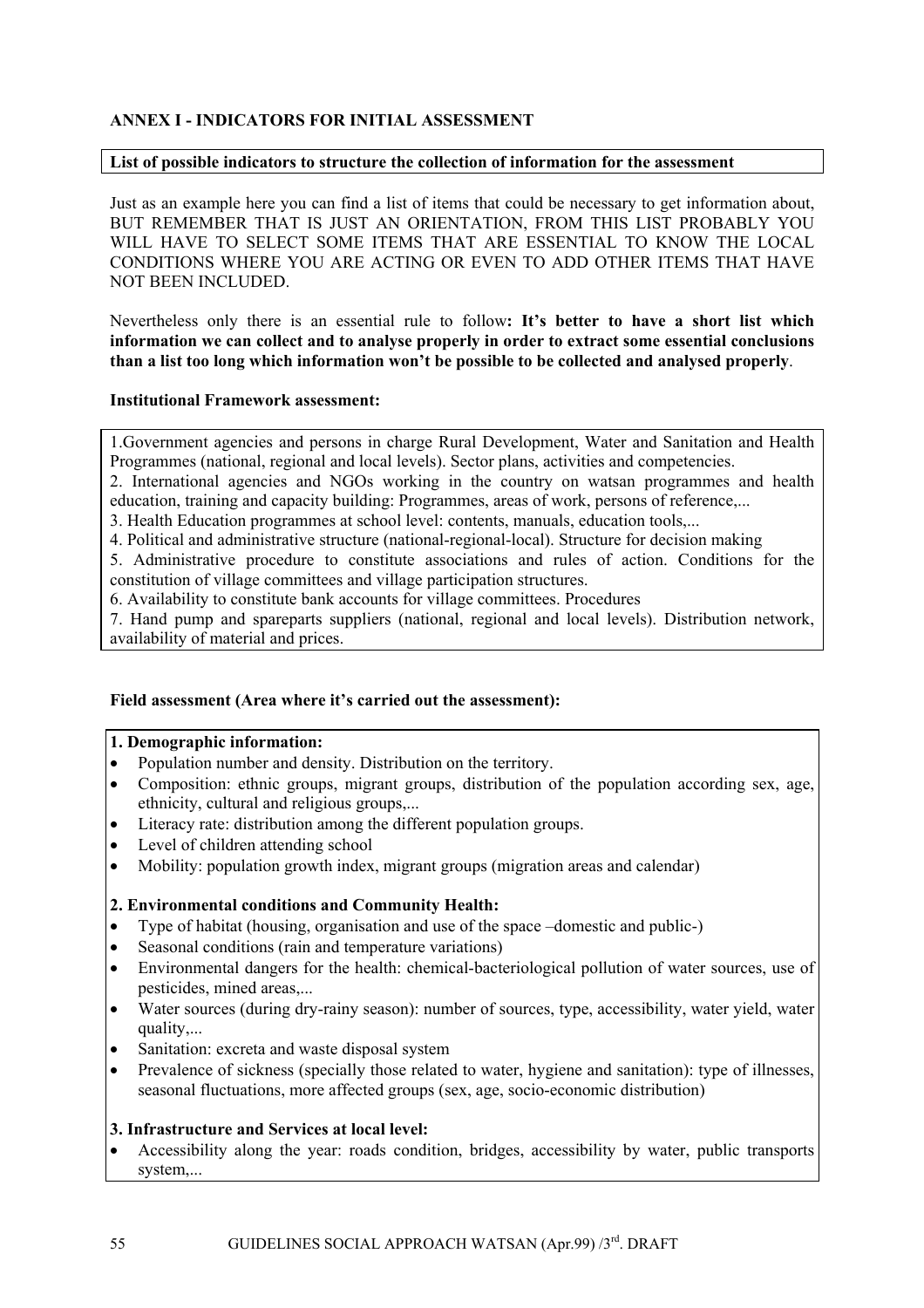- Primary and secondary schools, Adult literacy service, Non-formal education activities
- Health centres, health workers available at village level, health services locally available (formalnon formal), activities of information and awareness related health problems,...
- Religious centres and activities they carry out
- Other community centres: local co-operatives, village video, buildings for public use,...
- Other Public and Private services locally available: agriculture advisers, skilled mechanics, skilled house constructors,...
- Type of services provided by International Agencies and NGOs: sector of activity, areas of work, programmes duration, target groups, people reached,...
- Markets and access to networks of distribution. Type of products locally available, suppliers, prices,...
- Water services: public and private drinking water sources, price of the water, maintenance network (spareparts distribution, skilled technicians,...). Construction materials locally available.

## **4. Socio-economic information:**

- Economic sources (crops, livestock, fishing, handicraft, trade, labour force). Seasonal fluctuation.
- Migrations and seasonal calendar of activities.
- Incomes structure.
- Wealth ranking: economic groups, poor/medium and rich families
- Average cost of living: level of prices of main items and seasonal fluctuations. Cost of Health and Education for the families.
- Production and consumption patters inside the families: distribution of task according sex and age, use of family incomes, priorities and distribution of expenditures.
- Credit structure inside the community: number of families that are indebted, level of interest for the loans,...

## **5. Social Relations and Community organisation:**

- Leadership (formal-non formal community leaders)
- Attitudes and relations between different social and ethnic groups (subordination, hierarchy, dependency,...)
- Responsibilities and functions distribution between sex groups (men/women), age groups (children/younger/adults/elders) and social groups (Muslim/Buddhist/Christian or between different ethnic groups) inside the community
- Decision making structure: hierarchy and respected people, formal political structure, pression groups, village committees,...
- Decision making process: channels of communication and interaction, conflict resolution, participation of the different social groups in the village,...
- Motivation and participation of the community regarding other development experiences carried out in the village before (analysis of the paper of the different groups in the community). Experiences of self-organisation or dependency toward external agents.

## **6. Culture and Believes:**

- Festivities and celebrations
- Paper of elders inside the community, specially regarding identity and traditions transmission
- Traditional healing methods
- Believes regarding sickness and its connection with spiritual or religious believes and cultural traditions
- Influence of external agents in the changing of cultural patterns: radio, television, development agencies, tourism,...
- Ways of inculturation: channels of transmission of believes, values, attitudes,...
- Perception and attitude toward foreign influences

## **7. Knowledge, Attitudes and Practices regarding Water Use**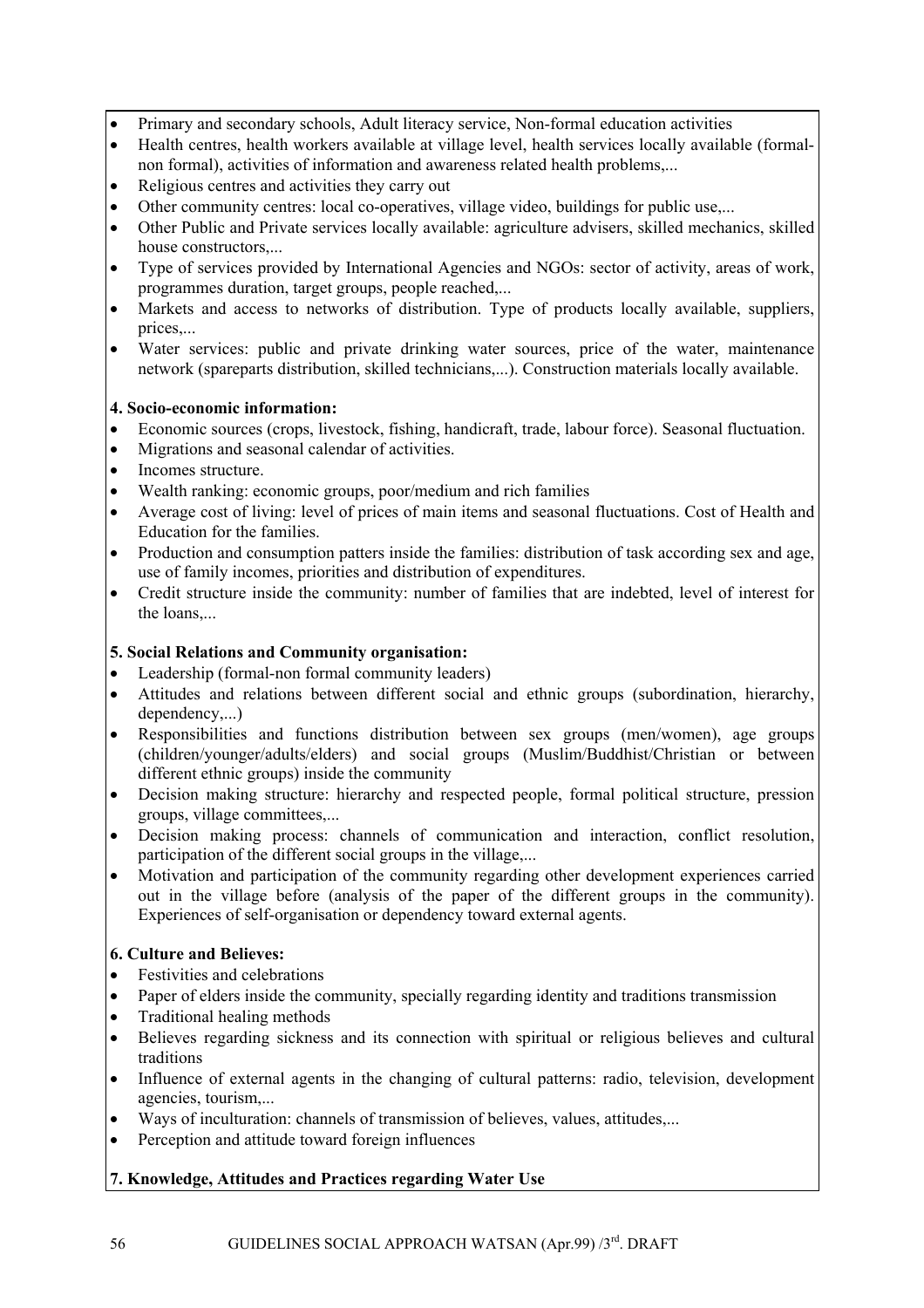- Use of the different water sources (seasonal variation). Number of families using each source and quantity of water collected per family.
- Water sources used according type of use:
- for drinking water

for domestic use (washing dishes, clothes, hands...)

for personal hygiene (taking a bath)

for productive use (family gardens and livestock)

- Practices regarding collection, transport and storage of water
- Practice regarding boiling drinking water: how many families, when do they boil the water, time used to boil the water,...
- Use of waste water (what kind of use)
- Level of knowledge of the population regarding illnesses connected to water and ways to prevent them
- Attitudes regarding water quality: taste, colour,... Preferences and perception of Good/Bad water
- Environmental, social and cultural conditions that have influence on water use practices: elements that facilitate and strengthen the adoption of habits or that contribute to change them.

## **8. Knowledge, Attitudes and Practices regarding Hygiene and Sanitation:**

- Practices regarding personal hygiene: washing hands (when and how), taking a bath,...
- Practices regarding domestic hygiene: washing dishes, clothes, cleanness of the house and surroundings,...
- Use of soap or ashes for personal or domestic hygiene practices
- Drainage of waste water
- Rubbish disposal
- Practices regarding preparation, handling and storage of food.
- Practices regarding defecation: households with latrine, areas used for defecation when the family has not latrine, digging stools or not,...
- Cultural practices and restrictions regarding defecation and use of latrines
- Practices regarding latrine cleanness and maintenance
- Use of animal or human excreta for manure
- Knowledge regarding sickness transmission due lack of hygiene habits and ways to prevent them
- Environmental, social and cultural conditions that have influence on hygiene practices: elements that facilitate and strengthen the adoption of habits or that contribute to change them.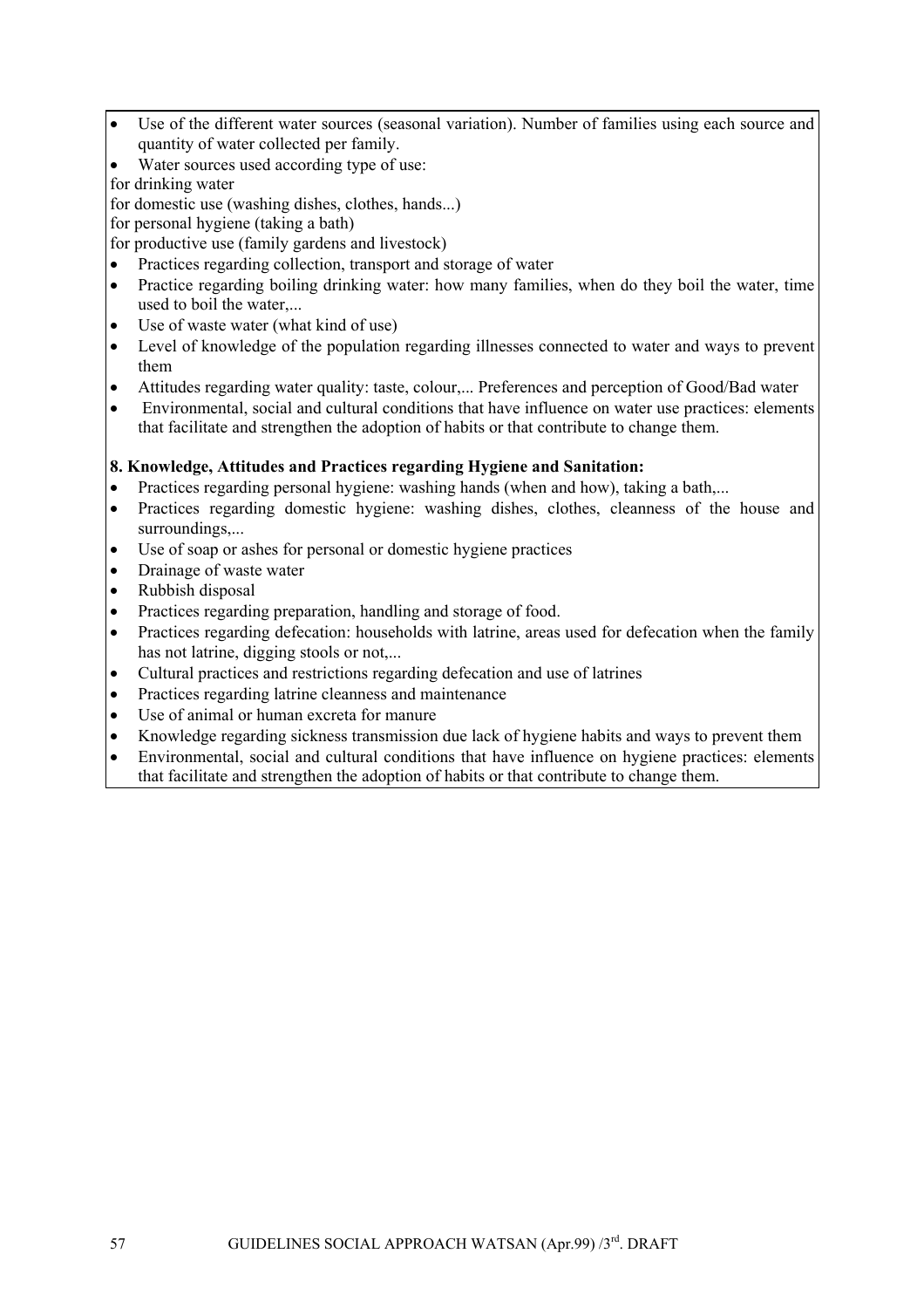## **ANNEX II - TECHNIQUES PRA**

**Tools that we can apply during group meetings or individual interviews to facilitate participation, communication and reflection** 

## **1. Oral history**

People can be asked to talk about the history of a place or a particular situation and about their own lives to gain an overview about what has happened over the time.

#### **2. Ranking and scoring**

It helps to identify and to understand the main problems and preferences of the people and the criteria they use to decide priorities. There are several ways to organise rankings according with the use or more or less elaborated techniques:

- People vote between different options to select priorities
- Direct matrix ranking or scoring: people give a score according with their preferences between different options. E.g. for a project of water supply can be very useful to identify the preferences in use and the perceptions of different water sources within the community.
- Wealth (or well-being) ranking: it allows to discover local criteria of wealth and well-being and the perceptions of the people regarding wealth differences and the inequalities inside the community. It can be very useful to identify poor/medium/rich families (if we want to target on poor families or to assess different capabilities for the families' contributions to the implementation and the maintenance of a project).

## **3. Design of maps and diagrams**

Diagrams and maps are models that can synthesise information in an easy and understandable form constructing a simplified model of reality. Their utilities are:

- To simplify complex information
- its elaboration encourages people to analyse the data they are using
- to facilitate communication
- to stimulate discussion and expression of different points of view
- to facilitate consensus as they represent a global and schematic vision of the reality
- to find out the relationship structure inside a community (influential people, type of relations between the different groups) and how people use a common space (distribution of the families, infrastructures, production and resting areas, seasonal movements of population, symbolic places,...)
- combining the map with well-being ranking information it´s possible to locate the poorest families, land-less people, ethnic groups,....realising clearly their position inside the community

#### **Social Map**

It represents the distribution of people (houses and number of people that live inside) and resources (water sources, community and private lands) in the community. To represent wealth status the houses can be marked with different signs that indicate the materials that are predominant in their structure (bricks, stones, wood, palm leaves...) and the family resources (cattle and other farming animals, crops, carts...)

#### **Seasonal calendars**

They represent seasonal or periodical variations in different matters affecting the community (incomegenerating activities, diseases prevalence, water available,...) what allows to understand how different environmental, social and economic factors are affecting the life of the community. Also they can be an indicator that helps to assess the impact of any kind of project and to identify the best moment to carry it out (visits to the village, meetings, training courses...)

#### **Time trends**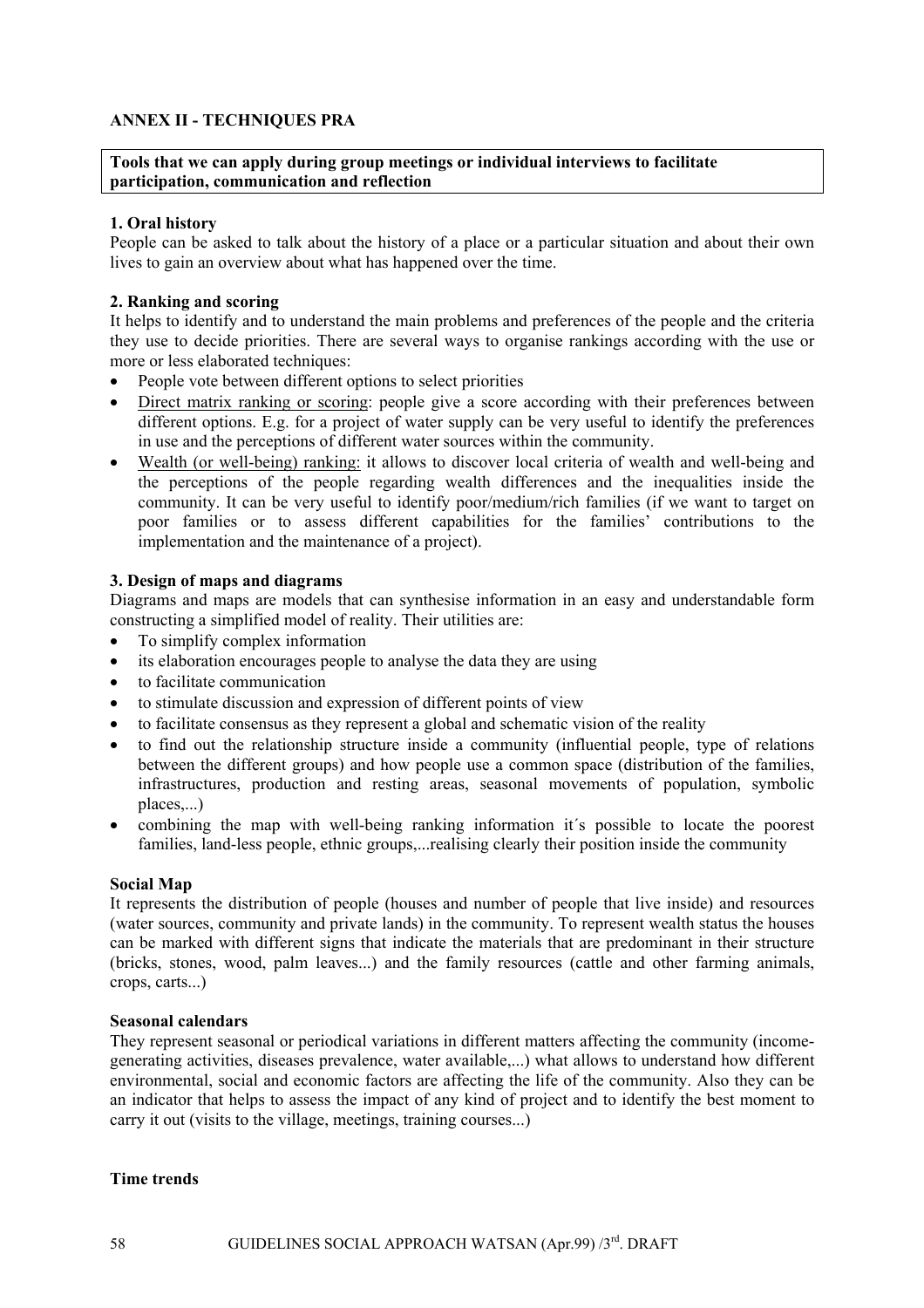Similar to the seasonal calendar, it takes a longer time period to show how things have changed over time and to help to identify which are the causes of this variation.

#### **Venn diagrams**

They show the key institutions and individuals in a community and their relationships and importance in the decision-making structure. These elements are represented by circles, each circle represents one institution, group or individual. The circle size represents their level of influence inside the community and the distribution of the circles their respective position inside the decision-making structure:

- when the circles are separate means that there's not relation between them
- if circles touch information passes between them
- if they overlap a little there is some co-operation in decision-making
- If they overlap a lot there is a close co-operation between them

They can be used as well to show the relations between the different partners involved in a programme in order to improve their relationship and the working structure.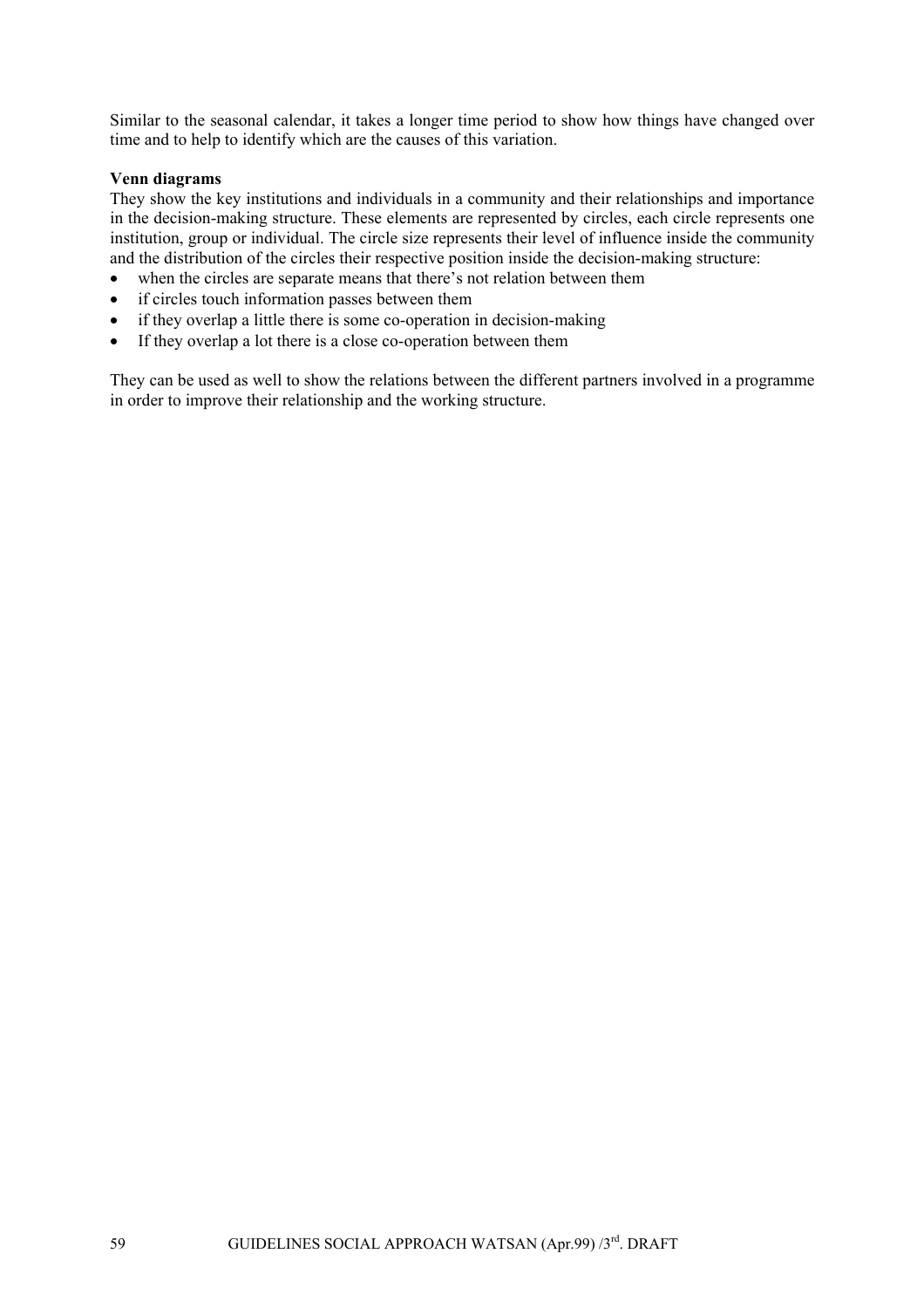## **ANNEX III - STEPS TO DESIGN A QUESTIONNAIRE**

- 1. **Formulate the questions** we need to ask, their order in the questionnaire and the way to be asked (the question should not determine the answer). Try to avoid long questionnaires (it's recommended no longer than 15-20 minutes for each unit interviewed)
- 2. Select some **codes** according to the different possibilities of answer for each question
- 3. Design which **methods** should be followed to collect the information (physical measurement, oral interview, direct observation)
- 4. Select the **sample** of the population to which the survey will be addressed. Several questions should be answer to organise the sample selection:
- Which is the **population of study** (women carrying out household chores, male heads of family, health workers of a district, community leaders...)?
- What **kind of unit** is going to form the sample (person, household, village)?
- Make a list of all available sampling units from which the sample is to be drawn (sampling frame)
- If we want that the results be representative of the whole population it's important to calculate the **size** of the sample (number of units) and to estimate the standard error that the results will represent regarding the whole population.
- If different categories of population will be included how will be its **stratification** and the size of each sub-sample in the survey (it should reflect the proportion of the different groups in the whole population that it's the object of the research)
- Which statistical method are we going to use to **select the sample**. Normally selected randomly, that means, a method ensuring that all units have an equal chance of being picked to avoid bias. The most common is using a table of random numbers.
- A systematic sample is made when the first unit is chosen randomly and after the next units are chosen systematically (e.g. every fifth household on a list)
- To organise a survey in a wide area where there are numerous villages could be easier to apply the **"30 clusters of 7" technique**: we make a cluster sample choosing randomly 30 villages from a list and later we choose as well randomly 7 households in every village. When a relatively common condition is being investigated can be enough a sample between 100-200 units to have a sufficiently accurate estimation.

**5.** Elaborate a **protocol (guidelines)** to do the survey giving indications about the main procedures to systematically carry out all the survey forms and to avoid bias by any particular performance of the surveyor team (people that need to be addressed to do the survey, what way to choose the units, how to introduce the survey to the population, how to ask the questions, how to proceed for the observations and measurements...). This protocol will constitute the base for the **training** to the team in charge to carry out the survey.

**6. Translation** of the questions and guidelines into the local language (s) checking that the way the questions are translated doesn't change their sense (direct-reverse translation)

**7. Plan** the data collection according to the population sample selected having in mind their use of the time during the day and seasonal calendars of activities in order to find the best moment to carry out the survey.

**8.** It's important to carry out a **pilot survey** with a reduce number of people from the population that the survey will be addressed to test how do the people understand the questions and the data collection method employed to do any amendment if necessary before starting to collect data from the whole sample.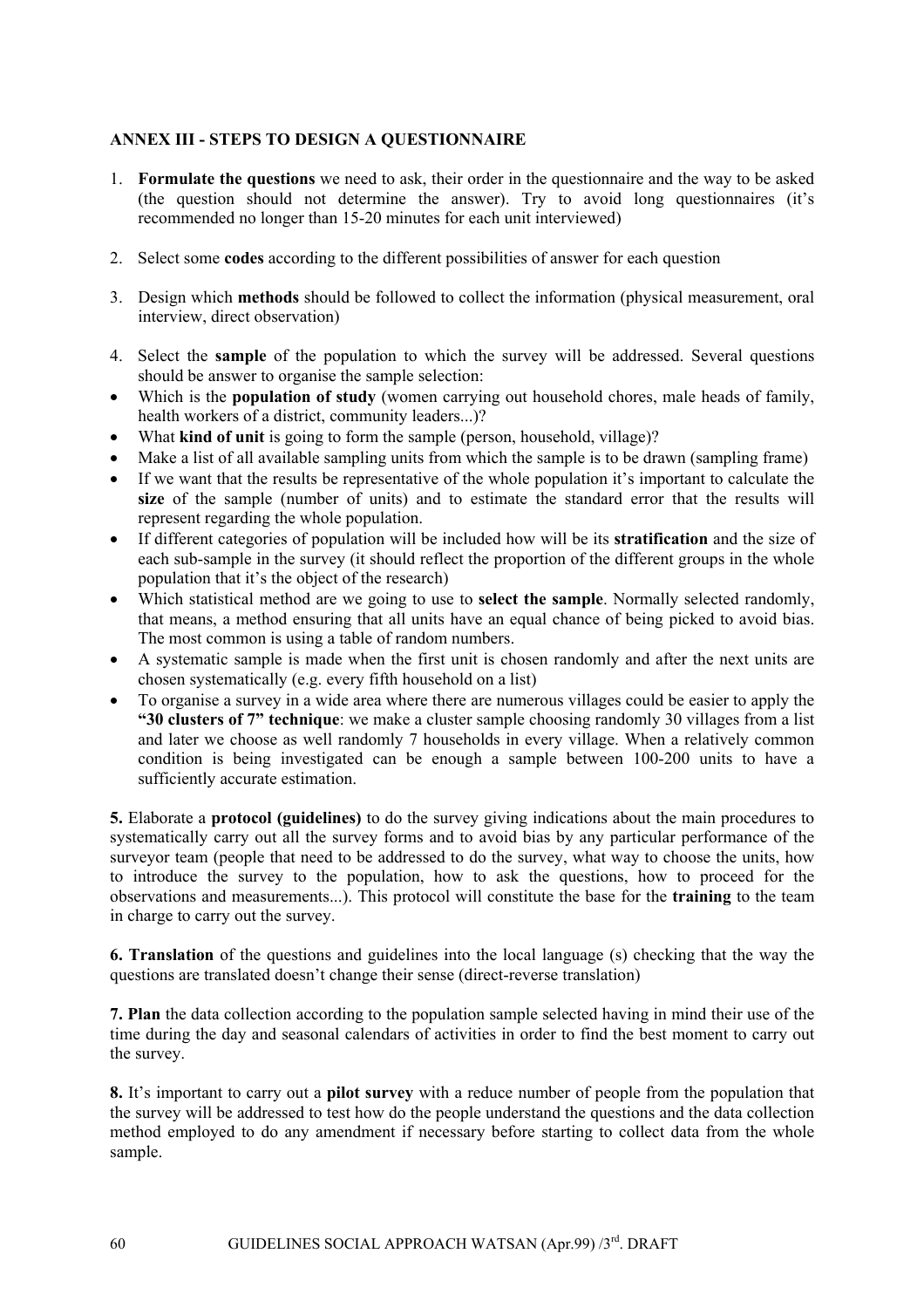**9. Repeated surveys** along a defined time period could be set in order to measure changes in the population over the time and to try to evaluate the impact of any action. It's important to fix previously at what moments it will be carried out in order to allocate the necessary resources and to plan this activity inside the global project time-schedule.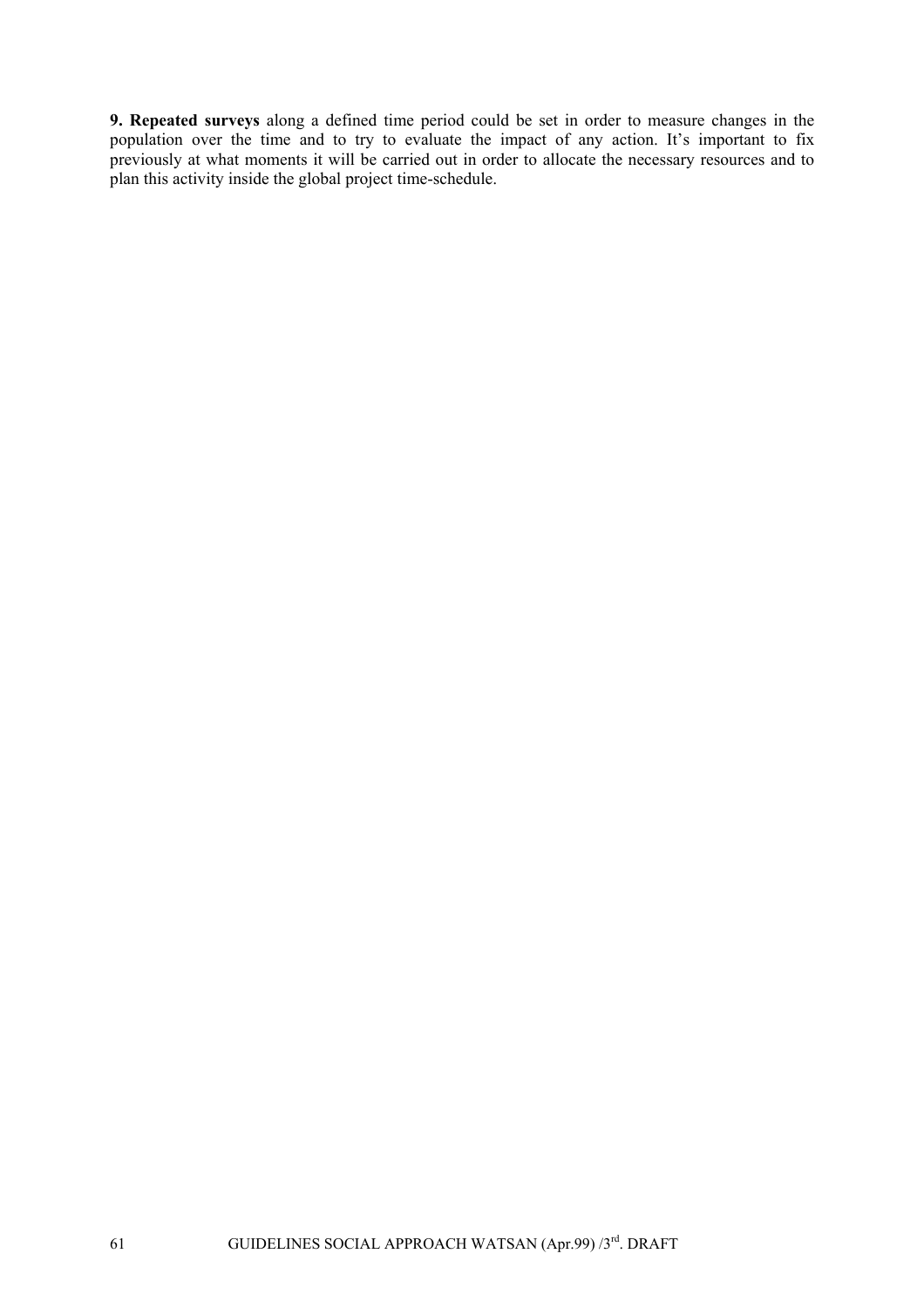## **ANNEX IV - MODEL KAP SURVEY. ACF IVORY COAST 1997 (Translation from French. )**

#### **KAP Survey : Water and Sanitation - Danane**

| Date                         |                   |
|------------------------------|-------------------|
| Name of surveyor :           | N. of cluster :   |
|                              |                   |
| Name of the woman surveyed : | N. of the house : |
|                              |                   |
|                              |                   |
|                              |                   |

| Have you gone to school? | Yes | N <sub>0</sub> |
|--------------------------|-----|----------------|
|--------------------------|-----|----------------|

If yes, at what level did you stop ? Primary Secondary

| Where do you take your drinking water from? |                            |
|---------------------------------------------|----------------------------|
| During Dry Season:                          | During Rainy Season:       |
| <b>Traditional Well</b>                     | <b>Traditional Well</b>    |
| <b>Well rehabilitated by ACF</b>            | Well rehabilitated by ACF  |
| Pump ACF                                    | Pump ACF                   |
| Pump HV                                     | Pump HV                    |
| Spring                                      | Spring                     |
| Improved ACF Spring                         | <b>Improved ACF Spring</b> |
| Pond                                        | Pond                       |
| Stored Rain Water                           | <b>Stored Rain Water</b>   |
| River                                       | River                      |

If you don't use a water point built or rehabilitated by ACF : Why do you prefer to take your water from this source instead from a ACF water point ? There's not any ACF water point The improved source is very far The water from the pump it has a bad taste It's necessary to wait a long time at the improved water point The pump doesn't work Another (specify) :

Do you clean the water point you take your drinking water from ? Yes No

If yes, Can you describe how do you clean it ?

Do you keep your drinking water separately from the water that you use for other purposes ? Yes No

What utensil do you use to store your drinking water ?

| During Dry Season: | During Rainy Season: |
|--------------------|----------------------|
| Jug                | Jug                  |
| Jar                | Jar                  |
| <b>Bucket</b>      | <b>Bucket</b>        |
| Big Bowl           | Big Bowl             |
| UNHCR jar          | <b>UNHCR</b> jar     |
| Another (specify)  | Another (specify)    |

Ask if can you see the utensil used to store the drinking water. It's possible : Yes No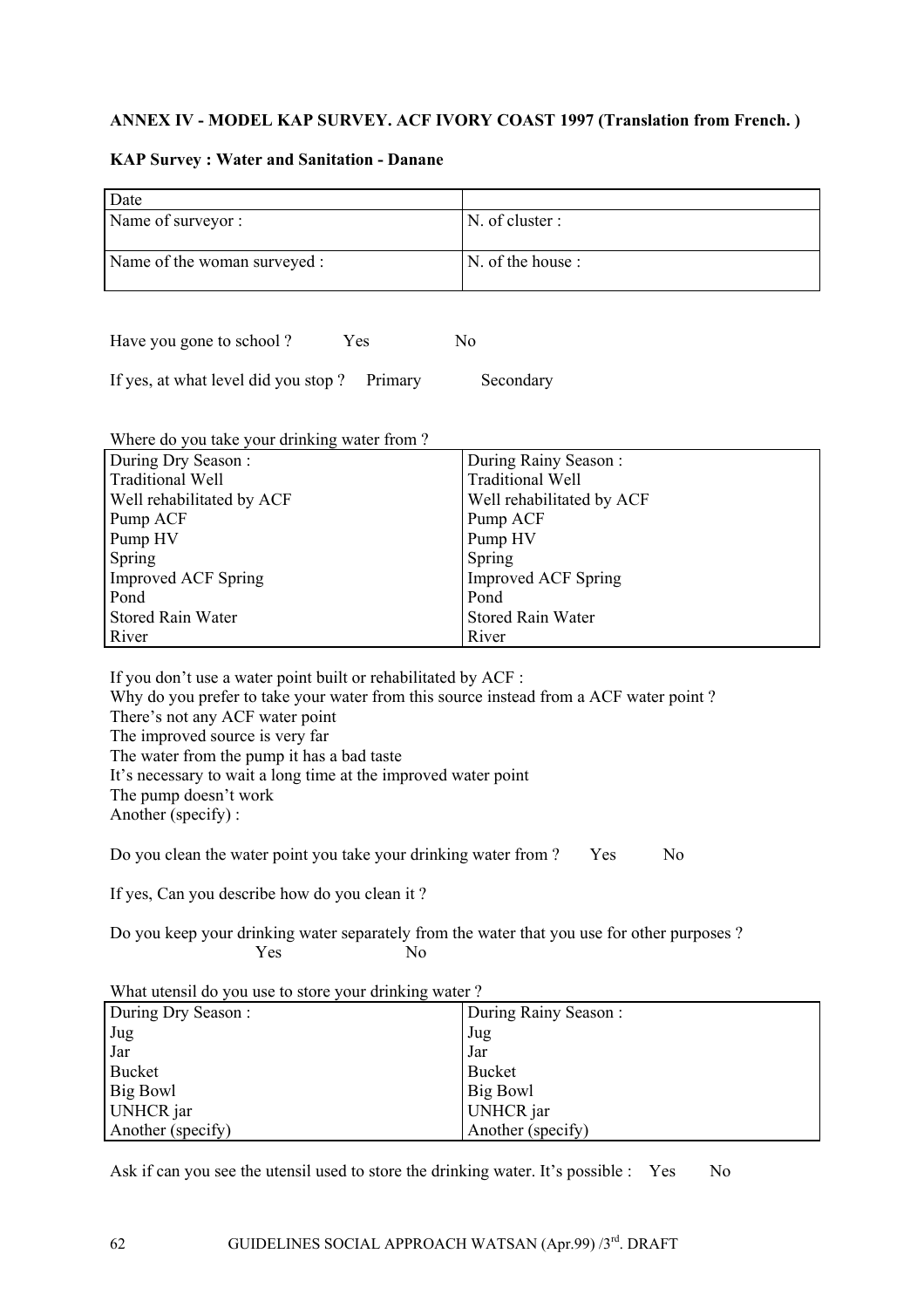It has a cover (that doesn't allow to pass the ligth)? Yes No

How often the recipient becomes empty ? More than 1 time per day One time per day One time every 2 days One time every 3 days One time more than every 3 days (specify) :

Could you show to us how do you clean the recipient where do you store your drinking water (using the same one or a different one) ?

Yes No

If yes, observe and record how does she clean the recipient : With the hands and water With brush and water With soap and water With sand or wood ashes and water

How do you think should be the water to be drunk ? Good taste Transparent Not smell<br>
Water that doesn't produce sickness<br>
Fresh<br>
Another (specify): Another (specify) :

Where do you take the water that you use for personal hygiene?

| During Dry Season:        | During Rainy Season:       |
|---------------------------|----------------------------|
| <b>Traditional Well</b>   | <b>Traditional Well</b>    |
| Improved ACF well         | Improved ACF well          |
| Pump ACF                  | Pump ACF                   |
| Pump HV                   | Pump HV                    |
| Spring                    | Spring                     |
| Improved ACF Spring       | <b>Improved ACF Spring</b> |
| Pond                      | Pond                       |
| <b>Stored Rainy Water</b> | <b>Stored Rainy Water</b>  |
| River                     | River                      |

Do you use a traditional shower ? Yes No

Where do you take the water to wash your dishes ?

| During Dry Season:        | During Rainy Season:       |
|---------------------------|----------------------------|
| <b>Traditional Well</b>   | Traditional well           |
| Improved ACF well         | Improved ACF well          |
| Pump ACF                  | Pump ACF                   |
| Pump HV                   | Pump HV                    |
| Spring                    | Spring                     |
| Improved ACF Spring       | <b>Improved ACF Spring</b> |
| Pond                      | Pond                       |
| <b>Stored Rainy Water</b> | <b>Stored Rainy Water</b>  |
| River                     | River                      |

Where do you let to dry your dishes ? On the ground On a table/seat In a big bowl Another (specify)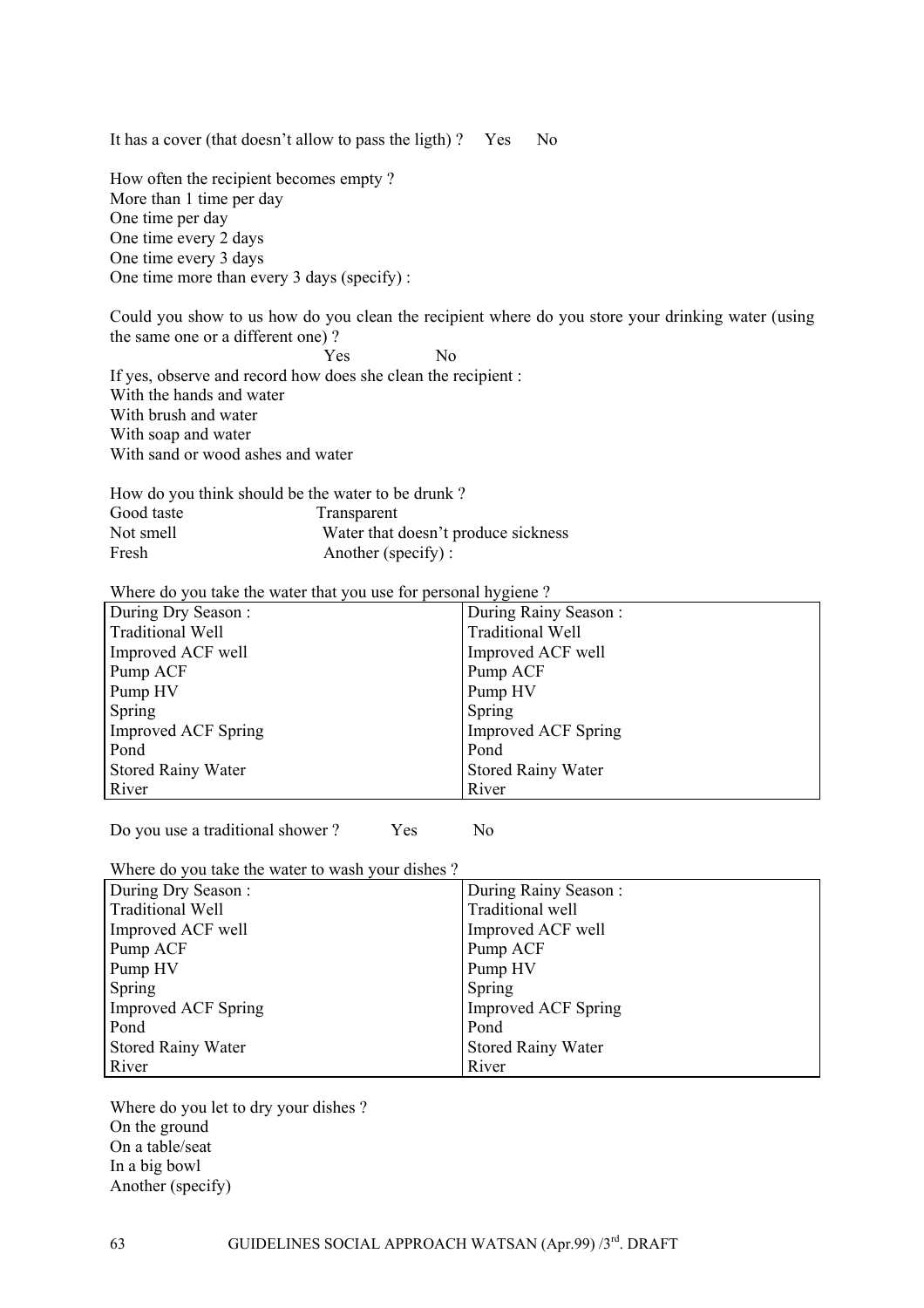Which are the most common illnesses among the children in your village ?

1.

2. 3.

What do you think are the causes of these illnesses ? I don't know

1. 2. 3.

Do you think water can transmit sickness ? Yes No I don't know

If you say yes, which sickness ? Diarrhoea Worms Another (specify) :

How do you think we it's possible to prevent these illnesses ? I don't know

1. 2.

3.

Where do you go to defecate ? Bush Traditional latrine Concrete latrine (V.I.P ; H.C.R.)

If you don't use latrine, what is the reason ? No latrine Far away The door it's broken It's dirty<br>It's private Bad smell It's private It's locked

If you can use a latrine, do you help/encourage to your children to use it ? No children Yes No

Do you wash your hands after to defecate ? Yes No

If yes, Why do you wash your hands ? To prevent illness To avoid contamination Cleanness Another (specify) :

What do you do when your children have diarrhoea ? To go to the health centre To give traditional medicine To give ORS made by myself To medicines in the market Another one (specify) :

How many of your children under 5 had diarrhoea in the last 15 days ? No one One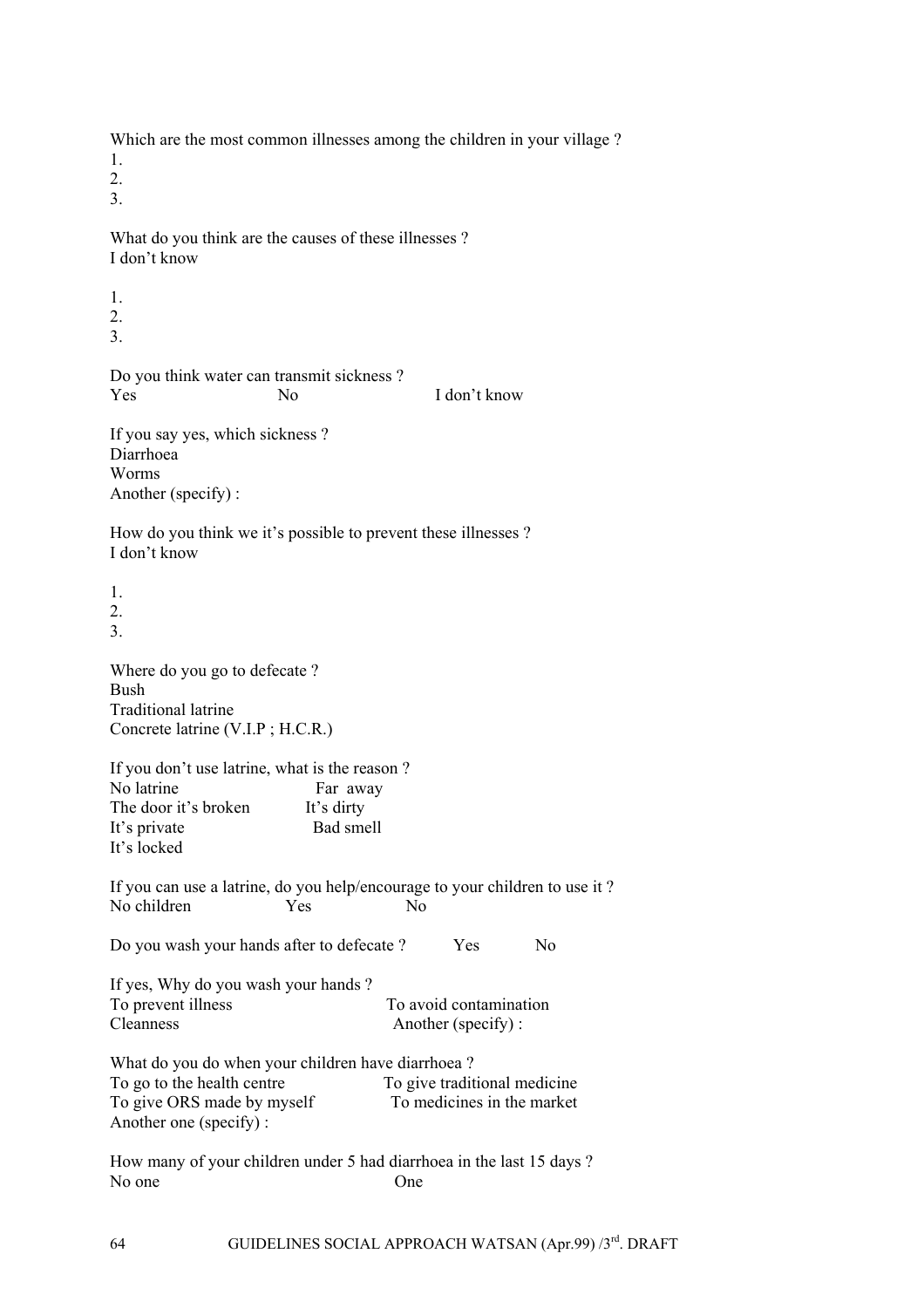Two Three<br>Four Anoth Another (specify) :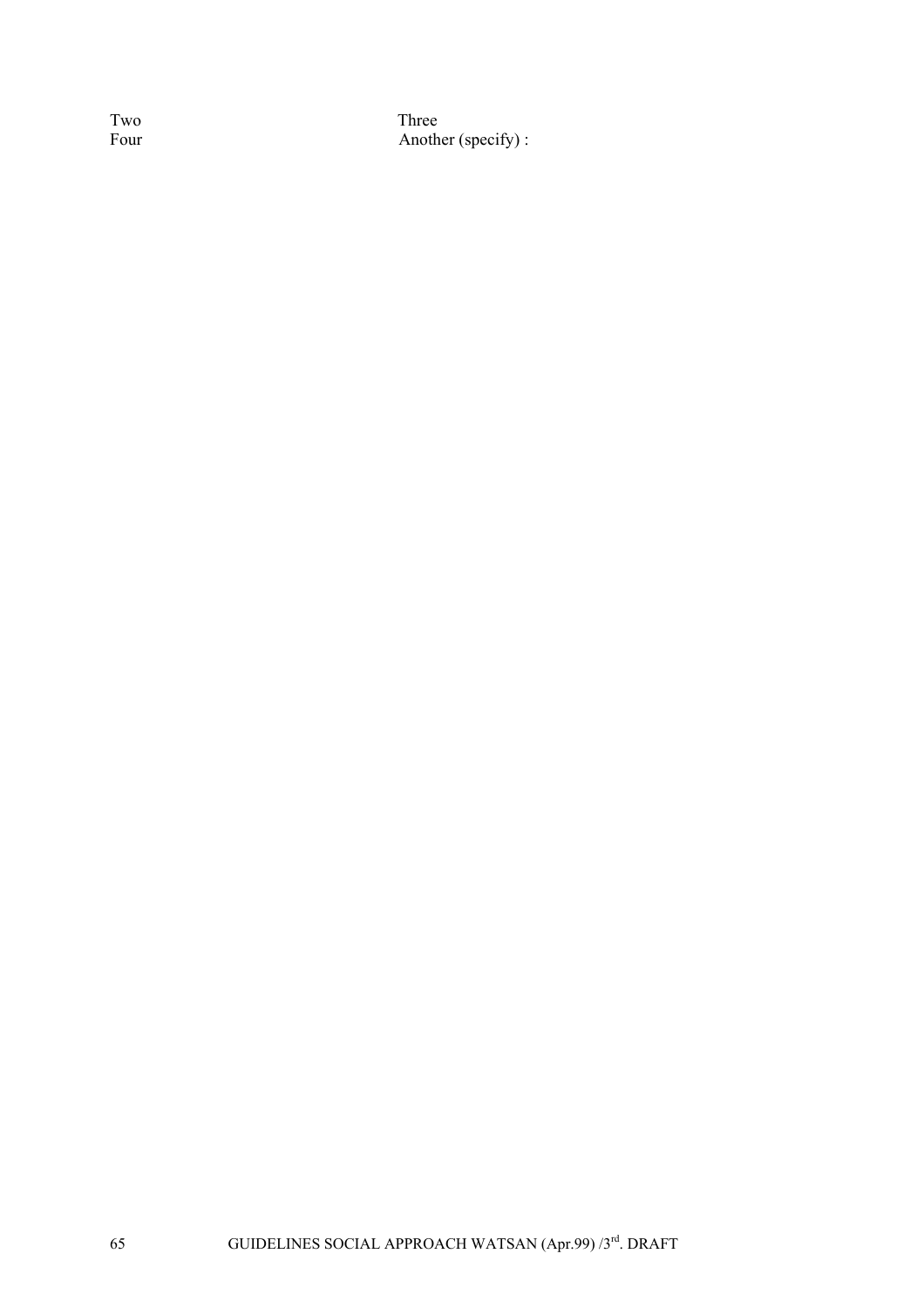## **ANNEX V - MONITORING AND EVALUATION INDICATORS**

#### **List of possible indicators to measure the progress and results of the activities undertaken**

As we did with the indicators provided to carry out the initial assessment, the indicators provided below to measure progress and results of the programme are not given as an exhaustive list that imperatively must be followed, instead should be regarded as examples that could highlight the type of information that the monitoring and evaluation can look for.

#### **Example of indicators to measure the progress of the activities**

Related to criteria such as efficiency, effectiveness, relevancy and quality of the activities undertaken

## • **Education Programme**

Type and periodicity of education activities undertaken

Type of messages spread and type of communication channels and tools selected

Number of people from the target groups who participated in education activities

Opinion of the people about these activities (duration, understanding of messages and visual aids, if the information transmitted is relevant for them...)

Number of meetings held and average participation

Number of committees trained in water/sanitation management

Number of training sessions and key people/groups reached

Number and type of education material provided (boards, posters, video-cassettes...) to committees and other community agents in order to support their work

#### • **Participation and community involvement**

Number of meetings with community members to implement the project

Number of committees created

Number of user groups

Number of people involved in the structures organised for the implementation and the maintenance of the project

Average contribution from the families in the implementation of the project (money, materials, labour, food...)

#### • **Planning and Management of the activities**

Co-ordination and involvement with local counterparts and community groups

Delegation of responsibility from head office to field level and to local staff

Integrated management of the different phases of the project

Time taken for programme to be fully operational

Integration of the social approach needs with the technical constraints present

Internal co-ordination between the social and the technical components of the project

Skills and performance level of local staff: use of participatory techniques, use of audio-visual tools and other communication resources, monitoring and reporting of activities...

Training needs coverage (to local staff and community groups involved)

Supervision and support to local staff and community groups

Cost-effectiveness of the resources employed regarding number of beneficiaries and objectives obtained

Follow-up of the planned time-schedule

Multi-sectoral approach: level of integration and co-ordination with nutrition, food security and health programmes (inside/outside ACF)

Criteria for programme closure achieved

ACF watsan standards achieved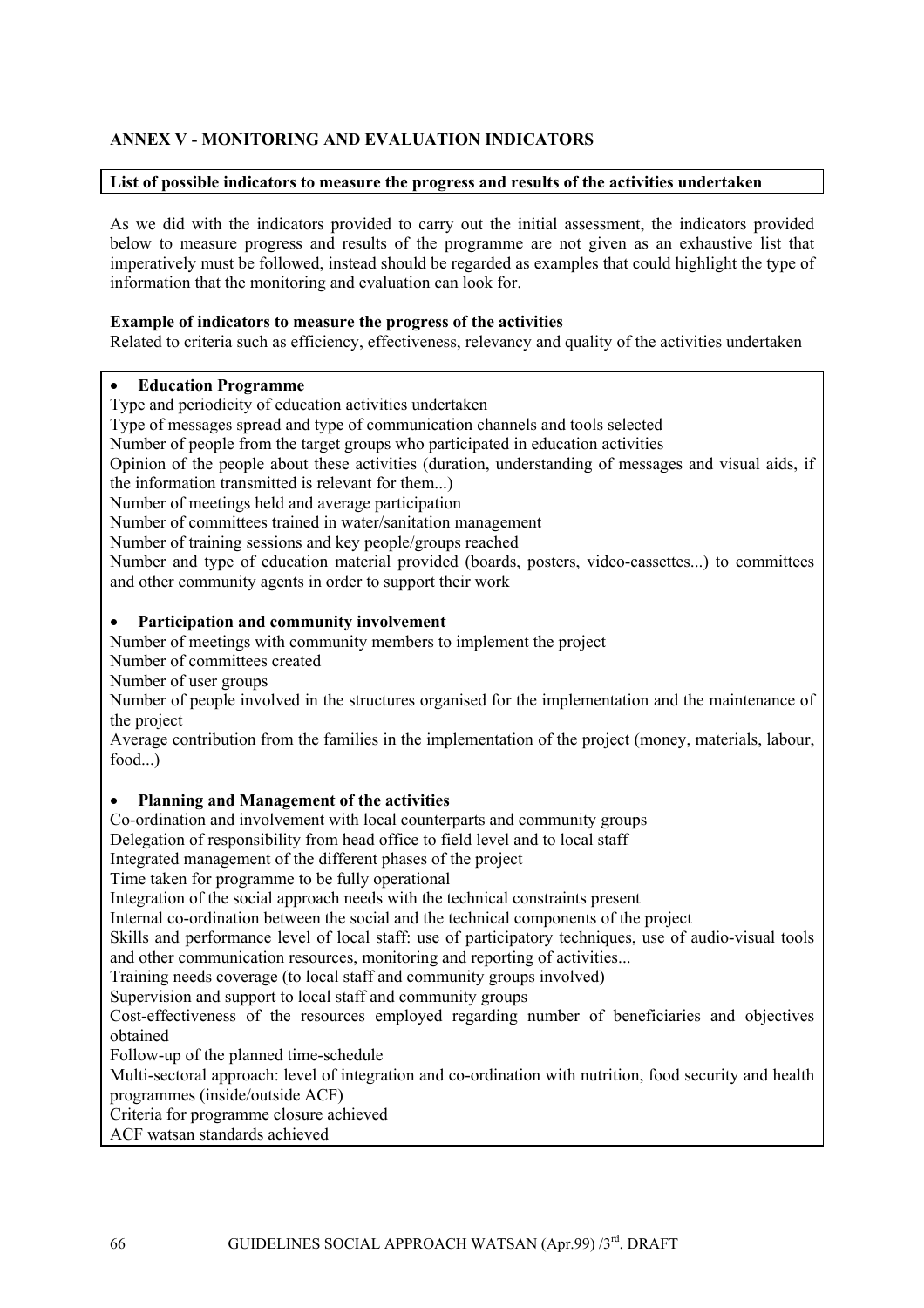## **Example of indicators to measure the level of achievement of the objectives and aims of the project (impact indicators):**

**1. Participation of groups and families in the implementation and maintenance of the project**  Involvement of community groups in the project: community leaders, women, school teachers, health workers...

Participation of the least powerful groups in the decision taking and implementation process Integration of watsan matters inside already in place community structures for decision taking

Accessibility of the least powerful groups inside the community to the benefits reported Constitution of a local network able to keep the benefits of the project and to promote further local initiatives (involvement of government or private technicians, pump and spareparts suppliers, administrative supporting structure...)

% of water points totally handled by local structures

Contributions to the Water Point Fund: number of families, periodicity, amount per family.

Contributions in labour, food and materials for the construction of the water point

Number of families that participated in the election of the water committee members

Number of members in the committees and social background of its members

Number of meetings held by the water committees with the family users to discuss matters related water point management or village sanitation

Suggestions provided by the people regarding the project

## • **Management of the water point by the committee**

Maintenance of the water point: technical maintenance, cleanness and environmental sanitation, fence and drainage...

Water Point Fund book-keeping: figures updated, coincidence amount of money in the cash box with the figures written on the book.

Boards or posters used by the committee to spread information to the families

Existence of Water Point Rules of Use discussed and agreed by the committee with the rest of the families

Type and number of spare-parts for pump maintenance that the committee has in stock

#### **2. Awareness, Knowledge and Attitudes of the people regarding water and hygiene after project implementation** (Focus Group and KAP survey)

Coincidence between the priorities and preferences of the community and the actions provided by the project

**3. Practices of the people regarding water and hygiene:** 

• **Use of the water from the pump or another improved water source that was built or rehabilitated (important to assess both in dry and rainy season)** 

Families that use exclusively the water from the pump as drinking water regarding the total families in the village

Families that combine the use of water from the pump with other traditional sources

Families that boil drinking water

Average number of people/households per water point. % coverage of the target area population

% coverage of different groups inside the community (distribution of benefits)

Increased quantity of water used per family (for drinking and hygiene use)

Non-existence of negative by side effects: e.g. the effect over the health, livestock or crops of water with a high concentration of any chemical/mineral component. (Remember the dramatic consequences of the water supply programme of Unicef in Bangladesh!!)

Degree of beneficiaries satisfaction with the water supplied

## • **Storage of drinking water**

Families that have a jar exclusively for drinking water Families that cover the jar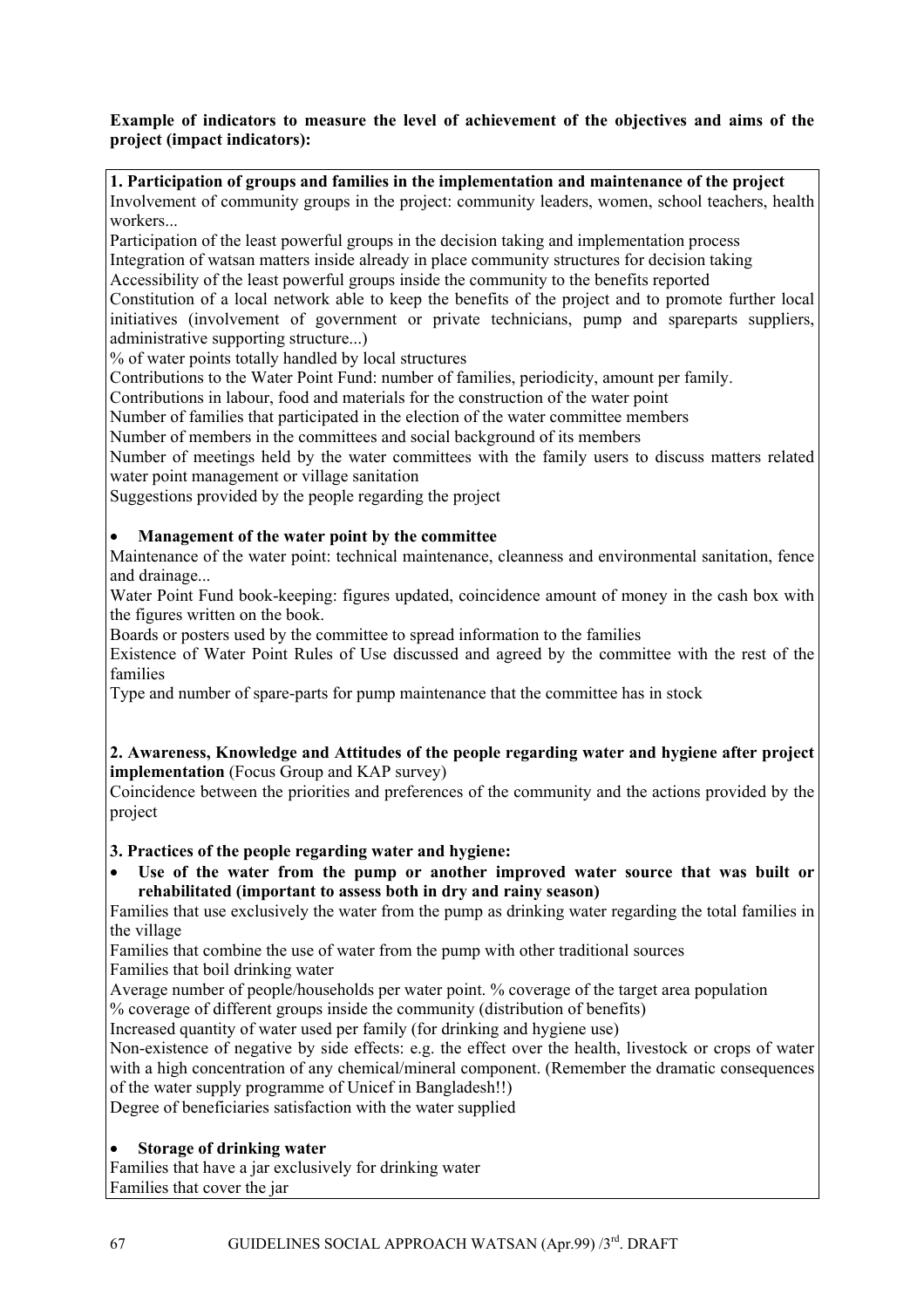Families that keep the jar inside their homes

## • **Handling of the water**

Families that use a bowl with handle to take water from the jar Families that clean the bucket(s) used for transport before fetching water

#### • **Water Point Maintenance**

Presence of rubbish, animal stools, mud, stagnant water inside/around the water point Maintenance of the fence Maintenance of the drainage Presence of flowers or other elements that make more pleasant the water point Technical maintenance of the pump Works lifespan

## • **Village sanitation**

Presence of rubbish / animal stools spread through the village. Tidiness of public areas Cleanness around the houses Distance of latrines and garbage pits from any source of water

## • **Use and maintenance of latrines**

% sanitation facilities coverage of population in target area Average number of families per latrine or another sanitation/hygiene facility provided Families that exclusively use the latrine when they go to defecate Cleanness of public and family latrines Presence of flies Presence of bad smell

## • **Personal hygiene**

Presence of water and soap or ashes in/near the latrine Presence of soap/ashes inside the house Children that wash their hands after using latrine and before eating (more easy to measure in schools by observation)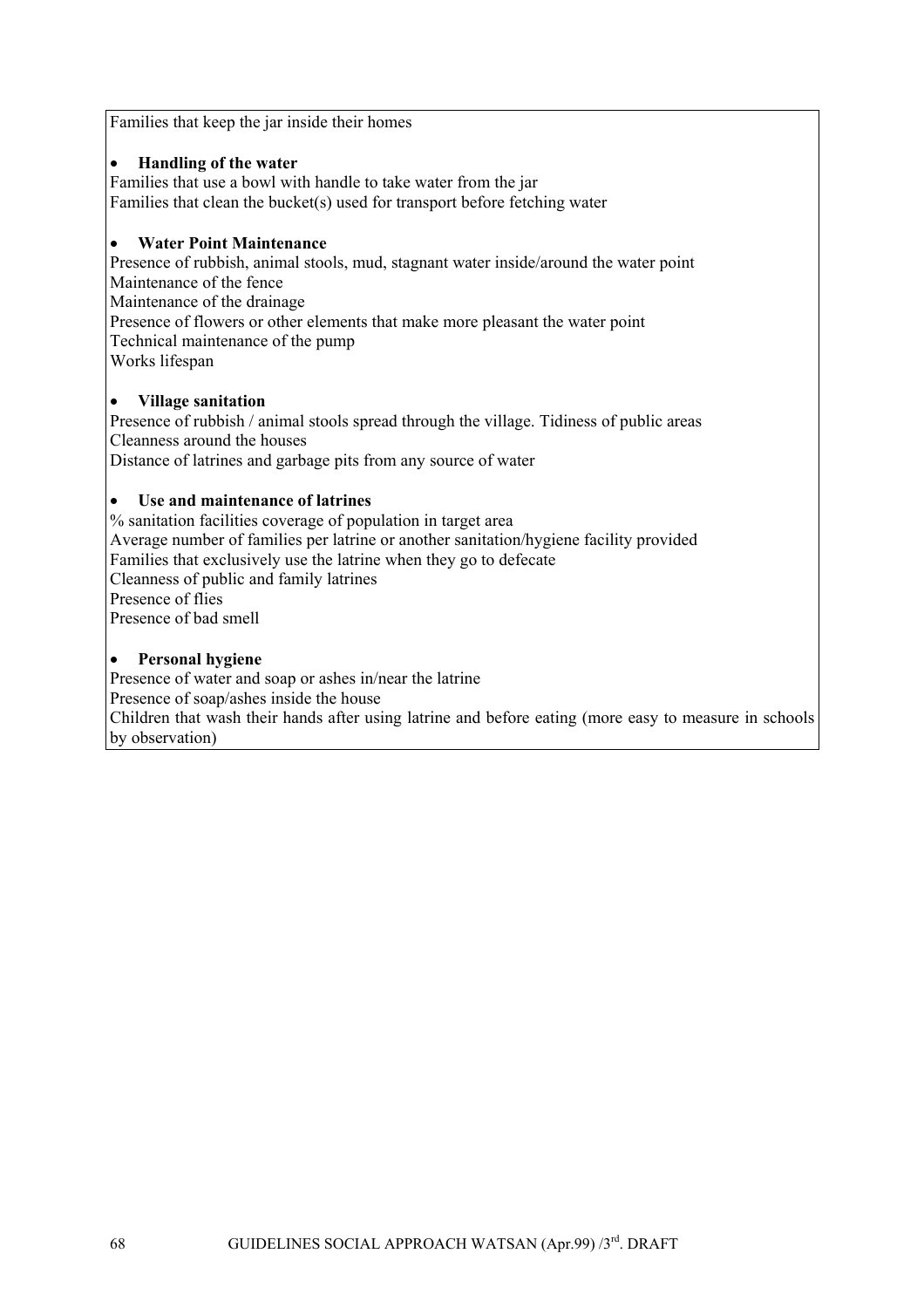## **ANNEX VI - PARTICIPATORY EVALUATION FOR GROUP PROCESS**

#### **Example of Participatory Evaluation of the involvement of different institutions or groups in the project**

The People's Participation Programme (PPP) of the FAO designed a method to allow a self-evaluation by the own groups involved in the project about their level of participation along all the process and their level of self-reliance and co-ordination with other groups at the end of the project.

The method is based in the selection of indicators by the own groups with the assistance of a Group Promoter who facilitates the evaluation of the group performance, giving scoring between 0 and 3 (indicating 0 non or very small level of objectives reached and 3 a high level)

Matters that can be analysed jointly with the group are such as:

- Meetings and Participation
- Management responsibilities (technical and financial management)
- Group institutionalisation and self-reliance

As example: to evaluate members' participation in a group 4 statements can be set and the group should discuss which one of them reflects better the experience of the group:

- 3 = All members participate actively in meetings and group activities. Everyone feels free to speak up and play an active role.
- $2 =$  Most members participate actively in meetings and group activities. Most feel free to speak up and play an active role.
- 1 = Some members participate actively in meetings and group activities. Some feel free to speak up and play an active role.
- $0 =$  Few members participate actively in meetings and group activities. Few feel free to speak up and play an active role.

Other indicators should be identified and discussed with the group following the same process regarding the other main matters that could concern the group performance.

This methodology is based over a scale of value that provides a qualitative evaluation made by the own group. For this is important that criteria for a "successful group" can be developed by the group itself, analysing which key factors have contributed to the success or failure of the group. To be effective as a tool to consolidate a group helping them to analyse problems and possibilities and to avoid that the group feels threaten by the evaluation carried out by a person that is external to the group it's essential the existence of a previous relation of co-operation and confidence between the group and the facilitator.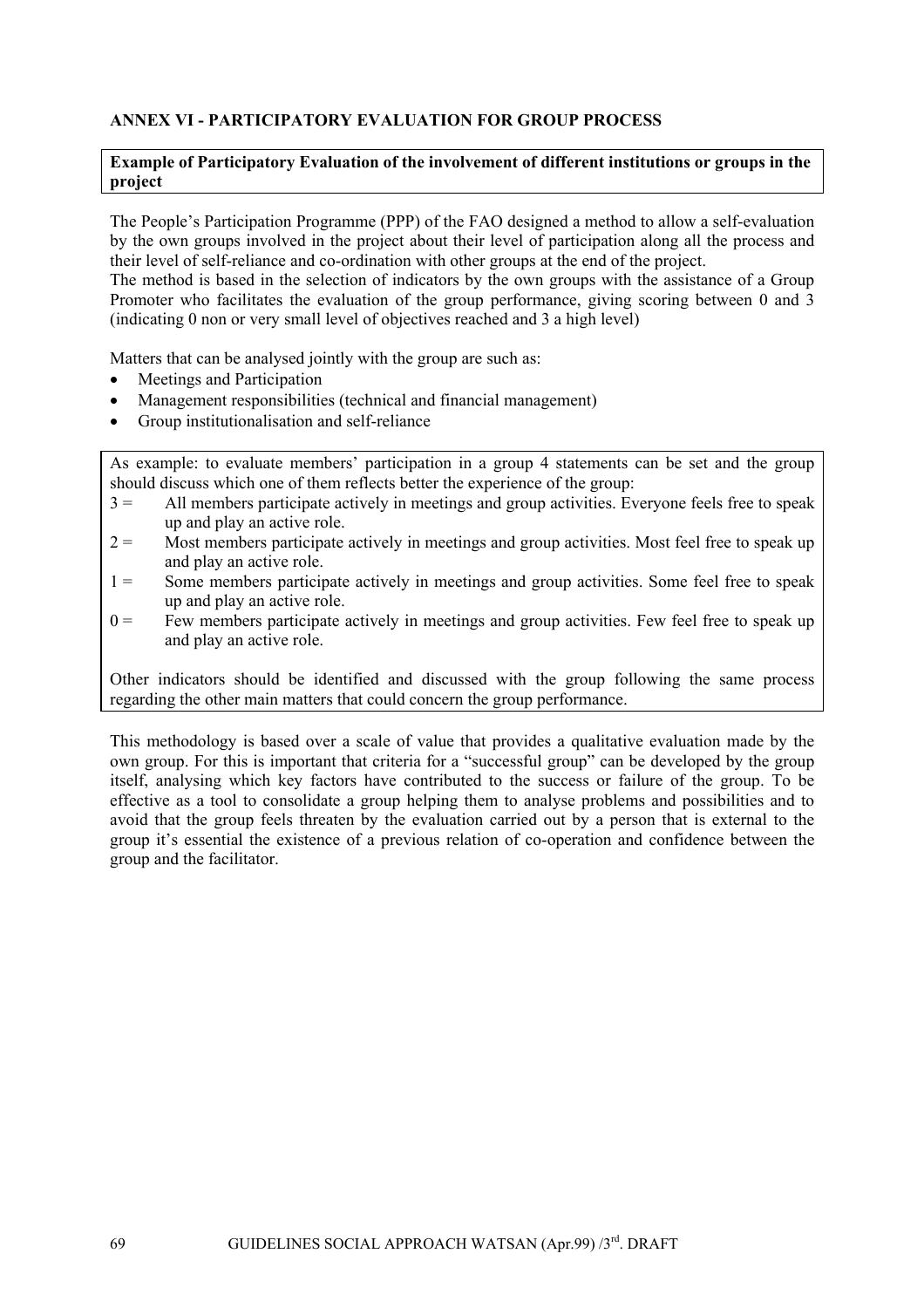## **ANNEX VII - WATER USE EDUCATION: CONTENTS AND COMMUNICATION TOOLS, ACF CAMBODIA**

## **EXAMPLE OF WATER USE EDUCATION MEETING IN A VILLAGE : CONTENTS AND COMMUNICATION TOOLS**

(Extracted from the Manual about Community Animation and Education related Water Use and Hygiene. ACF Siem Reap Programme. September 1998)

#### **Objectives**

The main objective of the meeting is to raise the awareness of the villagers about :

- the need of safe drinking water
- safe and unsafe water sources
- the hand pump provides a safe water, but it's necessary to prevent that this water becomes unsafe:
	- a) in origin (water source)
	- b) in transportation
	- c) in storage

## **Methodology**

As much as possible we try to involve the villagers using a participatory methodology based on :

- i group discussion : questions regarding water sources use in the village and water practices of the families
- ii visual tools : posters, pump model, video,…
- iii role-playing and demonstrations: use of the pump, safe collection and storage of water

#### **CONTENTS AND DEVELOPMENT OF A WUE SESSION**

#### MEETING CONTENTS:

Introduction: Presentation of ACF and the objectives of the program of drinking water supply in the village

Presentation of the education session: contents, duration, materials....

**1.- Importance of clean water for the health**: water is life, but can means as well death when is contaminated.

#### **2.- Difference between safe and unsafe water**: sources of safe and unsafe water.

- Activity: Demonstration: show two glasses with water: one with water from a pump (transparent) and the other with water from a pond, lake, river or shallow well (cloudy)
- Material: Posters: safe (hand pump) and unsafe (unprotected pond, traditional well) water sources

## **3.- Diseases caused by bad water condition and bad sanitation and hygiene practices connected with the water**

Brief explanation about:

- diarrhoea
- worms
- skin/eyes infections
- fever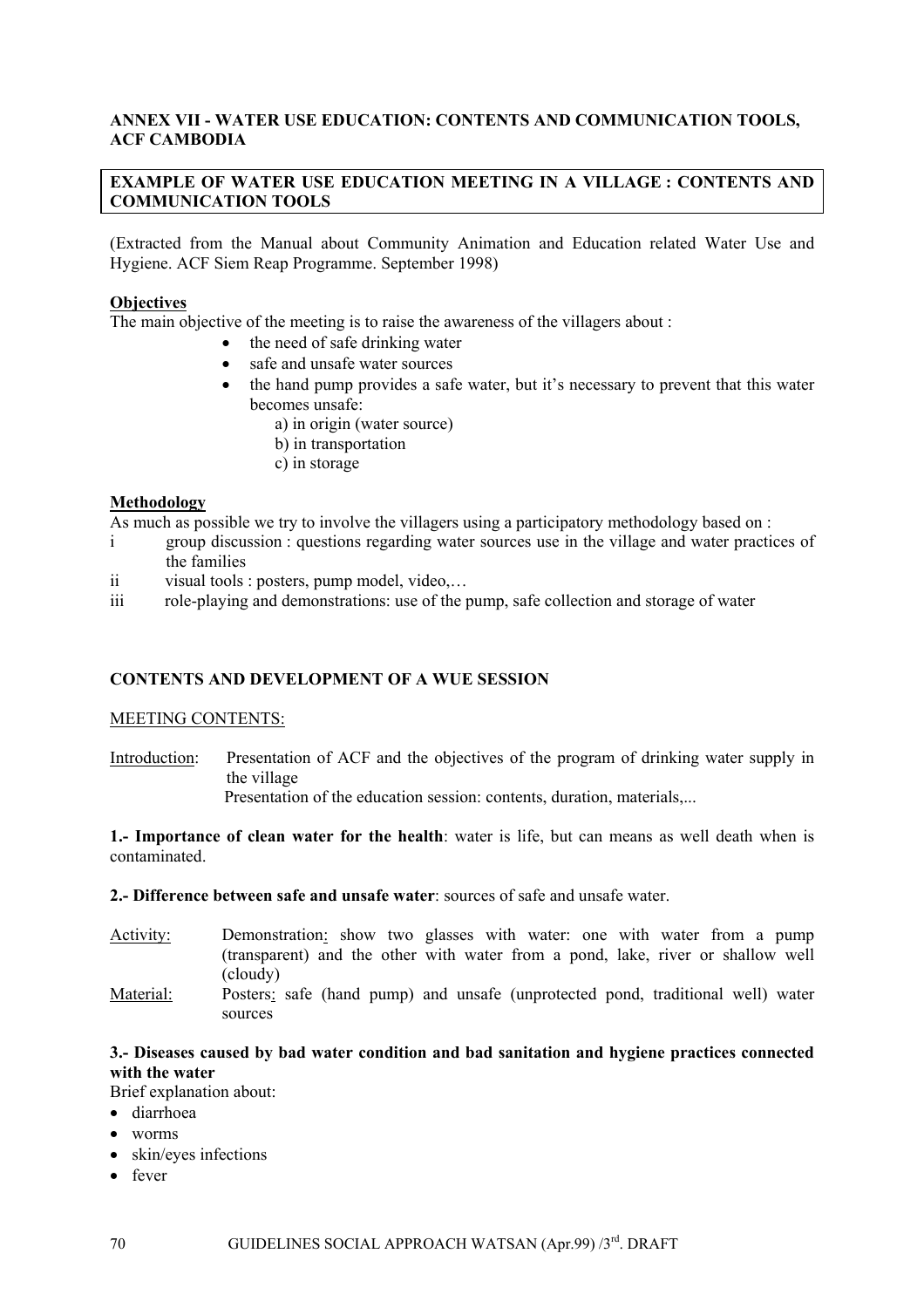• cholera / typhoid

Material: Poster representing germs

#### **4.- Explanation about water-related disease transmission**

Material: Poster: cycle of water contamination and disease transmission

## **5.- Measures to prevent these illnesses:**

- a) Drink clean and safe water from the hand pump
- b) Prevent water becoming contaminated
- c) Measures to avoid water born diseases
- **A)** DRINK WATER FROM THE HAND PUMP: make understand the benefit of drinking water from the pump.

## **1. Differences between dig well and drilled well. Elements that make the water from the pump a safe water** (nothing falls inside, water coming from depth,…)

Activity: Explain the drilling process, where the water from the pump comes from and how does it arrive to the pump using small models of a hand pump (VN6 model) and a PVC pipe.

Other reasons:

- Availability of water all the year.
- Easy to use for elders and children. No risk for children to fall inside. Less effort to collect water.

## **2. Benefits to drink safe water (water from the pump):**

- Family health
- Saving of money: not necessary to buy medicines or to go to the doctor
- Family wealth: adults can continue working and children going to school. Not necessary to stop due illness
- Less worries and work for the mothers in taking care of ill family members

## B) MEASURES TO PREVENT WATER CONTAMINATION:

#### **1) In origin (water source):**

- keep good cleanliness of the water point: clean concrete platform and environmental sanitation
- avoid rubbish and human / animal stools near the water point
- keep animals away from the water point
- if you use a ring well cover it and use only one bucket for everybody. The bucket must be clean and should never be put on the ground. The rope also should never touch the ground (use poster about good well conditions)
- avoid breaks of the platform and repair them when that happens

Material: Posters: good and bad water point hygiene Poster: awareness raising board about water point maintenance to be installed at water point site

## **2) Transportation of water:**

- collect water using a clean bucket (always clean the bucket before pouring water inside)
- do not put hands or any object in the water
- avoid any thing falling into the water (e.g. leaves, insects...)

Activity: Role-play: 2 villagers go to collect water from the hand pump (simulated by 2 pieces of wood)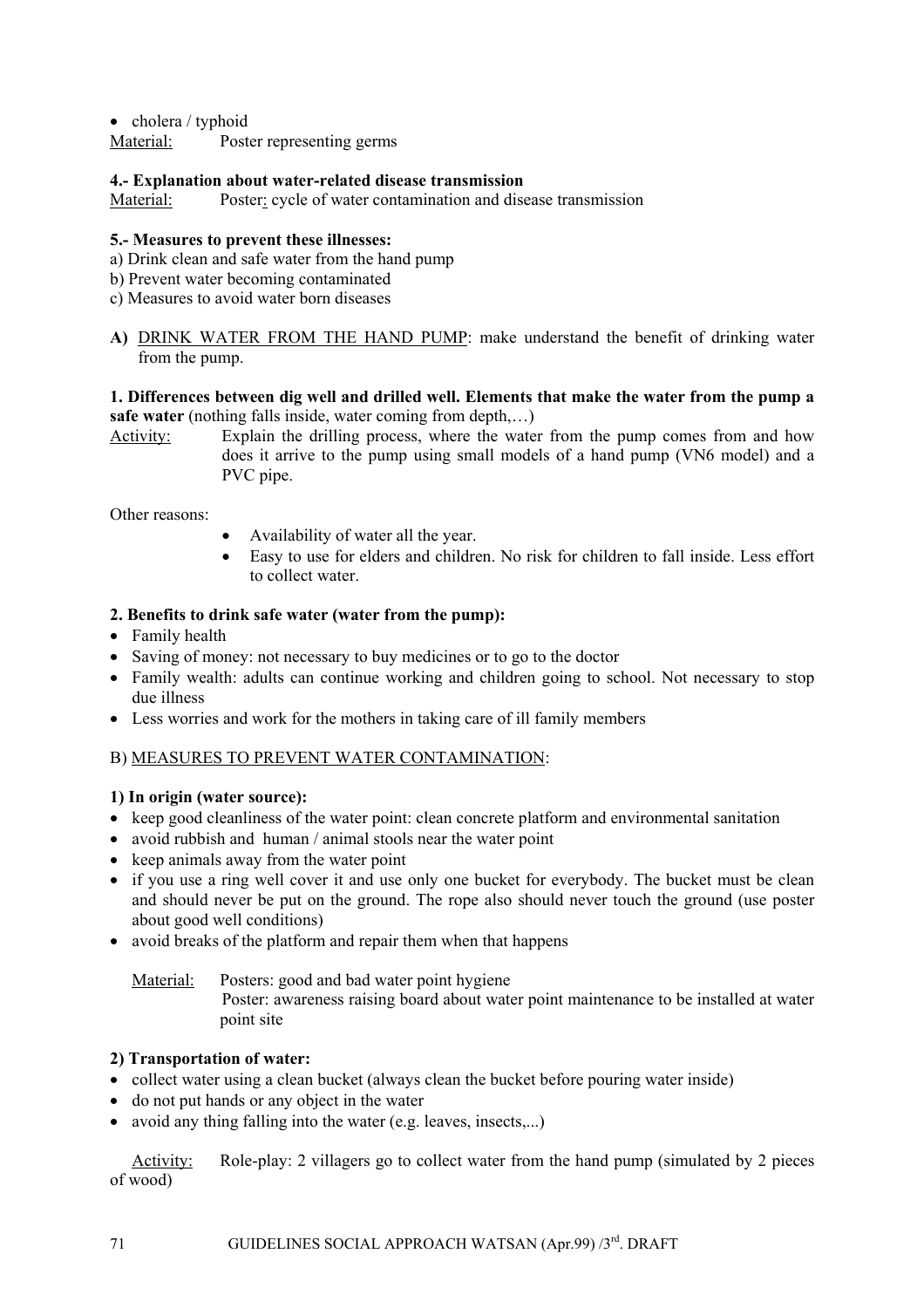## **3) Water storage:**

- store drinking water separately from washing water
- use a clean jar or bucket to store drinking water. Clean it frequently (not less than 2 times/week and with brush or coconut shell)
- always cover the jar or bucket
- do not put hands into the drinking water. Take it with a clean bowl with handle. Ensure the bowl never touches the ground and keep this bowl clean so it doesn't contaminate the water. Frequently clean the water in the jar of leaves, insects or any other object that has fallen into the jar
- keep animals and young children away from the jar

#### C) MEASURES TO PREVENT WATER BORN DISEASES:

- 1) Never drink unboiled water from rivers, lakes, ponds, streams and shallow wells. It's recommended to boil the water even when you take it from ring wells and hand pumps
- 2) Boil the water for at least 10-15 minutes
- 3) Do not pass stools near any water source such as pond, river, lake, stream, well and pump
- 4) Do not throw waste water into any water source

## Material: Poster: measures to have safe water (pump, covered jar and boil water) Poster: good water practices lead to a healthy family

## **6- Summary**

The summary try to put in relation the different contents that appeared during the meeting to improve the practices of the families regarding water.

Material: Video: water and sanitation (Unicef)

Leaflet to distribute to people attending the meeting showing drawings of good and bad water practices (people fetching water from unprotected traditional well versus people collecting water from hand pump. Uncovered jar with cow drinking from it versus cover jar and women cleaning it).

Questions for group discussion: - What water do people prefer and why?

- List of 4 kinds of good water
- List of 4 kinds of bad water

## **Participatory activities during a Water Use Education meeting**

## **ROLE-PLAY SAFE COLLECTION OF WATER (CLEANING OF THE BUCKET)**

Contents

2 villagers in the meeting go to collect water from the water point (simulation of a hand pump made with wood sticks).

One of the persons pumps the water from the pump meanwhile the other person shows how to collect the water in a safe way: cleaning the bucket with water from the pump and a brush (or coconut shell). After this operation she/he collects the water.

## **GAME GOOD WATER STORAGE**

Contents

The people in the meeting have to represent with painted canvas representing different elements of domestic water storage (jar, cover, bowl, jar support,…) what is good and bad storage.

Material: Game: elements that constitute a good and a bad storage Stickers advising to cover the jar: to distribute to every family attending the meeting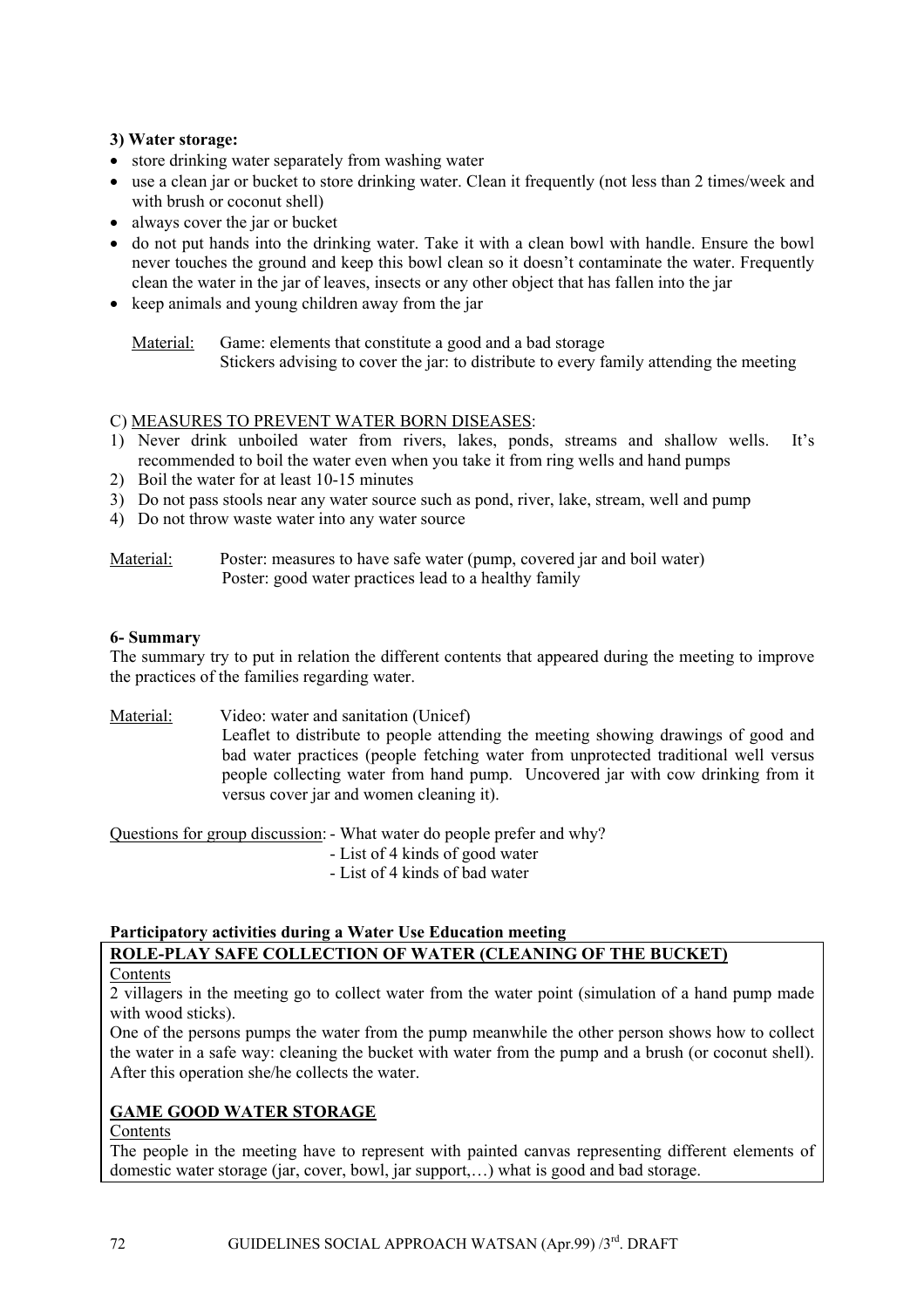| b) jar not covered, dog (element of contamination) and<br>mosquito (it grows up in the water of not covered jar) |
|------------------------------------------------------------------------------------------------------------------|
|                                                                                                                  |
| d) no brush (coconut shell) to clean the jar                                                                     |
|                                                                                                                  |
|                                                                                                                  |
|                                                                                                                  |

The painted jar elements are distributed among the people attending the meeting: those people who received elements of a bad water storage have to form one group and to organise the scene of bad storage in front of the rest of the people. The same for the people who received good storage elements. Both scenes are completed in front of the rest of the people attending the meeting, what allows them to:

- 1. compare what elements form a good domestic water storage and a bad domestic water storage
- 2. understand the ways of contamination ( dirty hand touching the water, dog drinking the water from the jar not covered, bowl laying on the ground,…)
- 3. understand the problems that a bad domestic water storage produce: germs (diarrhoea, sickness) and mosquitoes (dengue, malaria)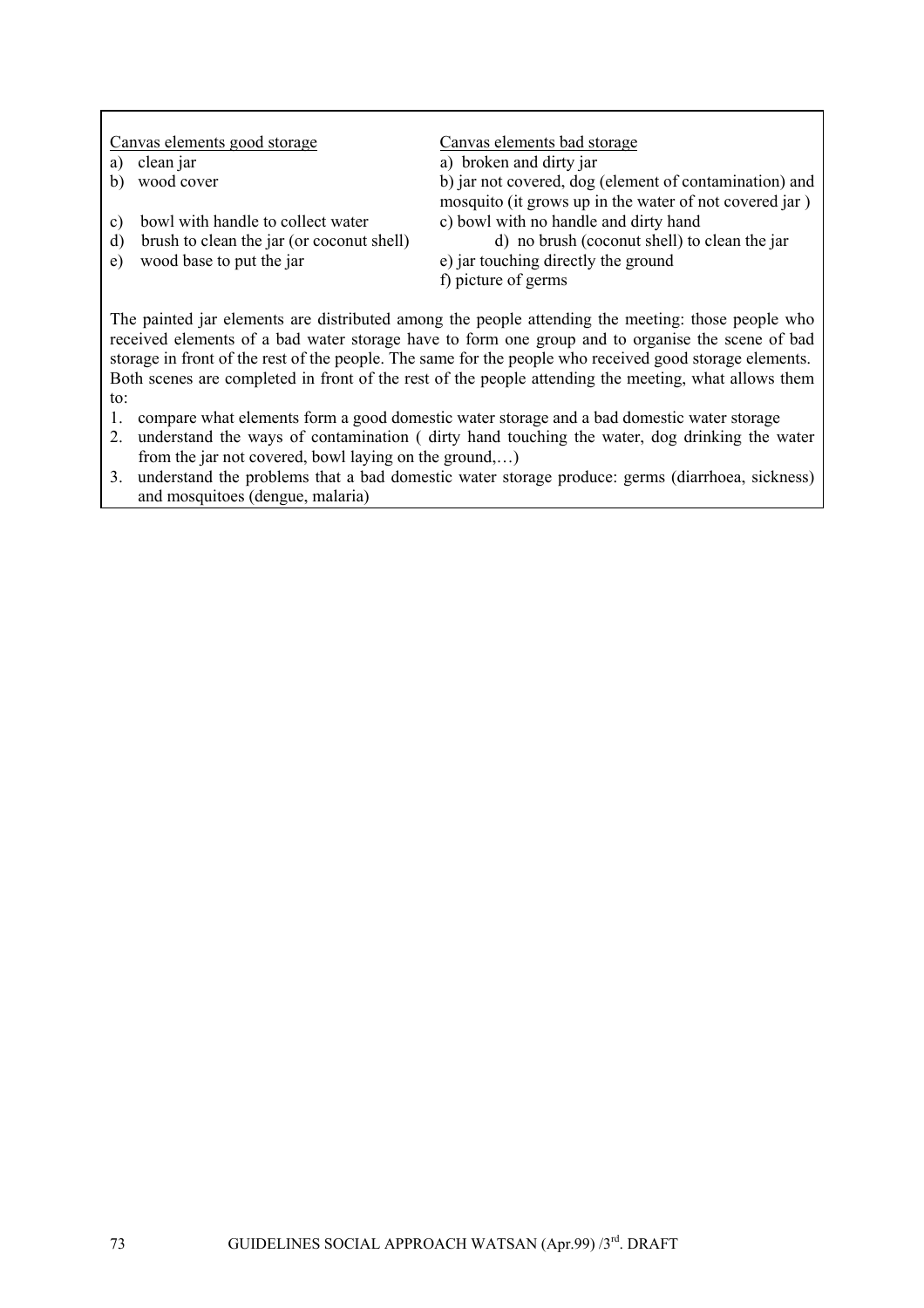## **ANNEX VIII - HYGIENE EDUCATION: CONTENTS AND COMMUNICATION TOOLS, ACF CAMBODIA**

## **EXAMPLE OF HYGIENE EDUCATION MEETING IN A VILLAGE : CONTENTS AND COMMUNICATION TOOLS**

(Extracted from the Manual about Community Animation and Education related Water Use and Hygiene. ACF Siem Reap Programme. September 1998)

**Objectives** 

- To ensure villagers understand (especially women) the relation between some sicknesses and bad hygiene practices or lack of village sanitation
- To make the villagers know basic measures aimed to improve hygiene and sanitation conditions
- To understand the causes of diarrhoea, how to prevent it and how to avoid dehydration

#### Activities

- a) Organisation of the meeting with the families of the PUG
- b) Meeting with the families of the PUGs in the village

#### Timing

- After construction of the water point
- 1 meeting with the families of each PUG (2 user groups could be join if high density of families in the same area)
- Approximated duration of the meeting: 2 hours

#### Materials

i. Leaflets to advise to the families about the meeting

ii.Education materials set in the guidelines

#### Methodology

- The educator follows the guideline for the activity to develop its contents
- Use of visual education tools to support the messages (posters, leaflets, video,...)
- Involvement of the villagers (specially family advisers in the WPC) assisting to the educator from the agency to prepare and to carry out the activity
- As much as possible we try to involve the people in the meeting using a participatory methodology based on :

i questions regarding hygiene practices and village sanitation

ii visual tools : posters, video, leaflet…

iii role-playing

iv games

v demonstration and practice: how to make ORS, washing children hands (mother wash the hands of her child)

#### *A) ORGANISATION OF THE MEETING*

The Family Advisers from the Water Point Committees are asked to collaborate advising to the families that constitute the Pump User Groups about the date, time and contents of the meeting. To facilitate this activity leaflets with this information are provided to every family.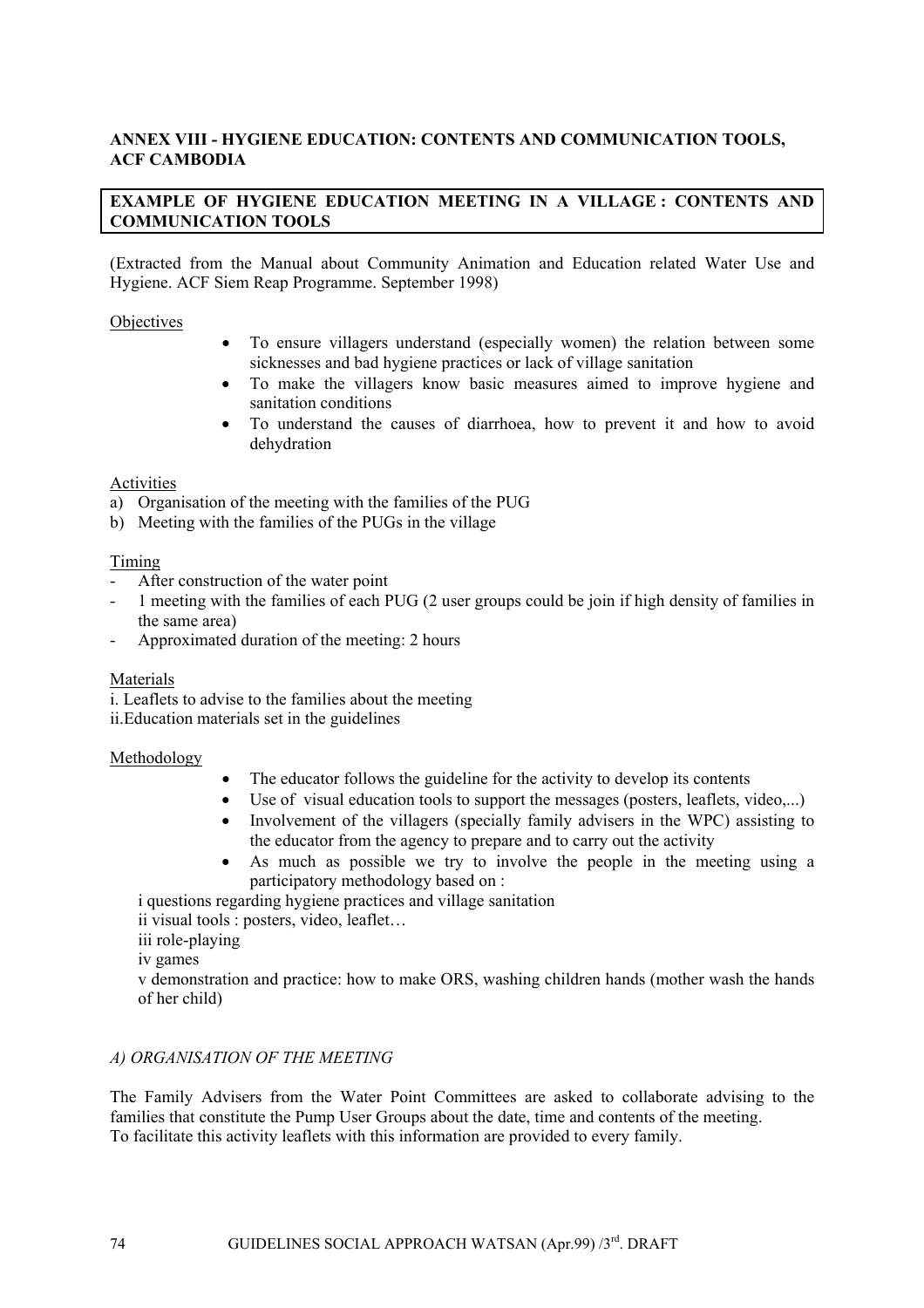### B) CONTENTS OF A EDUCATION SESSION RELATED HYGIENE AND PREVENTION OF DIARRHOEA

Objectives: at the end of this session participants should know:

- 1) what good sanitation and hygiene means
- 2) why it's important good village sanitation and hygiene practices (prevention of illness)
- 3) basic measures they can do to improve sanitation and hygiene

### Contents:

- 1.- Summary of the contents of the last session
- 2.- What is sanitation/what is hygiene
- 3.- Why poor hygiene and poor sanitation lead to disease
	- 3.1 what are germs
	- 3.2 how germs are transmitted

Material: Poster of germs Poster dirty hands transmit sickness Poster flies transmit sickness

4.- Some main diseases produced by poor hygiene and sanitation (brief explanation about)

- Diarrhoea
- Cholera
- Typhoid
- Skin diseases / Eyes infections
- Parasites
- Malaria / Dengue
- 5.- Measures for a good village sanitation:
- Clean the rubbish in your house and near your house: bury it or burn it every day to avoid flies and germs spreading
- Bury your stool when you pass stools. Select and fix a place where to go for this purpose. By this way we avoid flies and germs spreading through the village
- Do not pass stools inside or near water sources like river, pond, lake, stream, wells...
- Avoid animal's stools inside or near water sources as above mentioned
- Avoid stagnant water: keep the drainage of the water points in good condition and avoid stagnant water around your home digging a small drain connected with the main drain to prevent flooding. In this way we prevent mosquitoes breeding that lead to malaria and dengue fever

| Material: | Poster good and bad village sanitation condition |
|-----------|--------------------------------------------------|
|           | Poster collect and burn rubbish                  |

Participatory Activities:

- Role-play: A father go with his son to the field and teach him to dig a hole and to cover stools after defecation
- Game: Distribution of pictures representing a good water point (hand pump in good condition, brush to clean platform, hoe to dig canal, tools for pump maintenance, strong fence) and a bad water point (cow, pig, mud and worms, flies, mosquitoes, germs, hand pump in poor condition). These pictures are painted on different pieces of cloth and we ask to the people to form what is a good and a bad water point.

Questions for group discussion:

Before our explanation, we can ask the people to see what they think about:

- why hygiene and sanitation can prevent many illnesses?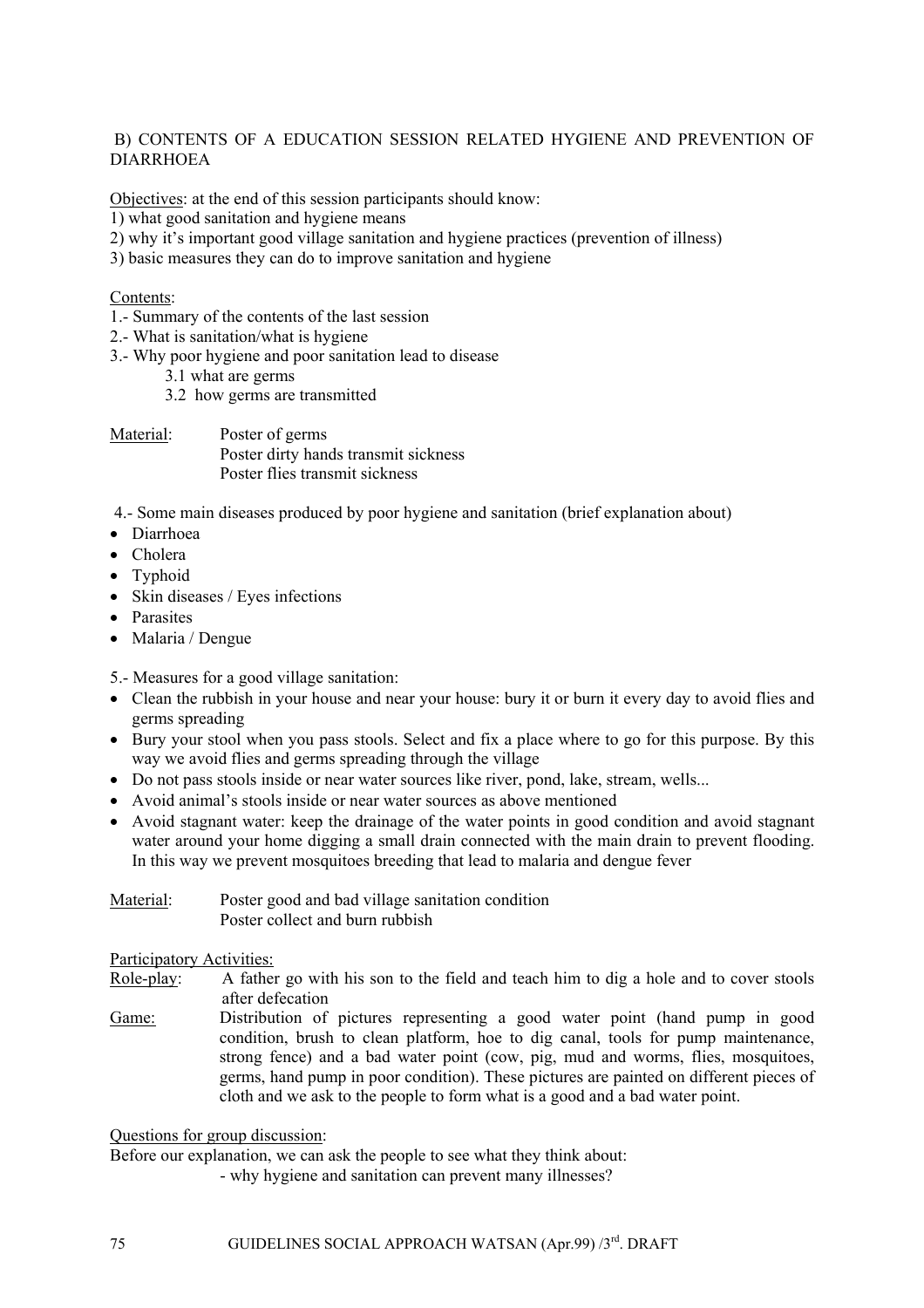- what basic measures do they know for a better sanitation in the village?
- what hygiene practices do they follow usually in the village?

# **A) HYGIENE**

### Contents:

1.- Measures for good domestic and personal hygiene:

### **Personal hygiene**

- Wash your hands:
	- after passing stools
	- before preparing food and eating
	- after cleaning babies' stools
- Use soap to wash your hands. Teach to your children to wash their hands in the above mentioned cases
- Mothers should wash their breast before breast feeding
- Have a bath every day with clean water and soap to avoid skin and eyes infections
- Brush your teeth at least twice a day and keep your nails short
- Use shoes to avoid parasites

Materials: Poster child washing hands after use latrine and before eating Poster mother breast feeding baby

#### Domestic hygiene

- Cover food to avoid contamination by germs transmitted by flies, cockroaches and rats
- Wash vegetables and fruit with clean water and peel off the skin before eating
- Wash your dishes after using them with clean water and soap (or wood ashes)
- Keep your house clean
- Use a mosquito net when you sleep during the night to prevent malaria

Material: Poster cover food to prevent disease

Poster women washing vegetables and cleaning inside house

### **B) PREVENTION OF DIARRHOEA AND DEHYDRATION**

Relation between good sanitation and hygiene and family health

Material: Poster good hygiene practices lead to a healthy family

Video practices on hygiene, sanitation and diarrhoea and dehydration prevention (AICF/USA)

#### **Example of adapted way to aware about diarrhoea and dehydration**

### PREVENTION OF DIARRHOEA AND DEHYDRATION

Objectives: at the end of the session people should understand:

1) what is diarrhoea

- 2) how to prevent diarrhoea
- 3) how to prevent dehydration, mainly for small children (home made ORS)

### Contents:

# **1) What is diarrhoea?**

Diarrhoea is one of the most common and dangerous illnesses for children. It is easy to get, for this reason is important to know how to prevent it and to treat it. Especially for small children, who can die if they have diarrhoea for a long time.

A person has diarrhoea when he/she passes 3 or more loose watery stools per day. Normally is accompanied by fever.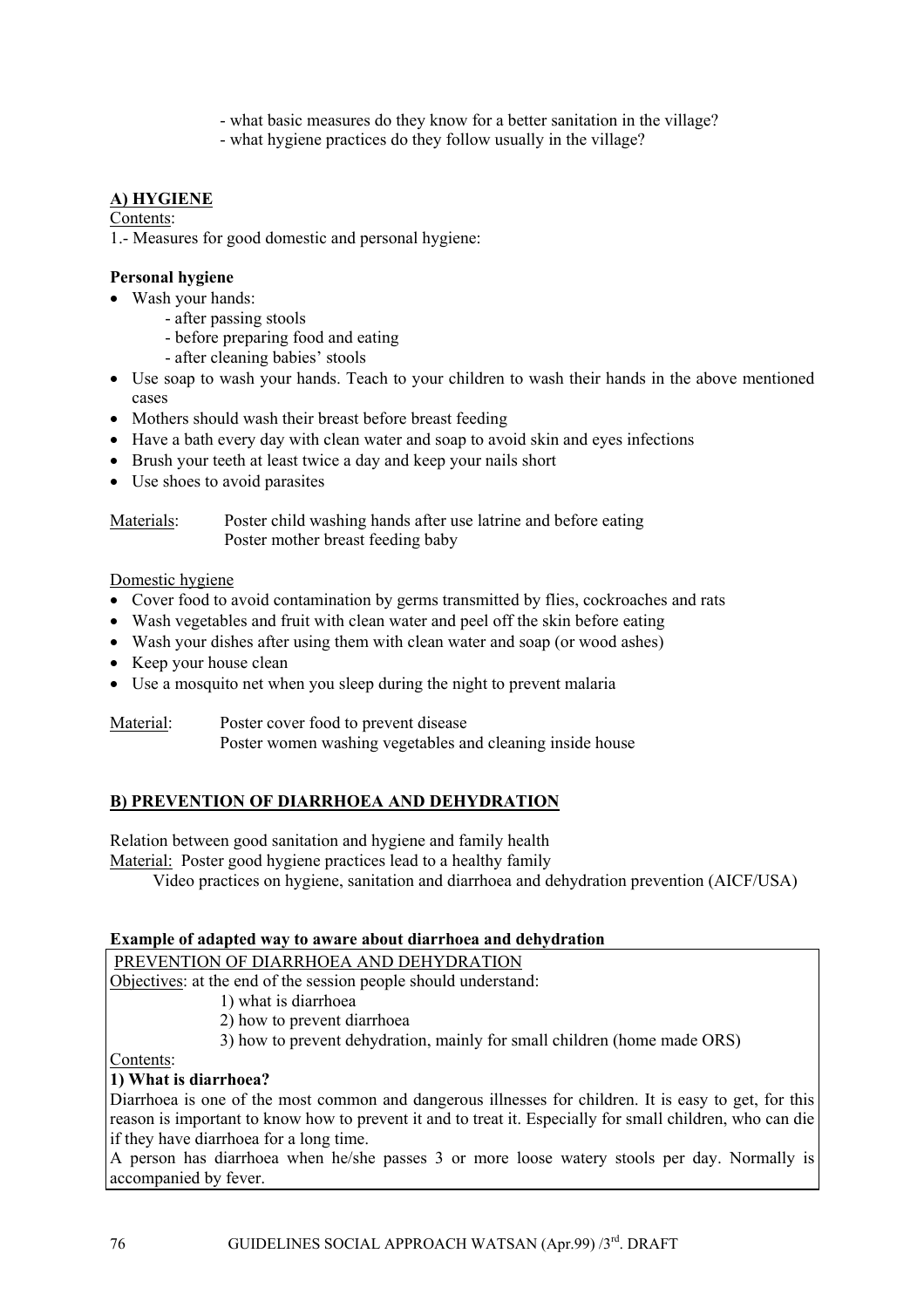### **2) What causes diarrhoea?**

- It's caused by germs and worms that get into our body. These germs and parasites are often in the water and food people drink and eat.
- Stools contain many germs. Use latrines or bury your stools
- When we don't wash our hands after using the latrine or before handling food, the diarrhoea germs get into our bodies from our hands to our mouth.
- Water usually has diarrhoea germs in it even when it looks clean. Stools and rubbish on the ground can flow into water wells and streams during rainfall, contaminating the water.
- Food may have diarrhoea germs because people who handle it have dirty hands, or flies walked on it. If we eat this food we can get diarrhoea too.
- Flies, cockroaches and rats spread diarrhoea by carrying germs from one thing to another. These pests walk on stool, rubbish, or anywhere there are germs. They pass them to the food we eat.
- Bottled milk feeding is dangerous because bottles are difficult to clean and can have many germs in them. The water used to mix milk is often dirty. Bottle feeding can make the baby to have serious diarrhoea and to die.
- Eating from dirty dishes or drinking from dirty glasses can cause diarrhoea, as well as eating with a dirty spoon.

### **3) How to prevent diarrhoea:**

The most important thing to remember is that anything that comes into contact with stool or rubbish must never touch your mouth.

- Always wash your hands and your children's hands with clean water and soap before handling or eating food.
- If you don't have latrine, bury or cover your stools with earth.
- Wash your hands and your children's hands after passing stools.
- Wash your hands after cleaning babies. Their stools can carry germs to you and your family.

Water, food and hands may have germs on them even if they look clean. Some ways to prevent them:

- Boil drinking water for 15 minutes.
- Wash well or peel vegetables and fruits.
- Cook well all the food you eat
- Food must be covered to protect it from flies, insects and dirt.
- Breast feed your baby from birth, until he/she is 2 years old. Introduce other foods at 4 months, but must be soft food and very well washed and cooked.
- Breast feeding protects the baby against diarrhoea. Breast milk has protective substances that help to fight against germs and keep your baby healthy. It's very important that mother wash their breast before feed the baby.

### **4) How to prevent dehydration:**

1) People, especially children, lose a lot of water and minerals when they have diarrhoea. If someone loses too much water then could die. It is very necessary to replace all the water that the person has lost.

2) Water is the most important thing for the child with diarrhoea. We need to add some things to water to make it better for the body with diarrhoea. We can make a special drink by (see leaflet given):

a) pounding rice into a fine powder

b) taking a small fistful of rice powder and adding it to 6 fish cans (a little over 1 litre) of water in a large pot

c) adding two 3 finger pinches of salt

d) boiling the mixture of rice powder, water and salt for 10 minutes. Before drinking it wait until it become cooler

The taste of this fluid shouldn't be too salty. It should be the same taste as tears.

Other ways: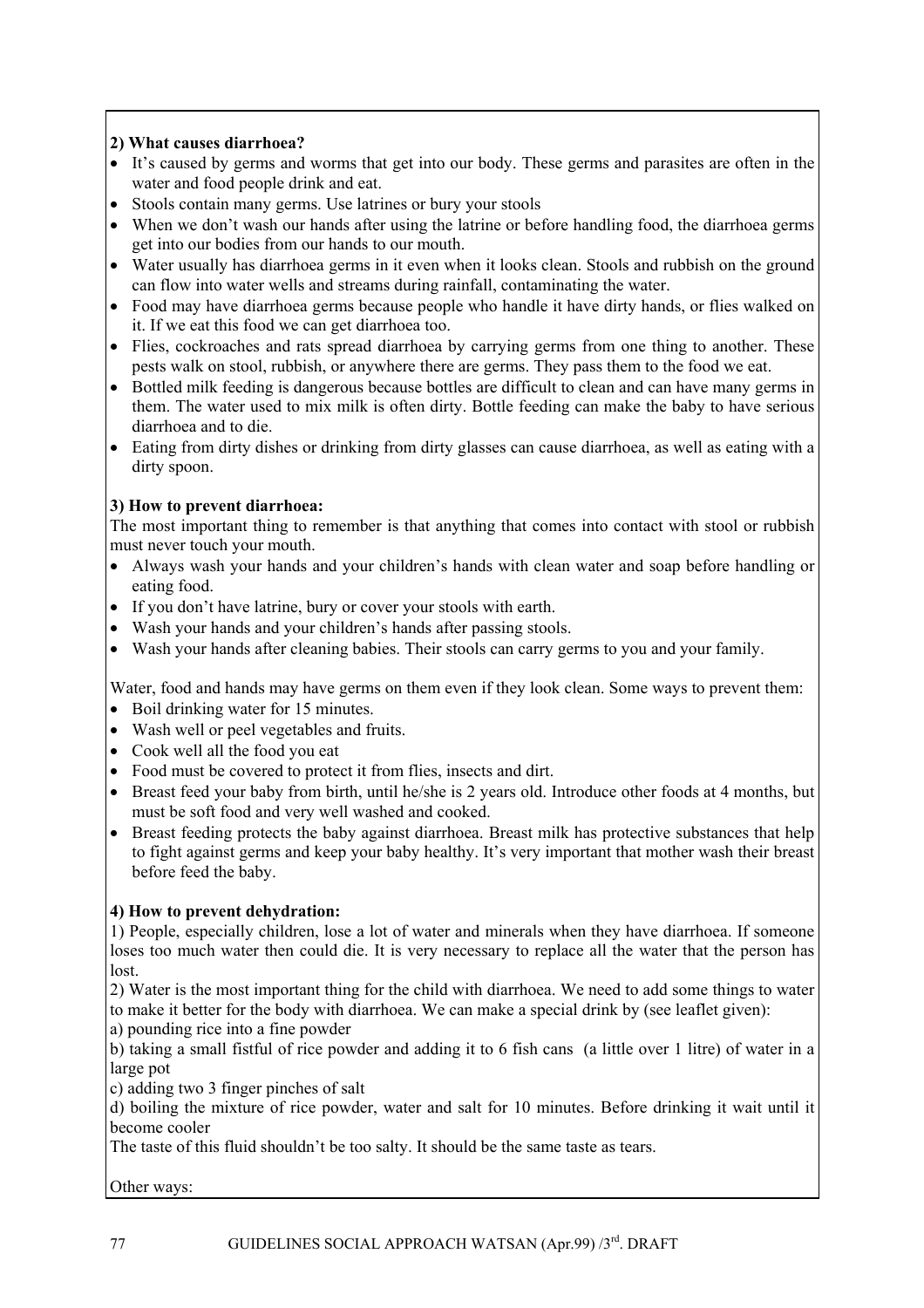- adding 2 spoons of sugar and 3 finger pinches of salt to 1 litre of boiled water - drinking coconut juice

3) Give this liquid to the person with diarrhoea many times. The more they drink the better. The rice powder water will replace the child's water, but will not stop diarrhoea. You have to continue giving rice powder water to drink.

4) Continue to breast feed when the baby has diarrhoea. He/she needs the breast milk to help him/her to get well.

5) Children need to continue eating when they are sick with diarrhoea. After they get better they need to eat more food than they did before getting sick.

### **5) How do we know when a child has lost too much water:**

It's very important to know when a child has lost a lot of water because this is a very dangerous state and the child could die:

- when there are no tears when she/he tries to cry

- no urine for half a day
- has a dry tongue and mouth
- the breathing is not normal and it's very rapid
- dry skin (when we pinch it the fold continues for a long time)

- has diarrhoea and vomits at the same time

In all these cases it is necessary to take the child to the hospital as soon as possible

Also it's necessary to go to the hospital when:

- they have blood or mucus in their stools
- they have a high fever
- they have passed stools more than 5 times a day
- they have diarrhoea during more than 1 day
- the child looks very thin or his/her eyes look very depth inside his/her face

Taking into account all these measures you can save your child's life.

#### Material:

Poster child with diarrhoea

Poster child with dehydration symptoms

Leaflets to distribute among the people about causes of diarrhoea and how to prevent diarrhoea and dehydration

Material for demonstration and practice: how to do home made ORS (sugar, salt, bowl, stove to boil water...

Questions for group discussion:

- What do you use to do when your children have diarrhoea? (before explanation)

- List out at least 4 ways to prevent diarrhoea (after explanation)